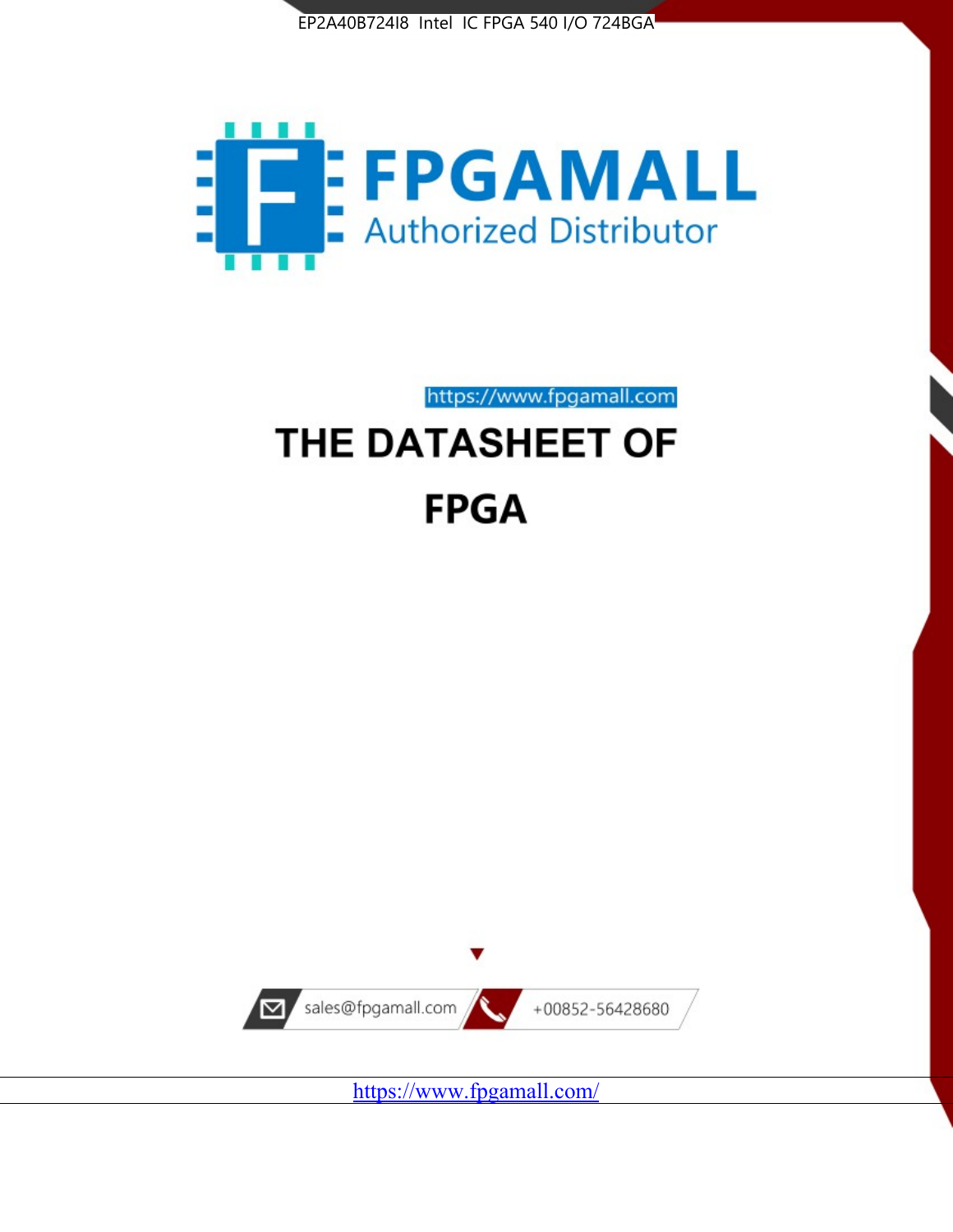EP2A40B724I8 Intel IC FPGA 540 I/O 724BGA



## **APEX II Programmable Logic Device Family**

**August 2002, ver. 3.0 Data Sheet**

**Features...** ■ Programmable logic device (PLD) manufactured using a 0.15-µm alllayer copper-metal fabrication process (up to eight layers of metal)

- 1-gigabit per second (Gbps) True-LVDSTM, LVPECL, pseudo current mode logic (PCML), and HyperTransport<sup>™</sup> interface
- Clock-data synchronization (CDS) in True-LVDS interface to correct any fixed clock-to-data skew
- Enables common networking and communications bus I/O standards such as RapidIOTM, CSIX, Utopia IV, and POS-PHY Level 4
- Support for high-speed external memory interfaces, including zero bus turnaround (ZBT), quad data rate (QDR), and double data rate (DDR) static RAM (SRAM), and single data rate (SDR) and DDR synchronous dynamic RAM (SDRAM)
- 30% to 40% faster design performance than APEX<sup>™</sup> 20KE devices on average
- Enhanced 4,096-bit embedded system blocks (ESBs) implementing first-in first-out (FIFO) buffers, Dual-Port+ RAM (bidirectional dual-port RAM), and content-addressable memory (CAM)
- High-performance, low-power copper interconnect
- Fast parallel byte-wide synchronous device configuration
- Look-up table (LUT) logic available for register-intensive functions
- High-density architecture
	- 1,900,000 to 5,250,000 maximum system gates (see Table 1)
	- Up to 67,200 logic elements (LEs)
	- Up to 1,146,880 RAM bits that can be used without reducing available logic
- Low-power operation design
	- 1.5-V supply voltage
	- Copper interconnect reduces power consumption
	- MultiVolt<sup>™</sup> I/O support for 1.5-V, 1.8-V, 2.5-V, and 3.3-V interfaces
	- ESBs offer programmable power-saving mode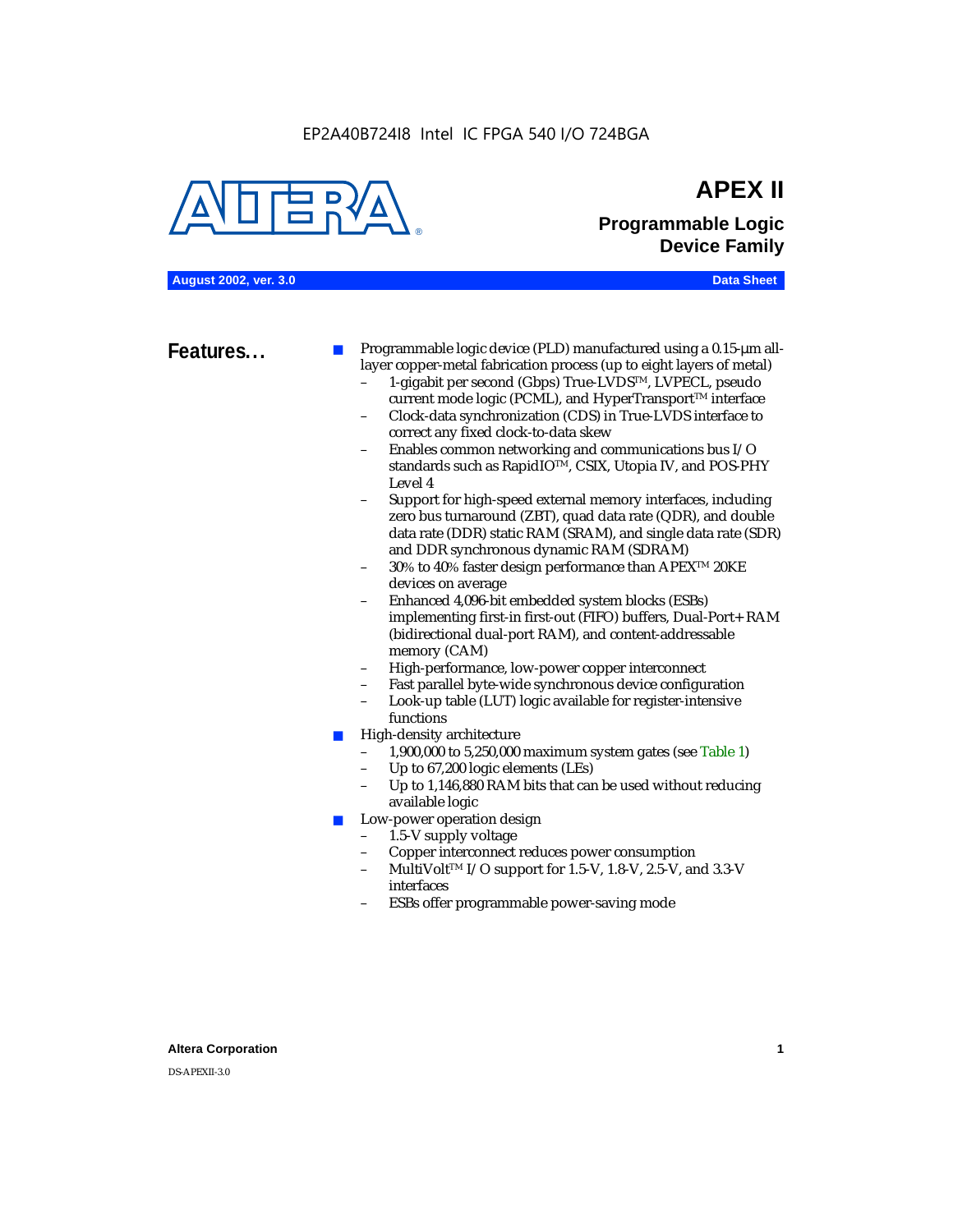| Table 1. APEX II Device Features |               |               |               |               |  |  |
|----------------------------------|---------------|---------------|---------------|---------------|--|--|
| Feature                          | <b>EP2A15</b> | <b>EP2A25</b> | <b>EP2A40</b> | <b>EP2A70</b> |  |  |
| Maximum gates                    | 1,900,000     | 2,750,000     | 3,000,000     | 5,250,000     |  |  |
| <b>Typical gates</b>             | 600,000       | 900,000       | 1,500,000     | 3,000,000     |  |  |
| <b>LEs</b>                       | 16,640        | 24,320        | 38,400        | 67,200        |  |  |
| <b>RAM ESBs</b>                  | 104           | 152           | 160           | 280           |  |  |
| Maximum RAM bits                 | 425,984       | 622,592       | 655,360       | 1,146,880     |  |  |
| True-LVDS channels               | 36(1)         | 36(1)         | 36(1)         | 36(1)         |  |  |
| Flexible-LVDS™ channels (2)      | 56            | 56            | 88            | 88            |  |  |
| True-LVDS PLLs (3)               | 4             | 4             | 4             | 4             |  |  |
| General-purpose PLL outputs (4)  | 8             | 8             | 8             | 8             |  |  |
| Maximum user I/O pins            | 492           | 612           | 735           | 1.060         |  |  |

#### *Notes to Table 1:*

(1) Each device has 36 input channels and 36 output channels.

(2) EP2A15 and EP2A25 devices have 56 input and 56 output channels; EP2A40 and EP2A70 devices have 88 input and 88 output channels.

(3) PLL: phase-locked loop. True-LVDS PLLs are dedicated to implement True-LVDS functionality.

(4) Two internal outputs per PLL are available. Additionally, the device has one external output per PLL pair (two external outputs per device).

**...and More Features**

#### I/O features

- Up to 380 Gbps of I/O capability
- 1-Gbps True-LVDS, LVPECL, PCML, and HyperTransport support on 36 input and 36 output channels that feature clock synchronization circuitry and independent clock multiplication and serialization/deserialization factors
- Common networking and communications bus I/O standards such as RapidIO, CSIX, Utopia IV, and POS-PHY Level 4 enabled
- 400-megabits per second (Mbps) Flexible-LVDS and HyperTransport support on up to 88 input and 88 output channels (input channels also support LVPECL)
- Support for high-speed external memories, including ZBT, QDR, and DDR SRAM, and SDR and DDR SDRAM
- Compliant with peripheral component interconnect Special Interest Group (PCI SIG) *PCI Local Bus Specification, Revision 2.2* for 3.3-V operation at 33 or 66 MHz and 32 or 64 bits
- Compliant with 133-MHz PCI-X specifications
- Support for other advanced I/O standards, including AGP, CTT, SSTL-3 and SSTL-2 Class I and II, GTL+, and HSTL Class I and II
- Six dedicated registers in each I/O element (IOE): two input registers, two output registers, and two output-enable registers
- Programmable bus hold feature
- Programmable pull-up resistor on I/O pins available during user mode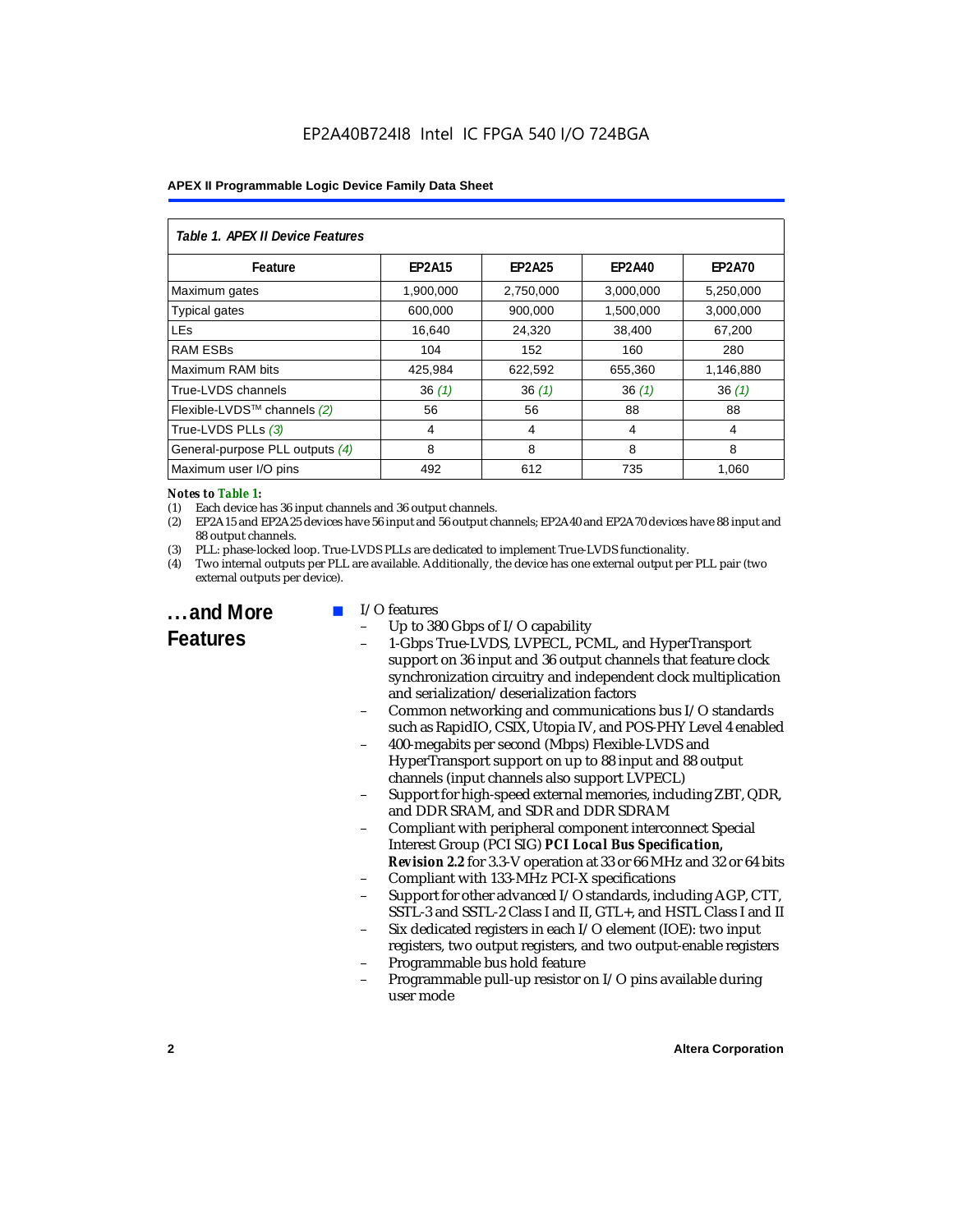- Programmable output drive for 3.3-V LVTTL at 4 mA, 12 mA, 24 mA, or I/O standard levels
- Programmable output slew-rate control reduces switching noise
- Hot-socketing operation supported
- Pull-up resistor on I/O pins before and during configuration
- Enhanced internal memory structure
	- High-density 4,096-bit ESBs
	- Dual-Port+ RAM with bidirectional read and write ports
	- Support for many other memory functions, including CAM, FIFO, and ROM
	- ESB packing mode partitions one ESB into two 2,048-bit blocks
- Device configuration
	- Fast byte-wide synchronous configuration minimizes in-circuit reconfiguration time
	- Device configuration supports multiple voltages (either 3.3 V and 2.5 V or 1.8 V)
- Flexible clock management circuitry with eight general-purpose PLL outputs
	- Four general-purpose PLLs with two outputs per PLL
	- Built-in low-skew clock tree
	- Eight global clock signals
	- ClockLockTM feature reducing clock delay and skew
	- ClockBoostTM feature providing clock multiplication (by 1 to 160) and division (by 1 to 256)
	- ClockShift™ feature providing programmable clock phase and delay shifting with coarse (90°, 180°, or 270°) and fine (0.5 to 1.0 ns) resolution
- Advanced interconnect structure
	- All-layer copper interconnect for high performance
	- Four-level hierarchical FastTrack® interconnect structure for fast, predictable interconnect delays
	- Dedicated carry chain that implements arithmetic functions such as fast adders, counters, and comparators (automatically used by software tools and megafunctions)
	- Dedicated cascade chain that implements high-speed, high-fan-in logic functions (automatically used by software tools and megafunctions)
	- Interleaved local interconnect allowing one LE to drive 29 other LEs through the fast local interconnect
- Advanced software support
	- Software design support and automatic place-and-route provided by the Altera® Quartus<sup>™</sup> II development system for Windows-based PCs, Sun SPARCstations, and HP 9000 Series 700/800 workstations
	- Altera MegaCore® functions and Altera Megafunction Partners Program (AMPPSM) megafunctions optimized for APEX II architecture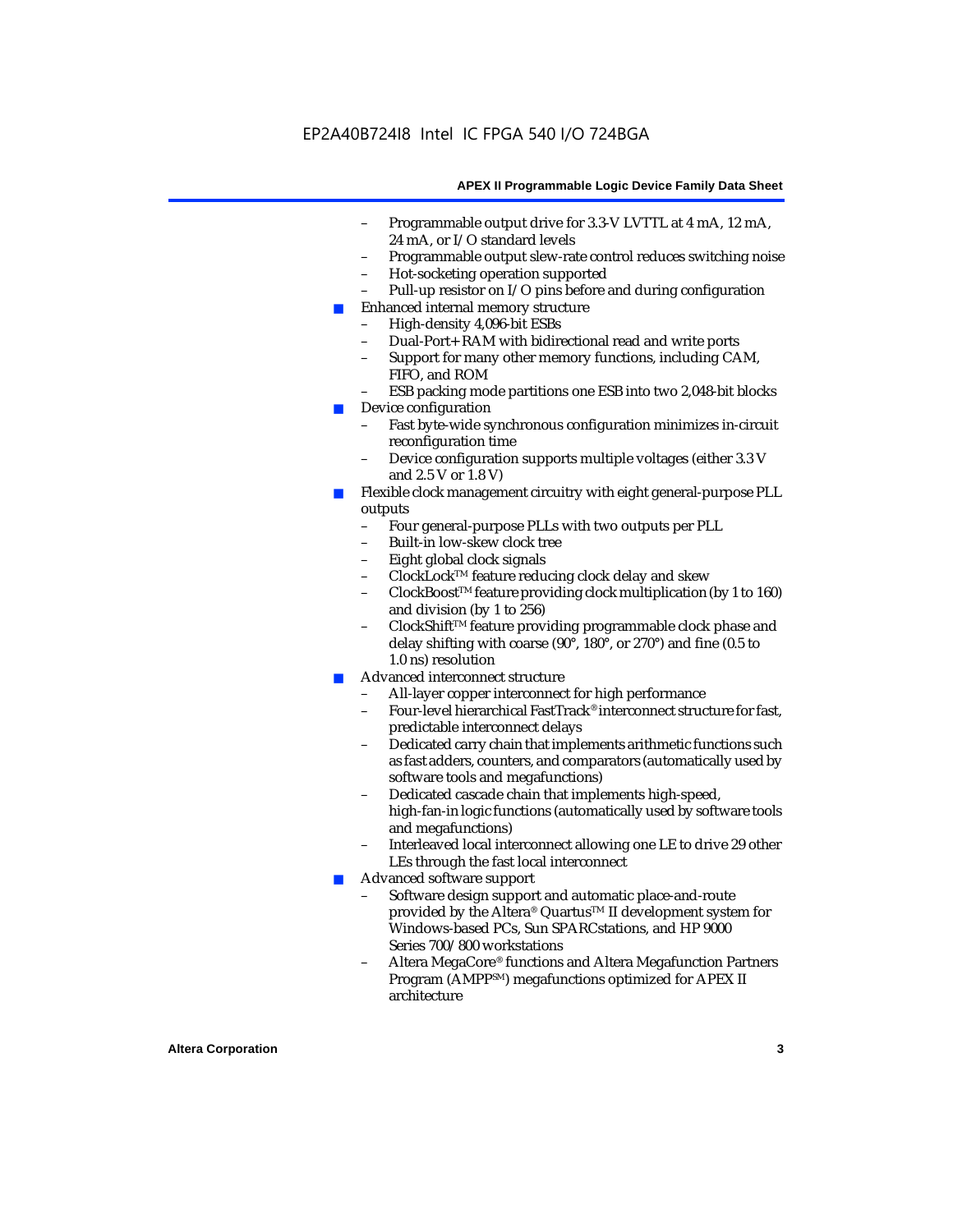- LogicLock<sup>TM</sup> incremental design for intellectual property  $(IP)$ integration and team-based design
- NativeLink™ integration with popular synthesis, simulation, and timing analysis tools
- SignalTap® embedded logic analyzer simplifies in-system design evaluation by giving access to internal nodes during device operation
- Support for popular revision-control software packages, including PVCS, RCS, and SCCS

Tables 2 and 3 show the APEX II ball-grid array (BGA) and FineLine BGATM device package sizes, options, and I/O pin counts.

#### *Table 2. APEX II Package Sizes* **Feature 672-Pin FineLine BGA 724-Pin BGA 1,020-Pin FineLine BGA 1,508-Pin FineLine BGA** Pitch (mm)  $\begin{array}{|c|c|c|c|c|c|c|c|} \hline \text{Pitch (mm)} & \text{1.00} & \text{1.00} & \text{1.00} \ \hline \end{array}$ Area (mm<sup>2</sup>) | 729 | 1,225 | 1,089 | 1,600 Length  $\times$  Width (mm  $\times$  mm)  $\begin{array}{|l|} \hline \end{array}$  27  $\times$  27  $\begin{array}{|l|} \hline \end{array}$  35  $\times$  35  $\begin{array}{|l|} \hline \end{array}$  33  $\times$  33  $\begin{array}{|l|} \hline \end{array}$  40  $\times$  40

| Table 3. APEX II Package Options & I/O Pin Count<br>Notes $(1)$ , $(2)$ |                                |             |                                  |                                  |  |
|-------------------------------------------------------------------------|--------------------------------|-------------|----------------------------------|----------------------------------|--|
| Feature                                                                 | 672-Pin<br><b>FineLine BGA</b> | 724-Pin BGA | 1,020-Pin<br><b>FineLine BGA</b> | 1,508-Pin<br><b>FineLine BGA</b> |  |
| EP2A15                                                                  | 492                            | 492         |                                  |                                  |  |
| EP2A25                                                                  | 492                            | 536         |                                  |                                  |  |
| EP2A40                                                                  | 492                            | 536         | 735                              |                                  |  |
| EP2A70                                                                  |                                | 536         |                                  | 1,060                            |  |

*Notes to Table 3:*

(1) All APEX II devices support vertical migration within the same package (e.g., the designer can migrate between the EP2A15, EP2A25, and EP2A40 devices in the 672-pin FineLine BGA package). Vertical migration means that designers can migrate to devices whose dedicated pins, configuration pins, LVDS pins, and power pins are the same for a given package across device densities. Migration of I/O pins across densities requires the designer to cross reference the available I/O pins using the device pin-outs. This must be done for all planned densities for a given package type to identify which I/O pins are migratable.

(2) I/O pin counts include dedicated clock and fast I/O pins.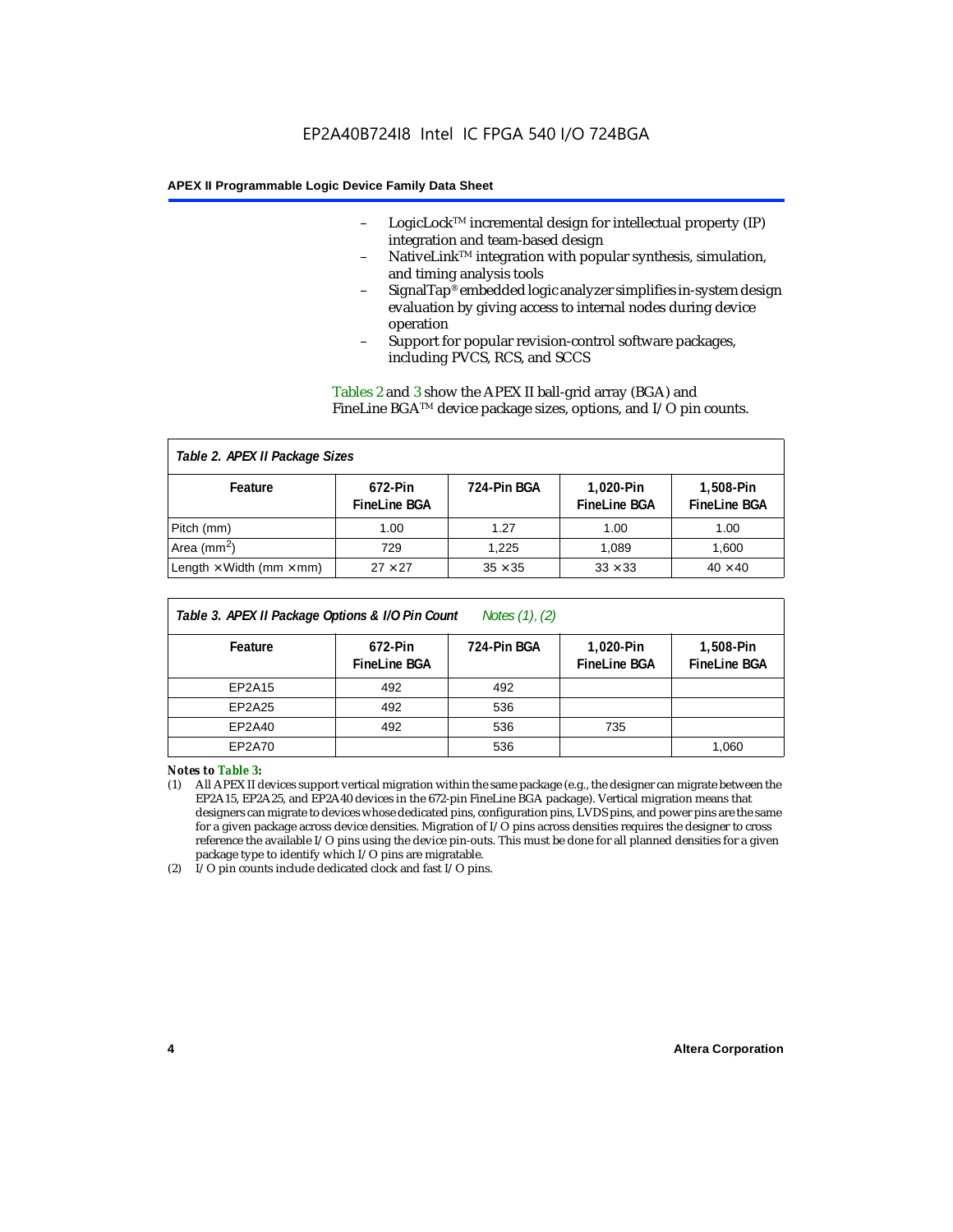| General<br><b>Description</b> | APEX II devices integrate high-speed differential I/O support using the<br>True-LVDS interface. The dedicated serializer, deserializer, and CDS<br>circuitry in the True-LVDS interface support the LVDS, LVPECL,<br>HyperTransport, and PCML I/O standards. Flexible-LVDS pins located<br>in regular user $I/O$ banks offer additional differential support, increasing |
|-------------------------------|--------------------------------------------------------------------------------------------------------------------------------------------------------------------------------------------------------------------------------------------------------------------------------------------------------------------------------------------------------------------------|
|                               | the total device bandwidth. This circuitry, together with enhanced IOEs<br>and support for numerous I/O standards, allows APEX II devices to meet<br>high-speed interface requirements.                                                                                                                                                                                  |

APEX II devices also include other high-performance features such as bidirectional dual-port RAM, CAM, general-purpose PLLs, and numerous global clocks.

#### **Configuration**

The logic, circuitry, and interconnects in the APEX II architecture are configured with CMOS SRAM elements. APEX II devices are reconfigurable and are 100% tested prior to shipment. As a result, test vectors do not have to be generated for fault coverage. Instead, the designer can focus on simulation and design verification. In addition, the designer does not need to manage inventories of different ASIC designs; APEX II devices can be configured on the board for the specific functionality required.

APEX II devices are configured at system power-up with data either stored in an Altera configuration device or provided by a system controller. Altera offers in-system programmability (ISP)-capable configuration devices, which configure APEX II devices via a serial data stream. The enhanced configuration devices can configure any APEX II device in under 100 ms. Moreover, APEX II devices contain an optimized interface that permits microprocessors to configure APEX II devices serially or in parallel, synchronously or asynchronously. This interface also enables microprocessors to treat APEX II devices as memory and to configure the device by writing to a virtual memory location, simplifying reconfiguration.

APEX II devices also support a new byte-wide, synchronous configuration scheme at speeds of up to 66 MHz using EPC16 configuration devices or a microprocessor. This parallel configuration reduces configuration time by using eight data lines to send configuration data versus one data line in serial configuration.

APEX II devices support multi-voltage configuration; device configuration can be performed at 3.3 V and 2.5 V or 1.8 V.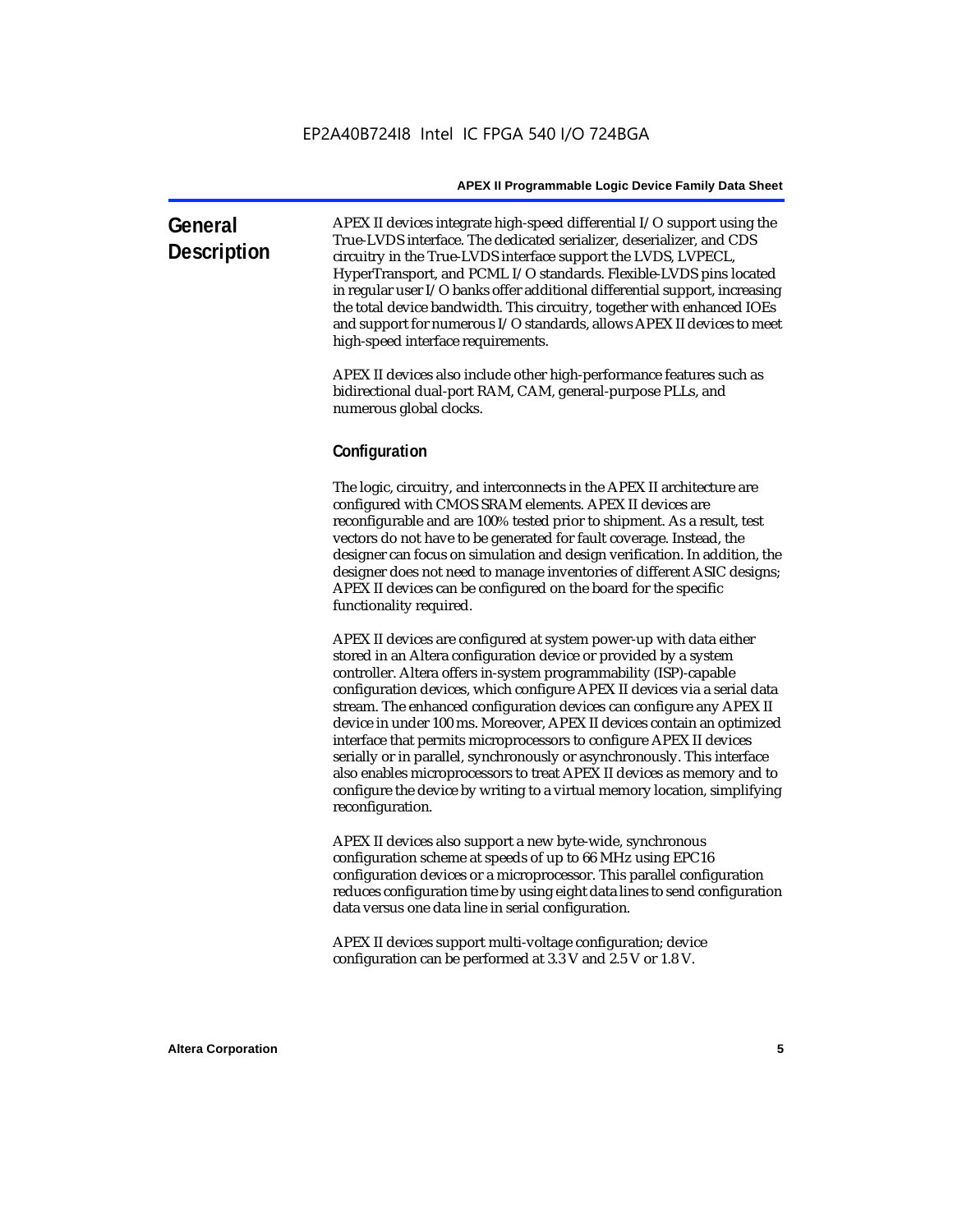After an APEX II device has been configured, it can be reconfigured incircuit by resetting the device and loading new data. Real-time changes can be made during system operation, enabling innovative reconfigurable computing applications.

#### **Software**

APEX II devices are supported by the Altera Quartus II development system: a single, integrated package that offers hardware description language (HDL) and schematic design entry, compilation and logic synthesis, full simulation and worst-case timing analysis, SignalTap logic analysis, and device configuration. The Quartus II software runs on Windows-based PCs, Sun SPARCstations, and HP 9000 Series 700/800 workstations.

The Quartus II software includes the LogicLock incremental design feature. The LogicLock feature allows the designer to make pin and timing assignments, verify functionality and performance, and then set constraints to lock down the placement and performance of a specific block of logic using LogicLock constraints. Constraints set by the LogicLock function guarantee repeatable placement when implementing a block of logic in a current project or exporting the block to another project. The constraints set by the LogicLock feature can lock down logic to a fixed location in the device. The LogicLock feature can also lock the logic down to a floating location, and the Quartus II software determines the best relative placement of the block to meet design requirements. Adding additional logic to a project will not affect the performance of blocks locked down with LogicLock constraints.

The Quartus II software provides NativeLink interfaces to other industrystandard PC- and UNIX workstation-based EDA tools. For example, designers can open the Quartus II software from within third-party design tools. The Quartus II software also contains built-in optimized synthesis libraries; synthesis tools can use these libraries to optimize designs for APEX II devices. For example, the Synopsys Design Compiler library, supplied with the Quartus II development system, includes DesignWare functions optimized for the APEX II architecture.

#### **Functional Description** APEX II devices incorporate LUT-based logic, product-term-based logic, memory, and high-speed I/O standards into one device. Signal interconnections within APEX II devices (as well as to and from device pins) are provided by the FastTrack interconnect—a series of fast, continuous row and column channels that run the entire length and width of the device.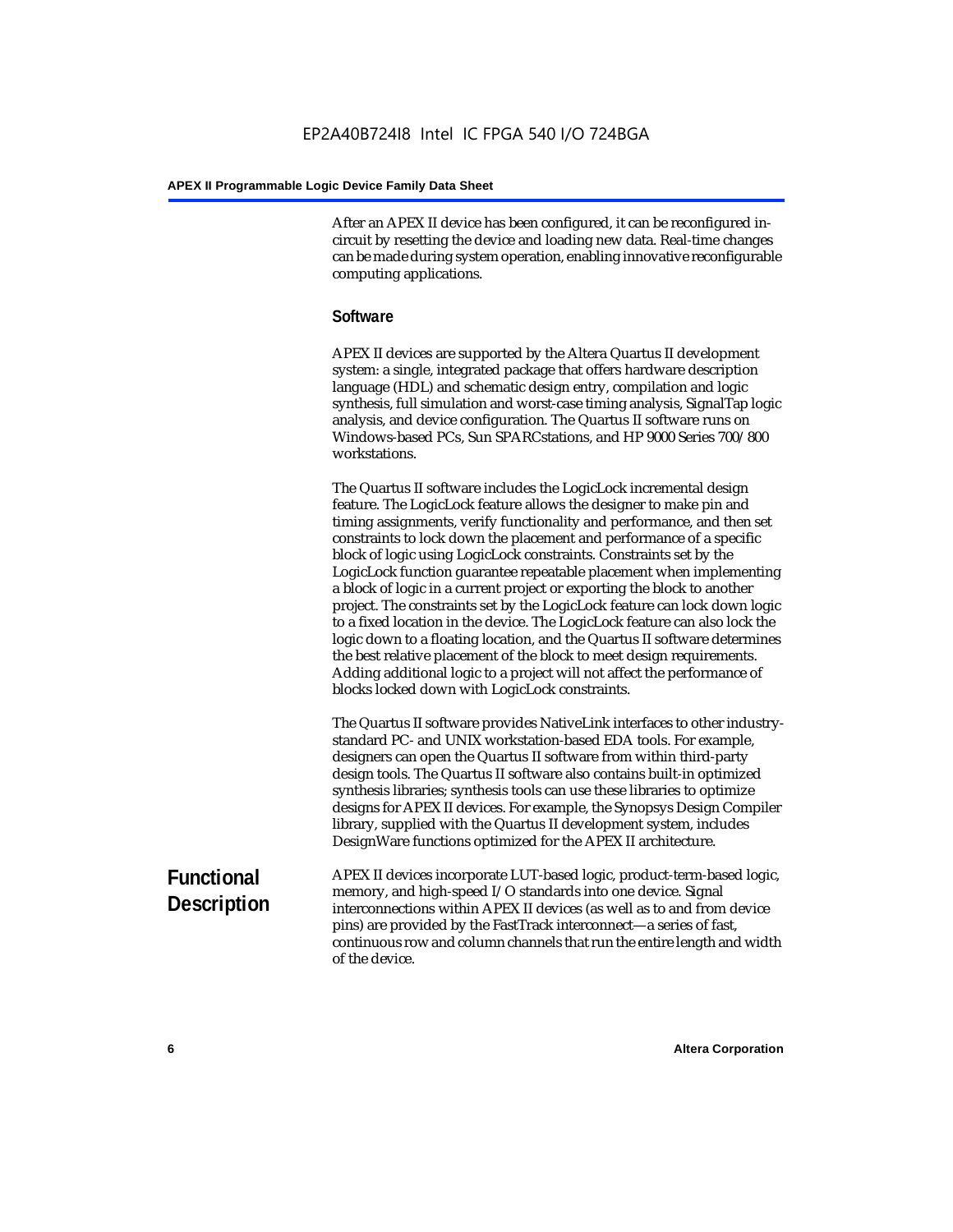Each I/O pin is fed by an IOE located at the end of each row and column of the FastTrack interconnect. Each IOE contains a bidirectional I/O buffer and six registers that can be used for registering input, output, and output-enable signals. When used with a dedicated clock pin, these registers provide exceptional performance and interface support with external memory devices such as DDR SDRAM and ZBT and QDR SRAM devices.

IOEs provide a variety of features such as: 3.3-V, 64-bit, 66-MHz PCI compliance, 3.3-V, 64-bit, 133-MHz PCI-X compliance, Joint Test Action Group (JTAG) boundary-scan test (BST) support, output drive strength control, slew-rate control, tri-state buffers, bus-hold circuitry, programmable pull-up resistors, programmable input and output delays, and open-drain outputs.

APEX II devices offer enhanced I/O support, including support for 1.5 V, 1.8 V, 2.5 V, 3.3 V, LVCMOS, LVTTL, HSTL, LVDS, LVPECL, HyperTransport, PCML, 3.3-V PCI, PCI-X, GTL+, SSTL-2, SSTL-3, CTT, and 3.3-V AGP I/O standards. High-speed (up to 1.0 Gbps) differential transfers are supported with True-LVDS circuitry for LVDS, LVPECL, HyperTransport, and PCML I/O standards. The optional CDS feature corrects any clock-to-data skew at the True-LVDS receiver channels, allowing for flexible board topologies. Up to 88 Flexible-LVDS channels support differential transfer at up to 400 Mbps (DDR) for LVDS and HyperTransport I/O standards.

An ESB can implement many types of memory, including Dual-Port+ RAM, CAM, ROM, and FIFO functions. Embedding the memory directly into the die improves performance and reduces die area compared to distributed-RAM implementations. The abundance of cascadable ESBs ensures that the APEX II device can implement multiple wide memory blocks for high-density designs. The ESB's high speed ensures it can implement small memory blocks without any speed penalty. The abundance of ESBs, in conjunction with the ability for one ESB to implement two separate memory blocks, ensures that designers can create as many different-sized memory blocks as the system requires.

Figure 1 shows an overview of the APEX II device.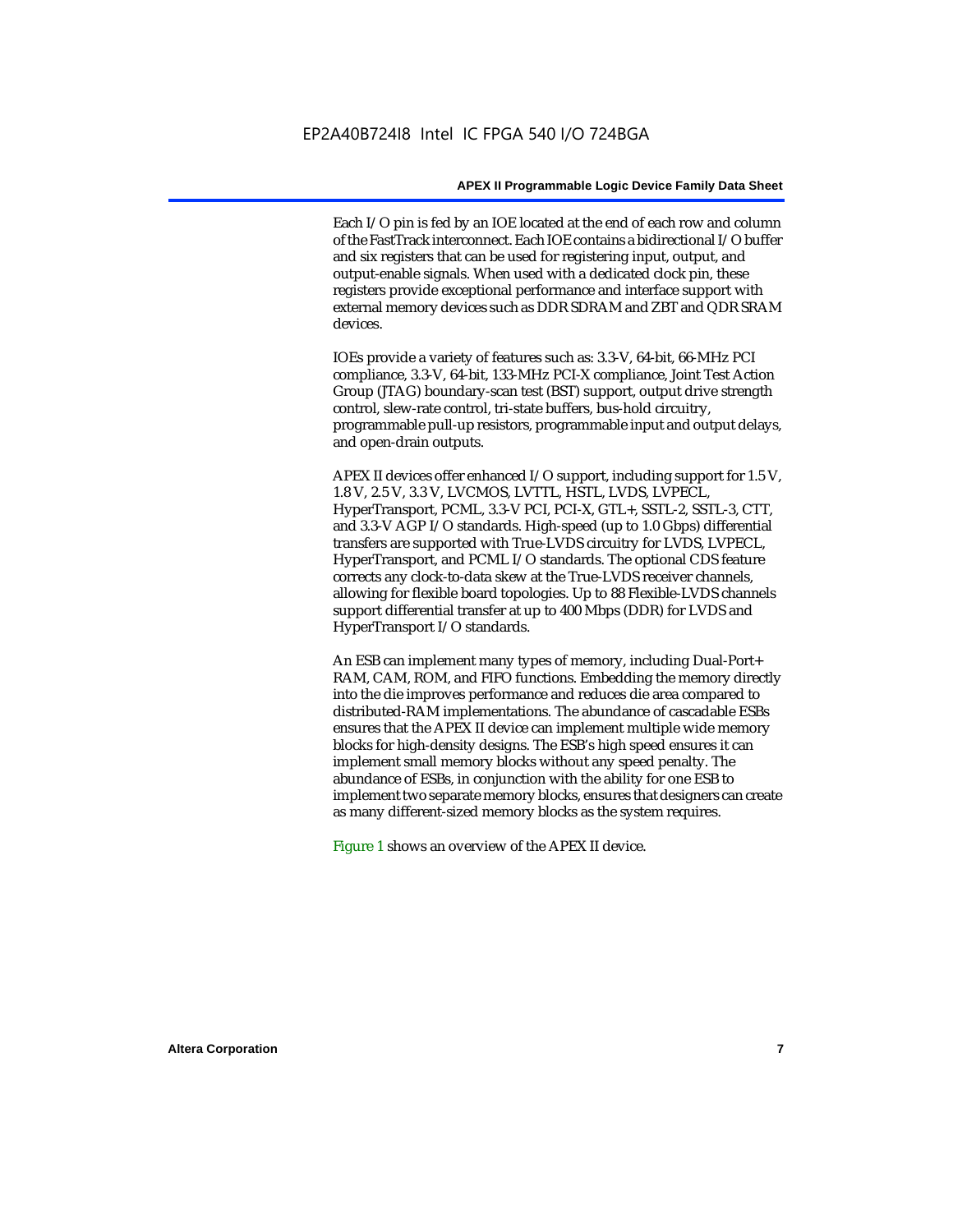#### *Figure 1. APEX II Device Block Diagram*



Table 4 lists the resources available in APEX II devices.

| Table 4. APEX II Device Resources |                     |                           |             |  |  |  |
|-----------------------------------|---------------------|---------------------------|-------------|--|--|--|
| <b>Device</b>                     | <b>MegaLAB Rows</b> | MegaLAB<br><b>Columns</b> | <b>ESBs</b> |  |  |  |
| EP2A15                            | 26                  | 4                         | 104         |  |  |  |
| EP2A25                            | 38                  |                           | 152         |  |  |  |
| EP2A40                            | 40                  |                           | 160         |  |  |  |
| EP2A70                            | 70                  | 4                         | 280         |  |  |  |

APEX II devices provide eight dedicated clock input pins and four dedicated fast I/O pins that globally drive register control inputs, including clocks. These signals ensure efficient distribution of high-speed, low-skew control signals. The control signals use dedicated routing channels to provide short delays and low skew. The dedicated fast signals can also be driven by internal logic, providing an ideal solution for a clock divider or internally-generated asynchronous control signal with high fan-out. The dedicated clock and fast I/O pins on APEX II devices can also feed logic. Dedicated clocks can also be used with the APEX II generalpurpose PLLs for clock management.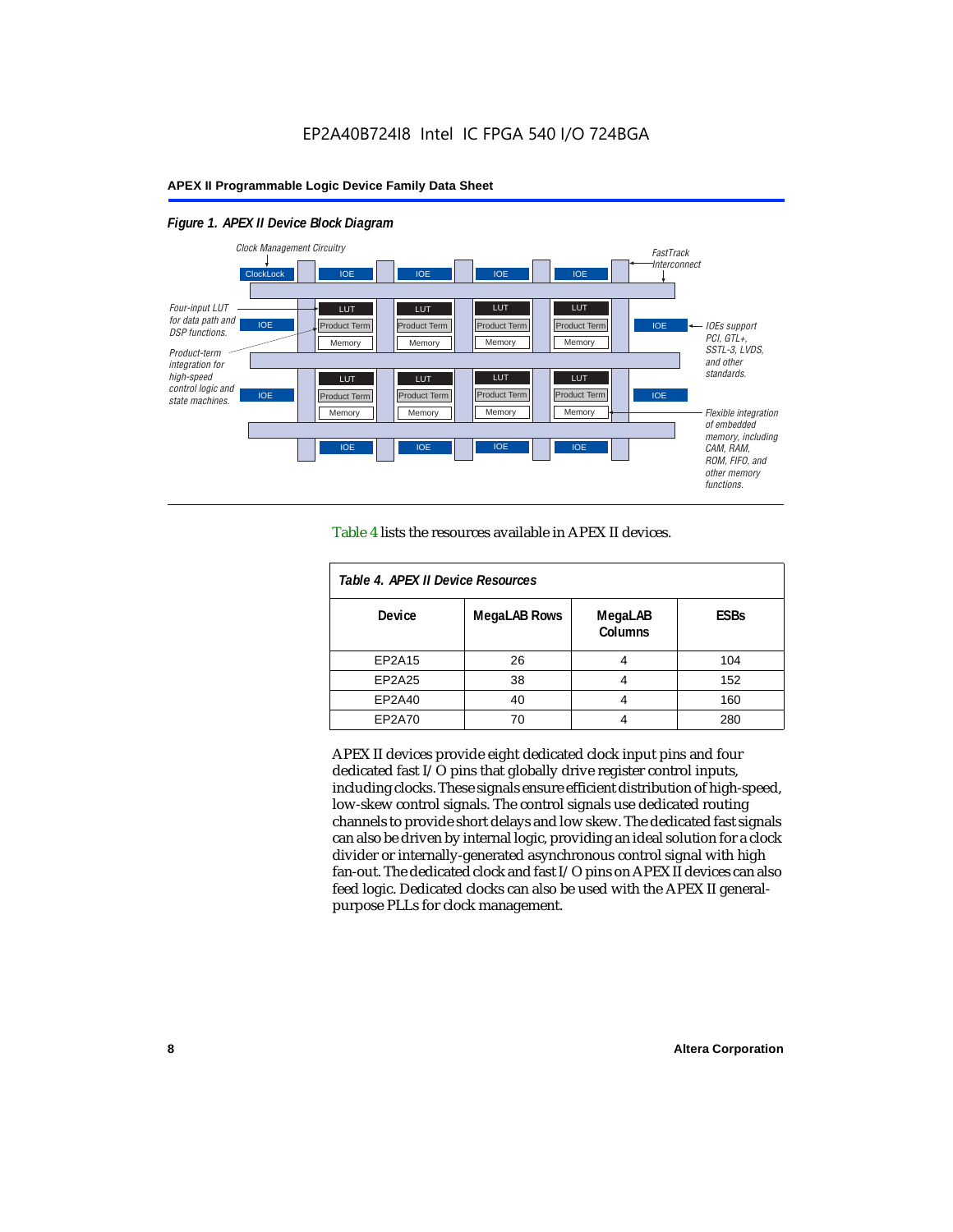#### **MegaLAB Structure**

APEX II devices are constructed from a series of MegaLAB<sup>TM</sup> structures. Each MegaLAB structure contains a group of logic array blocks (LABs), one ESB, and a MegaLAB interconnect, which routes signals within the MegaLAB structure. EP2A15 and EP2A25 devices have 16 LABs and EP2A40 and EP2A70 devices have 24 LABs. Signals are routed between MegaLAB structures and I/O pins via the FastTrack interconnect. In addition, edge LABs can be driven by I/O pins through the local interconnect. Figure 2 shows the MegaLAB structure.





#### **Logic Array Block**

Each LAB consists of 10 LEs, the LEs' associated carry and cascade chains, LAB control signals, and the local interconnect. The local interconnect transfers signals between LEs in the same or adjacent LABs, IOEs, or ESBs.

The Quartus II Compiler places associated logic within a LAB or adjacent LABs, allowing the use of a fast local interconnect for high performance.

APEX II devices use an interleaved LAB structure, so that each LAB can drive two local interconnect areas. Every other LE drives to either the left or right local interconnect area, alternating by LE. The local interconnect can drive LEs within the same LAB or adjacent LABs. This feature minimizes the use of the row and column interconnects, providing higher performance and flexibility. Each LAB structure can drive 30 LEs through fast local interconnects.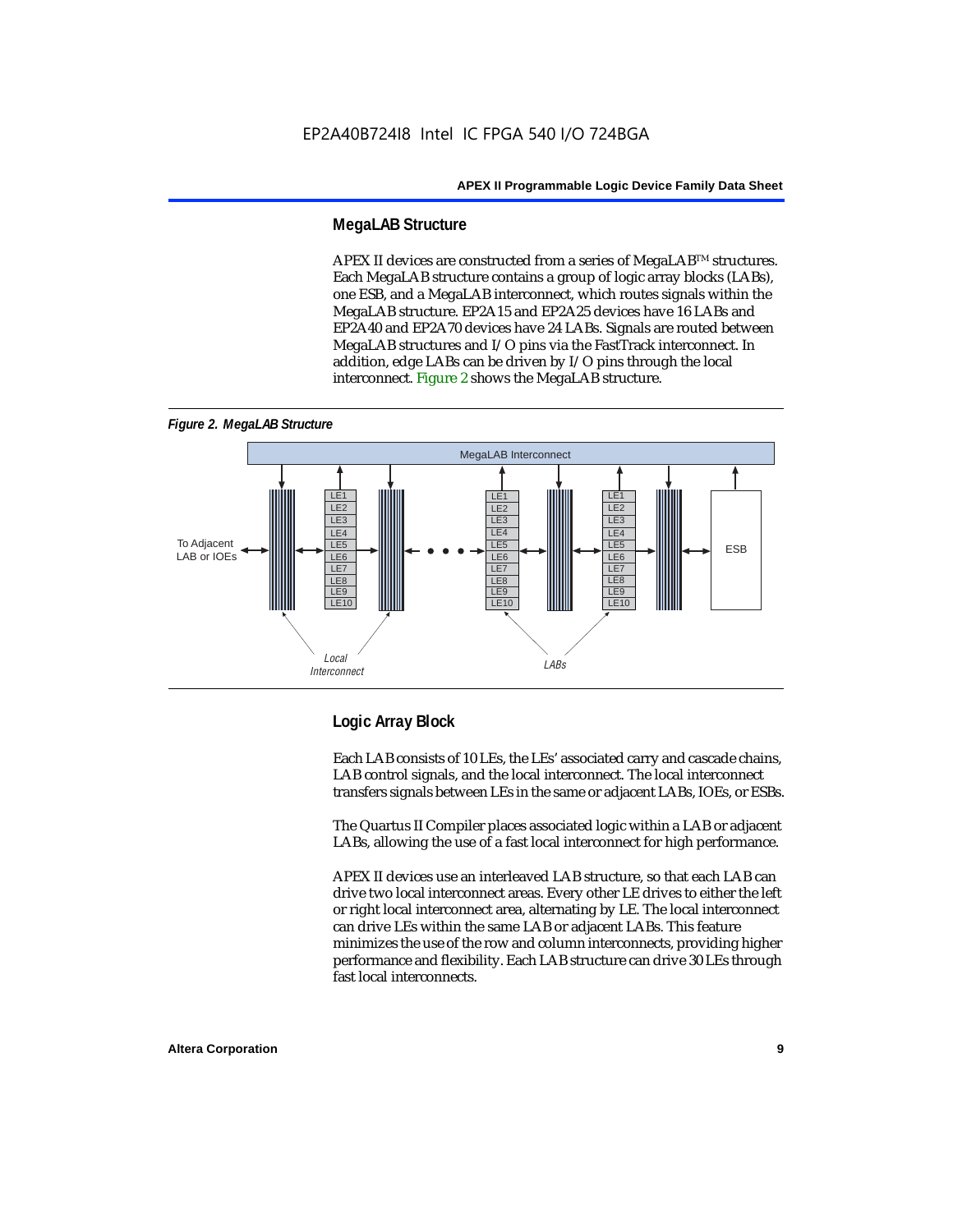

#### Figure 3 shows the APEX II LAB.

Each LAB contains dedicated logic for driving control signals to its LEs and ESBs. The control signals include clock, clock enable, asynchronous clear, asynchronous preset, asynchronous load, synchronous clear, and synchronous load signals. A maximum of six control signals can be used at a time. Although synchronous load and clear signals are generally used when implementing counters, they can also be used with other functions.

Each LAB can use two clocks and two clock enable signals. The LAB's clock and clock enable signals are linked (e.g., any LE in a particular LAB using CLK1 will also use CLKENA1). LEs with the same clock but different clock enable signals either use both clock signals in one LAB or are placed into separate LABs. If both the rising and falling edges of a clock are used in an LAB, both LAB-wide clock signals are used.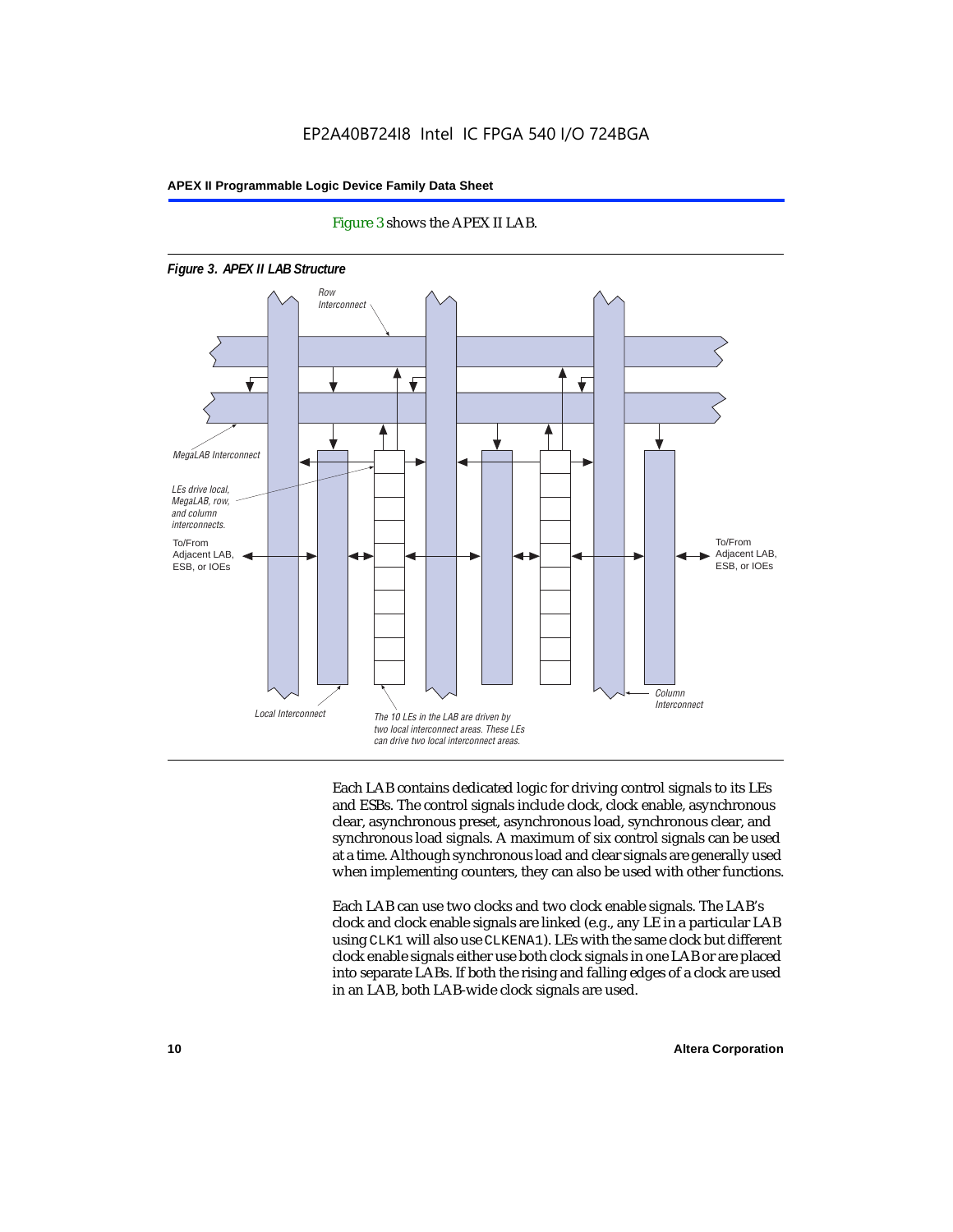The LAB-wide control signals can be generated from the LAB local interconnect, global signals, and dedicated clock pins. The inherent low skew of the FastTrack interconnect enables it to be used for clock distribution. Figure 4 shows the LAB control signal generation circuit.



#### *Figure 4. LAB Control Signal Generation*

#### *Notes to Figure 4:*

- (1) The LABCLR1 and LABCLR2 signals also control asynchronous load and asynchronous preset for LEs within the LAB.
- (2) The SYNCCLR signal can be generated by the local interconnect or global signals.

#### **Logic Element**

The LE is the smallest unit of logic in the APEX II architecture. Each LE contains a four-input LUT, which is a function generator that can quickly implement any function of four variables. In addition, each LE contains a programmable register and carry and cascade chains. Each LE drives the local interconnect, MegaLAB interconnect, and FastTrack interconnect routing structures. See Figure 5.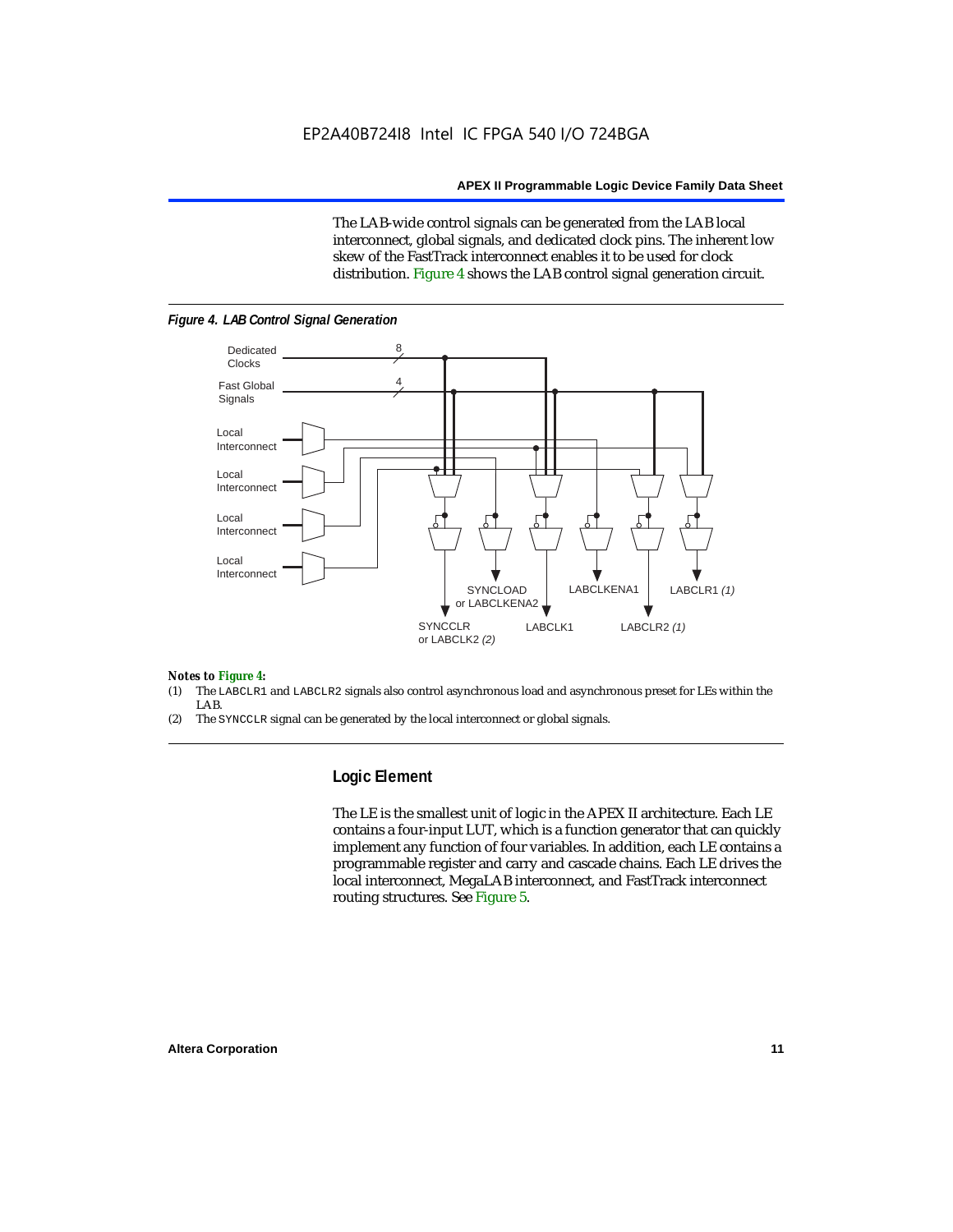

*Figure 5. APEX II Logic Element*

Each LE's programmable register can be configured for D, T, JK, or SR operation. The register's clock and clear control signals can be driven by global signals, general-purpose I/O pins, or any internal logic. For combinatorial functions, the register is bypassed and the output of the LUT drives the outputs of the LE.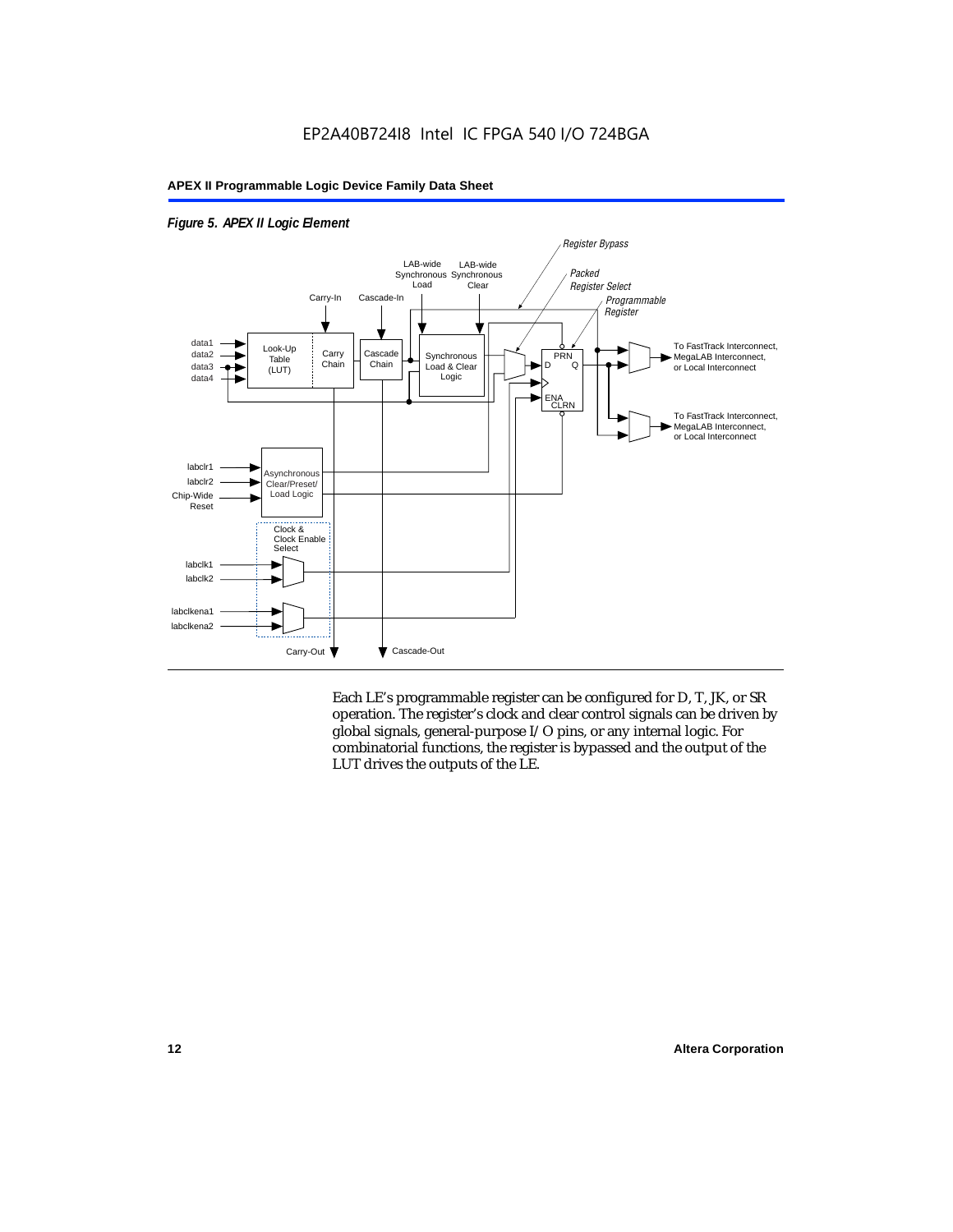Each LE has two outputs that drive the local, MegaLAB, or FastTrack interconnect routing structure. Each output can be driven independently by the LUT's or register's output. For example, the LUT can drive one output while the register drives the other output. This feature, called register packing, improves device utilization because the register and the LUT can be used for unrelated functions. The LE can also drive out registered and unregistered versions of the LUT output. The APEX II architecture provides two types of dedicated high-speed data paths that connect adjacent LEs without using local interconnect paths: carry chains and cascade chains. A carry chain supports high-speed arithmetic functions such as counters and adders, while a cascade chain implements wide-input functions such as equality comparators with minimum delay. Carry and cascade chains connect LEs 1 through 10 in an LAB and all LABs in the same MegaLAB structure.

#### *Carry Chain*

The carry chain provides a fast carry-forward function between LEs. The carry-in signal from a lower-order bit drives forward into the higherorder bit via the carry chain, and feeds into both the LUT and the next portion of the carry chain. This feature allows the APEX II architecture to implement high-speed counters, adders, and comparators of arbitrary width. The Quartus II Compiler can create carry chain logic automatically during the design process, or the designer can create it manually during design entry. Parameterized functions such as DesignWare functions from Synopsys and library of parameterized modules (LPM) functions automatically take advantage of carry chains for the appropriate functions.

The Quartus II Compiler creates carry chains longer than 10 LEs by linking LABs together automatically. For enhanced fitting, a long carry chain skips alternate LABs in a MegaLAB structure. A carry chain longer than one LAB skips either from an even-numbered LAB to the next evennumbered LAB, or from an odd-numbered LAB to the next oddnumbered LAB. For example, the last LE of the first LAB in the upper-left MegaLAB structure carries to the first LE of the third LAB in the MegaLAB structure.

Figure 6 shows how an *n*-bit full adder can be implemented in *n* + 1 LEs with the carry chain. One portion of the LUT generates the sum of two bits using the input signals and the carry-in signal; the sum is routed to the output of the LE. The register can be bypassed for simple adders or used for accumulator functions. Another portion of the LUT and the carry chain logic generates the carry-out signal, which is routed directly to the carryin signal of the next-higher-order bit. The final carry-out signal is routed to an LE, where it is driven onto the local, MegaLAB, or FastTrack interconnect routing structures.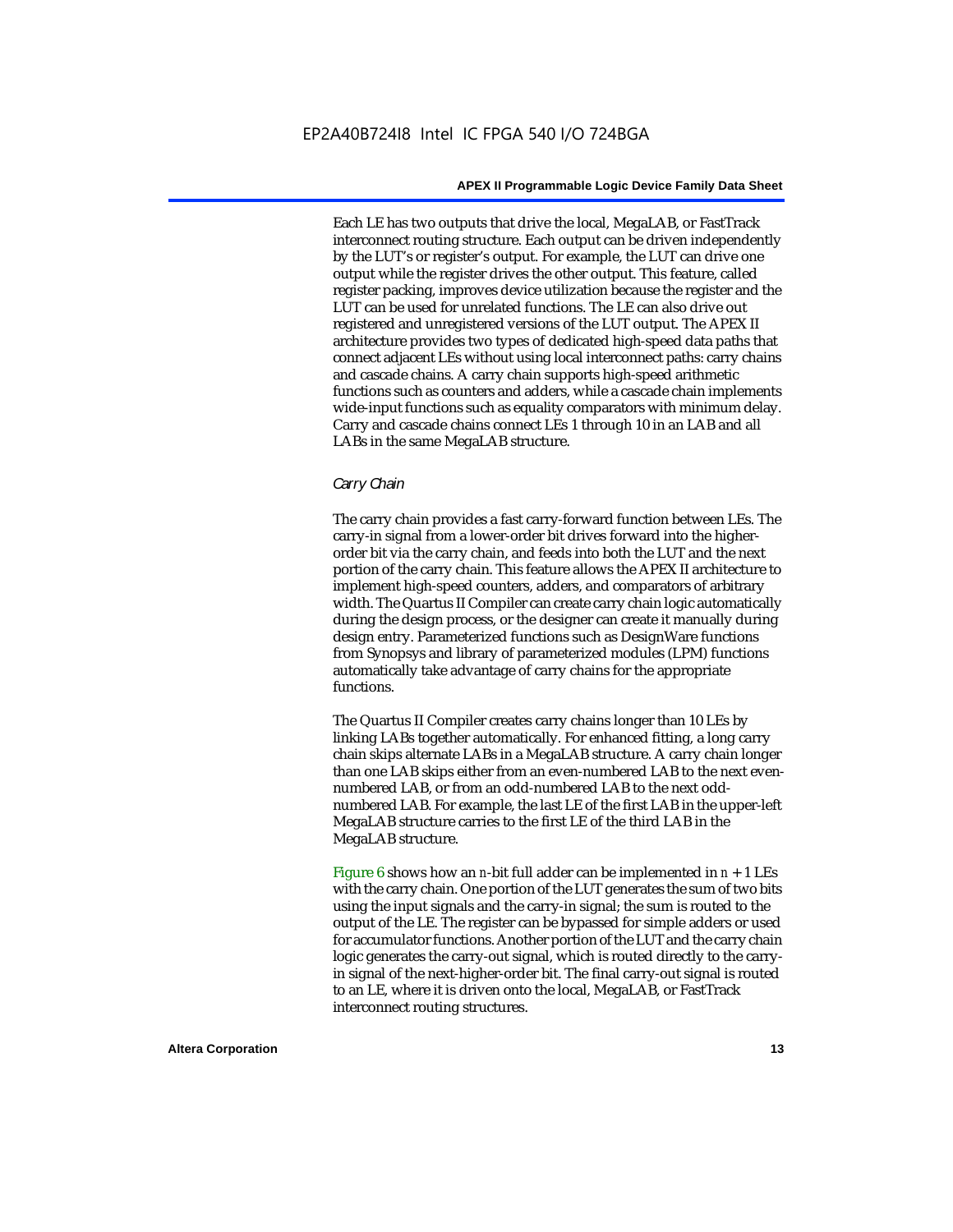

*Figure 6. APEX II Carry Chain*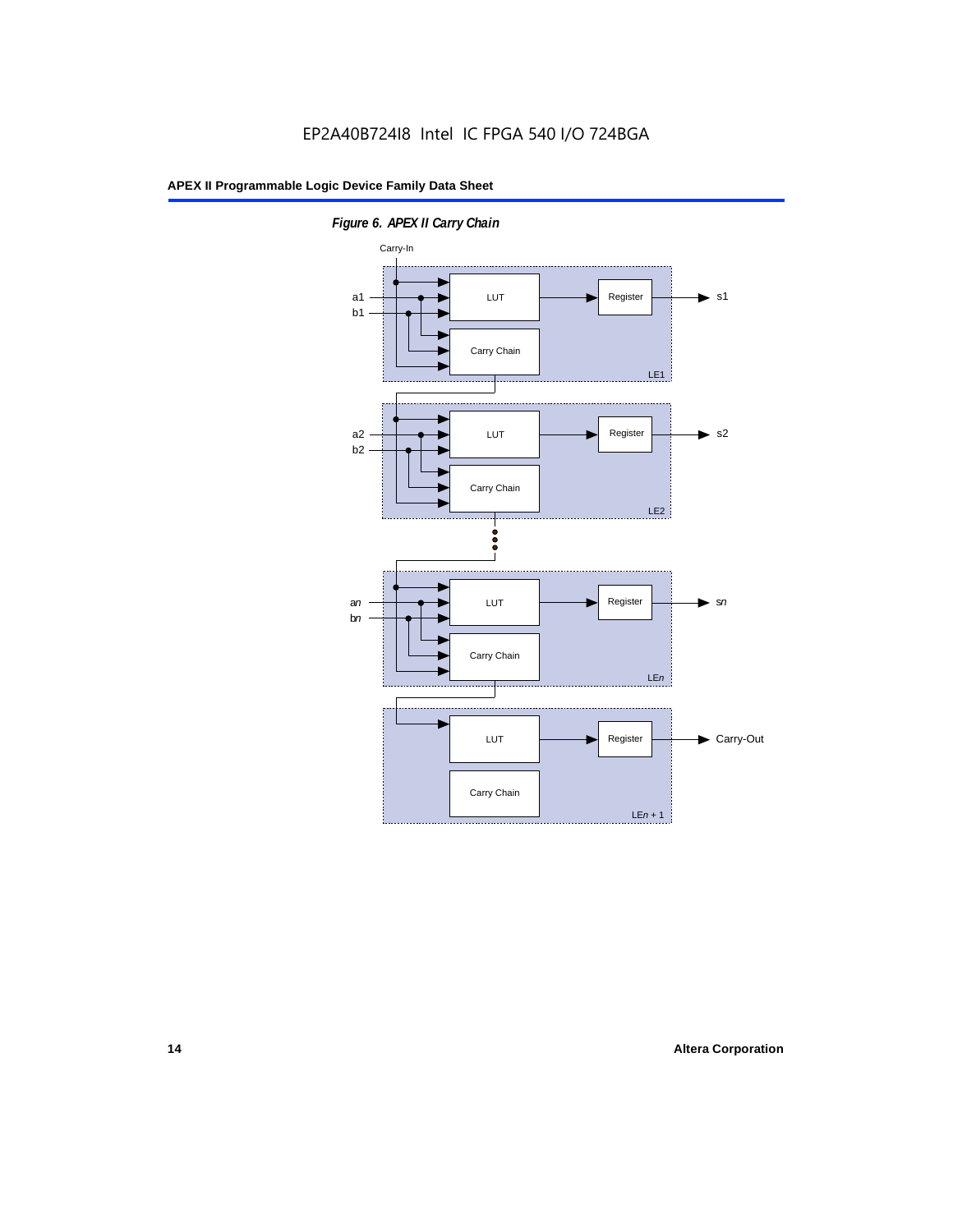#### *Cascade Chain*

With the cascade chain, the APEX II architecture can implement functions with a very wide fan-in. Adjacent LUTs can compute portions of a function in parallel; the cascade chain serially connects the intermediate values. The cascade chain can use a logical AND or logical OR (via DeMorgan's inversion) to connect the outputs of adjacent LEs. Each additional LE provides four more inputs to the effective width of a function, with a short cascade delay. The Quartus II Compiler can create cascade chain logic automatically during the design process, or the designer can create it manually during design entry.

Cascade chains longer than 10 LEs are implemented automatically by linking LABs together. For enhanced fitting, a long cascade chain skips alternate LABs in a MegaLAB structure. A cascade chain longer than one LAB skips either from an even-numbered LAB to the next even-numbered LAB, or from an odd-numbered LAB to the next odd-numbered LAB. For example, the last LE of the first LAB in the upper-left MegaLAB structure carries to the first LE of the third LAB in the MegaLAB structure. Figure 7 shows how the cascade function can connect adjacent LEs to form functions with a wide fan-in.



## **Altera Corporation 15**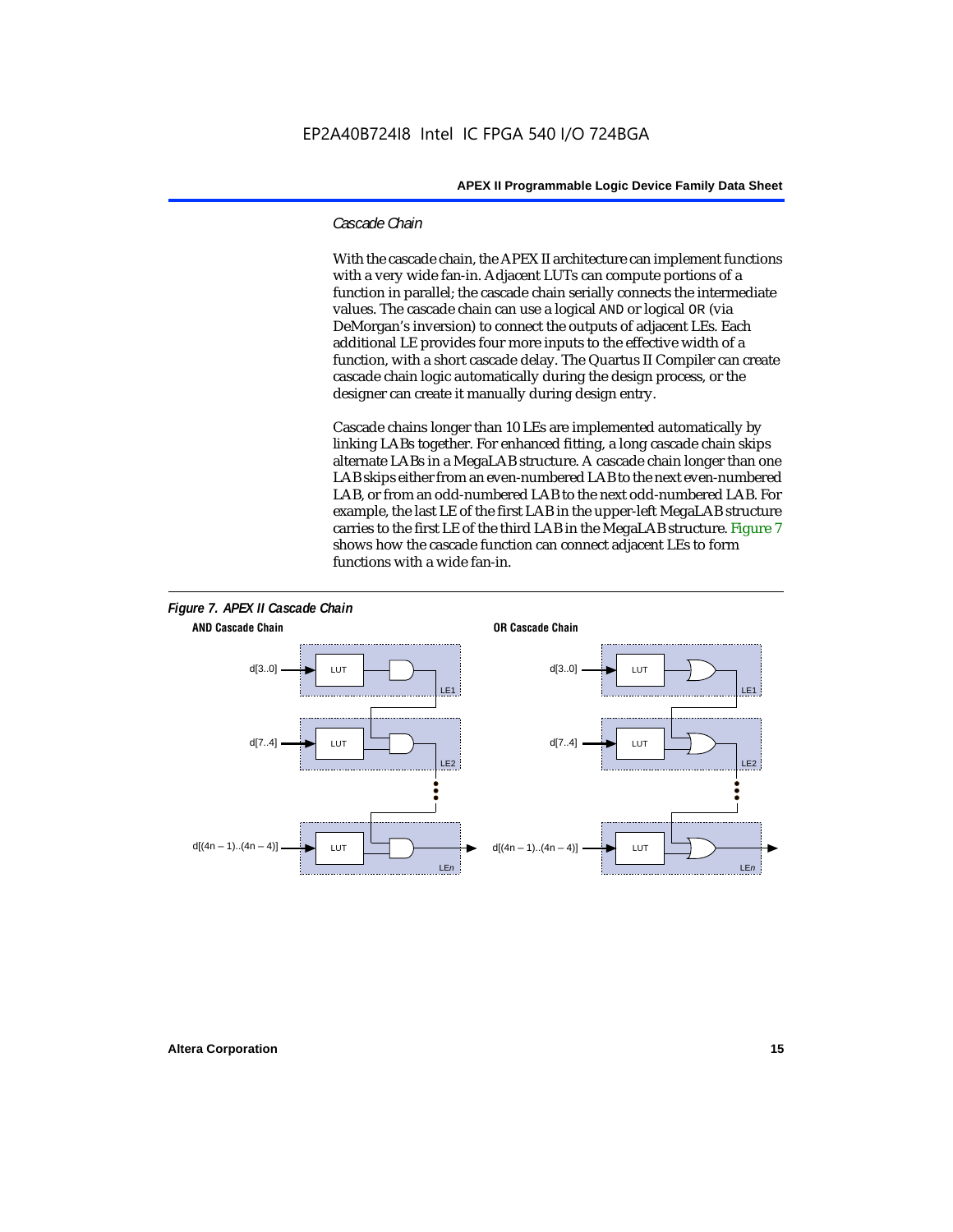#### *LE Operating Modes*

The APEX II LE can operate in one of the following three modes:

- Normal mode
- Arithmetic mode
- Counter mode

Each mode uses LE resources differently. In each mode, seven available inputs to the LE—the four data inputs from the LAB local interconnect, the feedback from the programmable register, and the carry-in and cascade-in from the previous LE—are directed to different destinations to implement the desired logic function. LAB-wide signals provide clock, asynchronous clear, asynchronous preset, asynchronous load, synchronous clear, synchronous load, and clock enable control for the register. These LAB-wide signals are available in all LE modes.

The Quartus II software, in conjunction with parameterized functions such as LPM and DesignWare functions, automatically chooses the appropriate mode for common functions such as counters, adders, and multipliers. If required, the designer can also create special-purpose functions that specify which LE operating mode to use for optimal performance. Figure 8 shows the LE operating modes.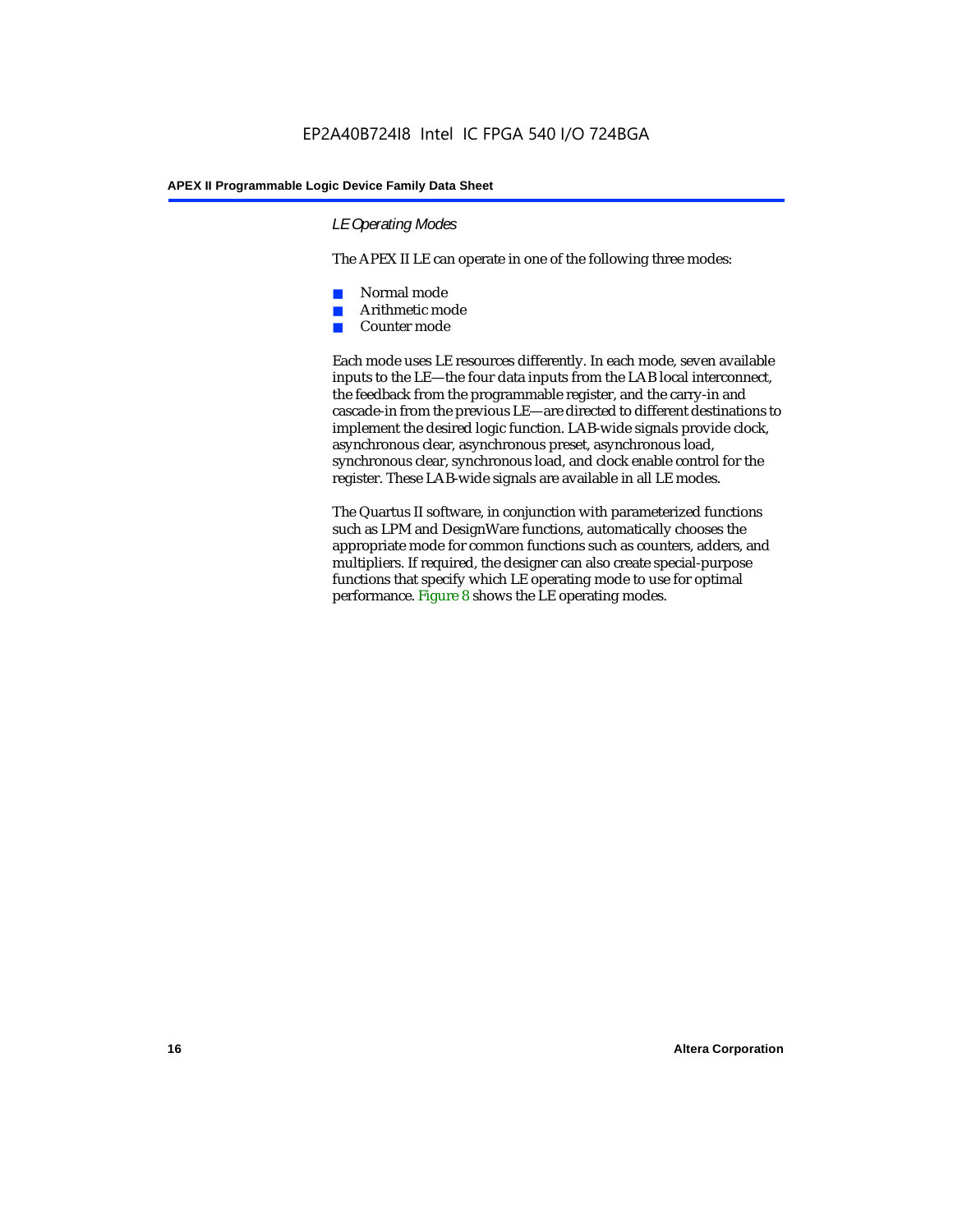

#### *Figure 8. APEX II LE Operating Modes*



#### *Notes to Figure 8:*

- (1) LEs in normal mode support register packing.<br>(2) There are two LAB-wide clock enables per LA
- (2) There are two LAB-wide clock enables per LAB.<br>(3) When using the carry-in in normal mode, the pa
- (3) When using the carry-in in normal mode, the packed register feature is unavailable.<br>(4) A register feedback multiplexer is available on LE1 of each LAB.
- 
- (4) A register feedback multiplexer is available on LE1 of each LAB.<br>(5) The DATA1 and DATA2 input signals can supply counter enable, u (5) The DATA1 and DATA2 input signals can supply counter enable, up or down control, or register feedback signals for LEs other than the second LE in a LAB.
- (6) The LAB-wide synchronous clear and LAB-wide synchronous load affect all registers in a LAB.

#### **Altera Corporation 17 17**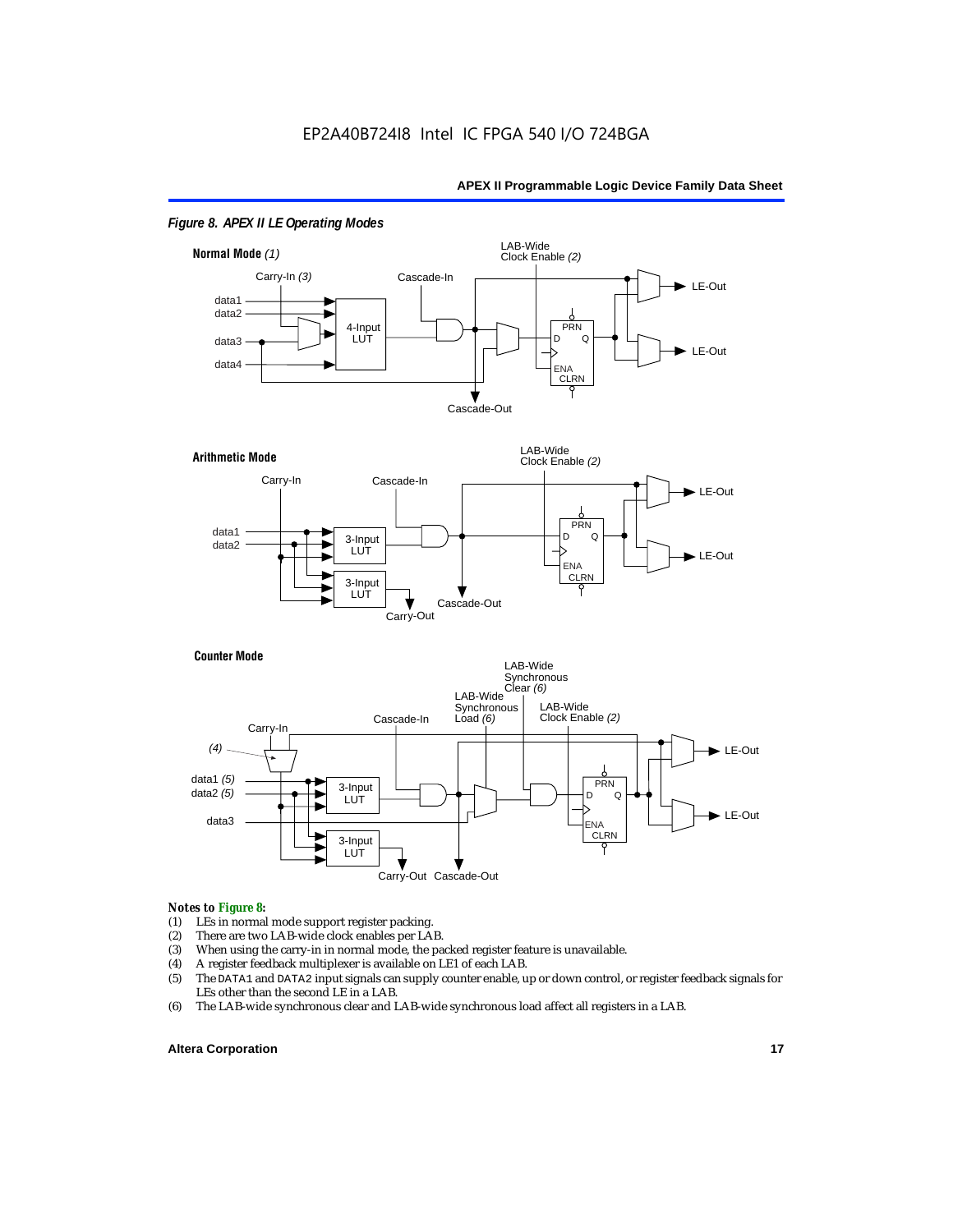#### **Normal Mode**

The normal mode is suitable for general logic applications, combinatorial functions, or wide decoding functions that can take advantage of a cascade chain. In normal mode, four data inputs from the LAB local interconnect and the carry-in are inputs to a four-input LUT. The Quartus II Compiler automatically selects the carry-in or the DATA3 signal as one of the inputs to the LUT. The LUT output can be combined with the cascade-in signal to form a cascade chain through the cascade-out signal. LEs in normal mode support packed registers.

#### **Arithmetic Mode**

The arithmetic mode is ideal for implementing adders, accumulators, and comparators. An LE in arithmetic mode uses two 3-input LUTs. One LUT computes a three-input function; the other generates a carry output. As shown in Figure 8, the first LUT uses the carry-in signal and two data inputs from the LAB local interconnect to generate a combinatorial or registered output. For example, when implementing an adder, this output is the sum of three signals: DATA1, DATA2, and carry-in. The second LUT uses the same three signals to generate a carry-out signal, thereby creating a carry chain. The arithmetic mode also supports simultaneous use of the cascade chain. LEs in arithmetic mode can drive out registered and unregistered versions of the LUT output.

The Quartus II software implements parameterized functions that use the arithmetic mode automatically where appropriate; the designer does not need to specify how the carry chain will be used.

#### **Counter Mode**

The counter mode offers clock enable, counter enable, synchronous up/down control, synchronous clear, and synchronous load options. The counter enable and synchronous up/down control signals are generated from the data inputs of the LAB local interconnect. The synchronous clear and synchronous load options are LAB-wide signals that affect all registers in the LAB. Consequently, if any of the LEs in an LAB use the counter mode, other LEs in that LAB must be used as part of the same counter or be used for a combinatorial function. The Quartus II software automatically places any registers that are not used by the counter into other LABs.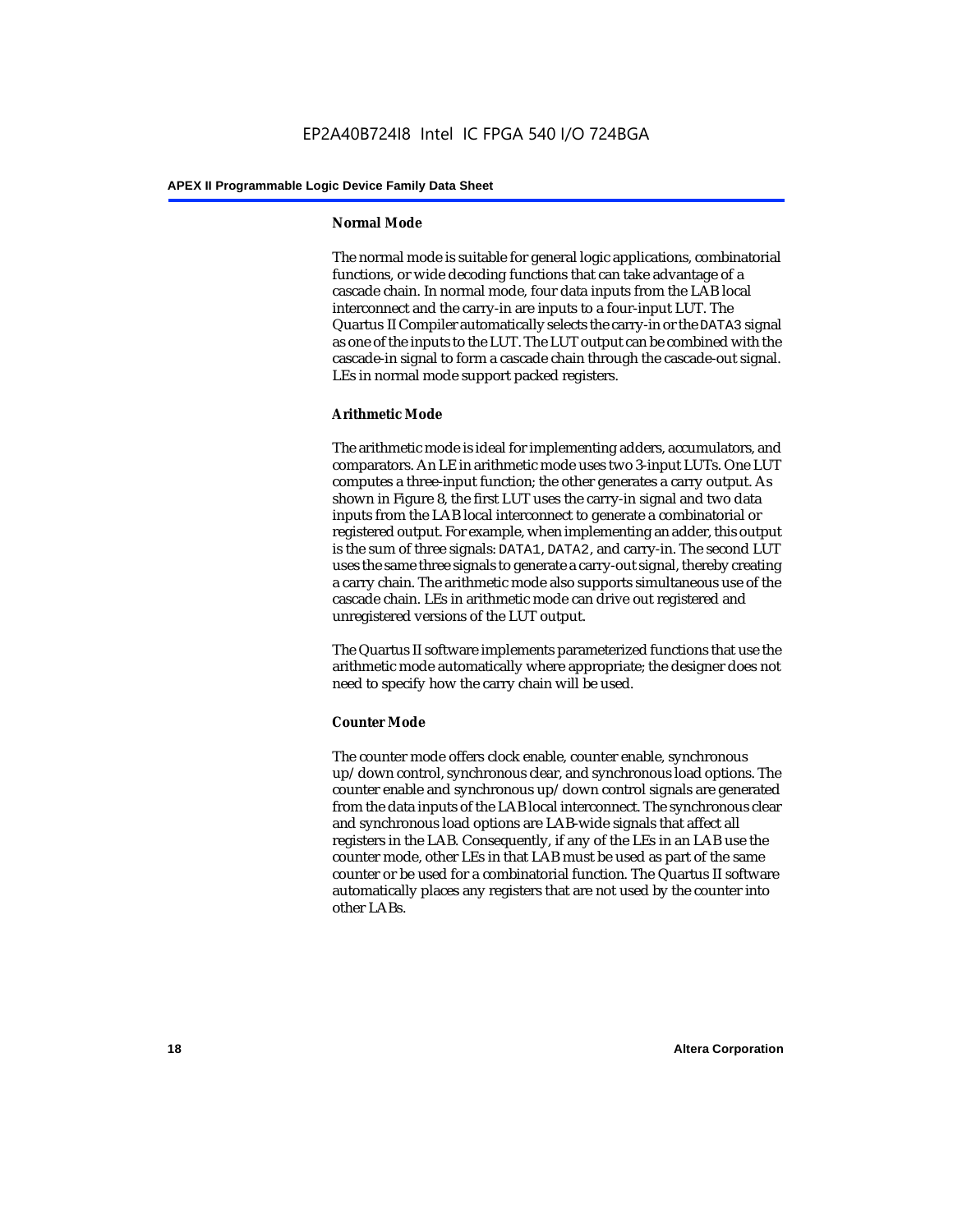The counter mode uses two three-input LUTs: one generates the counter data, and the other generates the fast carry bit. A 2-to-1 multiplexer provides synchronous loading, and another AND gate provides synchronous clearing. If the cascade function is used by an LE in counter mode, the synchronous clear or load overrides any signal carried on the cascade chain. The synchronous clear overrides the synchronous load. LEs in arithmetic mode can drive out registered and unregistered versions of the LUT output.

#### *Clear & Preset Logic Control*

Logic for the register's clear and preset signals is controlled by LAB-wide signals. The LE directly supports an asynchronous clear function. The Quartus II Compiler can use a NOT-gate push-back technique to emulate an asynchronous preset. Moreover, the Quartus II Compiler can use a programmable NOT-gate push-back technique to emulate simultaneous preset and clear or asynchronous load. However, this technique uses three additional LEs per register. All emulation is performed automatically when the design is compiled. Registers that emulate simultaneous preset and load will enter an unknown state upon power-up or when the chipwide reset is asserted.

In addition to the two clear and preset modes, APEX II devices provide a chip-wide reset pin (DEV\_CLRn) that resets all registers in the device. Use of this pin is controlled through an option in the Quartus II software that is set before compilation. The chip-wide reset overrides all other control signals. Registers using an asynchronous preset are preset when the chipwide reset is asserted; this effect results from the inversion technique used to implement the asynchronous preset.

### **FastTrack Interconnect**

In the APEX II architecture, connections between LEs, ESBs, and I/O pins are provided by the FastTrack interconnect. The FastTrack interconnect is a series of continuous horizontal and vertical routing channels that traverse the device. This global routing structure provides predictable performance, even in complex designs. In contrast, the segmented routing in FPGAs requires switch matrices to connect a variable number of routing paths, increasing the delays between logic resources and reducing performance.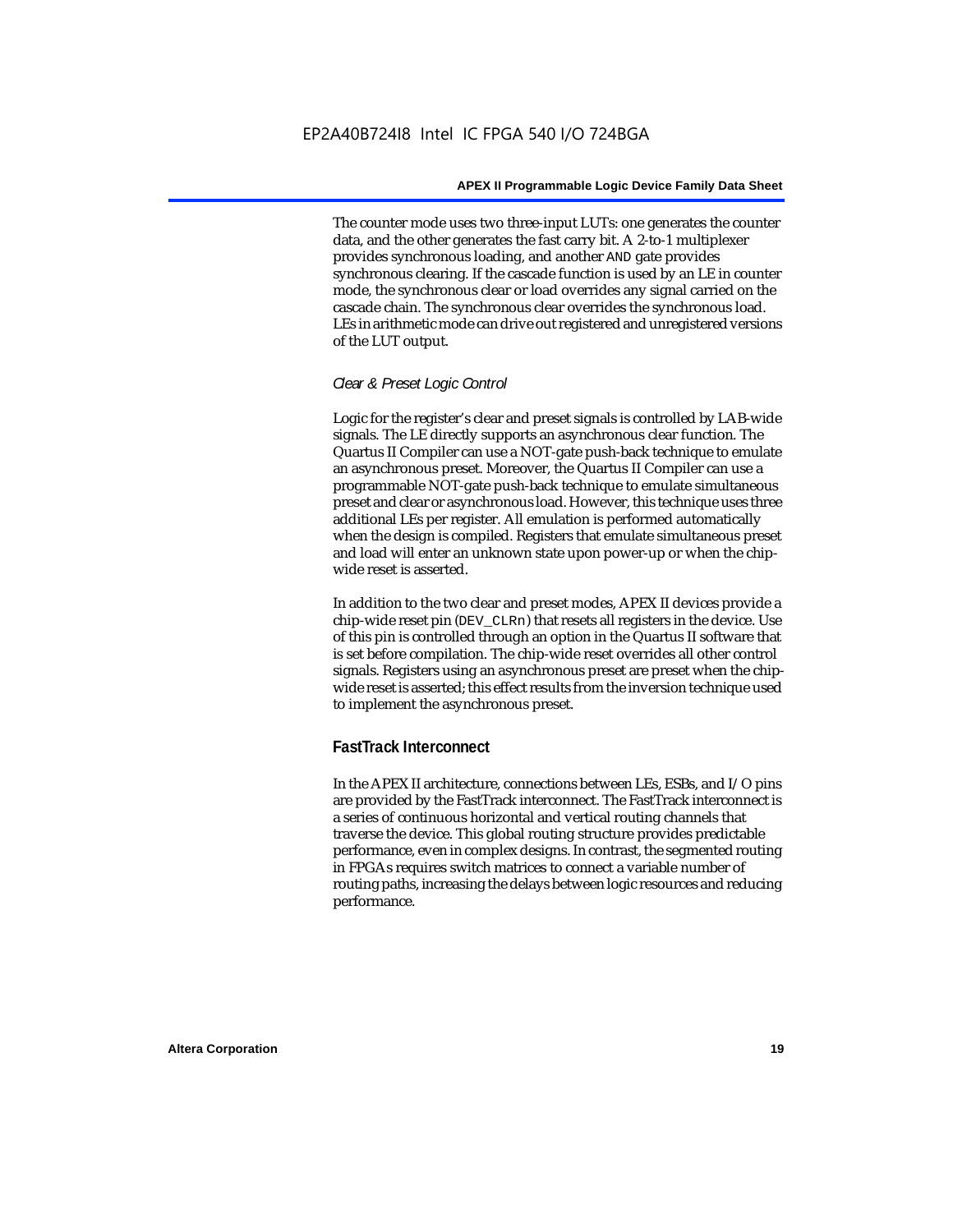The FastTrack interconnect consists of row and column interconnect channels that span the entire device. The row interconnect routes signals throughout a row of MegaLAB structures; the column interconnect routes signals throughout a column of MegaLAB structures. When using the row and column interconnect, an LE, IOE, or ESB can drive any other LE, IOE, or ESB in a device. See Figure 9.



*Figure 9. APEX II Interconnect Structure*

A row line can be driven directly by LEs, IOEs, or ESBs in that row. Further, a column line can drive a row line, allowing an LE, IOE, or ESB to drive elements in a different row via the column and row interconnect. The row interconnect drives the MegaLAB interconnect to drive LEs, IOEs, or ESBs in a particular MegaLAB structure.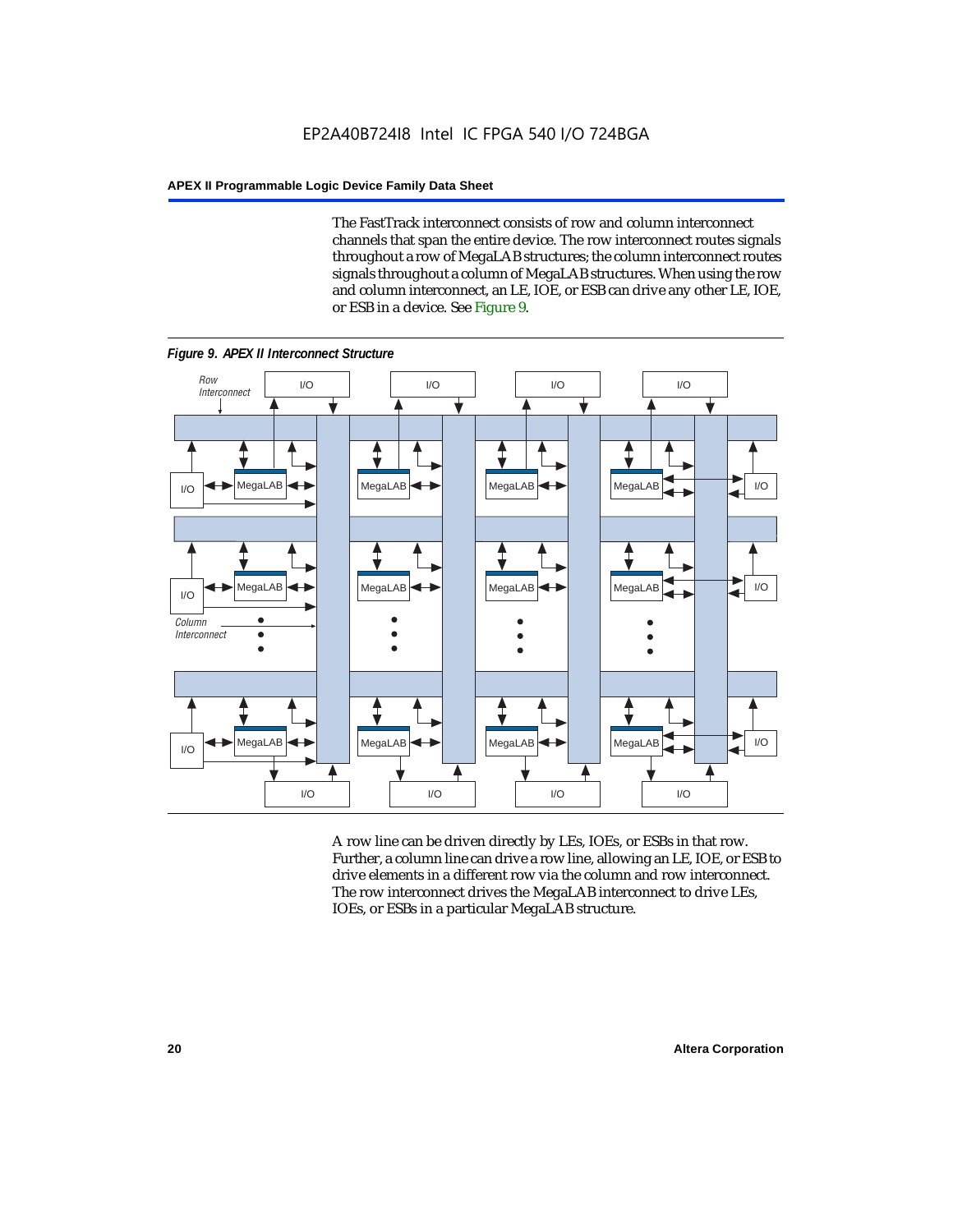A column line can be directly driven by the LEs, IOEs, or ESBs in that column. Row IOEs can drive a column line on a device's left or right edge. The column line is used to route signals from one row to another. A column line can drive a row line; it can also drive the MegaLAB interconnect directly, allowing faster connections between rows.

Figure 10 shows how the FastTrack interconnect uses the local interconnect to drive LEs within MegaLAB structures.



*Figure 10. FastTrack Connection to Local Interconnect*

Figure 11 shows the intersection of a row and column interconnect and how these forms of interconnects and LEs drive each other.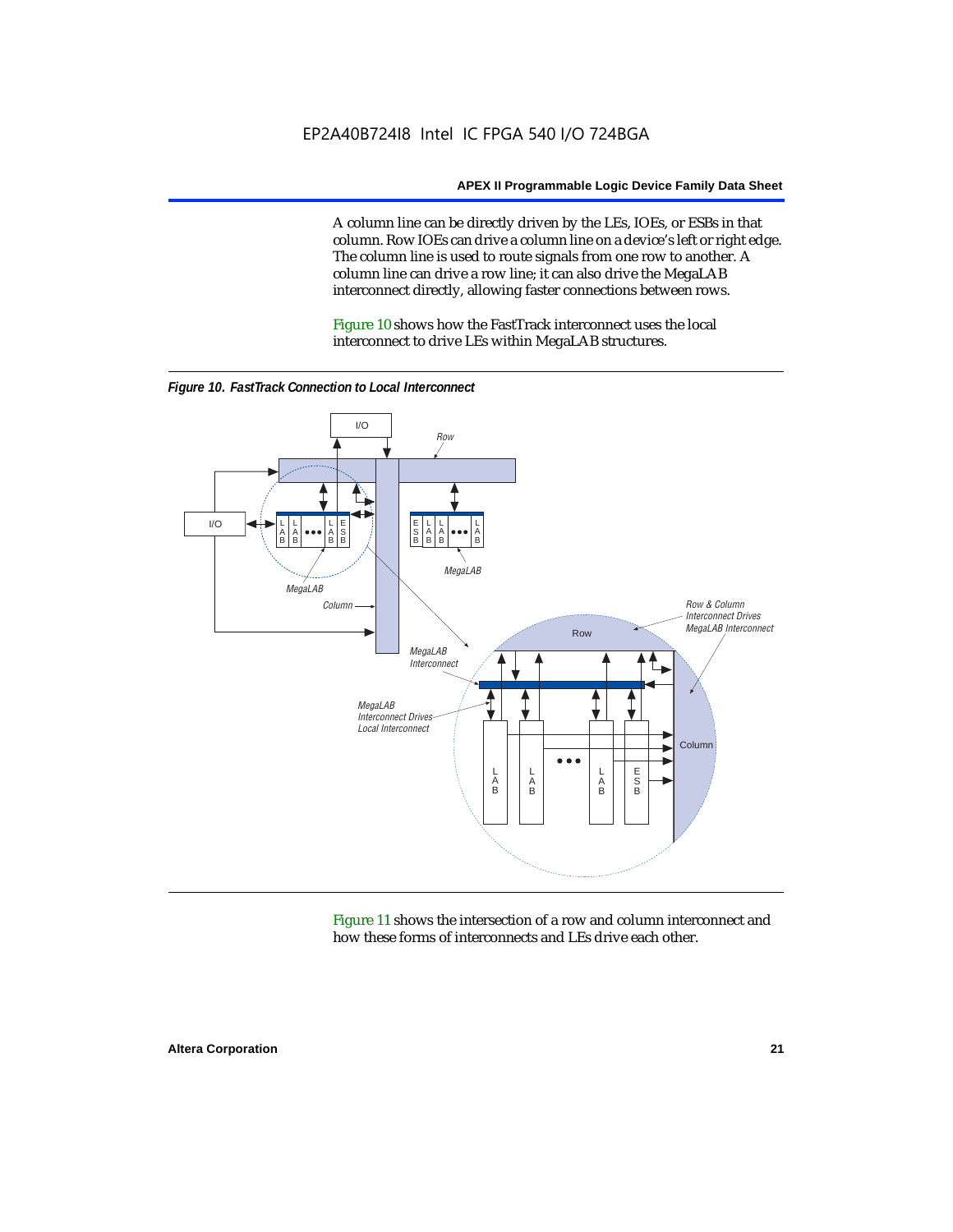

*Figure 11. Driving the FastTrack Interconnect*

APEX II devices feature FastRow™ lines for quickly routing input signals with high fan-out. Column I/O pins can drive the FastRow interconnect, which routes signals directly into the local interconnect without having to drive through the MegaLAB interconnect. FastRow lines traverse two MegaLAB structures. The FastRow interconnect drives the four MegaLABs in the top row and the four MegaLABs in the bottom row of the device. The FastRow interconnect drives all local interconnects in the appropriate MegaLABs. Column pins using the FastRow interconnect achieve a faster set-up time, because the signal does not need to use a MegaLab interconnect line to reach the destination LE. Figure 12 shows the FastRow interconnect.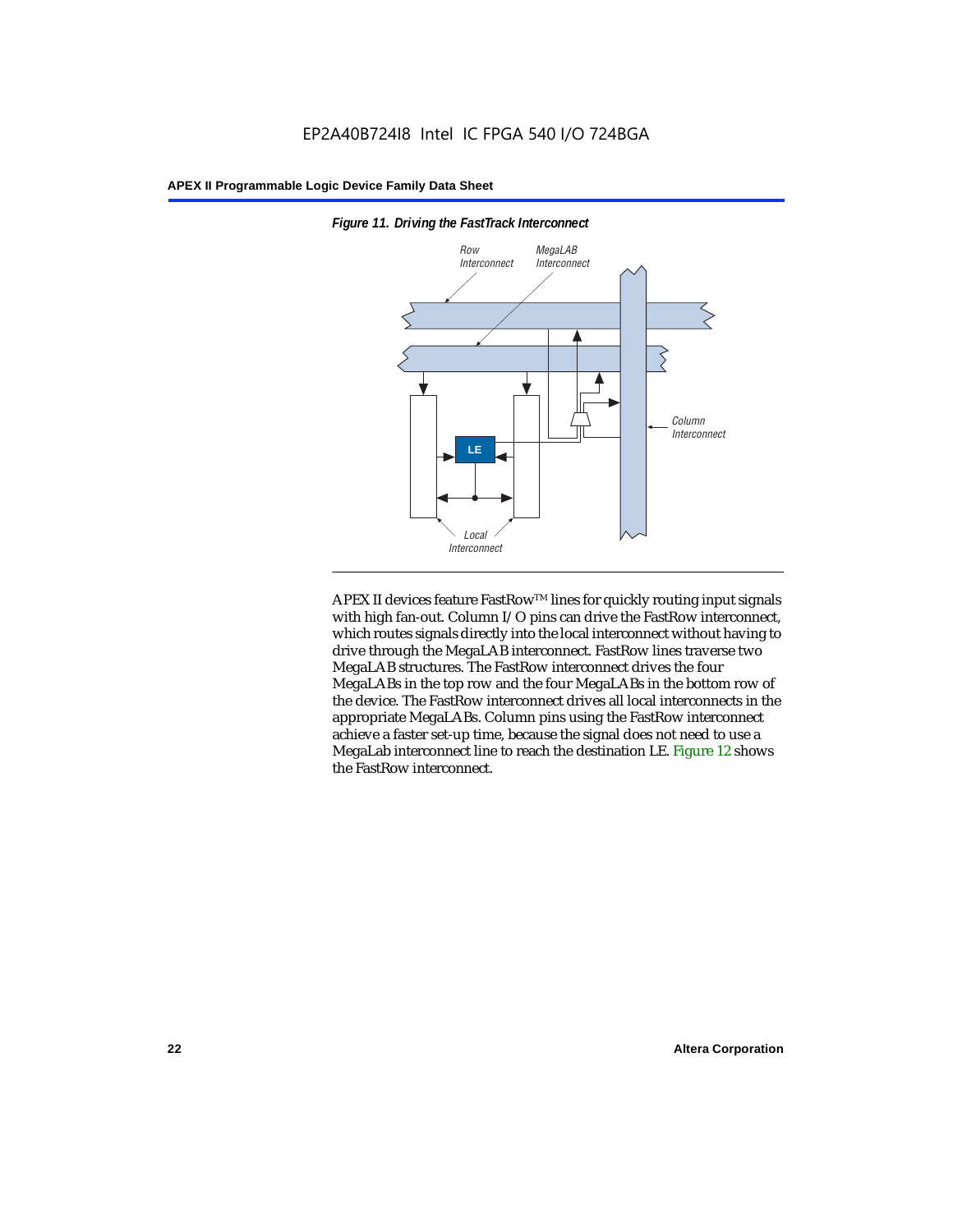

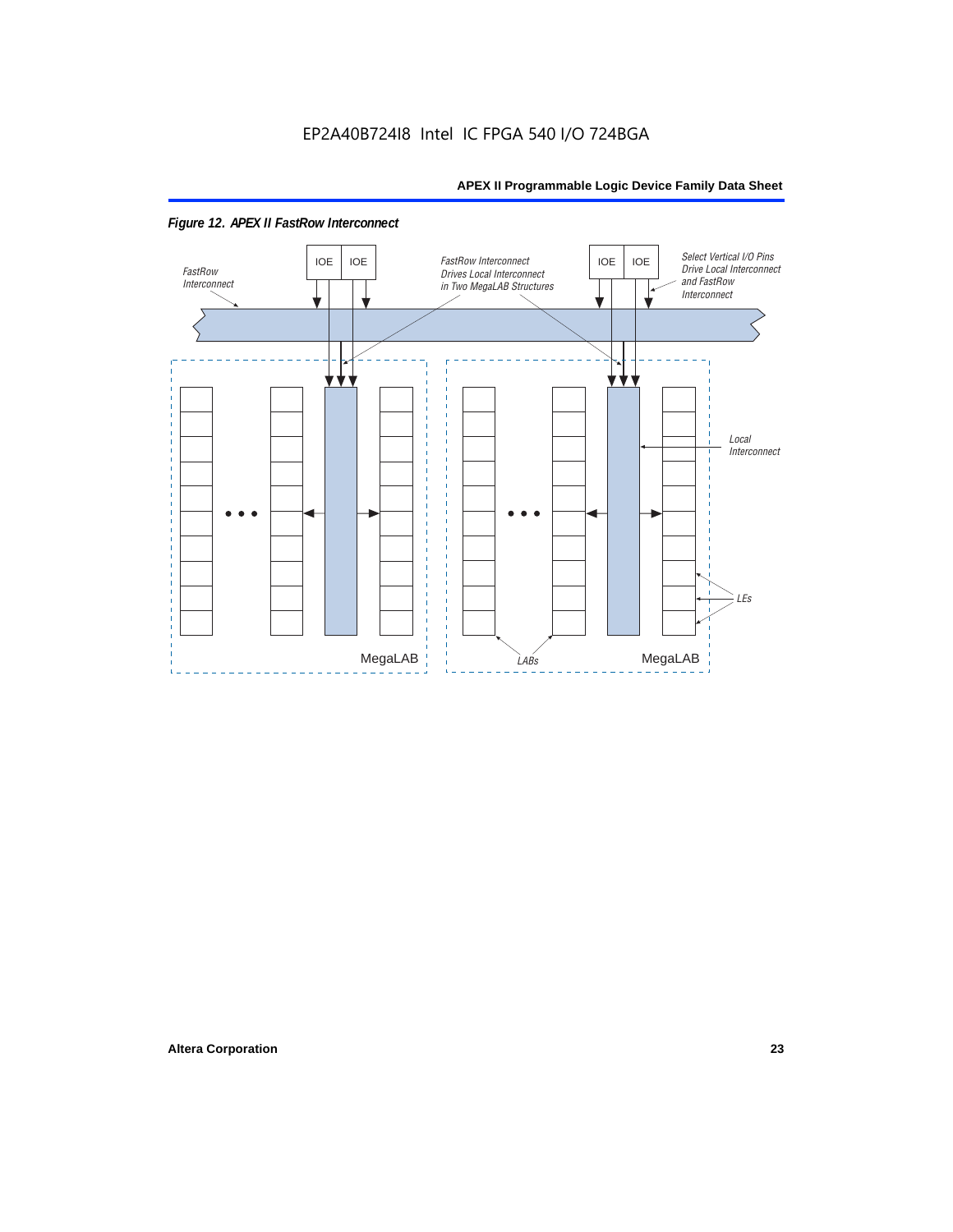Table 5 summarizes how elements of the APEX II architecture drive each other.

| Table 5. APEX II Routing Scheme     |                    |                   |              |              |                       |                         |                                  |                                     |                         |
|-------------------------------------|--------------------|-------------------|--------------|--------------|-----------------------|-------------------------|----------------------------------|-------------------------------------|-------------------------|
| Source                              | <b>Destination</b> |                   |              |              |                       |                         |                                  |                                     |                         |
|                                     | Row<br>I/O Pin     | Column<br>I/O Pin | LE           | <b>ESB</b>   | Local<br>Interconnect | MegaLAB<br>Interconnect | Row<br>FastTrack<br>Interconnect | Column<br>FastTrack<br>Interconnect | FastRow<br>Interconnect |
| Row I/O pin                         |                    |                   |              |              | $\checkmark$          | $\checkmark$            | $\checkmark$                     | $\checkmark$                        |                         |
| Column I/O<br>pin                   |                    |                   |              |              |                       |                         |                                  |                                     |                         |
| LE                                  |                    |                   |              |              | $\checkmark$          | $\checkmark$            | $\checkmark$                     | $\checkmark$                        |                         |
| <b>ESB</b>                          |                    |                   |              |              | $\checkmark$          | $\checkmark$            | $\checkmark$                     | $\checkmark$                        |                         |
| Local<br>interconnect               | $\checkmark$       | $\checkmark$      | $\checkmark$ | $\checkmark$ |                       |                         |                                  |                                     |                         |
| MegaLAB<br>interconnect             |                    |                   |              |              | $\checkmark$          |                         |                                  |                                     |                         |
| Row<br>FastTrack<br>interconnect    |                    |                   |              |              |                       | $\checkmark$            |                                  | $\checkmark$                        |                         |
| Column<br>FastTrack<br>interconnect |                    |                   |              |              |                       | $\checkmark$            | $\checkmark$                     |                                     |                         |
| FastRow<br>interconnect             |                    |                   |              |              | $\checkmark$          |                         |                                  |                                     |                         |

#### **Product-Term Logic**

The product-term portion of the MultiCore architecture is implemented with the ESB. The ESB can be configured to act as a block of macrocells on an ESB-by-ESB basis. 32 inputs from the adjacent local interconnect feed each ESB; therefore, the either MegaLAB or the adjacent LAB can drive the ESB. Also, nine ESB macrocells feed back into the ESB through the local interconnect for higher performance. Dedicated clock pins, global signals, and additional inputs from the local interconnect drive the ESB control signals.

In product-term mode, each ESB contains 16 macrocells. Each macrocell consists of two product terms and a programmable register. Figure 13 shows the ESB in product-term mode.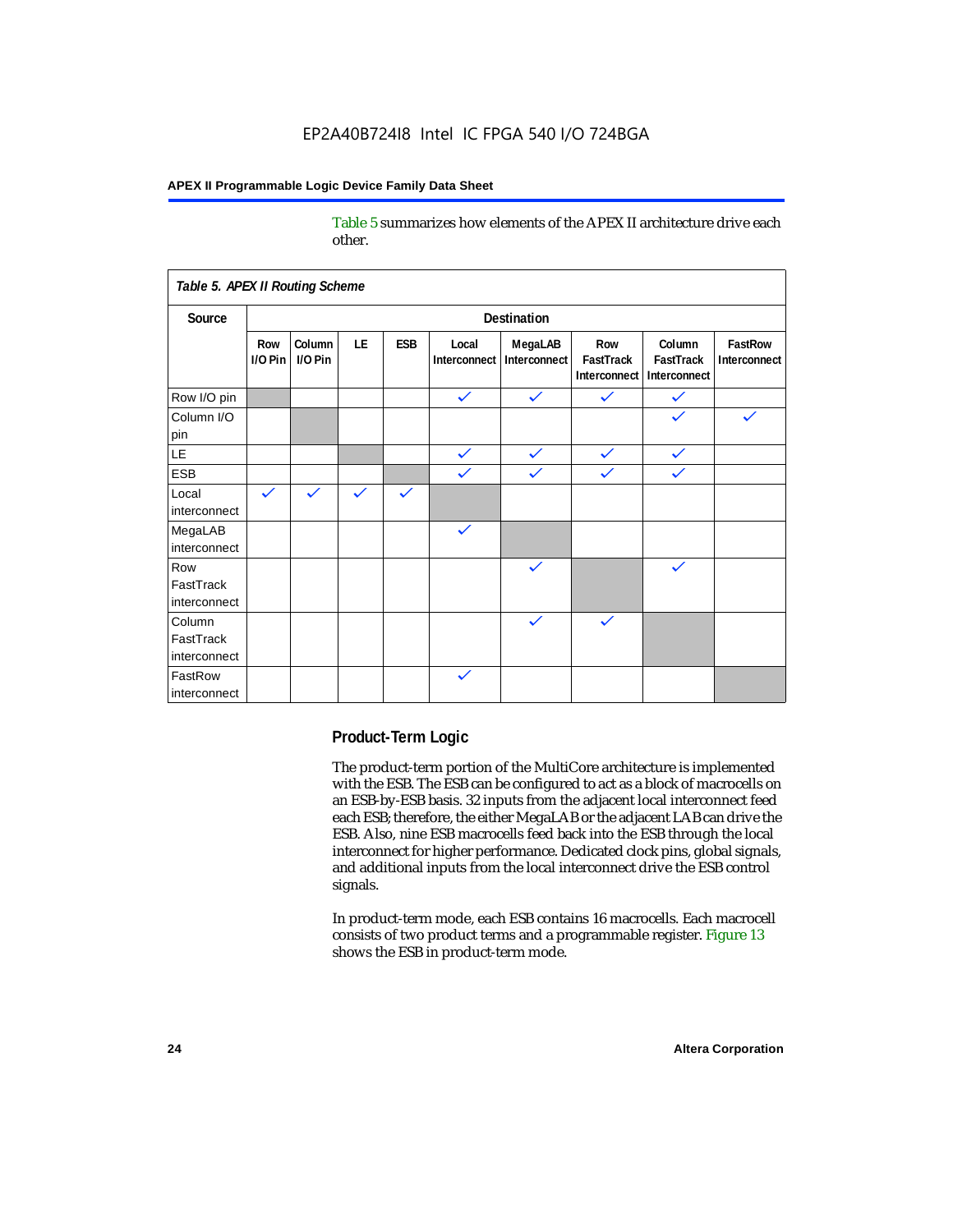

#### *Figure 13. Product-Term Logic in ESB*

#### *Note ot Figure 13:*

(1) PLL outputs cannot drive data input ports.

#### *Macrocells*

APEX II macrocells can be configured individually for either sequential or combinatorial logic operation. The macrocell consists of three functional blocks: the logic array, the product-term select matrix, and the programmable register.

Combinatorial logic is implemented in the product terms. The productterm select matrix allocates these product terms for use as either primary logic inputs (to the OR and XOR gates) to implement combinatorial functions, or as parallel expanders to be used to increase the logic available to another macrocell. One product term can be inverted; the Quartus II software uses this feature to perform DeMorgan's inversion for more efficient implementation of wide OR functions. The Quartus II Compiler can use a NOT-gate push-back technique to emulate an asynchronous preset. Figure 14 shows the APEX II macrocell.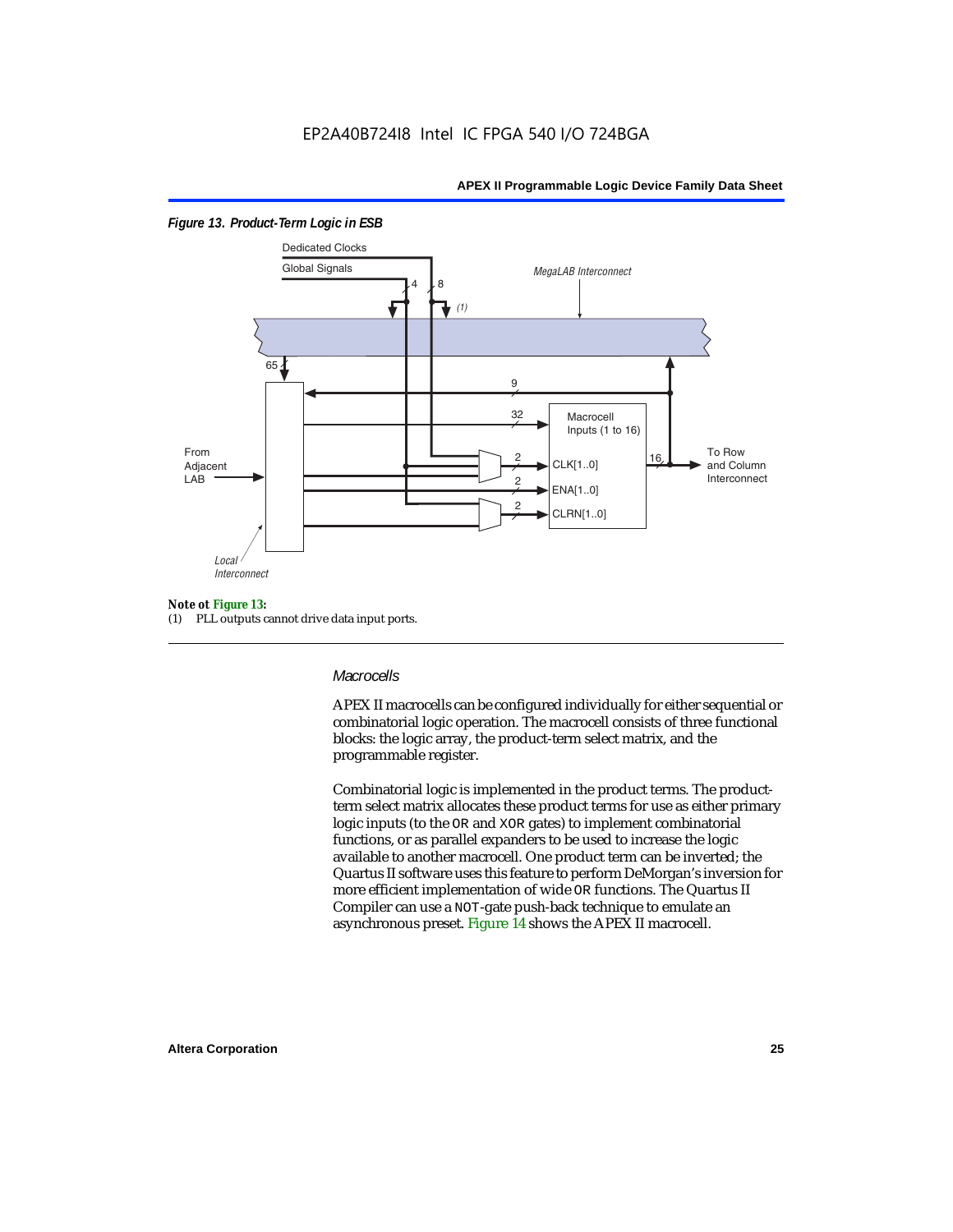



For registered functions, each macrocell register can be programmed individually to implement D, T, JK, or SR operation with programmable clock control. The register can be bypassed for combinatorial operation. During design entry, the designer specifies the desired register type; the Quartus II software then selects the most efficient register operation for each registered function to optimize resource utilization. The Quartus II software or other synthesis tools can also select the most efficient register operation automatically when synthesizing HDL designs.

Each programmable register can be clocked by one of two ESB-wide clocks. The ESB-wide clocks can be generated from device dedicated clock pins, global signals, or local interconnect. Each clock also has an associated clock enable, generated from the local interconnect. The clock and clock enable signals are related for a particular ESB; any macrocell using a clock also uses the associated clock enable.

If both the rising and falling edges of a clock are used in an ESB, both ESB-wide clock signals are used.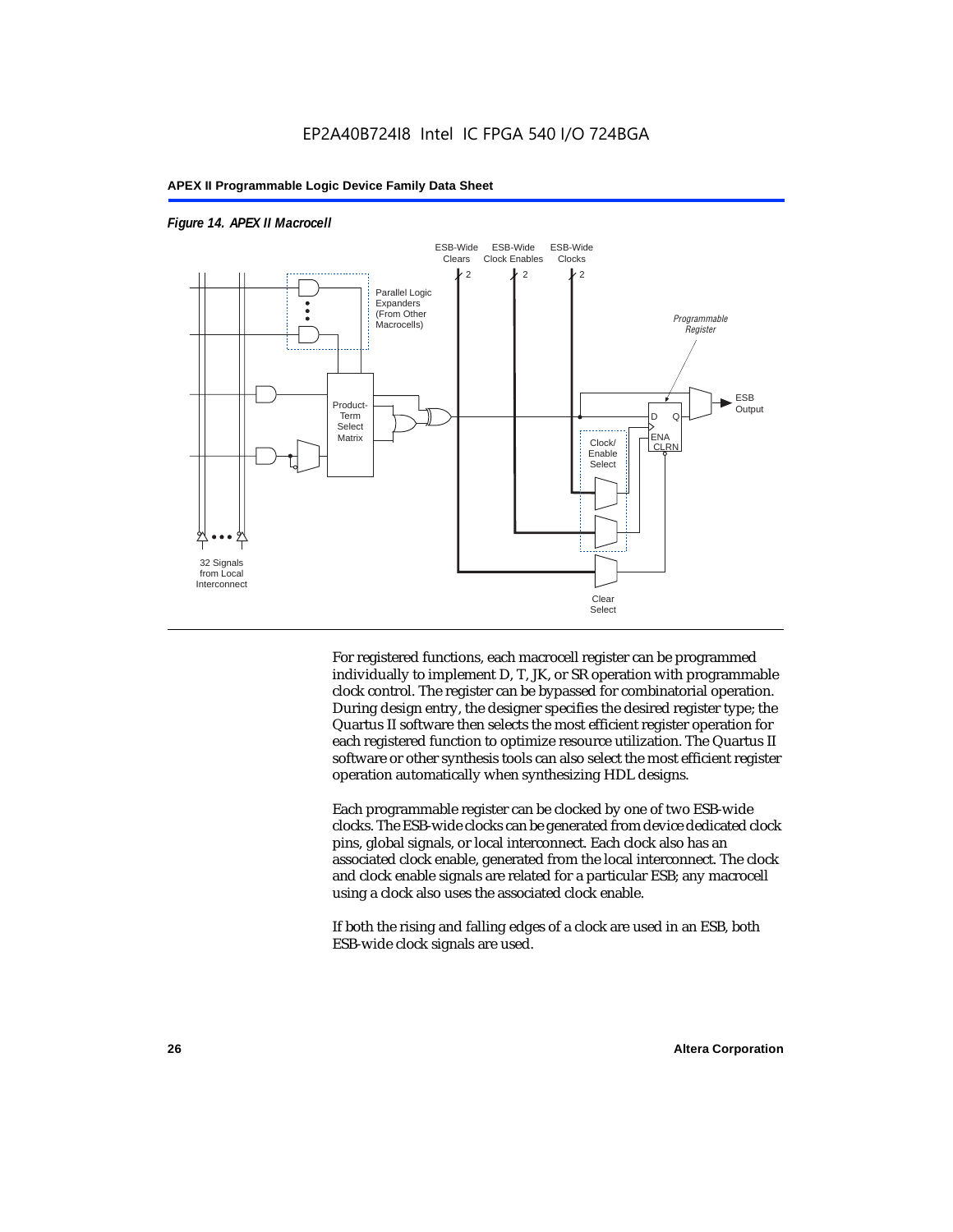The programmable register also supports an asynchronous clear function. Within the ESB, two asynchronous clears are generated from global signals and the local interconnect. Each macrocell can either choose between the two asynchronous clear signals or choose to not be cleared. Either of the two clear signals can be inverted within the ESB. Figure 15 shows the ESB control logic when implementing product-terms.



#### *Figure 15. ESB Product-Term Mode Control Logic*

#### *Parallel Expanders*

Parallel expanders are unused product terms that can be allocated to a neighboring macrocell to implement fast, complex logic functions. Parallel expanders allow up to 32 product terms to feed the macrocell OR logic directly, with two product terms provided by the macrocell and 30 parallel expanders provided by the neighboring macrocells in the ESB.

The Quartus II Compiler can allocate up to 15 sets of up to two parallel expanders per set to the macrocells automatically. Each set of two parallel expanders incurs a small, incremental timing delay. Figure 16 shows the APEX II parallel expanders.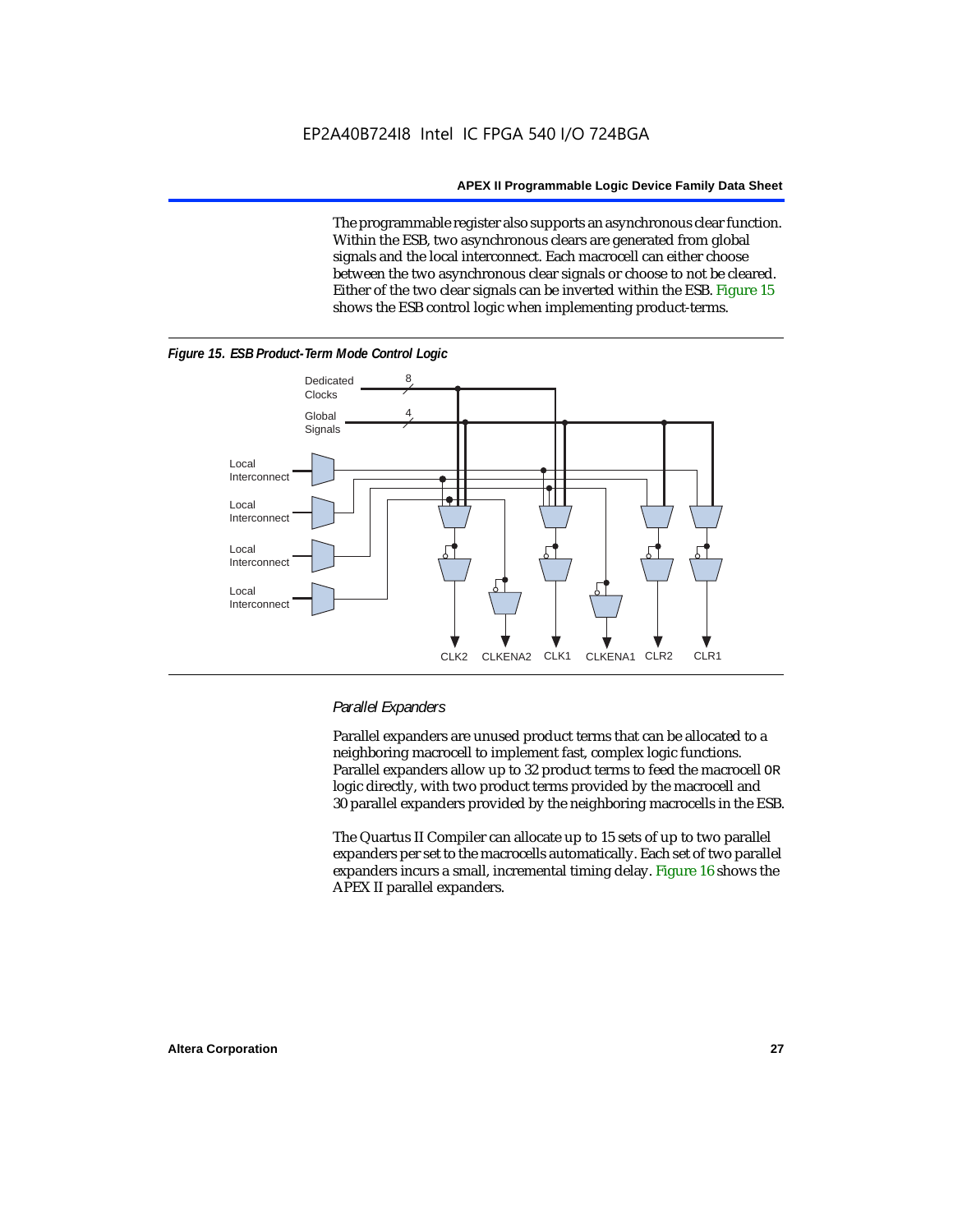



## **Embedded System Block**

The ESB can implement various types of memory blocks, including Dual-Port+ RAM (bidirectional dual-port RAM), dual- and single-port RAM, ROM, FIFO, and CAM blocks.

The ESB includes input and output registers; the input registers synchronize writes, and the output registers can pipeline designs to improve system performance. The ESB offers a bidirectional, dual-port mode, which supports any combination of two port operations: two reads, two writes, or one read and one write at two different clock frequencies. Figure 17 shows the ESB block diagram.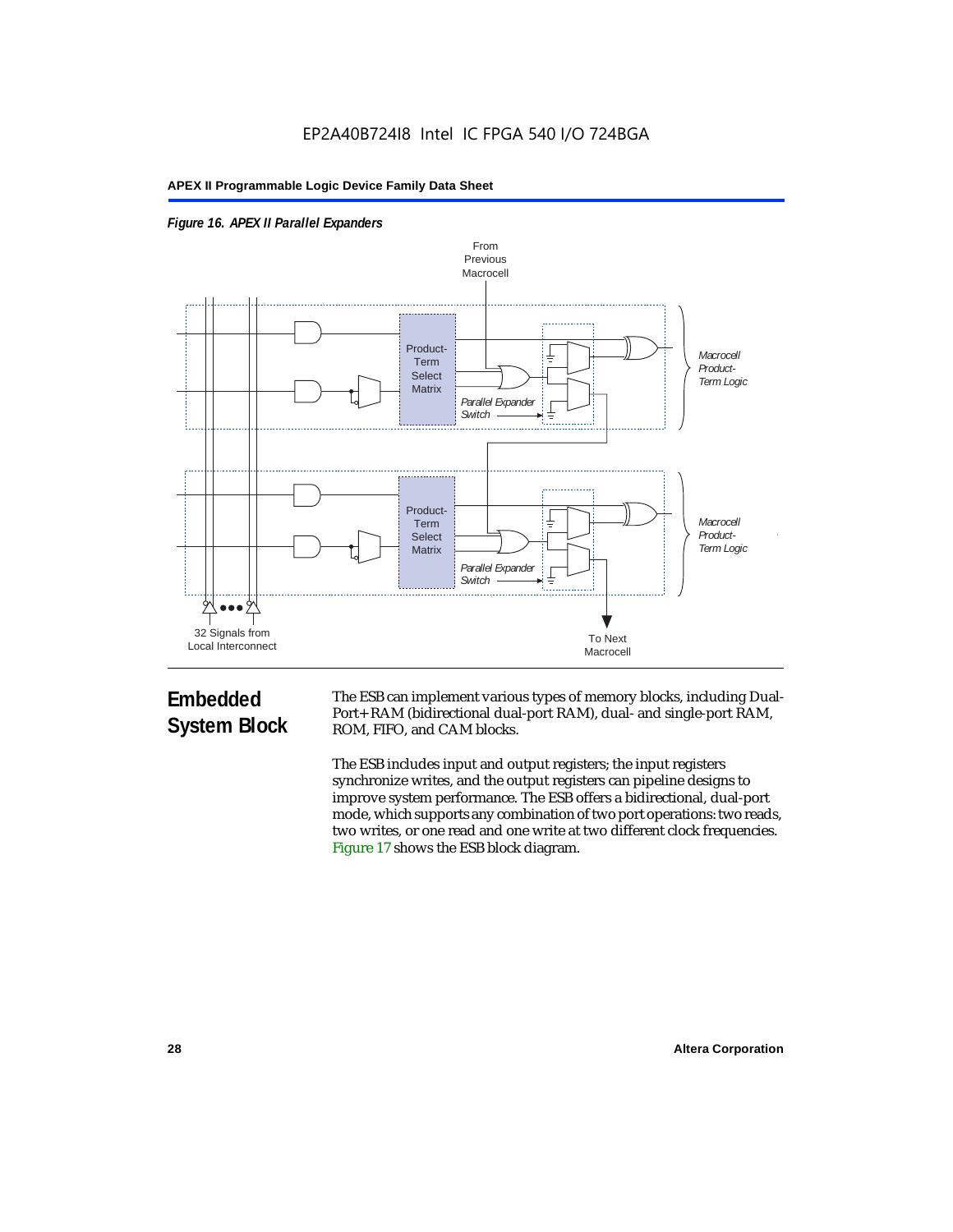

*Figure 17. Bidirectional Dual-Port Memory Configuration*

In addition to bidirectional dual-port memory, the ESB also supports dual-port, and single-port RAM. Dual-port memory supports a simultaneous read and write. Single-port memory supports independent read and write. Figure 18 shows these different RAM memory port configurations for an ESB.



#### *Note to Figure 18:*

(1) Two single-port memory blocks can be implemented in a single ESB.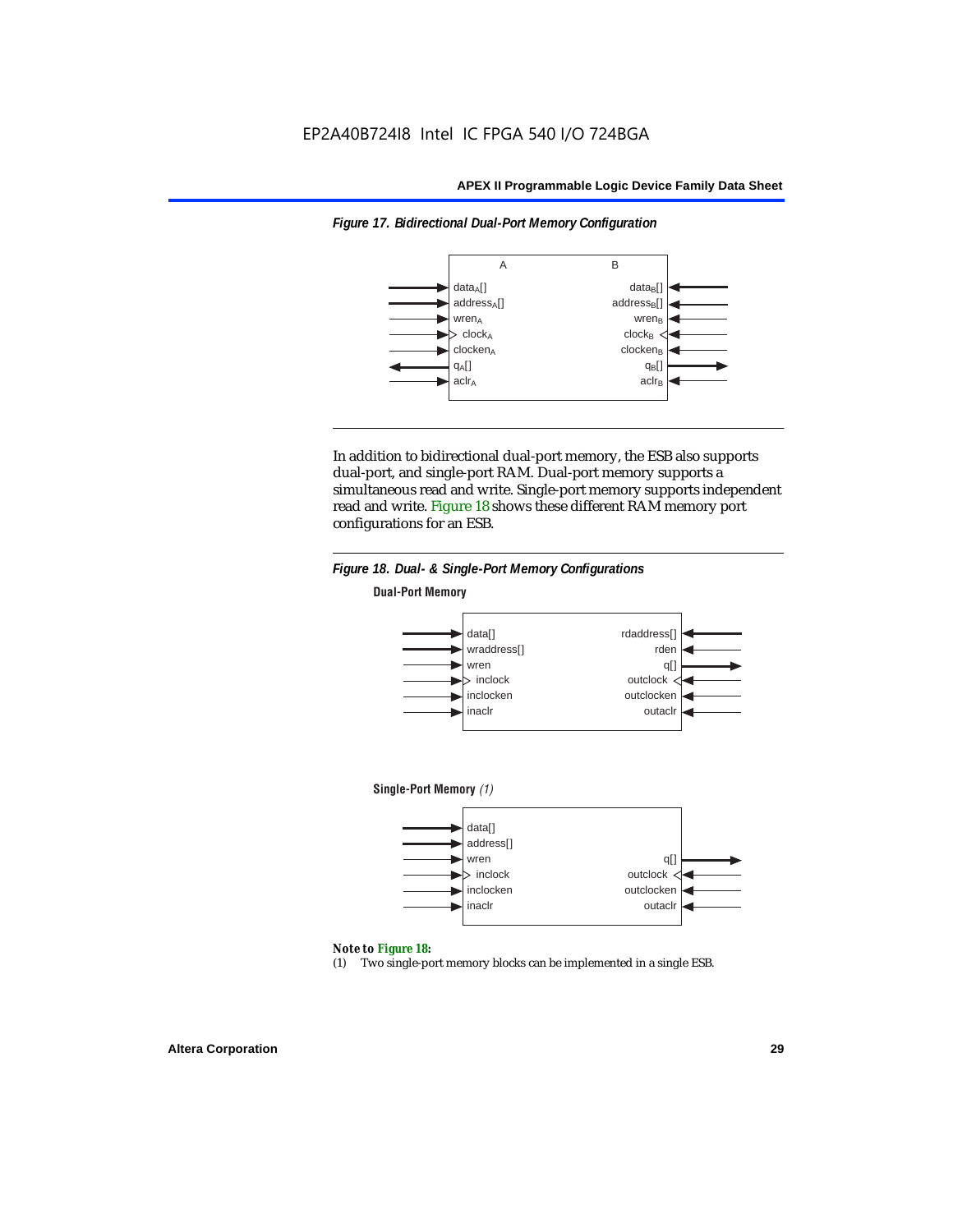The ESB also enables variable width data ports for reading and writing to the RAM ports in dual-port RAM configuration. For example, the ESB can be written in 1× mode at port A while being read in 16× mode from port B. Table 6 lists the supported variable width configurations for an ESB in dual-port mode.

| Table 6. Variable Width Configurations for Dual-Port RAM |                                    |  |  |  |
|----------------------------------------------------------|------------------------------------|--|--|--|
| <b>Read Port Width</b>                                   | Write Port Width                   |  |  |  |
| 1 hit                                                    | 2 bits, 4 bits, 8 bits, or 16 bits |  |  |  |
| 2 bits, 4 bits, 8 bits, or 16 bits                       | 1 hit                              |  |  |  |

ESBs can implement synchronous RAM, which is easier to use than asynchronous RAM. A circuit using asynchronous RAM must generate the RAM write enable (WE) signal while ensuring that its data and address signals meet setup and hold time specifications relative to the WE signal. In contrast, the ESB's synchronous RAM generates its own WE signal and is self-timed with respect to the global clock. Circuits using the ESB's selftimed RAM only need to meet the setup and hold time specifications of the global clock.

ESB inputs are driven by the adjacent local interconnect, which in turn can be driven by the MegaLAB or FastTrack interconnects. Because the ESB can be driven by the local interconnect, an adjacent LE can drive it directly for fast memory access. ESB outputs drive the MegaLAB and FastTrack interconnects and the local interconnect for fast connection to adjacent LEs or for fast feedback product-term logic.

When implementing memory, each ESB can be configured in any of the following sizes:  $512 \times 8$ ,  $1,024 \times 4$ ,  $2,048 \times 2$ , or  $4,096 \times 1$ . For dual-port and single-port modes, the ESB can be configured for  $256 \times 16$  in addition to the list above.

The ESB can also be split in half and used for two independent 2,048-bit single-port RAM blocks. The two independent RAM blocks must have identical configurations with a maximum width of  $256 \times 8$ . For example, one half of the ESB can be used as a  $256 \times 8$  single-port memory while the other half is also used for a  $256 \times 8$  single-port memory. This effectively doubles the number of RAM blocks an APEX II device can implement for its given number of ESBs. The Quartus II software automatically merges two logical memory functions in a design into an ESB; the designer does not need to merge the functions manually.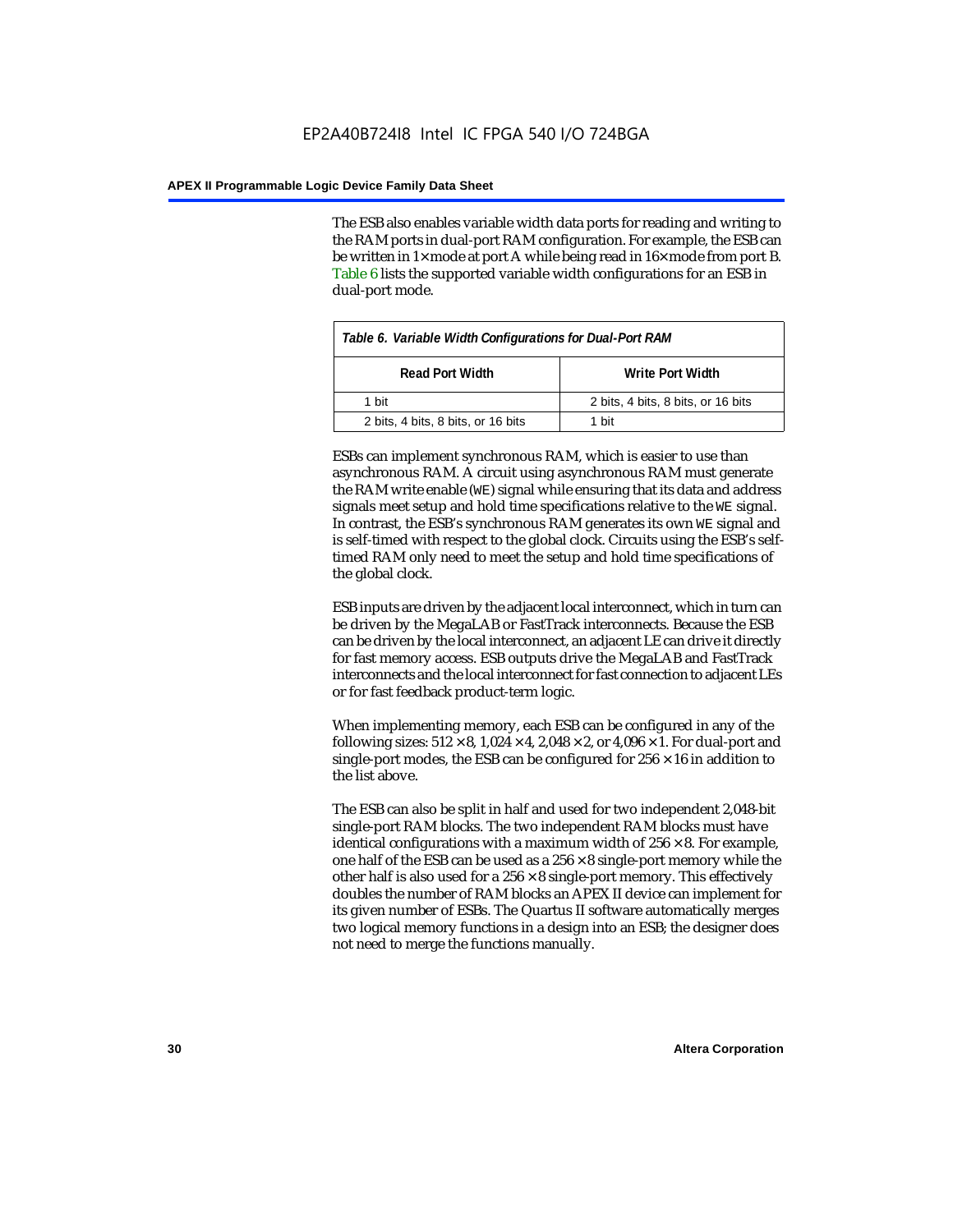By combining multiple ESBs, the Quartus II software implements larger memory blocks automatically. For example, two  $256 \times 16$  RAM blocks can be combined to form a 256 x 32 RAM block, and two  $512 \times 8$  RAM blocks can be combined to form a  $512 \times 16$  RAM block. Memory performance does not degrade for memory blocks up to 4,096 words deep. Each ESB can implement a 4,096-word-deep memory; the ESBs are used in parallel, eliminating the need for any external control logic that would increase delays. To create a high-speed memory block more than 4,096-words deep, the Quartus II software automatically combines ESBs with LE control logic.

#### **Input/Output Clock Mode**

The ESB implements input/output clock mode for both dual-port and bidirectional dual-port memory. An ESB using input/output clock mode can use up to two clocks. On each of the two ports, A or B, one clock controls all registers for inputs into the ESB: data input, WREN, read address, and write address. The other clock controls the ESB data output registers. Each ESB port, A or B, also supports independent read clock enable, write clock enable, and asynchronous clear signals. Input/output clock mode is commonly used for applications where the reads and writes occur at the same system frequency, but require different clock enable signals for the input and output registers. Figure 19 shows the ESB in input/output clock mode.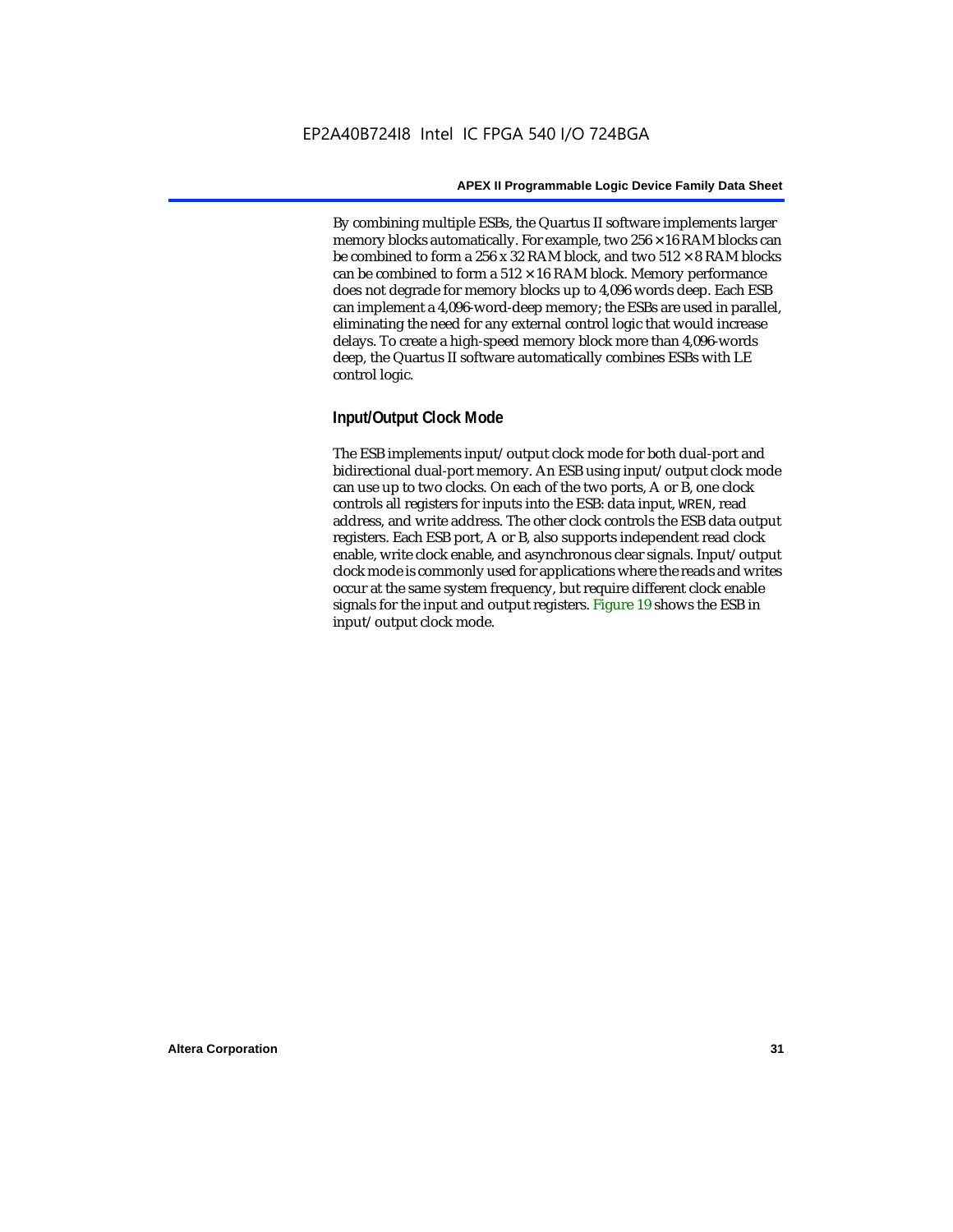

#### *Notes to Figure 19:*

- (1) All registers can be cleared asynchronously by ESB local interconnect signals, global signals, or the chip-wide reset.
-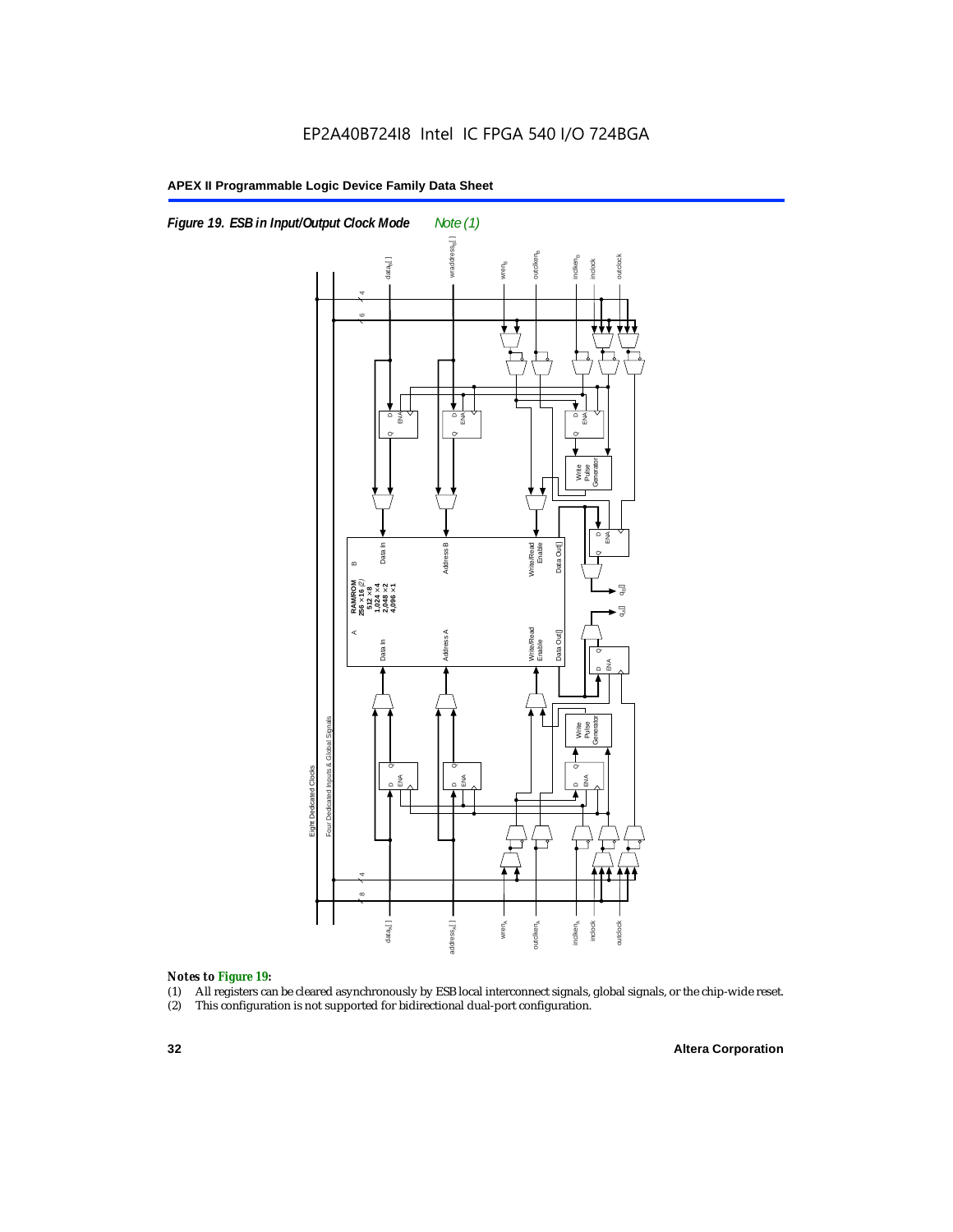In addition to the input/output mode clocking scheme, the clock connections to the various ESB input/output registers are customizable in the MegaWizard® Plug-In Manager.

#### **Single-Port Mode**

The APEX II ESB also supports a single-port mode, which is used when simultaneous reads and writes are not required. See Figure 20. A single ESB can support up to two single-port mode RAMs.



#### *Note to Figure 20:*

(1) All registers can be asynchronously cleared by ESB local interconnect signals, global signals, or chip-wide reset.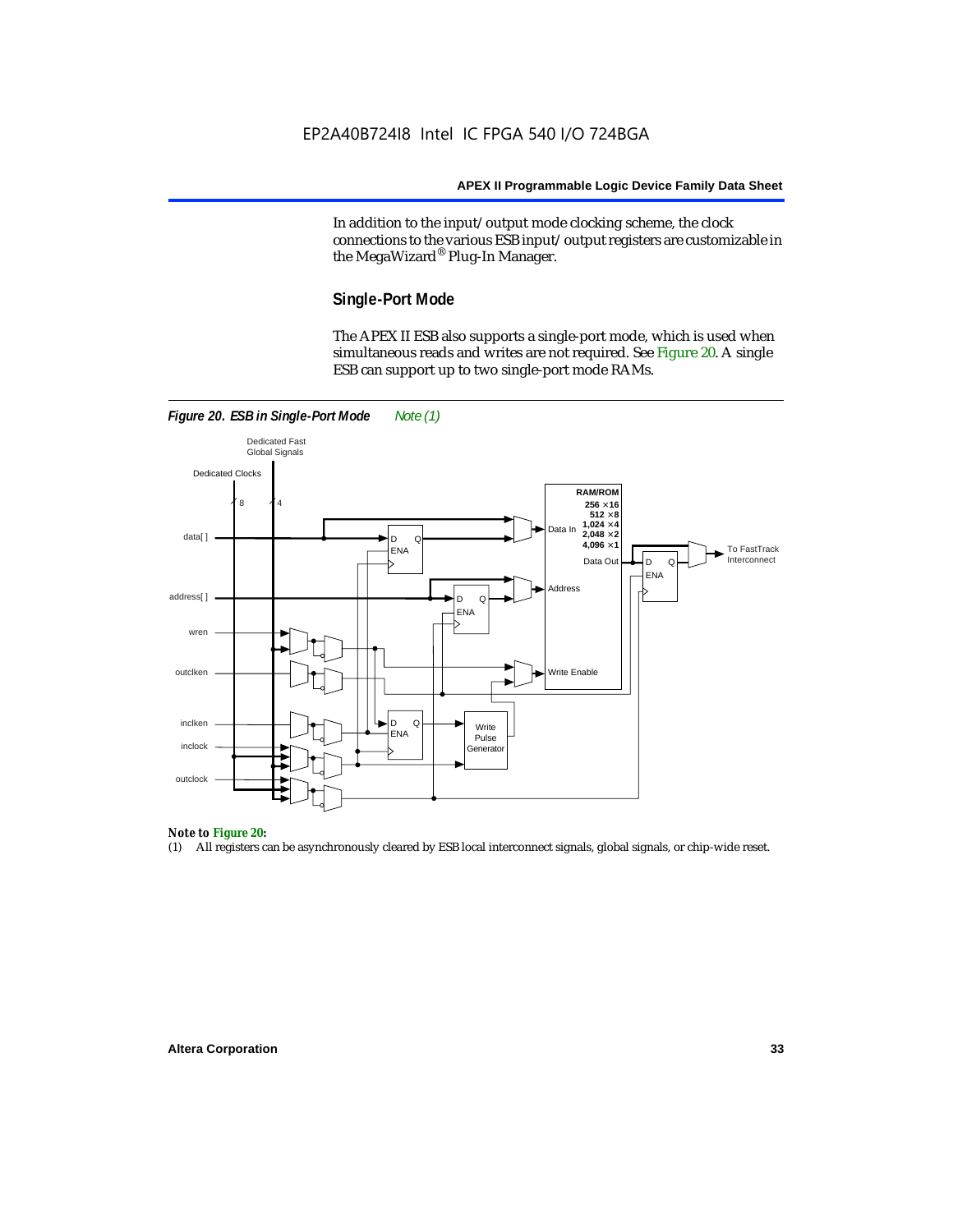#### **Content-Addressable Memory**

APEX II devices can implement CAM in ESBs. CAM can be thought of as the inverse of RAM. RAM stores data in a specific location; when the system submits an address, the RAM block provides the data. Conversely, when the system submits data to CAM, the CAM block provides the address where the data is found. For example, if the data FA12 is stored in address 14, the CAM outputs 14 when FA12 is driven into it.

CAM is used for high-speed search operations. When searching for data within a RAM block, the search is performed serially. Thus, finding a particular data word can take many cycles. CAM searches all addresses in parallel and outputs the address storing a particular word. When a match is found, a match flag is set high. CAM is ideally suited for applications such as Ethernet address lookup, data compression, pattern recognition, cache tags, fast routing table lookup, and high-bandwidth address filtering. Figure 21 shows the CAM block diagram.





The APEX II on-chip CAM provides faster system performance than traditional discrete CAM. Integrating CAM and logic into the APEX II device eliminates off-chip and on-chip delays, improving system performance.

When in CAM mode, the ESB implements a 32-word, 32-bit CAM. Wider or deeper CAM, such as a 32-word, 64-bit or 128-word, 32-bit block, can be implemented by combining multiple CAM blocks with some ancillary logic implemented in LEs. The Quartus II software automatically combines ESBs and LEs to create larger CAM blocks.

CAM supports writing "don't care" bits into words of the memory. The don't-care bit can be used as a mask for CAM comparisons; any bit set to don't-care has no effect on matches.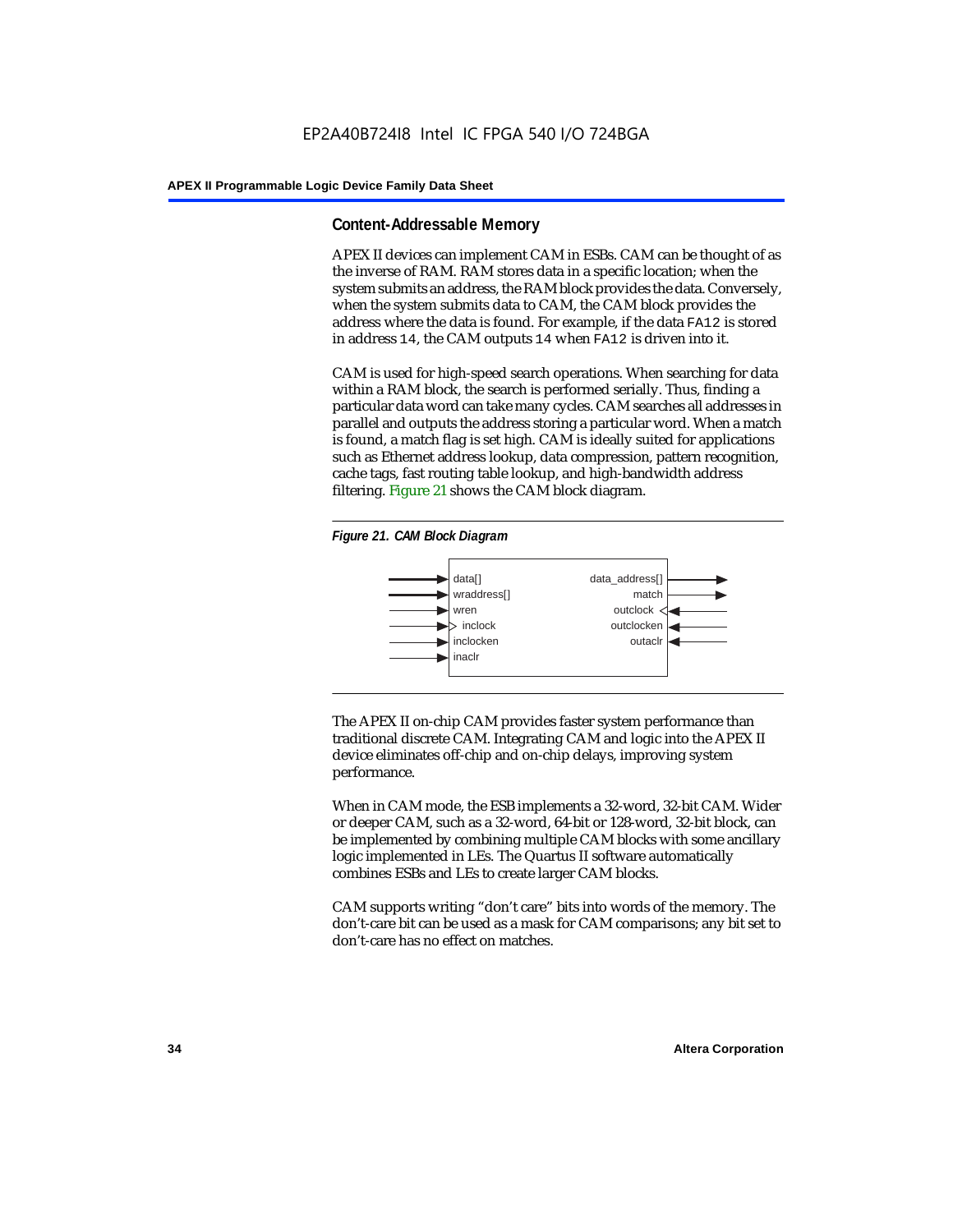CAM can generate outputs in three different modes: single-match mode, multiple-match mode, and fast multiple-match mode. In each mode, the ESB outputs the matched data's location as an encoded or unencoded address. When encoded, the ESB outputs an encoded address of the data's location. For instance, if the data is located in address 12, the ESB output is 12. When unencoded, each ESB port uses its 16 outputs to show the location of the data over two clock cycles. In this case, if the data is located in address 12, the 12th output line goes high. Figures 21 and 22 show the encoded CAM outputs and unencoded CAM outputs, respectively.









#### *Notes to Figures 22 and 23:*

- (1) For an unencoded output, the ESB only supports 31 input data bits. One input bit is used by the select line to choose one of the two banks of 16 outputs.
- (2) If the select input is a 1, then CAM outputs odd words between 1 through 15. If the select input is a 0, CAM outputs even words between 0 through 14.

In single-match mode, it takes two clock cycles to write into CAM, but only one clock cycle to read from CAM. In this mode, both encoded and unencoded outputs are available without external logic. Single-match mode is better suited for designs without duplicate data in the memory.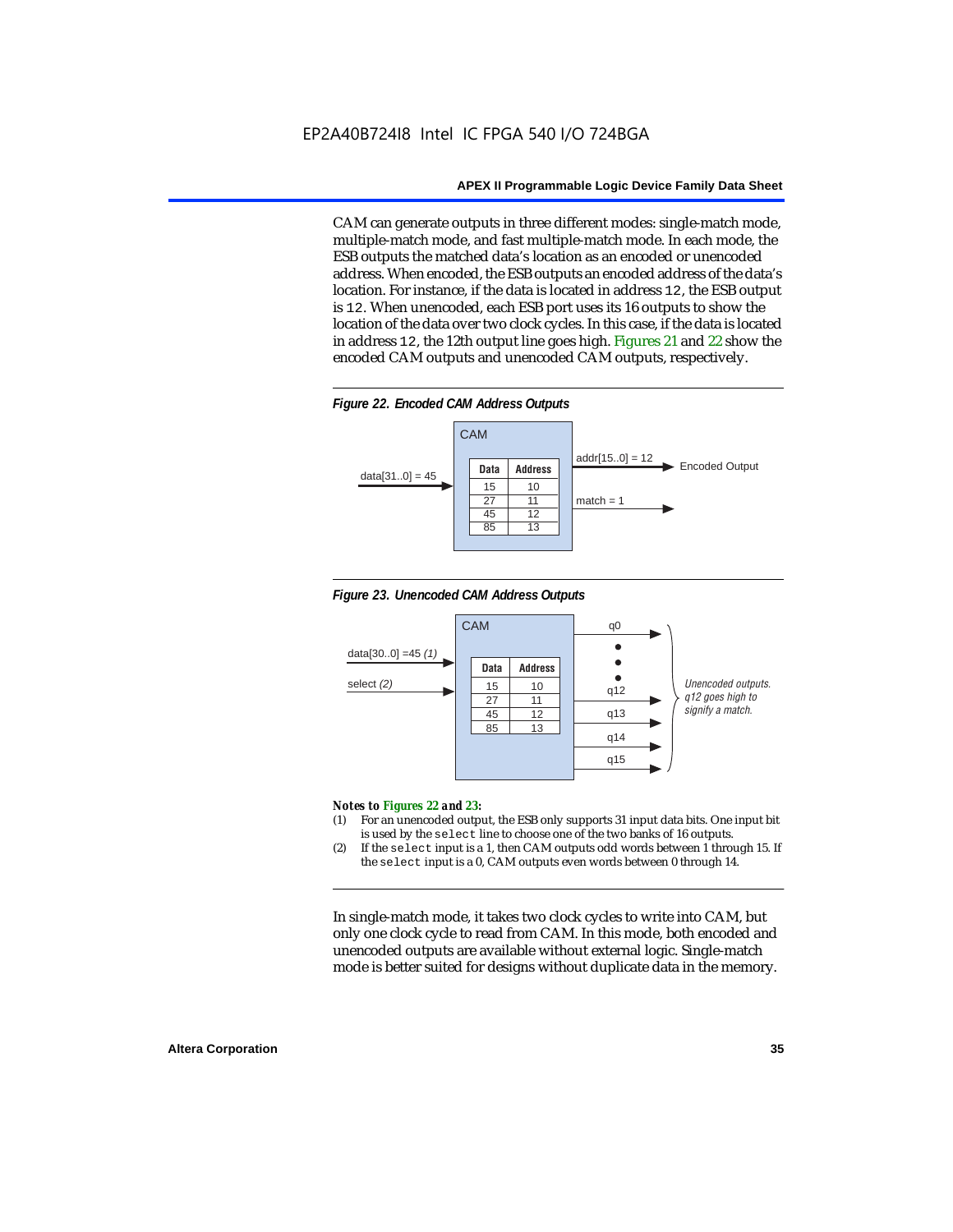If the same data is written into multiple locations in the memory, a CAM block can be used in multiple-match or fast multiple-match modes. The ESB outputs the matched data's locations as an encoded or unencoded address. In multiple-match mode, it takes two clock cycles to write into a CAM block. For reading, there are 16 outputs from each ESB at each clock cycle. Therefore, it takes two clock cycles to represent the 32 words from a single ESB port. In this mode, encoded and unencoded outputs are available. To implement the encoded version, the Quartus II software adds a priority encoder with LEs. Fast multiple-match is identical to the multiple match mode, however, it only takes one clock cycle to read from a CAM block and generate valid outputs. To do this, the entire ESB is used to represent 16 outputs. In fast multiple-match mode, the ESB can implement a maximum CAM block size of 16 words.

A CAM block can be pre-loaded with data during configuration, or it can be written during system operation. In most cases, two clock cycles are required to write each word into CAM. When don't-care bits are used, a third clock cycle is required.



f For more information on CAM, see *Application Note 119 (Implementing High-Speed Search Applications with APEX CAM)*.

# **Driving Signals to the ESB**

ESBs provide flexible options for driving control signals. Different clocks can be used for the ESB inputs and outputs. Registers can be inserted independently on the data input, data output, read address, write address, WE, and RE signals. The global signals and the local interconnect can drive the WE and RE signals. The global signals, dedicated clock pins, and local interconnects can drive the ESB clock signals. Because the LEs drive the local interconnect, the LEs can control the WE and RE signals and the ESB clock, clock enable, and synchronous clear signals. Figure 24 shows the ESB control signal generation logic.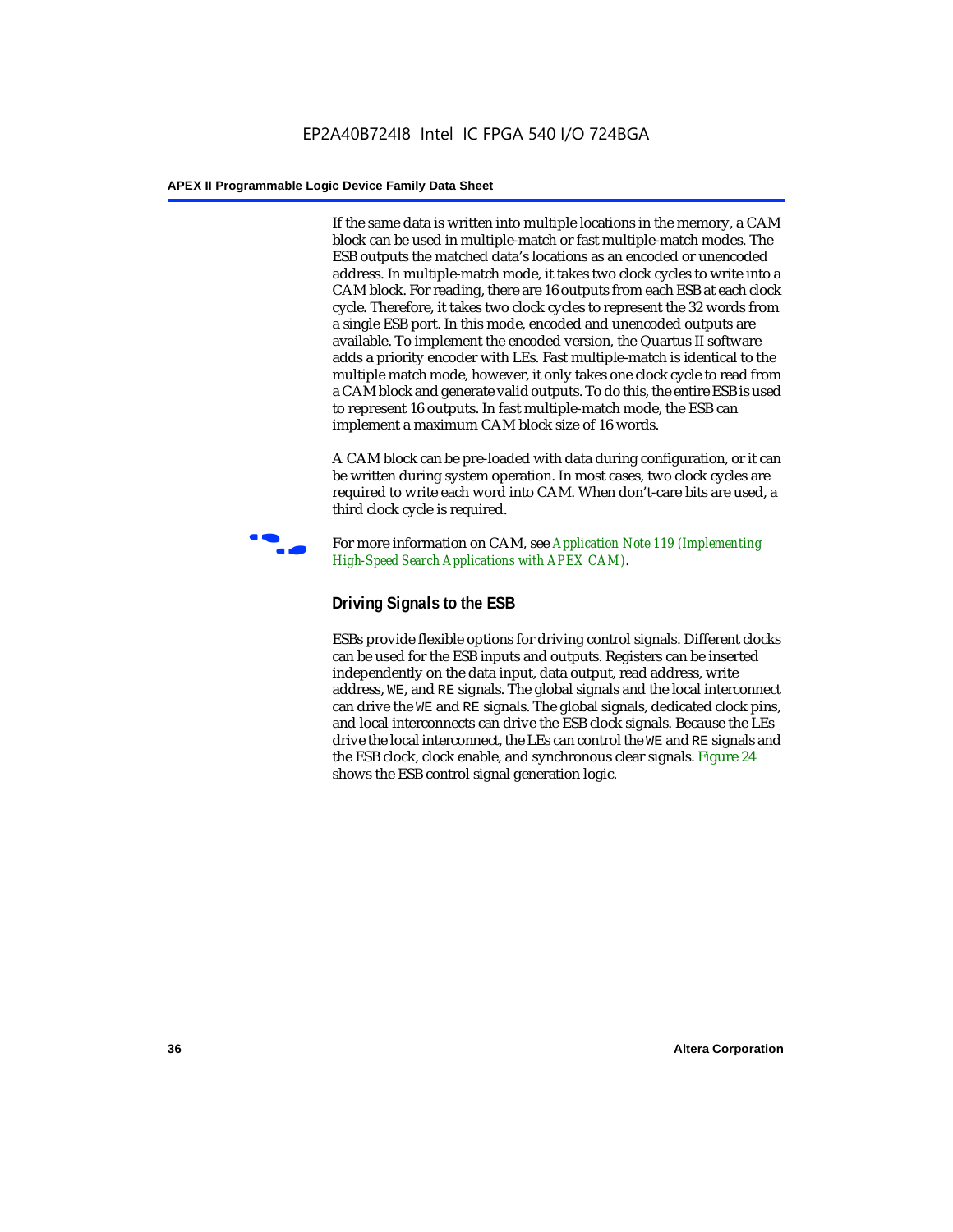

*Figure 24. ESB Control Signal Generation*

An ESB is fed by the local interconnect, which is driven by adjacent LEs (for high-speed connection to the ESB) or the MegaLAB interconnect. The ESB can drive the local, MegaLAB, or FastTrack interconnect routing structure to drive LEs and IOEs in the same MegaLAB structure or anywhere in the device.

#### **Implementing Logic in ROM**

In addition to implementing logic with product terms, the ESB can implement logic functions when it is programmed with a read-only pattern during configuration, creating a large LUT. With LUTs, combinatorial functions are implemented by looking up the results, rather than by computing them. This implementation of combinatorial functions can be faster than using algorithms implemented in general logic, a performance advantage that is further enhanced by the fast access times of ESBs. The large capacity of ESBs enables designers to implement complex functions in one logic level without the routing delays associated with linked LEs or distributed RAM blocks. Parameterized functions such as LPM functions can take advantage of the ESB automatically. Further, the Quartus II software can implement portions of a design with ESBs where appropriate.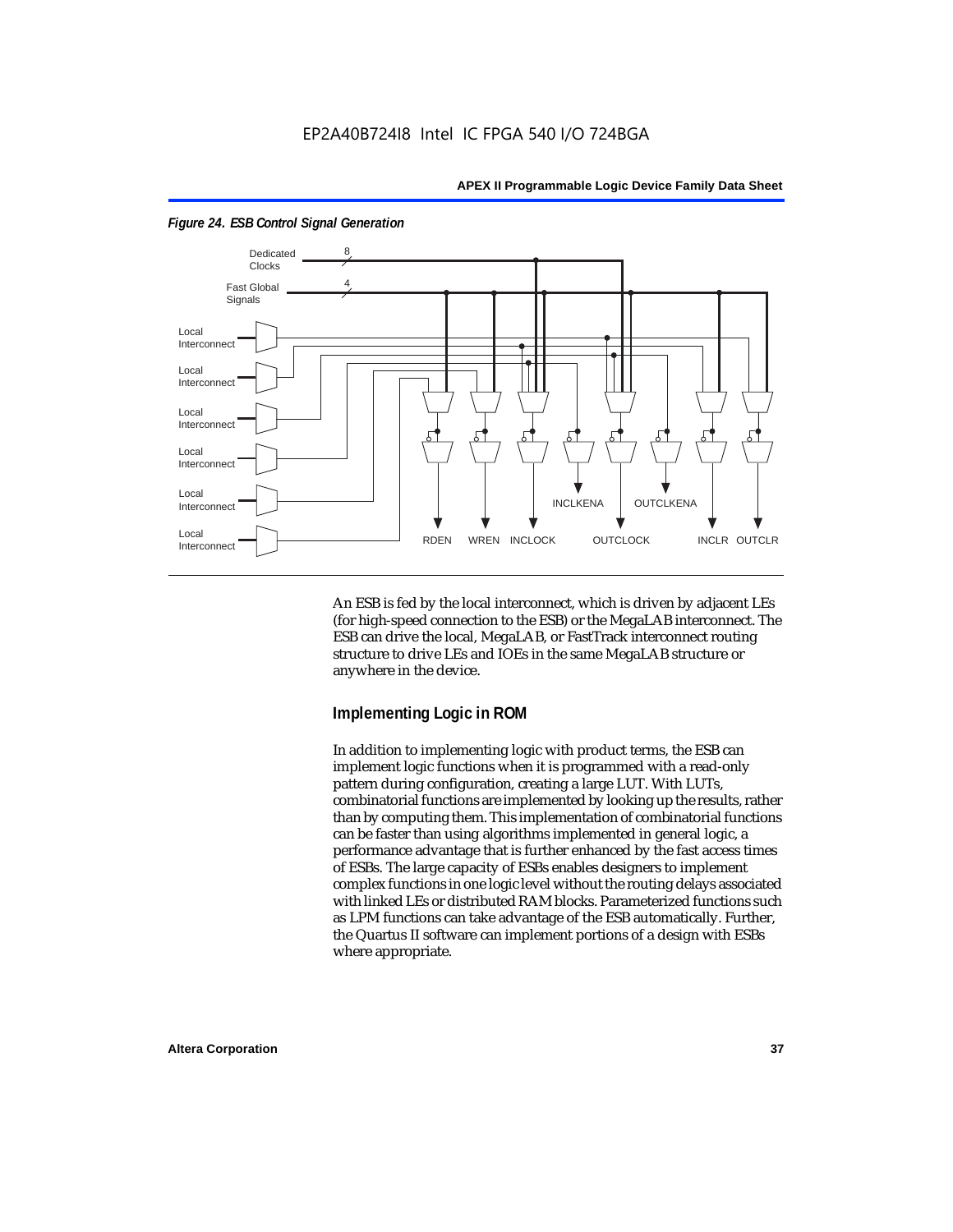# **Programmable Speed/Power Control**

APEX II ESBs offer a high-speed mode that supports fast operation on an ESB-by-ESB basis. When high speed is not required, this feature can be turned off to reduce the ESB's power dissipation by up to 50%. ESBs that run at low power incur a nominal timing delay adder. This Turbo Bit $TM$ option is available for ESBs that implement product-term logic or memory functions. An ESB that is not used will be powered down so that it does not consume DC current.

Designers can program each ESB in the APEX II device for either highspeed or low-power operation. As a result, speed-critical paths in the design can run at high speed, while the remaining paths operate at reduced power.

**I/O Structure** The IOE in APEX II devices contains a bidirectional I/O buffer, six registers, and a latch for a complete embedded bidirectional single data rate or DDR IOE. Figure 25 shows the structure of the APEX II IOE. The IOE contains two input registers (plus a latch), two output registers, and two output enable registers. Both input registers and the latch can be used for capturing DDR input. Both output registers can be used to drive DDR outputs. The output enable (OE) register can be used for fast clock-tooutput enable timing. The negative edge-clocked OE register is used for DDR SDRAM interfacing. The Quartus II software automatically duplicates a single OE register that controls multiple output or bidirectional pins.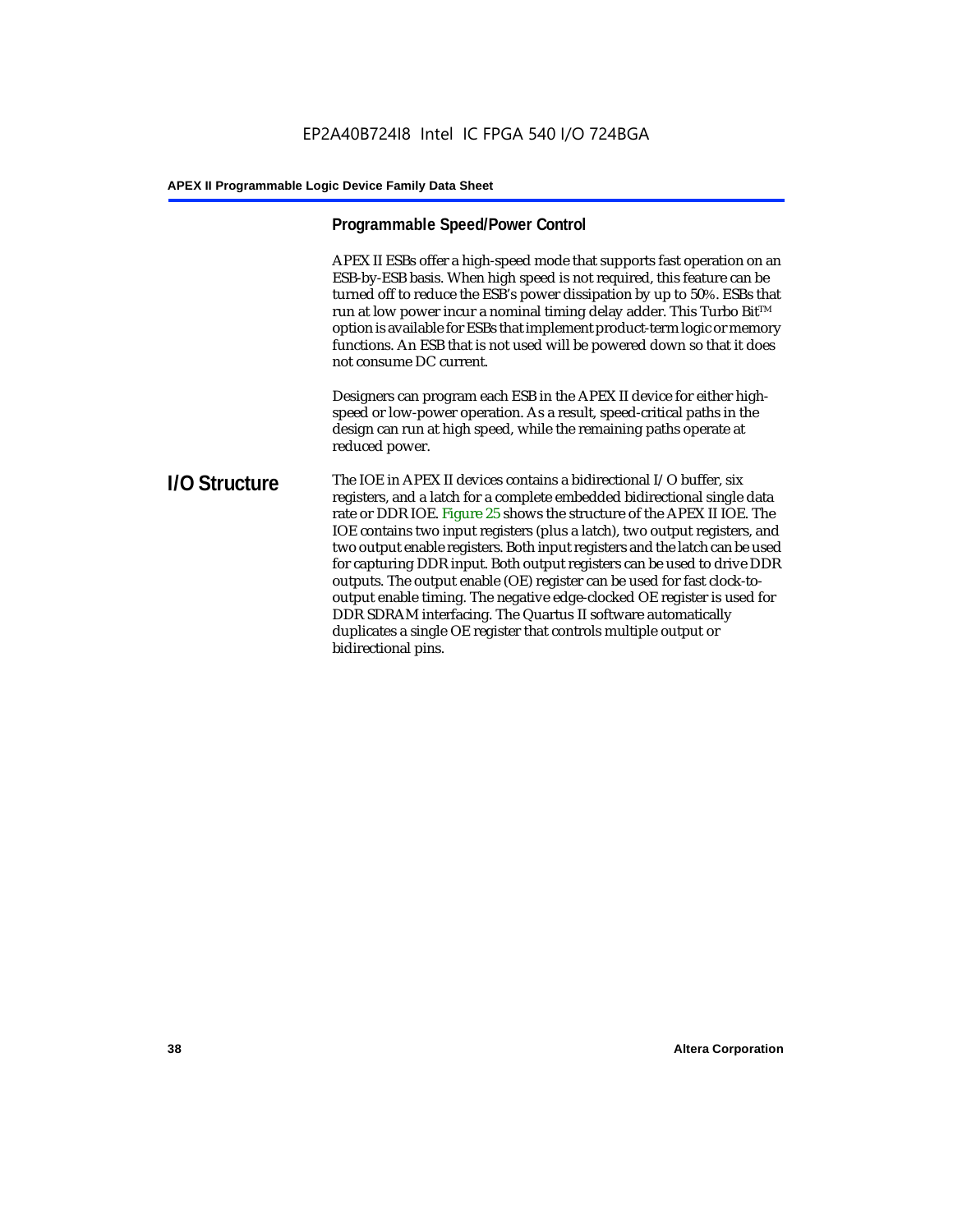

*Figure 25. APEX II IOE Structure*

The IOEs are located around the periphery of the APEX II device. Each IOE drives a row, column, MegaLAB, or local interconnect when used as an input or bidirectional pin. A row IOE can drive a local, MegaLAB, row, and column interconnect; a column IOE can drive the FastTrack or column interconnect. Figure 26 shows how a row IOE connects to the interconnect.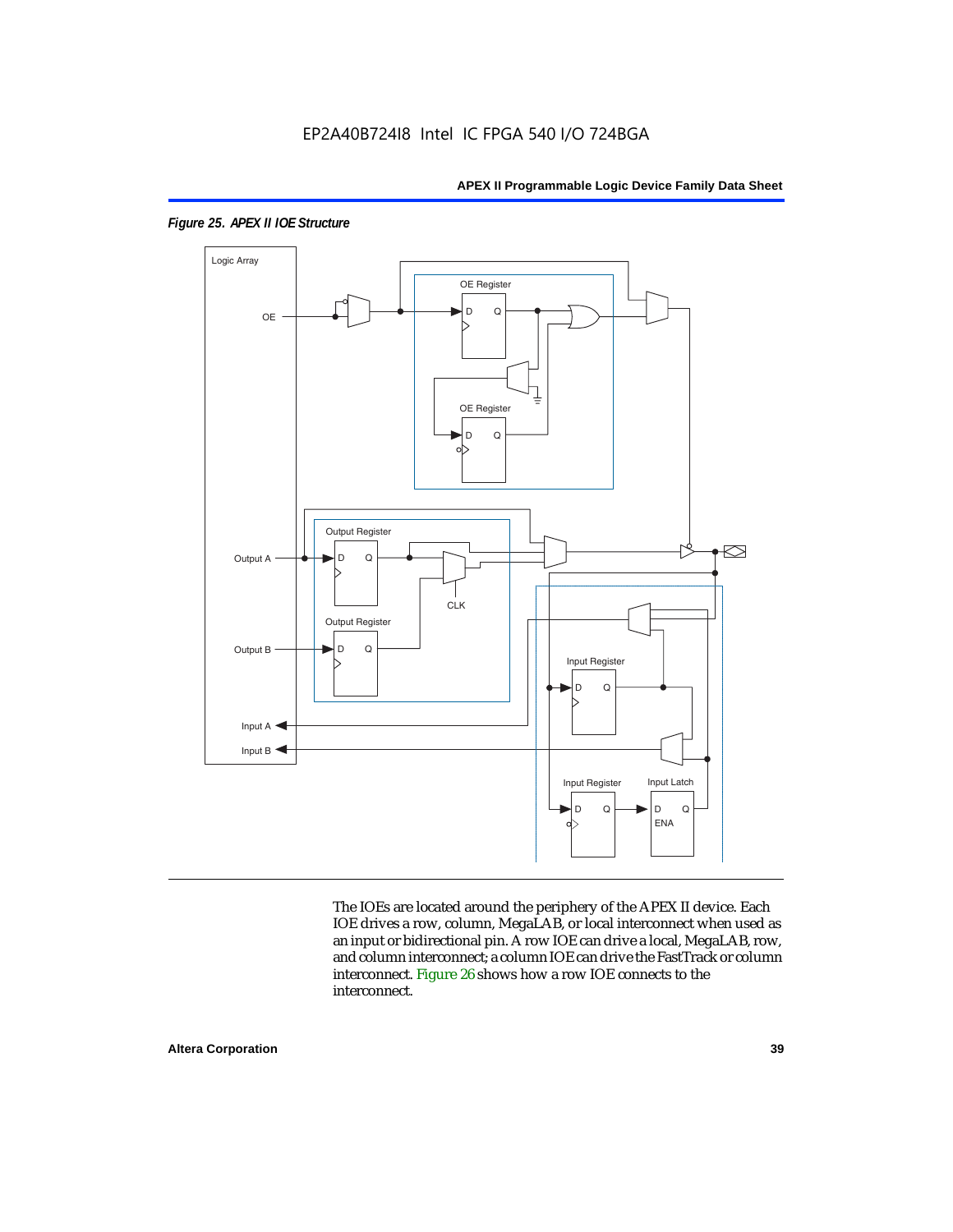



Figure 27 shows how a column IOE connects to the interconnect.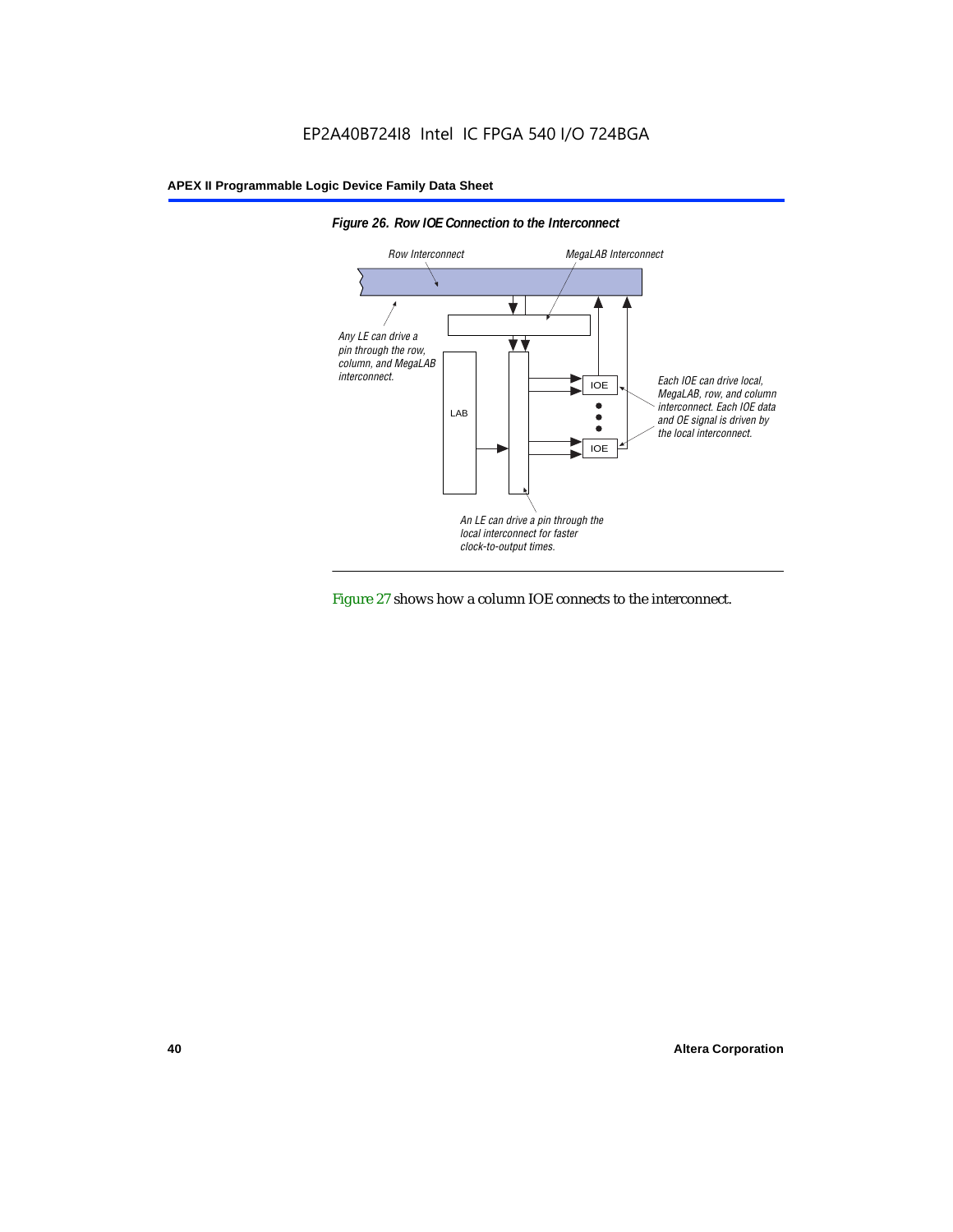



FastRow interconnects connect a column I/O pin directly to the LAB local interconnect within two MegaLAB structures. This feature provides fast setup times for pins that drive high fan-outs with complex logic, such as PCI designs. For fast bidirectional I/O timing, LE registers using local routing can improve setup times and OE timing.

APEX II devices have a peripheral control bus made up of 12 signals that drive the IOE control signals. The peripheral bus is composed of six output enables,  $OE[5:0]$  and six clock enables,  $CE[5:0]$ . These twelve signals can be driven from internal logic or from the Fast I/O signals. Table 7 lists the peripheral control signal destinations.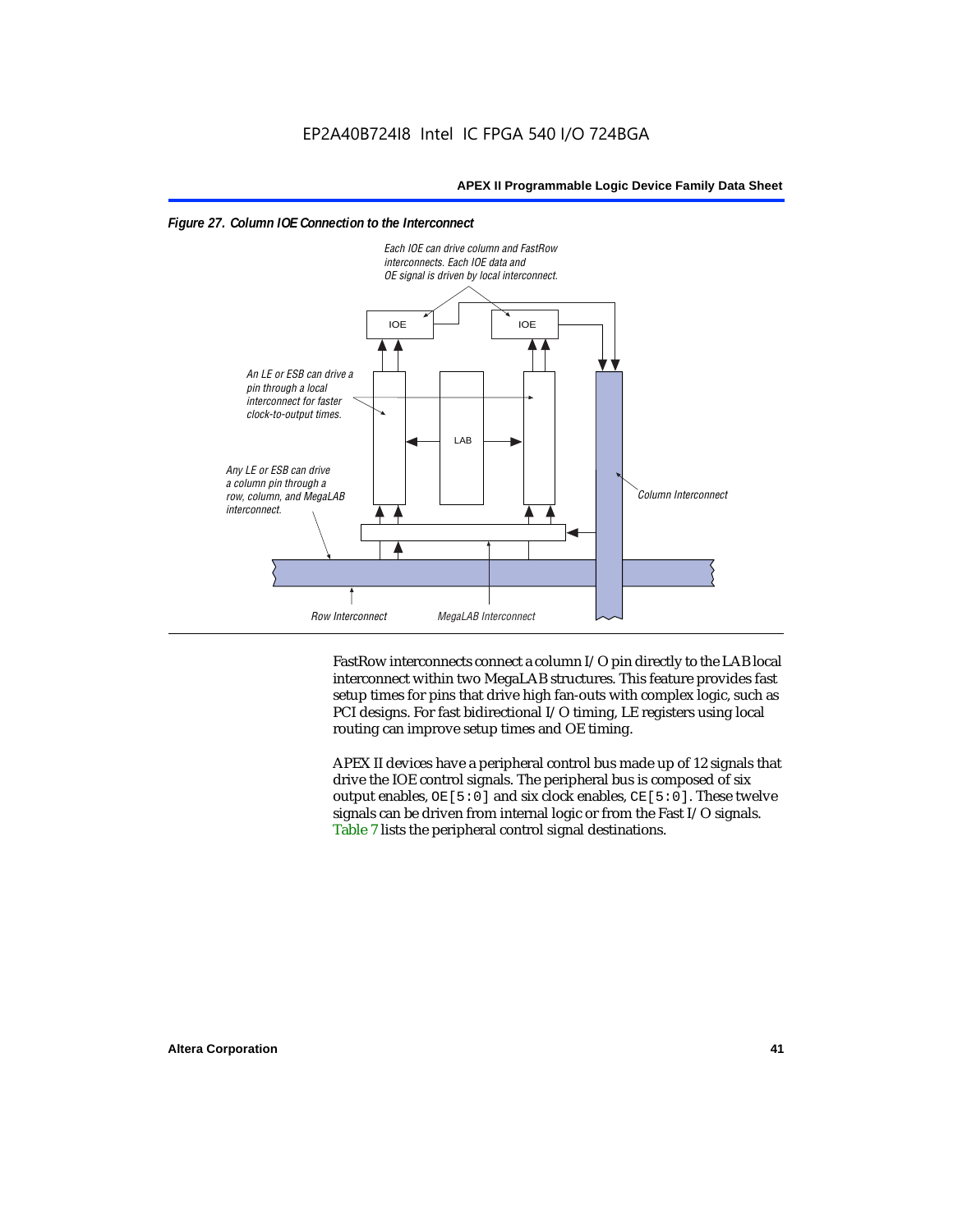| <b>APEX II Programmable Logic Device Family Data Sheet</b> |  |  |  |
|------------------------------------------------------------|--|--|--|
|------------------------------------------------------------|--|--|--|

| Table 7. Peripheral Control Bus Destinations |                    |  |  |  |  |
|----------------------------------------------|--------------------|--|--|--|--|
| <b>Peripheral Bus</b>                        | I/O Control Signal |  |  |  |  |
| Output Enable 0 [OE0]                        | OЕ                 |  |  |  |  |
| Output Enable 1 [OE1]                        | ОE                 |  |  |  |  |
| Output Enable 2 [OE2]                        | OЕ                 |  |  |  |  |
| Output Enable 3 [OE3]                        | OЕ                 |  |  |  |  |
| Output Enable 4 [OE4]                        | OE                 |  |  |  |  |
| Output Enable 5 [OE5]                        | OЕ                 |  |  |  |  |
| Clock Enable 0 [ CEO ]                       | CE, CLK            |  |  |  |  |
| Clock Enable 1 [CE1]                         | CE, OE             |  |  |  |  |
| Clock Enable 2 [ CE2 ]                       | CE, CLK            |  |  |  |  |
| Clock Enable 3 [CE3]                         | CE, OE             |  |  |  |  |
| Clock Enable 4 [CE4]                         | CE, CLR            |  |  |  |  |
| Clock Enable 5 [ CE5 ]                       | CE, CLR            |  |  |  |  |

In normal bidirectional operation, the input register can be used for input data requiring fast setup times. The input register can have its own clock input and clock enable separate from the OE and output registers. The output register can be used for data requiring fast clock-to-output performance. The OE register can be used for fast clock-to-output enable timing. The OE and output register share the same clock source and the same clock enable source from local interconnect in the associated LAB, fast global signals, or row global signals. Figure 28 shows the IOE in bidirectional configuration.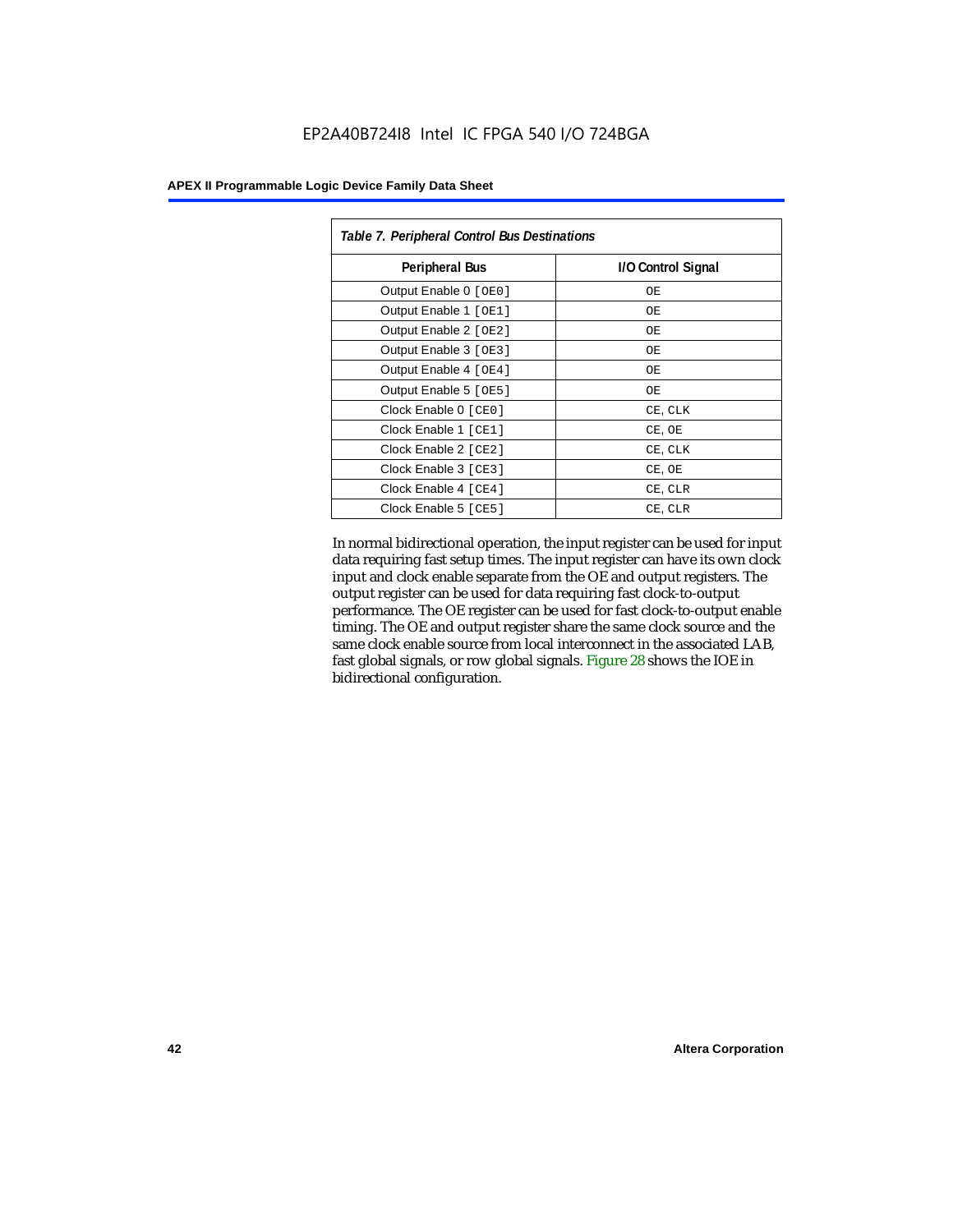



The APEX II IOE includes programmable delays that can be activated to ensure zero hold times, minimum clock-to-output times, input IOE register-to-logic array register transfers, or logic array-to-output IOE register transfers.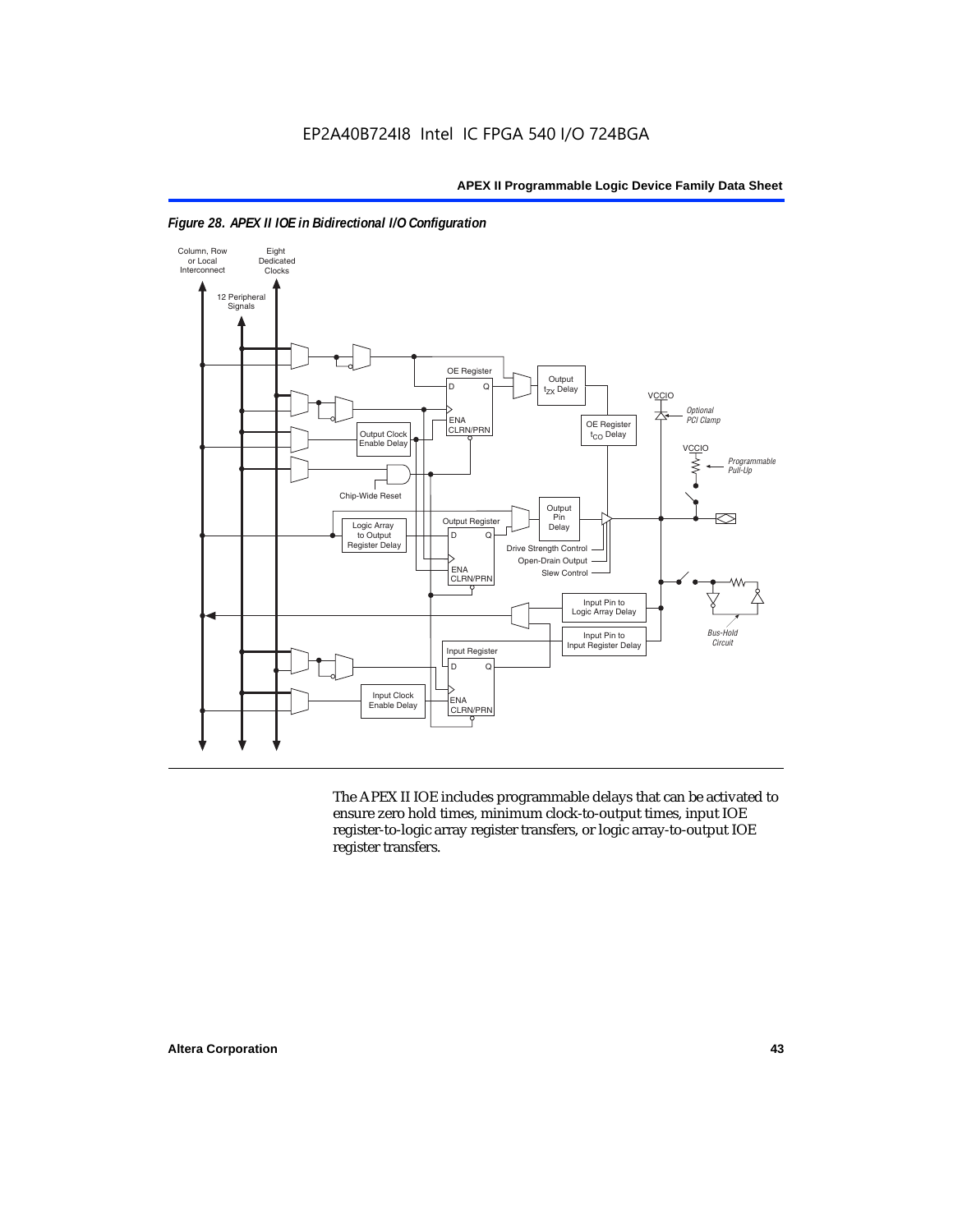A path in which a pin directly drives a register may require the delay to ensure zero hold time, whereas a path in which a pin drives a register through combinatorial logic may not require the delay. Programmable delays exist for decreasing input pin to logic array and IOE input register delays. The Quartus II Compiler can program these delays automatically to minimize setup time while providing a zero hold time. Delays are also programmable for increasing the register to pin delays for output and/or output enable registers. A programmable delay exists for increasing the  $t_{ZX}$  delay to the output pin, which is required for ZBT interfaces. Table 8 shows the programmable delays for APEX II devices.

| Table 8. APEX II Programmable Delay Chain |                                         |
|-------------------------------------------|-----------------------------------------|
| Programmable Delays                       | <b>Quartus II Logic Option</b>          |
| Input pin to logic array delay $(1)$      | Decrease input delay to internal cells  |
| Input pin to input register delay         | Decrease input delay to input register  |
| Output propagation delay                  | Increase delay to output pin            |
| Output enable register $t_{\rm CO}$ delay | Increase delay to output enable pin     |
| Output $t_{\rm rx}$ delay                 | Increase $t_{zx}$ delay to output pin   |
| Output clock enable delay                 | Increase output clock enable delay      |
| Input clock enable delay                  | Increase input clock enable delay       |
| Logic array to output register delay      | Decrease input delay to output register |

#### *Note to Table 8:*

(1) This delay has four settings: off and three levels of delay.

The IOE registers in APEX II devices share the same source for clear or preset. The designer can program preset and clear for each individual IOE. The registers can be programmed to power up high or low after configuration is complete. If programmed to power up low, an asynchronous clear can control the registers. If programmed to power up high, an asynchronous preset can control the registers. This feature prevents the inadvertent activation of another device's active-low input upon power-up. If one register in an IOE uses a preset or clear signal then all registers in the IOE must use that preset or clear signal.

#### **Double Data Rate I/O**

APEX II devices have six-register IOEs which support DDR interfacing by clocking data on both positive and negative clock edges. The IOEs in APEX II devices support DDR inputs, DDR outputs, and bidirectional DDR modes.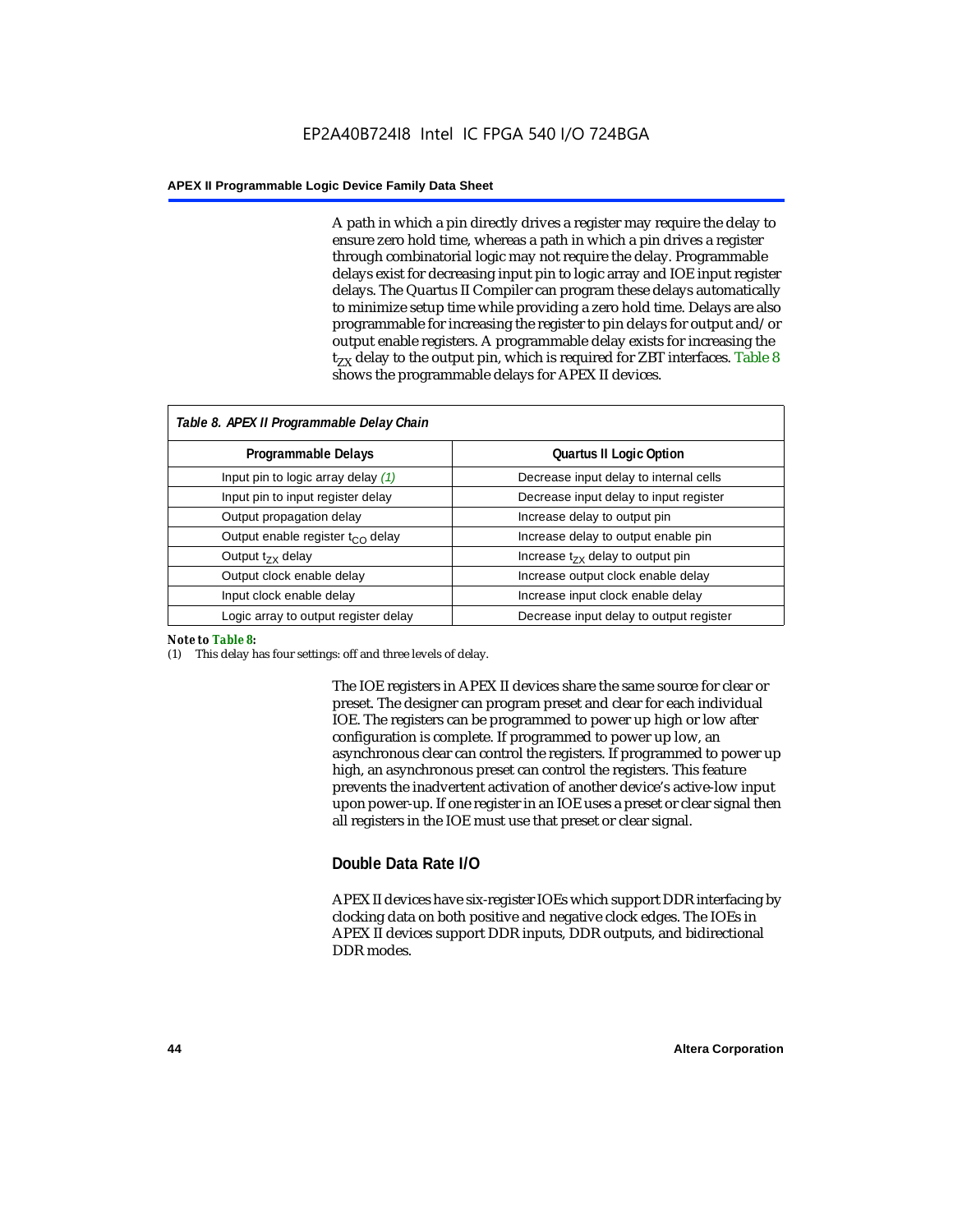When using the IOE for DDR inputs, the two input registers are used to clock double rate input data on alternating edges. An input latch is also used within the IOE for DDR input acquisition. The latch holds the data that is present during the clock high times. This allows both bits of data to be synchronous to the same clock edge (either rising or falling). Figure 29 shows an IOE configured for DDR input.



When using the IOE for DDR outputs, the two output registers are configured to clock two data paths from LEs on rising clock edges. These register outputs are multiplexed by the clock to drive the output pin at a  $\times 2$  rate. One output register clocks the first bit out on the clock high time, while the other output register clocks the second bit out on the clock low time. Figure 30 shows the IOE configured for DDR output.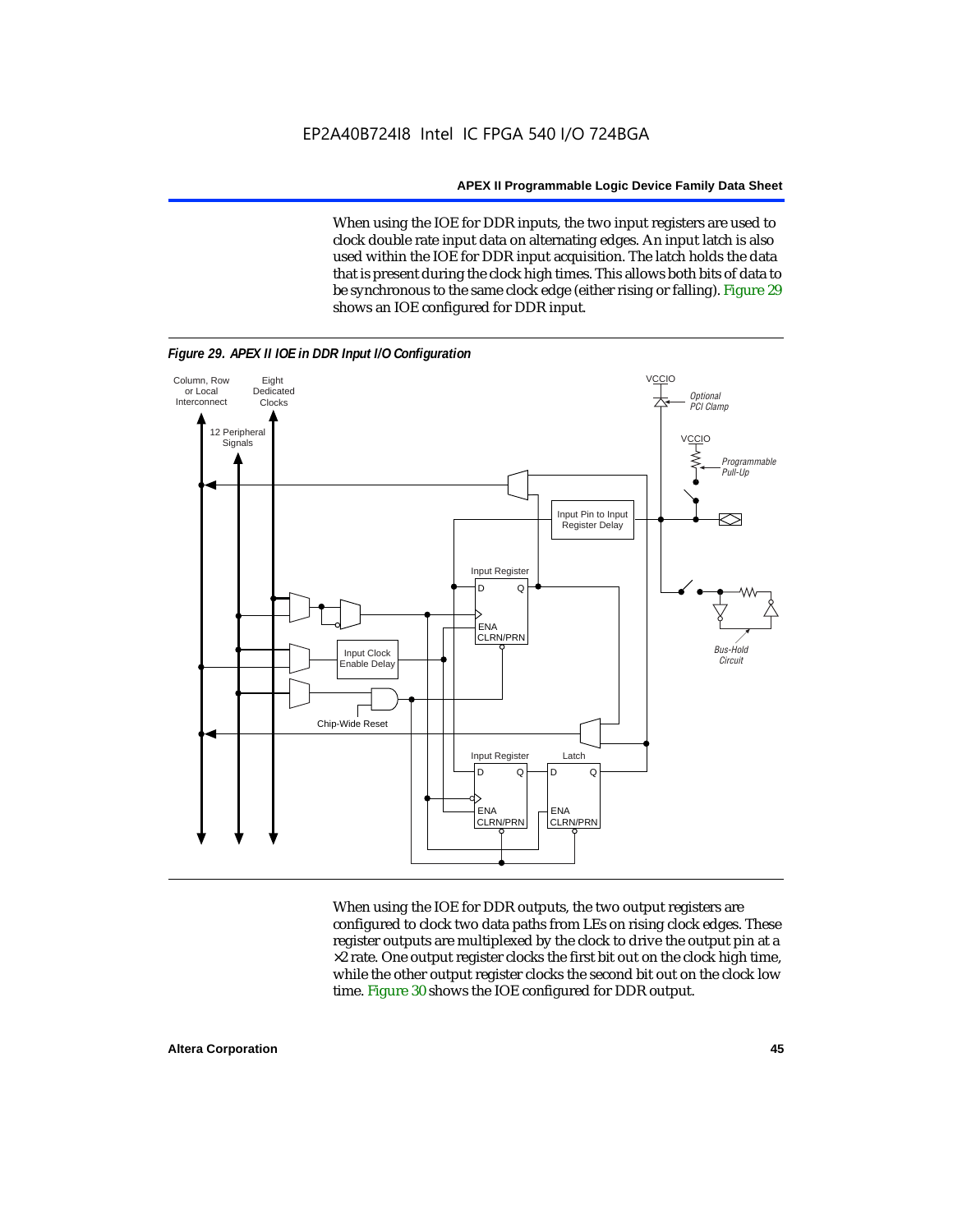



The APEX II IOE operates in bidirectional DDR mode by combining the DDR input and DDR output configurations.

APEX II I/O pins transfer data on a DDR bidirectional bus to support DDR SDRAM at 167 MHz (334 Mbps). The negative-edge-clocked OE register is used to hold the OE signal inactive until the falling edge of the clock. This is done to meet DDR SDRAM timing requirements. QDR SRAMs are also supported with DDR I/O pins on separate read and write ports.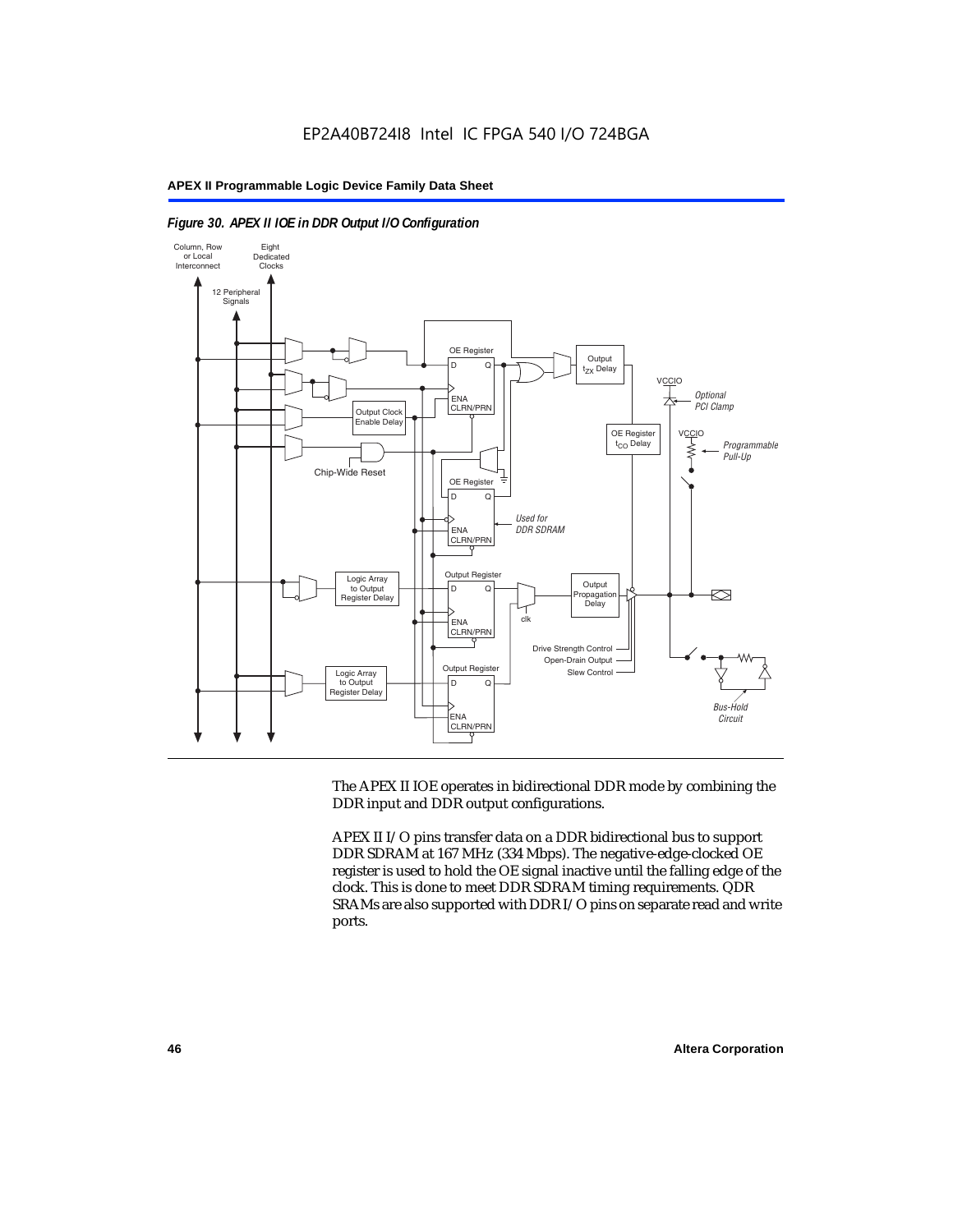### **Zero Bus Turnaround SRAM Interface Support**

In addition to DDR SDRAM support, APEX II device I/O pins also support interfacing with ZBT SRAM devices at up to 200 MHz. ZBT SRAM blocks are designed to eliminate dead bus cycles when turning a bidirectional bus around between reads and writes, or writes and reads. ZBT allows for 100% bus utilization because ZBT SRAM can be read or written on every clock cycle.

To avoid bus contention, the output clock-to-low-impedance time  $(t_{ZX})$ delay ensures that the  $t_{ZX}$  is greater than the clock-to-high-impedance time  $(t_{\text{YZ}})$ . Phase delay control of clocks to the OE/output and input registers using two general-purpose PLLs enable the APEX II device to meet ZBT  $t_{CO}$  and  $t_{SUI}$  times.

# **Programmable Drive Strength**

The output buffer for each APEX II device I/O pin has a programmable drive strength control for certain I/O standards. The LVTTL standard has several levels of drive strength that the user can control. SSTL-3 class I and II, SSTL-2 class I and II, HSTL class I and II, 3.3-V GTL+, PCI, and PCI-X support a minimum setting. The minimum setting is the lowest drive strength that guarantees the  $I<sub>OH</sub>/I<sub>OL</sub>$  of the standard. Using minimum settings provides signal slew rate control to reduce system noise and signal overshoot. Table 9 shows the possible settings for the I/O standards with drive strength control.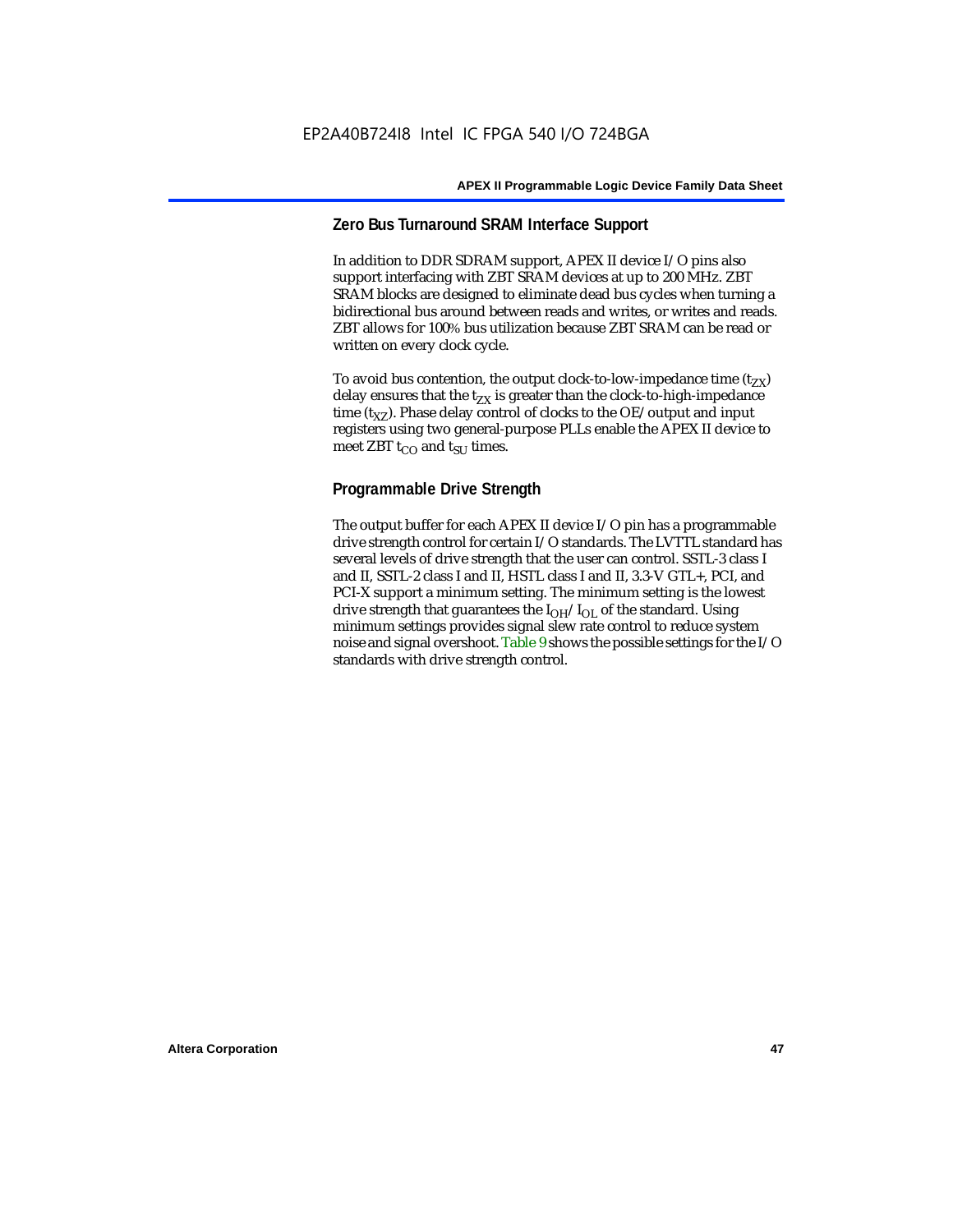| Table 9. Programmable Drive Strength |                                                              |  |  |  |  |
|--------------------------------------|--------------------------------------------------------------|--|--|--|--|
| I/O Standard                         | I <sub>OH</sub> /I <sub>OL</sub> Current Strength<br>Setting |  |  |  |  |
| LVTTL (3.3 V)                        | 4 mA                                                         |  |  |  |  |
|                                      | $12 \text{ mA}$                                              |  |  |  |  |
|                                      | 24 mA (default)                                              |  |  |  |  |
| LVTTL (2.5 V)                        | 2 <sub>m</sub> A                                             |  |  |  |  |
|                                      | 16 mA (default)                                              |  |  |  |  |
| LVTTL (1.8 V)                        | 2 mA                                                         |  |  |  |  |
|                                      | 8mA (default)                                                |  |  |  |  |
| LVTTL (1.5 V)                        | 2 mA (default)                                               |  |  |  |  |
| SSTL-3 class I and II                | Minimum (default)                                            |  |  |  |  |
| SSTL-2 class I and II                |                                                              |  |  |  |  |
| HSTL class I and II                  |                                                              |  |  |  |  |
| GTL+ (3.3 V)                         |                                                              |  |  |  |  |
| PCI                                  |                                                              |  |  |  |  |
| PCI-X                                |                                                              |  |  |  |  |

# **Open-Drain Output**

APEX II devices provide an optional open-drain (equivalent to an opencollector) output for each I/O pin. This open-drain output enables the device to provide system-level control signals (e.g., interrupt and writeenable signals) that can be asserted by any of several devices.

# **Slew-Rate Control**

The output buffer for each APEX II device I/O pin has a programmable output slew rate control that can be configured for low-noise or highspeed performance. A faster slew rate provides high-speed transitions for high-performance systems. However, these fast transitions may introduce noise transients into the system. A slow slew rate reduces system noise, but adds a nominal delay to rising and falling edges. Each I/O pin has an individual slew rate control, allowing the designer to specify the slew rate on a pin-by-pin basis. The slew rate control affects both the rising and falling edges.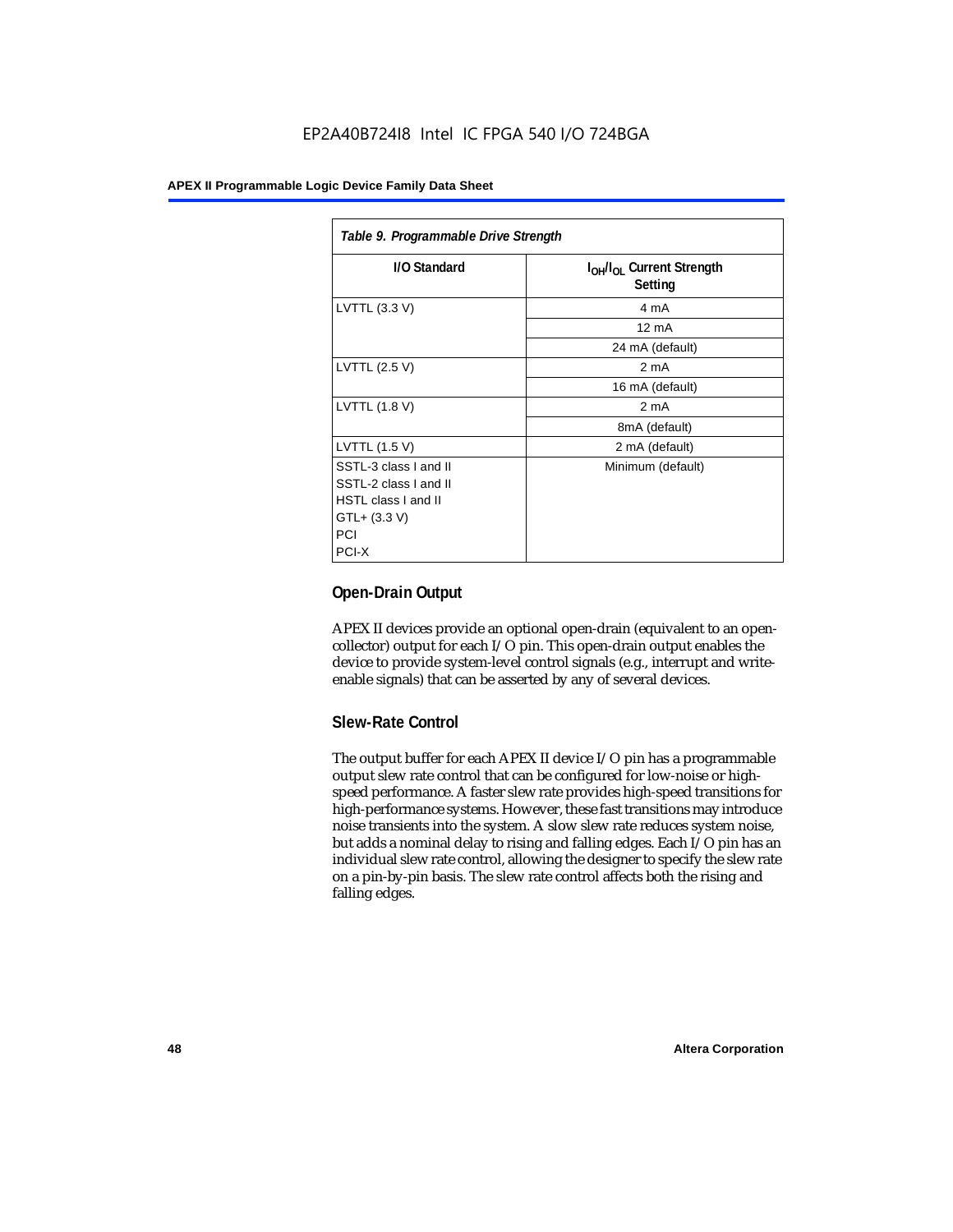### **Bus Hold**

Each APEX II device I/O pin provides an optional bus-hold feature. When this feature is enabled for an I/O pin, the bus-hold circuitry weakly holds the signal at its last driven state. By holding the last driven state of the pin until the next input signal is present, the bus-hold feature eliminates the need to add external pull-up or pull-down resistors to hold a signal level when the bus is tri-stated. The bus-hold circuitry also pulls undriven pins away from the input threshold voltage where noise can cause unintended high-frequency switching. This feature can be selected individually for each I/O pin. The bus-hold output will drive no higher than  $V_{CCIO}$  to prevent overdriving signals. If the bus-hold feature is enabled, the programmable pull-up option cannot be used. The bus-hold feature should also be disabled if open-drain outputs are used with the GTL+ I/O standard.

The bus-hold circuitry weakly pulls the signal level to the last driven state through a resistor with a nominal resistance  $(R_{BH})$  of approximately 7 kΩ. Table 41 on page 74 gives specific sustaining current that will be driven through this resistor and overdrive current that will identify the next driven input level. This information is provided for each  $V_{CCIO}$  voltage level.

The bus-hold circuitry is active only after configuration. When going into user mode, the bus-hold circuit captures the value on the pin present at the end of configuration.

# **Programmable Pull-Up Resistor**

Each APEX II device I/O pin provides an optional programmable pull-up resistor during user mode. When this feature is enabled for an I/O pin, the pull-up resistor (typically 25 kΩ) weakly holds the output to the  $V_{CCIO}$ level of the bank that the output pin resides in.

#### **Dedicated Fast I/O Pins**

APEX II devices incorporate dedicated bidirectional pins for signals with high internal fanout, such as PCI control signals. These pins are called dedicated fast I/O pins (FAST1, FAST2, FAST3, and FAST4) and can drive the four global fast lines throughout the device, ideal for fast clock, clock enable, preset, clear, or high fanout logic signal distribution. The dedicated fast I/O pins have one output register and one OE register, but they do not have input registers. The dedicated fast lines can also be driven by a LE local interconnect to generate internal global signals.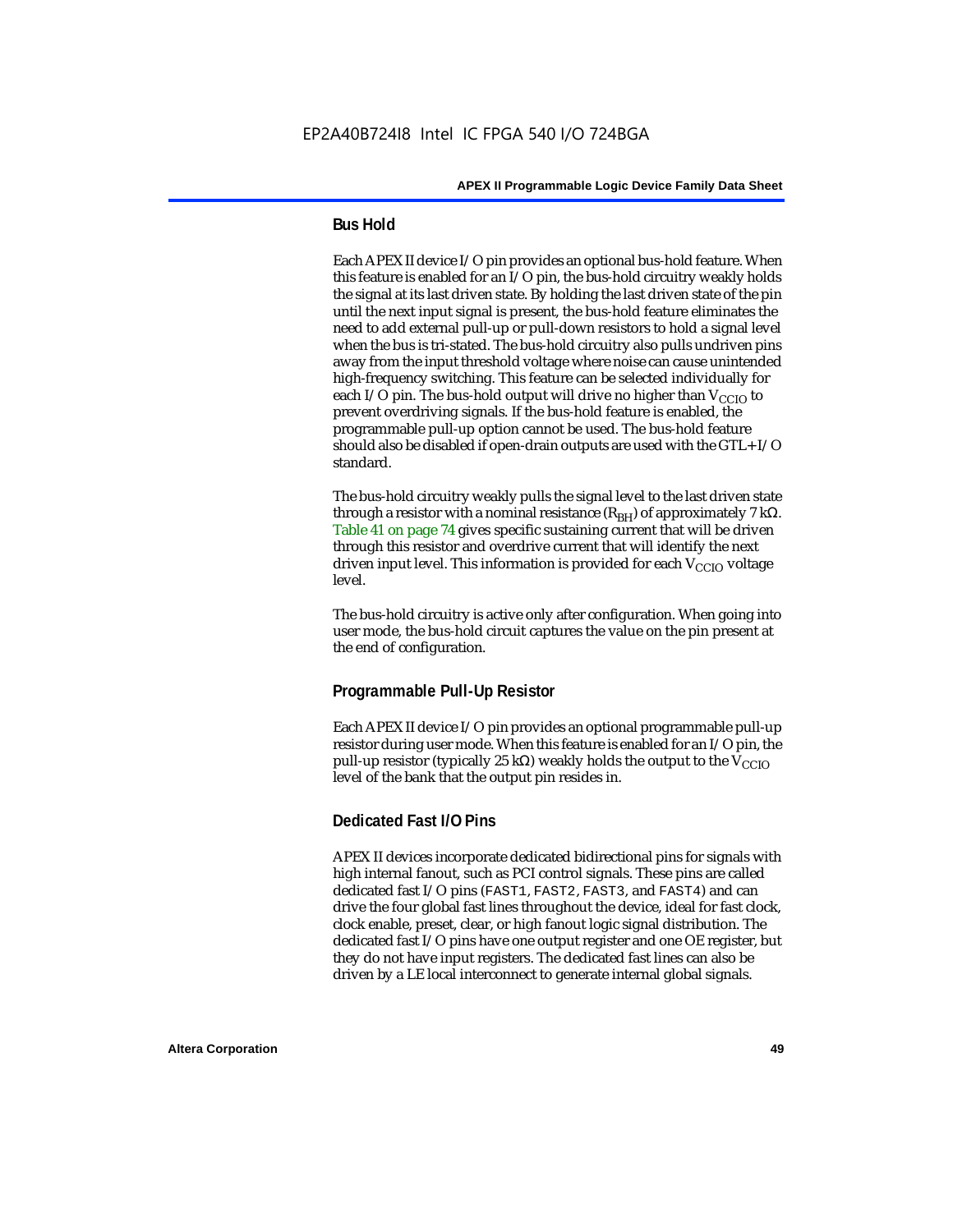# **Advanced I/O Standard Support**

APEX II device IOEs support the following I/O standards:

- LVTTL
- LVCMOS
- 1.5-V
- 1.8-V
- 2.5-V
- 3.3-V PCI
- 3.3-V PCI-X
- $\blacksquare$  3.3-V AGP (1 $\times$ , 2 $\times$ )
- LVDS<br>■ LVPE
- LVPECL
- PCML
- HyperTransport
- GTL+<br>■ HSTL
- HSTL class I and II
- SSTL-3 class I and II
- SSTL-2 class I and II
- CTT
- Differential HSTL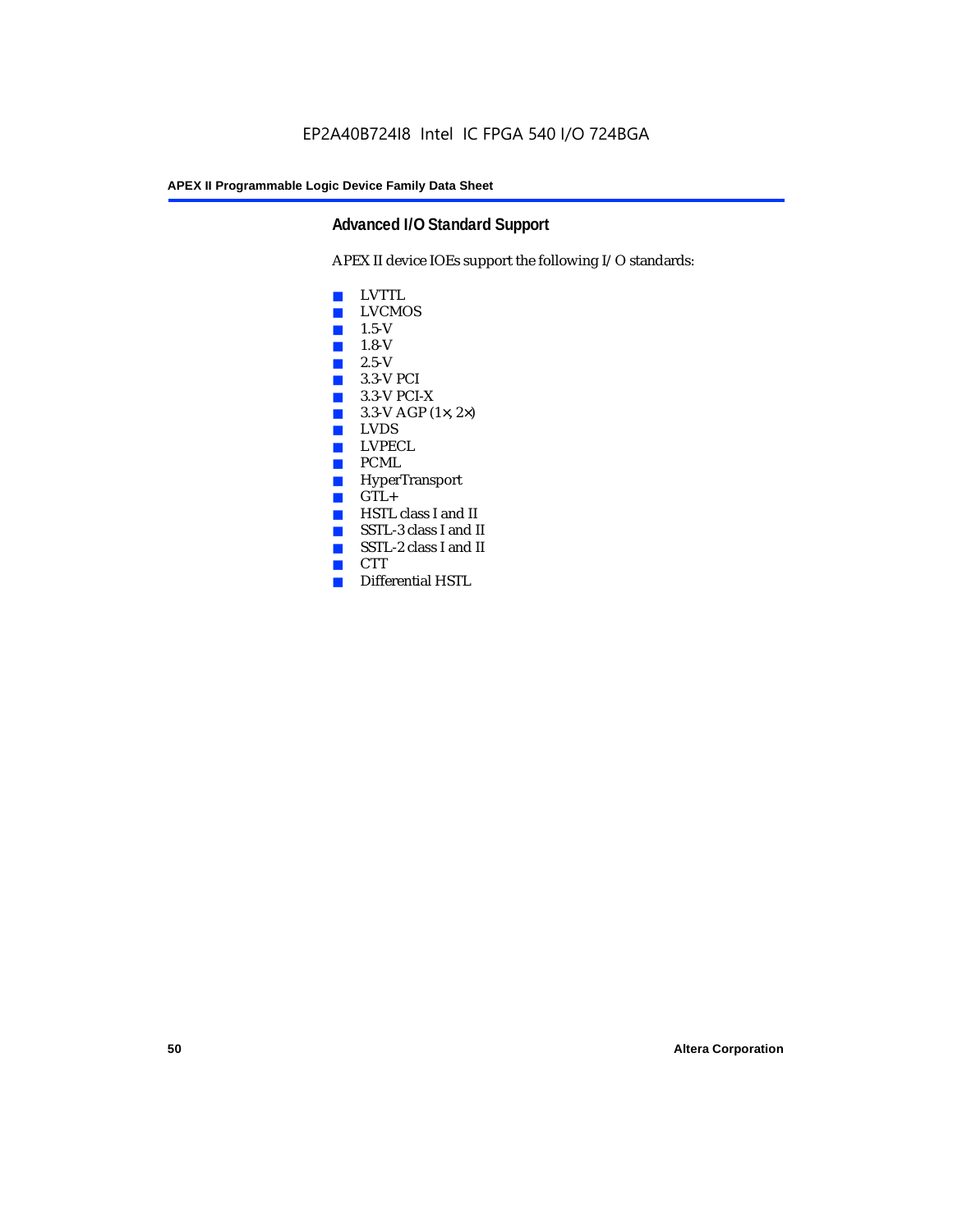| Table 10 describes the I/O standards supported by APEX II devices. |
|--------------------------------------------------------------------|
|--------------------------------------------------------------------|

| Table 10. APEX II Supported I/O Standards |                    |                                                  |                                                               |                                                                   |  |  |
|-------------------------------------------|--------------------|--------------------------------------------------|---------------------------------------------------------------|-------------------------------------------------------------------|--|--|
| I/O Standard                              | <b>Type</b>        | Input<br>Reference<br>Voltage $(V_{RFF})$<br>(V) | Output<br><b>Supply</b><br>Voltage<br>$(V_{\text{CCIO}})$ (V) | <b>Board</b><br><b>Termination</b><br>Voltage<br>$(V_{TT})$ $(V)$ |  |  |
| LVTTL                                     | Single-ended       | N/A                                              | 3.3                                                           | N/A                                                               |  |  |
| <b>LVCMOS</b>                             | Single-ended       | N/A                                              | 3.3                                                           | N/A                                                               |  |  |
| 2.5V                                      | Single-ended       | N/A                                              | 2.5                                                           | N/A                                                               |  |  |
| 1.8V                                      | Single-ended       | N/A                                              | 1.8                                                           | N/A                                                               |  |  |
| 1.5V                                      | Single-ended       | N/A                                              | 1.5                                                           | N/A                                                               |  |  |
| 3.3-V PCI                                 | Single-ended       | N/A                                              | 3.3                                                           | N/A                                                               |  |  |
| $3.3-V$ PCI-X                             | Single-ended       | N/A                                              | 3.3                                                           | N/A                                                               |  |  |
| <b>LVDS</b>                               | Differential       | N/A                                              | 3.3                                                           | N/A                                                               |  |  |
| <b>LVPECL</b>                             | Differential       | N/A                                              | 3.3                                                           | N/A                                                               |  |  |
| <b>PCML</b>                               | Differential       | N/A                                              | 3.3                                                           | N/A                                                               |  |  |
| HyperTransport                            | Differential       | N/A                                              | 2.5                                                           | N/A                                                               |  |  |
| Differential HSTL (1)                     | Differential       | N/A                                              | 1.5                                                           | N/A                                                               |  |  |
| GTL+                                      | Voltage referenced | 1.0                                              | N/A                                                           | 1.5                                                               |  |  |
| <b>HSTL class I and II</b>                | Voltage referenced | 0.75                                             | 1.5                                                           | 0.75                                                              |  |  |
| SSTL-2 class I and II                     | Voltage referenced | 1.25                                             | 2.5                                                           | 1.25                                                              |  |  |
| SSTL-3 class I and II                     | Voltage referenced | 1.5                                              | 3.3                                                           | 1.5                                                               |  |  |
| AGP (1 $\times$ and 2 $\times$ )          | Voltage referenced | 1.32                                             | 3.3                                                           | N/A                                                               |  |  |
| <b>CTT</b>                                | Voltage referenced | 1.5                                              | 3.3                                                           | 1.5                                                               |  |  |

#### *Note to Table 10:*

(1) Differential HSTL is only supported on the eight dedicated global clock pins and four dedicated high-speed PLL clock pins.



For more information on I/O standards supported by APEX II devices, see *Application Note 117 (Using Selectable I/O Standards in Altera Devices)*.

APEX II devices contain eight I/O banks, as shown in Figure 31. Two blocks within the right I/O banks contain circuitry to support high-speed True-LVDS, LVPECL, PCML, and HyperTransport inputs, and another two blocks within the left I/O banks support high-speed True-LVDS, LVPECL, PCML, and HyperTransport outputs. All other standards are supported by all I/O banks.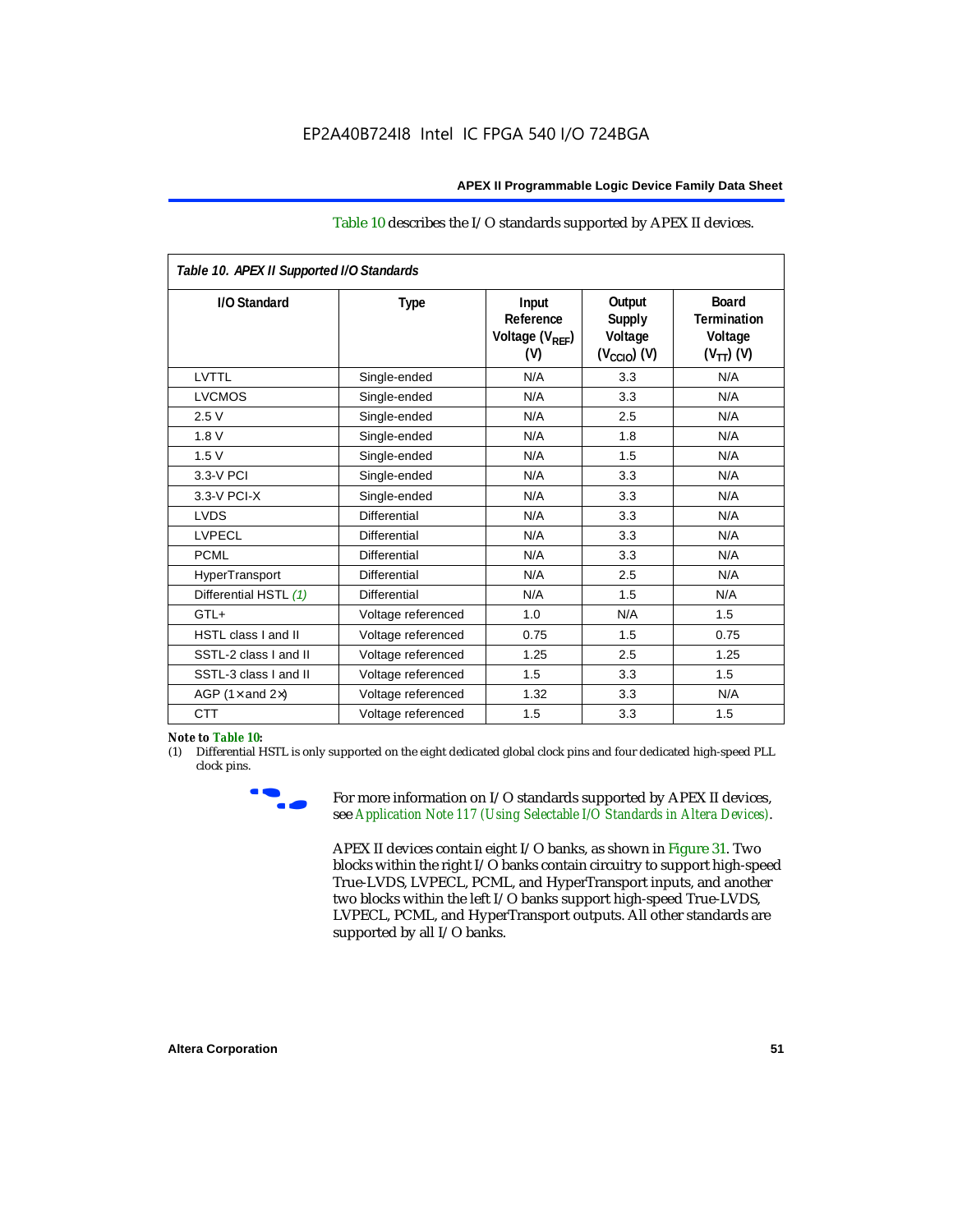#### *Figure 31. APEX II I/O Banks*



HyperTransport outputs and regular I/O pin standards.

#### *Notes to Figure 31:*

- (1) For more information on placing I/O pins within LVDS blocks, refer to the "High-Speed Interface Pin Location" section in *Application Note 166 (Using High-Speed I/O Standards in APEX II Devices)*.
- (2) If the True-LVDS pins or the Flexible-LVDS pins are not used for high-speed differential signalling, they can support all of the I/O standards and can be used as input, output, or bidirectional pins with  $V_{CCIO}$  set to 3.3 V, 2.5 V, 1.8 V, or 1.5 V. However, True-LVDS pins do not support the HSTL Class II output.

Each I/O bank has its own VCCIO pins. A single device can support 1.5-V, 1.8-V, 2.5-V, and 3.3-V interfaces; each bank can support a different standard independently. Each bank can also use a separate  $V_{REF}$  level to support any one of the terminated standards (such as SSTL-3) independently.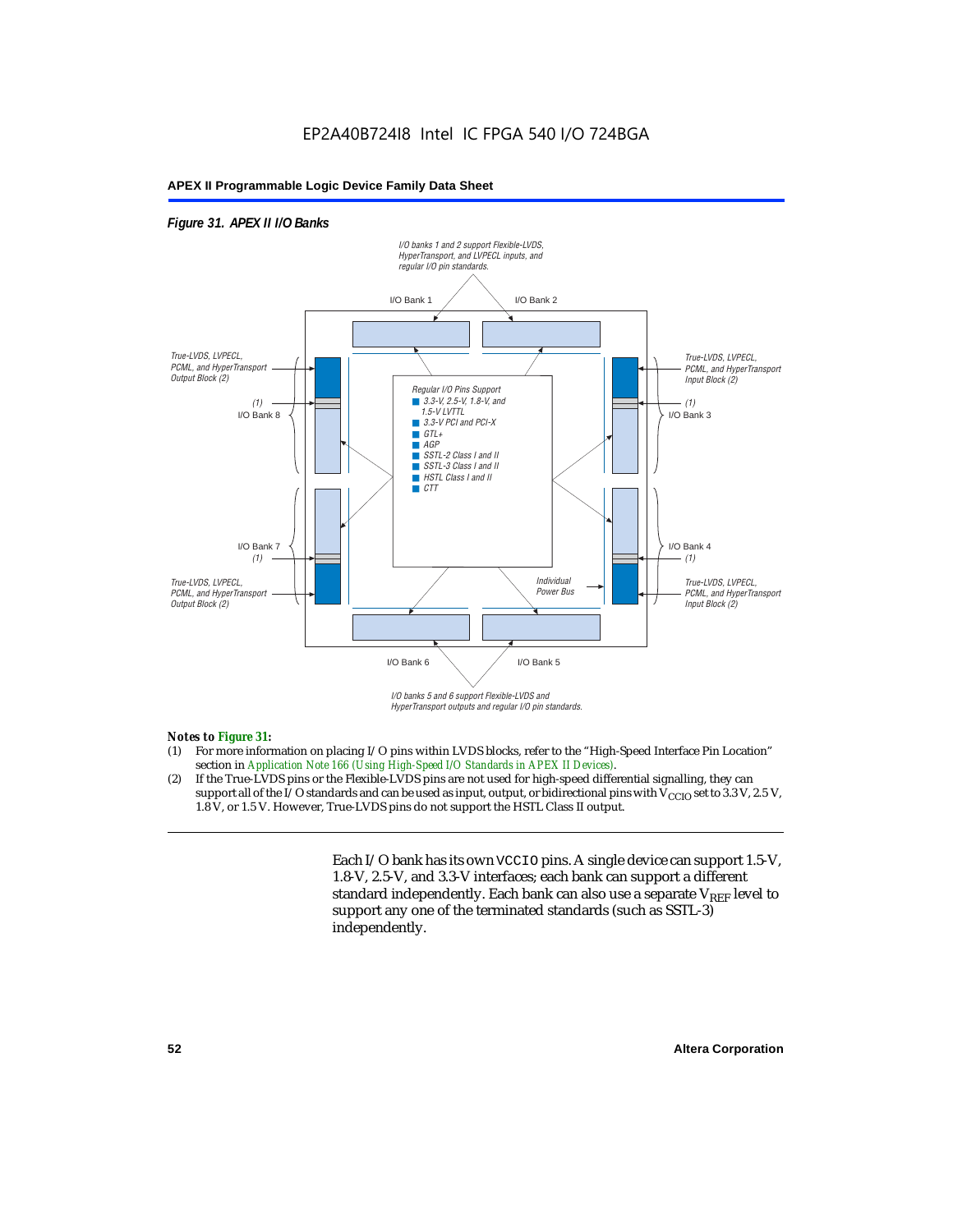Each bank can support multiple standards with the same  $V_{\text{CCIO}}$  for input and output pins. Each bank can support one voltage-referenced I/O standard, but it can support multiple I/O standards with the same  $V_{CCIO}$ voltage level. For example, when  $V_{CCIO}$  is 3.3 V, a bank can support LVTTL, LVCMOS, 3.3-V PCI, and SSTL-3 for inputs and outputs. When the True-LVDS banks are not used for LVDS I/O pins, they support all of the other I/O standards except HSTL Class II output.

# **True-LVDS Interface**

APEX II devices contain dedicated circuitry for supporting differential standards at speeds up to 1.0 Gbps. APEX II devices have dedicated differential buffers and circuitry to support LVDS, LVPECL, HyperTransport, and PCML I/O standards. Four dedicated high-speed PLLs (separate from the general-purpose PLLs) multiply reference clocks and drive high-speed differential serializer/deserializer channels. In addition, CDS circuitry at each receiver channel corrects any fixed clockto-data skew. All APEX II devices support 36 input channels, 36 output channels, two dedicated receiver PLLs, and two dedicated transmitter PLL<sub>s</sub>.

The True-LVDS circuitry supports the following standards and applications:

- RapidIO
- POS-PHY Level 4
- Utopia IV
- **HyperTransport**

APEX II devices support source-synchronous interfacing with LVDS, LVPECL,PCML, or HyperTransport signaling at up to 1 Gbps. Serial channels are transmitted and received along with a low-speed clock. The receiving device then multiplies the clock by a factor of 1, 2, or 4 to 10. The serialization/deserialization rate can be any number from 1, 2, or 4 to 10 and does not have to equal the clock multiplication value.

For example, an 840-Mbps LVDS channel can be received along with an 84-MHz clock. The 84-MHz clock is multiplied by 10 to drive the serial shift register, but the register can be clocked out in parallel at 8- or 10-bits wide at 84 or 105 MHz. See Figures 32 and 33.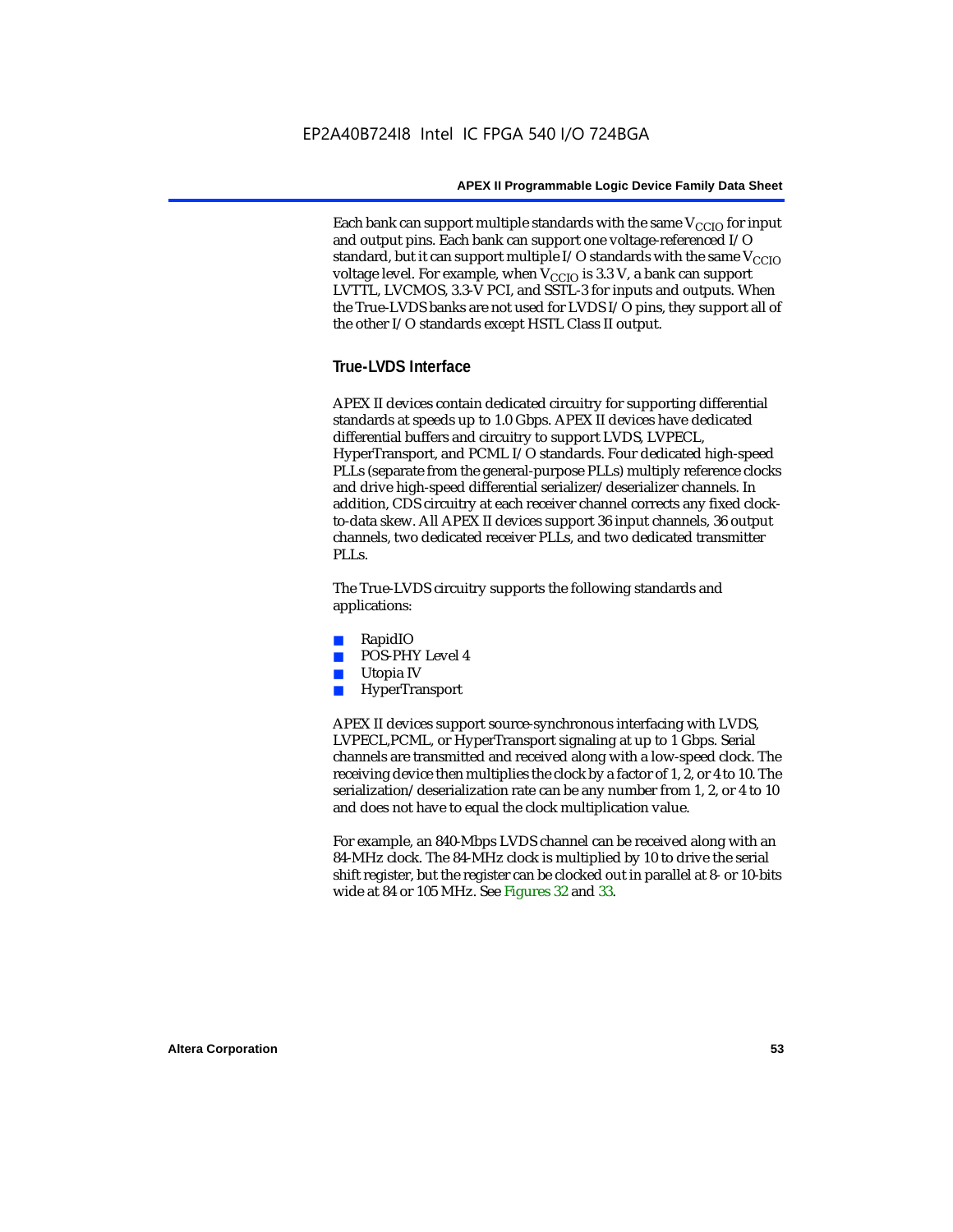#### *Figure 32. True-LVDS Receiver Diagram Notes (1), (2)*



#### *Notes to Figure 32:*

- (1) Two sets of 18 receiver channels are located in each APEX II device. Each set of 18 channels has one receiver PLL.<br>(2)  $W = 1, 2, 4$  to 10
- $W = 1, 2, 4$  to 10 *J* = 1, 2, 4 to 10
- *W* does not have to equal *J*. When *J* = 1 or 2, the deserializer is bypassed. When *J* = 2, DDR I/O registers are used.
- (3) These clock pins drive receiver PLLs only. They do not drive directly to the logic array. However, the receiver PLL can drive the logic array via a global clock line.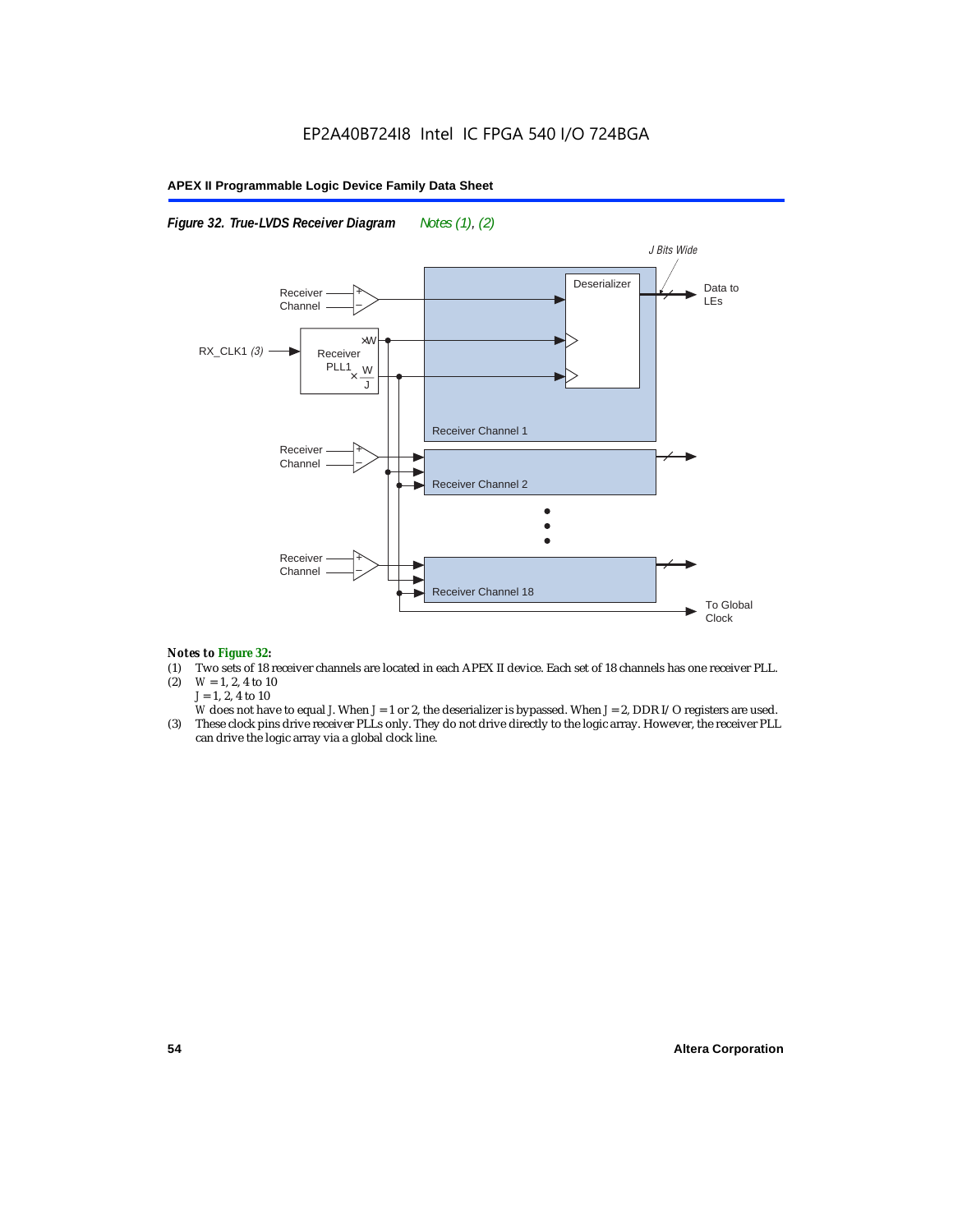





#### *Notes to Figure 33:*

- (1) Two sets of 18 transmitter channels are located in each APEX II device. Each set of 18 channels has one transmitter PLL.
- (2)  $W = 1, 2, 4$  to 10 *J* = 1, 2, 4 to 10

*W* does not have to equal *J*. When *J* = 1 or 2, the deserializer is bypassed. When *J* = 2, DDR I/O registers are used.

*Clock-Data Synchronization*

In addition to dedicated serial-to-parallel converters, APEX II True-LVDS circuitry contains CDS circuitry in every receiver channel. The CDS feature can be turned on or off independently for each receiver channel. There are two modes for the CDS circuitry: single-bit mode, which corrects a fixed clock-to-data skew of up to ±50% of the data bit period, and multi-bit mode, which corrects any fixed clock-to-data skew.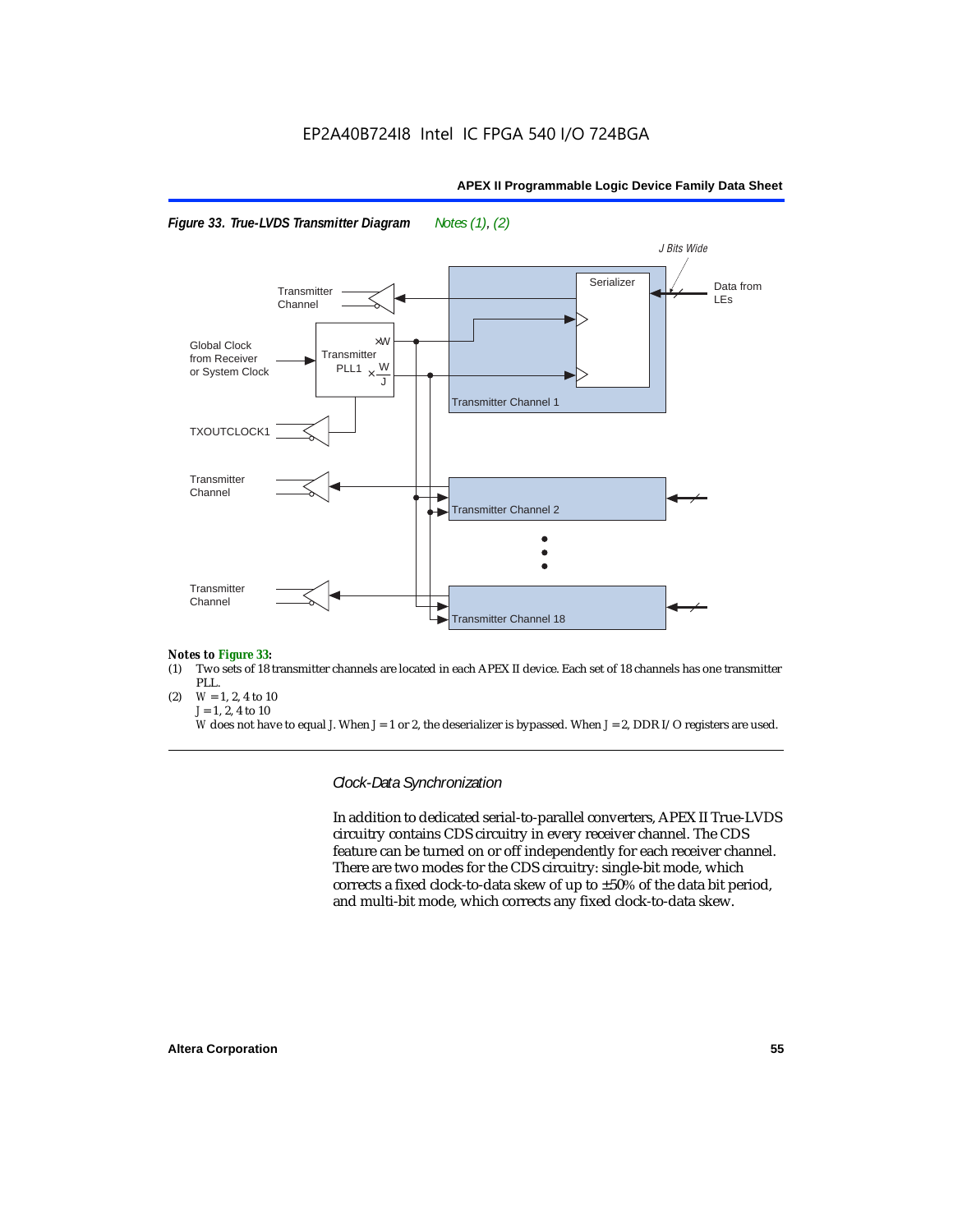#### **Single-Bit Mode**

Single-bit CDS corrects a fixed clock-to-data skew of up to  $\pm 50\%$  of the data bit period, which allows receiver input skew margin (RSKM) to increase by 50% of the data period. To use single-bit CDS, the deserialization factor, *J*, must be equal to the multiplication factor, *W*. The combination of allowable *W*/*J* factors and the associated CDS training patterns automatically determine byte alignment (see Table 11).

| Table 11. Single-Bit CDS Training Patterns |                        |  |  |  |  |
|--------------------------------------------|------------------------|--|--|--|--|
| W/J Factor                                 | Single-Bit CDS Pattern |  |  |  |  |
| 10                                         | 0000011111             |  |  |  |  |
| 9                                          | 000001111              |  |  |  |  |
| 8                                          | 00001111               |  |  |  |  |
|                                            | 0000111                |  |  |  |  |
| 6                                          | 000111                 |  |  |  |  |
| 5                                          | 00011                  |  |  |  |  |
|                                            | 0011                   |  |  |  |  |

#### **Multi-Bit Mode**

Multi-bit CDS corrects any fixed clock-to-data skew. This feature enables flexible board topologies, such as an N:1 topology (see Figure 34), a switch topology, or a matrix topology. Multi-bit CDS corrects for the skews inherent with these topologies, making them possible to use.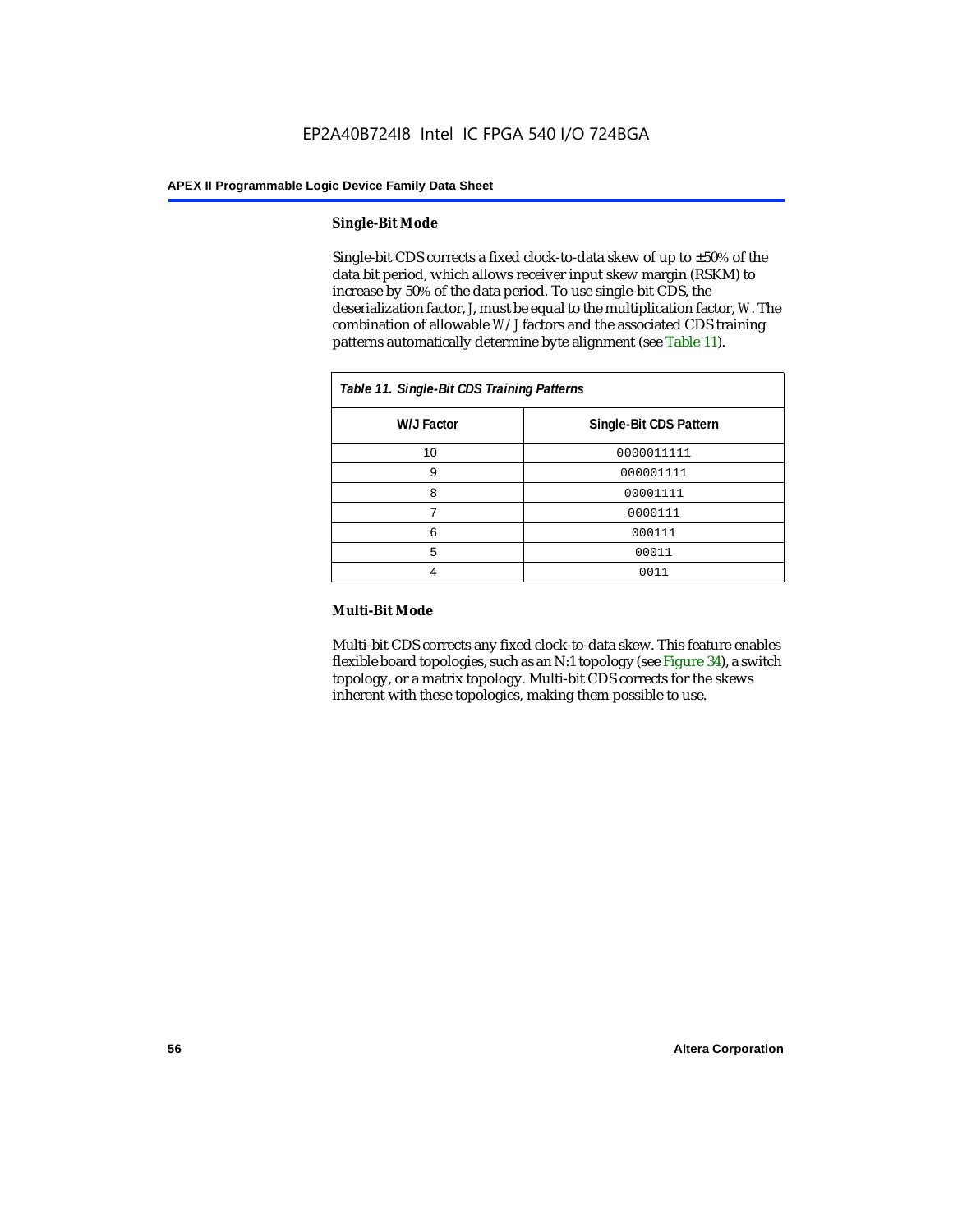

*Figure 34. Multi-Bit CDS Supports N:1 Topology*

When using multi-bit CDS, the *J* and *W* factors do not need to be the same value. The byte boundary cannot be distinguished with multi-bit CDS patterns (see Table 12). Therefore, the byte must be aligned using internal logic. Table 12 shows the possible training patterns for multi-bit CDS. Either pattern can be used.

| Table 12. Multi-Bit CDS Patterns |          |                                     |  |
|----------------------------------|----------|-------------------------------------|--|
| W Factor                         | J Factor | <b>Multi-Bit CDS Pattern</b>        |  |
| 1, 2, 4 to 10                    | 4 to 10  | $3 \times$ J-bits of 010101 pattern |  |
| 1, 2, 4 to 10                    | 4 to 10  | $3 \times$ J-bits of 101010 pattern |  |

*Pre-Programmed CDS*

When the fixed clock-to-data skew is known, CDS can be preprogrammed into the device during configuration. If CDS is preprogrammed into the device, the training patterns do not need to be transmitted to the receiver channels. The resolution of each preprogrammed setting is 25% of the data period, to compensate for skew up to ±50% of the data period.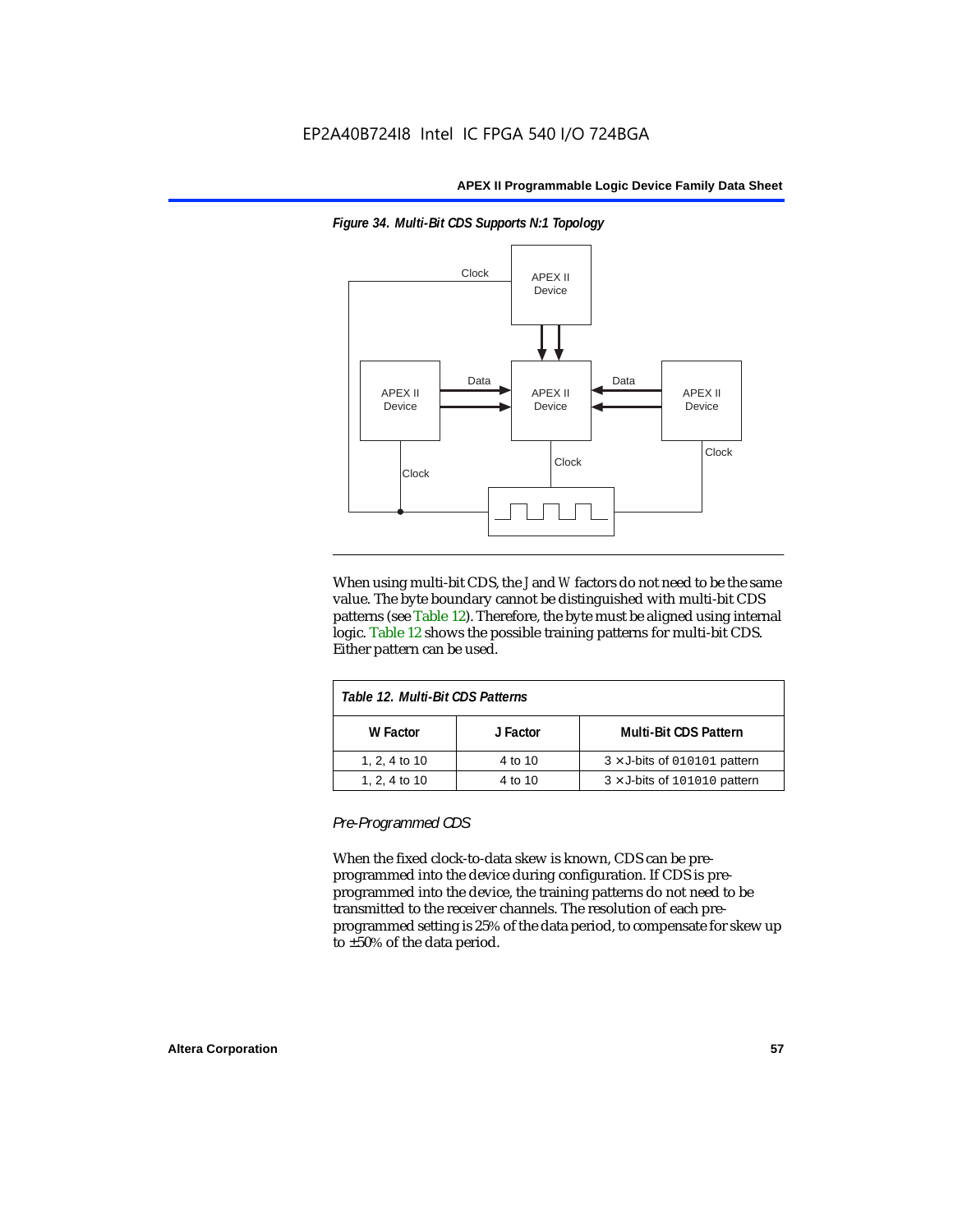Pre-programmed CDS may also be used to resolve clock-to-data skew greater than 50% of the bit period. However, internal logic must be used to implement the byte alignment circuitry for this operation.

# **Flexible-LVDS I/O Pins**

A subset of pins in the top two I/O banks supports interfacing with Flexible-LVDS, LVPECL, and HyperTransport inputs. These Flexible-LVDS input pins include dedicated LVDS, LVPECL, and HyperTransport input buffers. A subset of pins in the bottom two I/O banks supports interfacing with Flexible-LVDS and HyperTransport outputs. These Flexible-LVDS output pins include dedicated LVDS and HyperTransport output buffers. The Flexible-LVDS pins do not require any external components except for 100-Ω termination resistors on receiver channels. These pins do not contain dedicated serialization/deserialization circuitry; therefore, internal logic is used to perform serialization/deserialization functions.

The EP2A15 and EP2A25 devices support 56 input and 56 output Flexible-LVDS channels. The EP2A40 and larger devices support 88 input and 88 output Flexible-LVDS channels. All APEX II devices support the Flexible-LVDS interface up to 400 Mbps (DDR) per channel. Flexible-LVDS pins along with the True-LVDS pins provide up to 144-Gbps total device bandwidth. Table 13 shows the Flexible-LVDS timing specification.

| Table 13. APEX II Flexible-LVDS Timing Specification |                                        |       |                    |       |     |       |      |             |
|------------------------------------------------------|----------------------------------------|-------|--------------------|-------|-----|-------|------|-------------|
| Symbol                                               | <b>Timing Parameter Definition</b>     |       | <b>Speed Grade</b> |       |     |       | Unit |             |
|                                                      |                                        | -7    |                    | -8    |     | -9    |      |             |
|                                                      |                                        | Min   | Max                | Min   | Max | Min   | Max  |             |
| Data Rate                                            | Maximum operating speed                |       | 400                |       | 311 |       | 311  | <b>Mbps</b> |
| <b>TCCS</b>                                          | Transmitter channel-to-channel<br>skew |       | 700                |       | 900 |       | 900  | ps          |
| SW                                                   | Receiver sampling window               | 1,100 |                    | 1,400 |     | 1,400 |      | ps          |

# **MultiVolt I/O Interface**

The APEX II architecture supports the MultiVolt I/O interface feature, which allows APEX II devices in all packages to interface with systems of different supply voltages. The devices have one set of  $V_{CC}$  pins for internal operation and input buffers (VCCINT), and another set for I/O output drivers (VCCIO).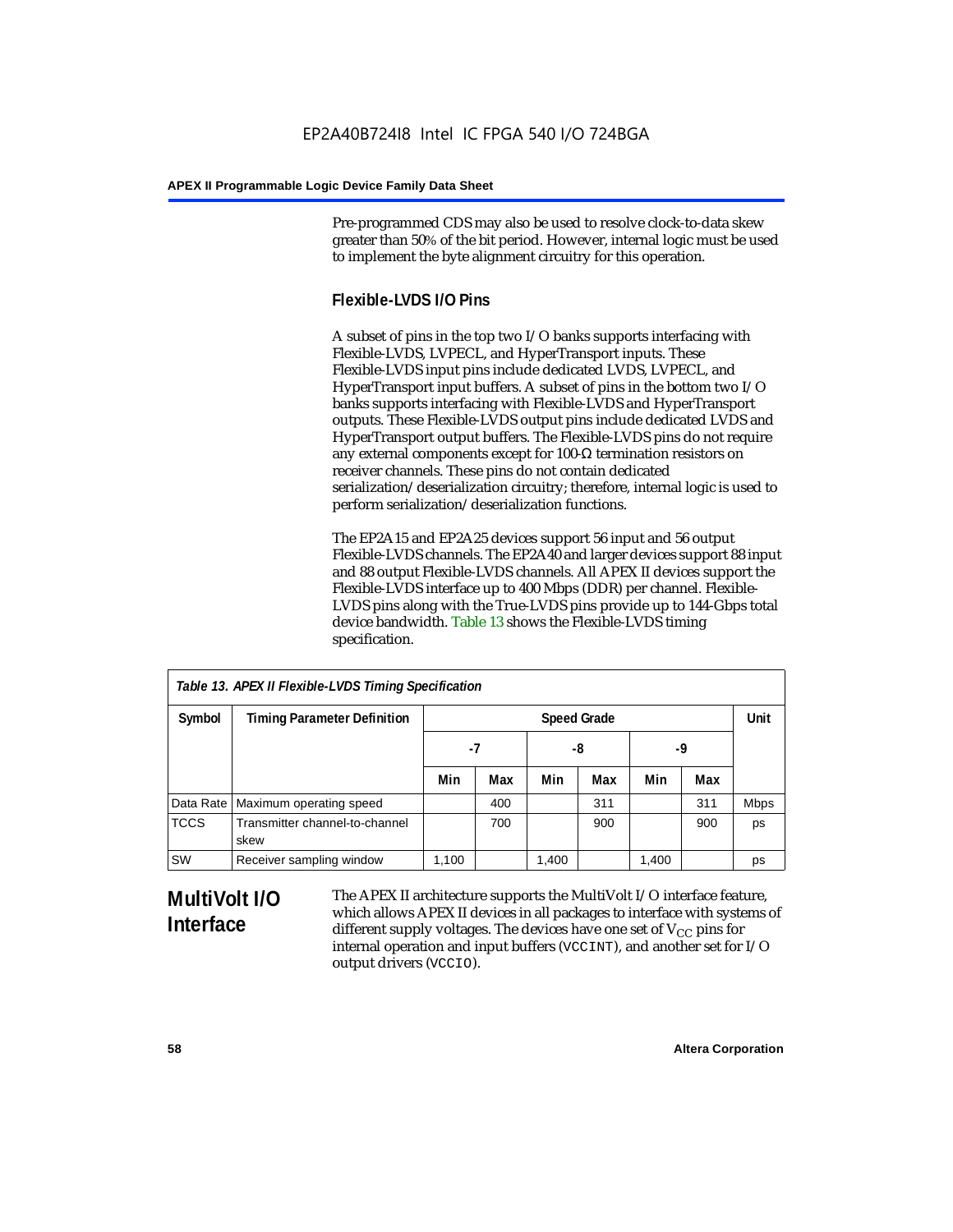The APEX II VCCINT pins must always be connected to a 1.5-V power supply. With a 1.5-V  $V_{\text{CCINT}}$  level, input pins are 1.5-V, 1.8-V, 2.5-V and 3.3-V tolerant. The VCCIO pins can be connected to either a 1.5-V, 1.8-V, 2.5-V or 3.3-V power supply, depending on the output requirements. The output levels are compatible with systems of the same voltage as the power supply (i.e., when VCCIO pins are connected to a 1.5-V power supply, the output levels are compatible with 1.5-V systems). When VCCIO pins are connected to a 3.3-V power supply, the output high is 3.3 V and is compatible with 3.3-V or 5.0-V systems.

#### Table 14 summarizes APEX II MultiVolt I/O support.

|                      |      | Table 14. APEX II MultiVolt I/O Support |                     | Note $(1)$ |      |      |      |                      |      |      |
|----------------------|------|-----------------------------------------|---------------------|------------|------|------|------|----------------------|------|------|
| $V_{\text{CCIO}}(V)$ |      |                                         | <b>Input Signal</b> |            |      |      |      | <b>Output Signal</b> |      |      |
|                      | 1.5V | 1.8V                                    | 2.5V                | 3.3V       | 5.0V | 1.5V | 1.8V | 2.5V                 | 3.3V | 5.0V |
| 1.5                  |      |                                         |                     |            |      |      |      |                      |      |      |
| 1.8                  | (2)  |                                         |                     |            |      | (3)  |      |                      |      |      |
| 2.5                  | (2)  | (2)                                     |                     | k.         |      | (4)  | (4)  |                      |      |      |
| 3.3                  | (2)  | (2)                                     |                     |            | (5)  | (6)  | (6)  | (6)                  |      |      |

#### *Notes to Table 14:*

(1) The PCI clamping diode must be disabled to drive an input with voltages higher than  $V_{\rm CClO}$ , except for with a 5.0-V input.

(2) These input levels are only allowed if the input standard is set to any V<sub>REF</sub> standard (i.e., SSTL-3, SSTL-2, HSTL, GTL+, and AGP 2×). The V<sub>REF</sub> standard inputs are powered by V<sub>CCINT</sub>. LVTTL, PCI, PCI-X, and AGP 1× standard inputs are powered by  $V_{\text{CCIO}}$ . As a result, input levels below the  $V_{\text{CCIO}}$  setting cannot drive these standards.

(3) When  $V_{\text{CCIO}} = 1.8$  V, an APEX II device can drive a 1.5-V device with 1.8-V tolerant inputs.<br>(4) When  $V_{\text{CCIO}} = 2.5$  V, an APEX II device can drive a 1.5-V or 1.8-V device with 2.5-V toleran

(4) When  $V_{\text{CCIO}} = 2.5$  V, an APEX II device can drive a 1.5-V or 1.8-V device with 2.5-V tolerant inputs.<br>(5) APEX II devices can be 5.0-V tolerant with the use of an external series resistor and enabling the PCI cl

(5) APEX II devices can be 5.0-V tolerant with the use of an external series resistor and enabling the PCI clamping diode.

(6) When  $V_{\text{CCIO}} = 3.3$  V, an APEX II device can drive a 1.5-V, 1.8-V, or 2.5-V device with 3.3-V tolerant inputs.

Open-drain output pins with a pull-up resistor to the 5.0-V supply and a series register to the I/O pin can drive 5.0-V CMOS input pins that require a  $V<sub>IH</sub>$  of 3.5 V. When the pin is inactive, the trace will be pulled up to 5.0 V by the resistor. The open-drain pin will only drive low or tri-state; it will never drive high. The rise time is dependent on the value of the pull-up resistor and load impedance. The  $I_{OL}$  current specification should be considered when selecting a pull-up resistor.

#### **Power Sequencing & Hot Socketing** Because APEX II devices can be used in a mixed-voltage environment, they have been designed specifically for any possible power-up sequence. Therefore, the  $V_{\text{CCIO}}$  and  $V_{\text{CCINT}}$  power supplies may be powered in any order.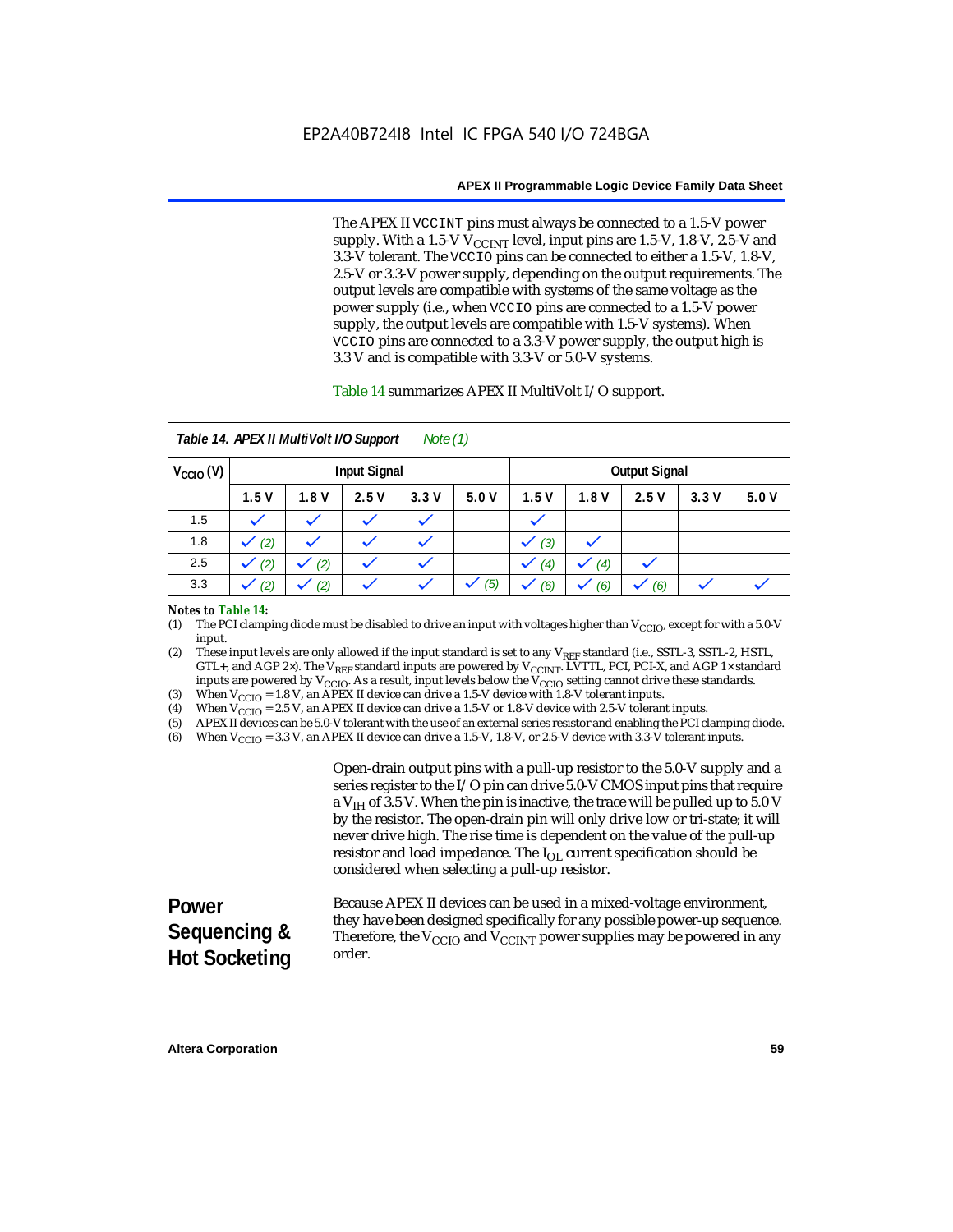Signals can be driven into APEX II devices before and during power-up without damaging the device. In addition, APEX II devices do not drive out during power-up. Once operating conditions are reached and the device is configured, APEX II devices operate as specified by the user.

**General-Purpose PLLs** APEX II devices have ClockLock, ClockBoost, and ClockShift features, which use four general-purpose PLLs (separate from the four dedicated True-LVDS PLLs) to provide clock management and clock-frequency synthesis. These PLLs allow designers to increase performance and provide clock-frequency synthesis. The PLL reduces the clock delay within a device. This reduction minimizes clock-to-output and setup times while maintaining zero hold times. The PLLs, which provide programmable multiplication, allow the designer to distribute a lowspeed clock and multiply that clock on-device. APEX II devices include a high-speed clock tree: unlike ASICs, the user does not have to design and optimize the clock tree. The PLLs work in conjunction with the APEX II device's high-speed clock to provide significant improvements in system performance and bandwidth.

> The PLLs in APEX II devices are enabled through the Quartus II software. External devices are not required to use these features. Table 15 shows the general-purpose PLL features for APEX II devices. Figure 35 shows an APEX II general-purpose PLL.

|                | Table 15. APEX II General-Purpose PLL Features |                                            |                                     |
|----------------|------------------------------------------------|--------------------------------------------|-------------------------------------|
| Number of PLLs | <b>ClockBoost</b><br>Feature                   | Number of External<br><b>Clock Outputs</b> | Number of<br><b>Feedback Inputs</b> |
|                | $m/(n \times k, v)$                            |                                            |                                     |

*Figure 35. APEX II General-Purpose PLL Note (1)*

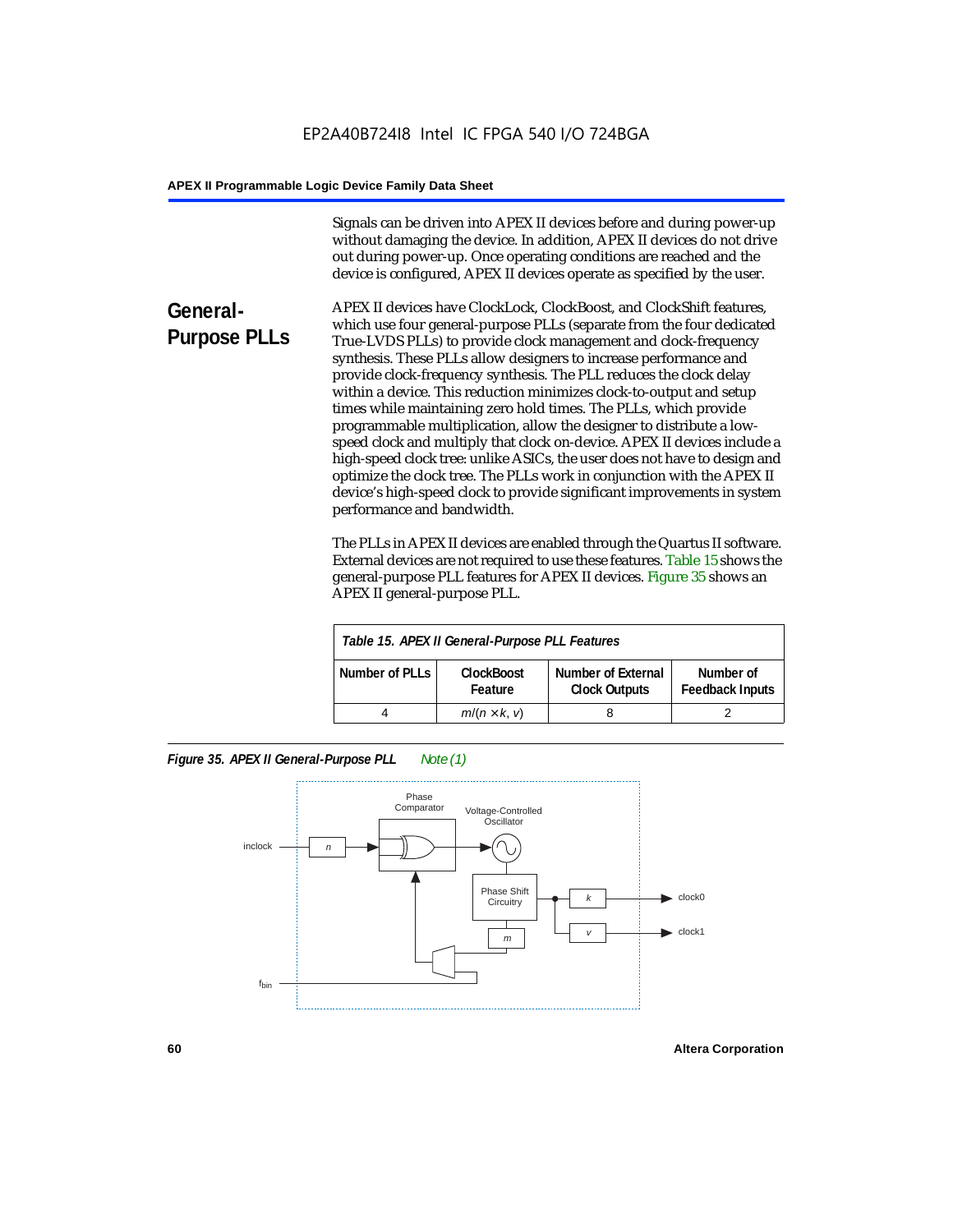#### *Note to Figure 35:*

(1) *n* represents the prescale divider for the PLL input. *m* represents the multiplier. *k* and *v* represent the different post scale dividers for the two possible PLL outputs. *m* and *k* are integers that range from 1 to 160. *n* and *v* are integers that range from 1 to 16.

#### **Advanced ClockBoost Multiplication & Division**

APEX II PLLs include circuitry that provides clock synthesis for eight internal outputs and two external outputs using  $m/(n \times$  output divider) scaling. When a PLL is locked, the locked output clock aligns to the rising edge of the input clock. The closed loop equation for Figure 35 gives an output frequency  $f_{clock0} = (m/(n \times k))f_{IN}$  and  $f_{clock1} = (m/(n \times v))f_{IN}$ . These equations allow the multiplication or division of clocks by a programmable number. The Quartus II software automatically chooses the appropriate scaling factors according to the frequency, multiplication, and division values entered.

A single PLL in an APEX II device allows for multiple user-defined multiplication and division ratios that are not possible even with multiple delay-locked loops (DLLs). For example, if a frequency scaling factor of 3.75 is needed for a given input clock, a multiplication factor of 15 and a division factor of 4 can be entered. This advanced multiplication scaling can be performed with a single PLL, making it unnecessary to cascade PLL outputs.

# **External Clock Outputs**

APEX II devices have two low-jitter external clocks available for external clock sources. Other devices on the board can use these outputs as clock sources.

There are three modes for external clock outputs.

- Zero Delay Buffer: The external clock output pin is phase aligned with the clock input pin for zero delay. Multiplication, programmable phase shift, and time delay shift are not allowed in this configuration. The MegaWizard interface for altclklock should be used to verify possible clock settings.
- External Feedback: The external feedback input pin is phase aligned with clock input pin. By aligning these clocks, you can actively remove clock delay and skew between devices. This mode has the same restrictions as zero delay buffer mode.
- Normal Mode: The external clock output pin will have phase delay relative to the clock input pin. If an internal clock is used in this mode, the IOE register clock will be phase aligned to the input clock pin. Multiplication is allowed with the normal mode.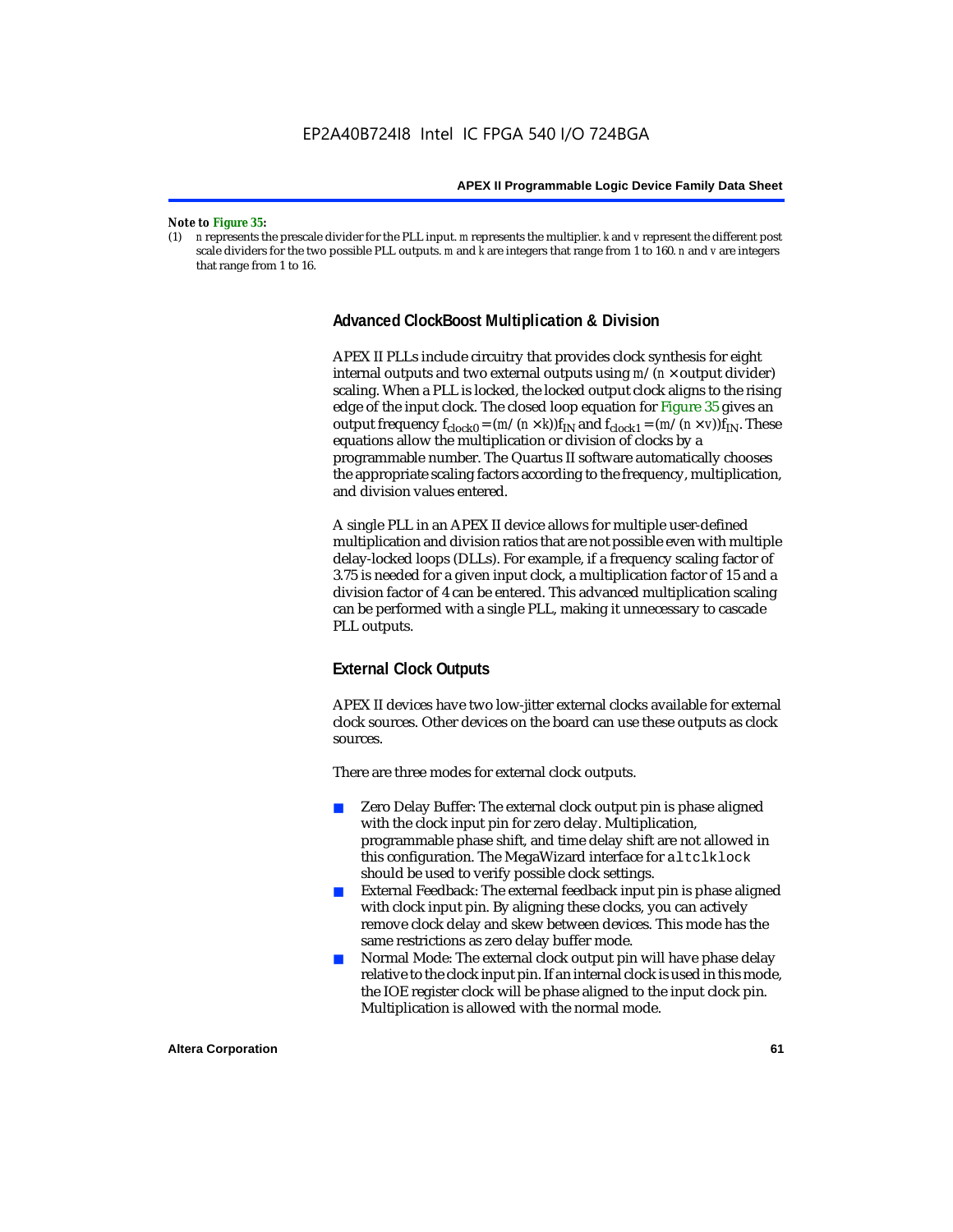# **ClockShift Circuitry**

General-purpose PLLs in APEX II devices have ClockShift circuitry that provides programmable phase shift. Users can enter a phase shift (in degrees or time units) that affects all PLL outputs. Phase shifts of 90°, 180°, and 270° can be implemented exactly. Other values of phase shifting, or delay shifting in time units, are allowed with a resolution range of 0.5 ns to 1.0 ns. This resolution varies with frequency input and the user-entered multiplication and division factors. The phase shift ability is only possible on a multiplied or divided clock if the input and output frequency have an integer multiple relationship (i.e.,  $f_{IN}/f_{OUT}$  or  $f_{OUT}/f_{IN}$  must be an integer).

#### *Clock Enable Signal*

APEX II PLLs have a CLKLK\_ENA pin for enabling/disabling all device PLLs. When the CLKLK\_ENA pin is high, the PLL drives a clock to all its output ports. When the CLKLK\_ENA pin is low, the clock0, clock1, and extclock ports are driven by GND and all of the PLLs go out of lock. When the CLKLK\_ENA pin goes high again, the PLL relocks.

The individual enable port for each PLL is programmable. If more than one PLL is instantiated, each one does not have to use the clock enable. To enable/disable the device PLLs with the CLKLK\_ENA pin, the inclocken port on the altclklock instance must be connected to the CLKLK\_ENA input pin.

#### *Lock Signals*

The APEX II device PLL circuits support individual LOCK signals. The LOCK signal drives high when the PLL has locked onto the input clock. LOCK remains high as long as the input remains within specification. It will go low if the input is out of specification. A LOCK pin is optional for each PLL used in the APEX II devices; when not used, they are I/O pins. This signal is not available internally; if it is used in the logic array, it must be fed back in with an input pin.

**SignalTap Embedded Logic Analyzer** APEX II devices include device enhancements to support the SignalTap embedded logic analyzer. By including this circuitry, the APEX II device provides the ability to monitor design operation over a period of time through the IEEE Std. 1149.1 (JTAG) circuitry; a designer can analyze internal logic at speed without bringing internal signals to the I/O pins. This feature is particularly important for advanced packages such as FineLine BGA packages because adding a connection to a pin during the debugging process can be difficult after a board is designed and manufactured.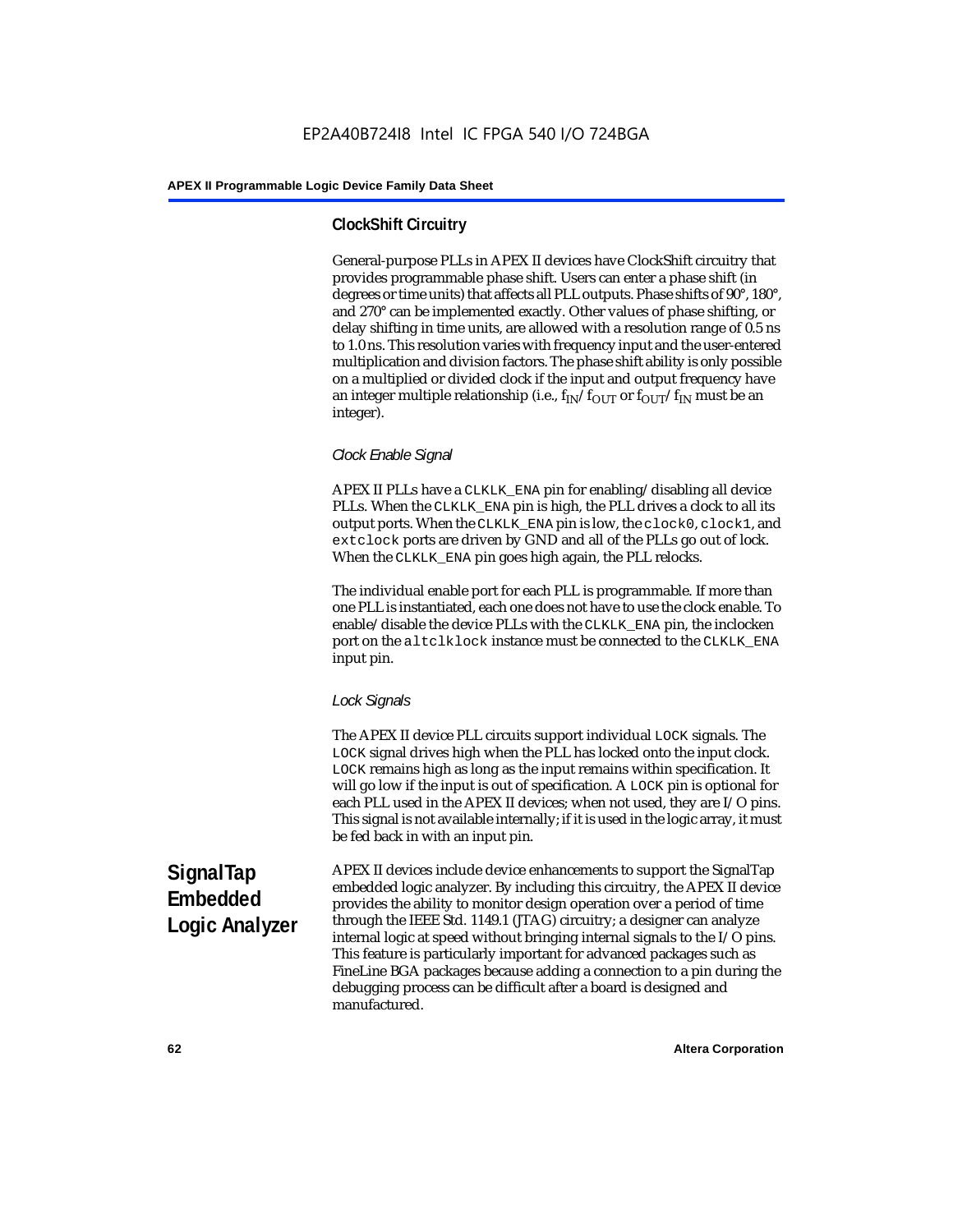# **IEEE Std. 1149.1 (JTAG) Boundary-Scan Support**

All APEX II devices provide JTAG BST circuitry that complies with the IEEE Std. 1149.1-1990 specification. JTAG boundary-scan testing can be performed before or after configuration, but not during configuration. APEX II devices can also use the JTAG port for configuration with the Quartus II software or with hardware using either Jam<sup>TM</sup> Standard Test and Programming Language (STAPL) Files (**.jam**) or Jam Byte-Code Files (**.jbc**). Finally, APEX II devices use the JTAG port to monitor the logic operation of the device with the SignalTap embedded logic analyzer. APEX II devices support the JTAG instructions shown in Table 16.

| Table 16. APEX II JTAG Instructions |                                                                                                                                                                                                                                                                                          |  |  |  |  |
|-------------------------------------|------------------------------------------------------------------------------------------------------------------------------------------------------------------------------------------------------------------------------------------------------------------------------------------|--|--|--|--|
| <b>JTAG Instruction</b>             | <b>Description</b>                                                                                                                                                                                                                                                                       |  |  |  |  |
| SAMPLE/PRELOAD                      | Allows a snapshot of signals at the device pins to be captured and examined during<br>normal device operation, and permits an initial data pattern to be output at the device pins.<br>Also used by the SignalTap embedded logic analyzer.                                               |  |  |  |  |
| EXTEST (1)                          | Allows the external circuitry and board-level interconnections to be tested by forcing a test<br>pattern at the output pins and capturing test results at the input pins.                                                                                                                |  |  |  |  |
| <b>BYPASS</b>                       | Places the 1-bit bypass register between the TDI and TDO pins, which allows the BST data<br>to pass synchronously through selected devices to adjacent devices during normal device<br>operation.                                                                                        |  |  |  |  |
| <b>USERCODE</b>                     | Selects the 32-bit USERCODE register and places it between the TDI and TDO pins,<br>allowing the USERCODE to be serially shifted out of TDO.                                                                                                                                             |  |  |  |  |
| <b>IDCODE</b>                       | Selects the IDCODE register and places it between TDI and TDO, allowing the IDCODE<br>to be serially shifted out of TDO.                                                                                                                                                                 |  |  |  |  |
| HIGHZ $(1)$                         | Places the 1-bit bypass register between the TDI and TDO pins, which allows the BST data<br>to pass synchronously through selected devices to adjacent devices during normal device<br>operation, while tri-stating all of the I/O pins.                                                 |  |  |  |  |
| CLAMP $(1)$                         | Places the 1-bit bypass register between the TDI and TDO pins, which allows the BST data<br>to pass synchronously through selected devices to adjacent devices during normal device<br>operation while holding I/O pins to a state defined by the data in the boundary-scan<br>register. |  |  |  |  |
| <b>ICR</b> instructions             | Used when configuring an APEX II device via the JTAG port with a MasterBlaster™ or<br>ByteBlasterMV™ download cable, or when using a Jam File or Jam Byte-Code File via an<br>embedded processor.                                                                                        |  |  |  |  |
| SignalTap<br>instructions           | Monitors internal device operation with the SignalTap embedded logic analyzer.                                                                                                                                                                                                           |  |  |  |  |

#### *Note to Table 16:*

(1) Bus hold and weak pull-up features override the high-impedance state of HIGHZ, CLAMP, and EXTEST.

The APEX II device instruction register length is 10 bits. The APEX II device USERCODE register length is 32 bits. Tables 17 and 18 show the boundary-scan register length and device IDCODE information for APEX II devices.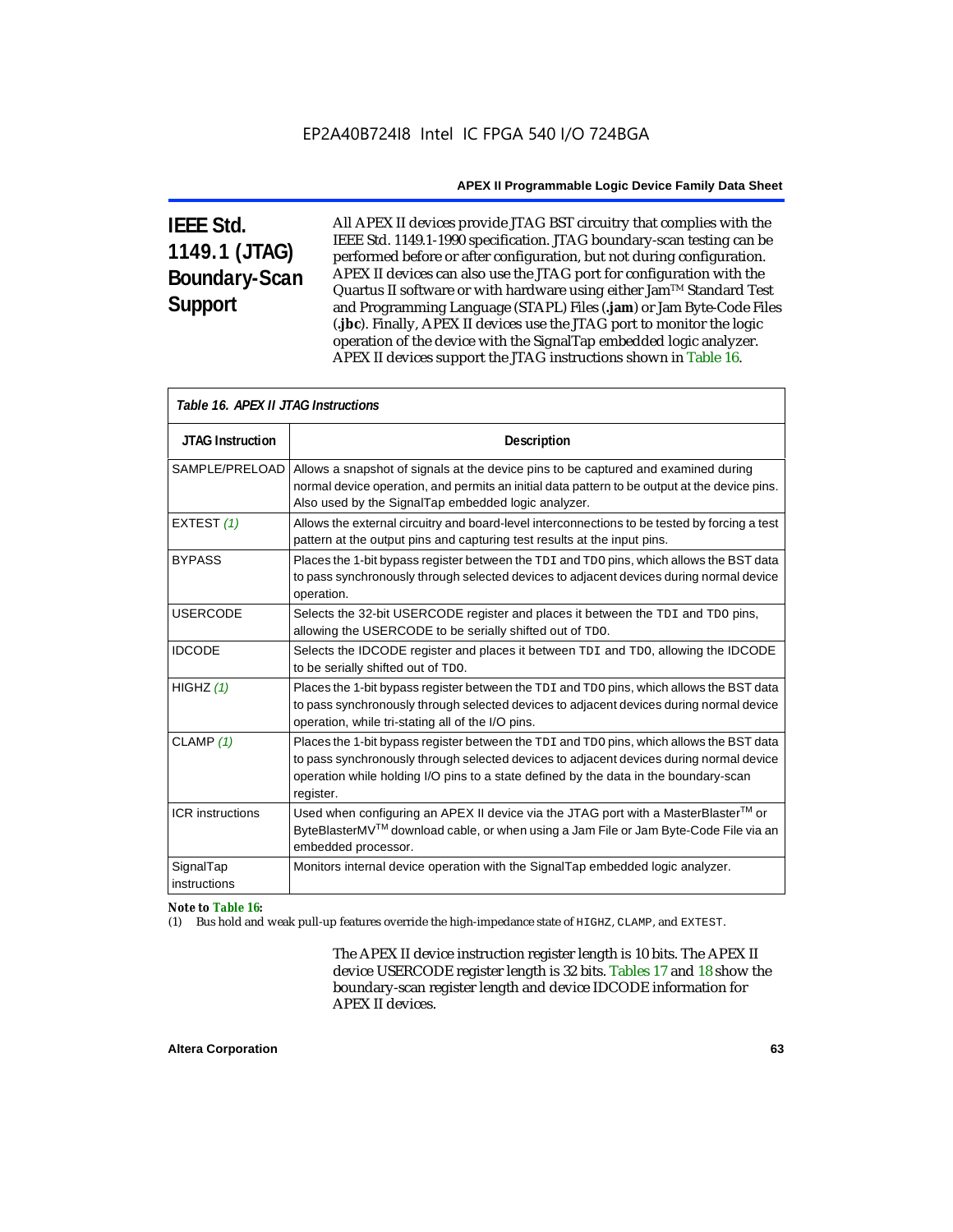# EP2A40B724I8 Intel IC FPGA 540 I/O 724BGA

#### **APEX II Programmable Logic Device Family Data Sheet**

| Table 17. APEX II JTAG Boundary-Scan Register Length |                               |  |  |  |
|------------------------------------------------------|-------------------------------|--|--|--|
| Device                                               | Boundary-Scan Register Length |  |  |  |
| EP2A15                                               | 1.524                         |  |  |  |
| EP2A25                                               | 1.884                         |  |  |  |
| EP2A40                                               | 2.328                         |  |  |  |
| EP2A70                                               | 3.228                         |  |  |  |

| Table 18, 32-Bit APEX II Device IDCODE |
|----------------------------------------|
|----------------------------------------|

| <b>Device</b> |                            | IDCODE $(32 \text{ Bits})$ $(1)$ |                                    |                  |  |  |  |
|---------------|----------------------------|----------------------------------|------------------------------------|------------------|--|--|--|
|               | <b>Version</b><br>(4 Bits) | Part Number (16 Bits)            | Manufacturer<br>Identity (11 Bits) | 1 (1 Bit)<br>(2) |  |  |  |
| EP2A15        | 0000                       | 0000 0000<br>1100 0100           | 000 0110 1110                      |                  |  |  |  |
| EP2A25        | 0000                       | 1100 0110 0000 0000              | 000 0110 1110                      |                  |  |  |  |
| EP2A40        | 0000                       | 1101 0000 0000 0000              | 000 0110 1110                      |                  |  |  |  |
| EP2A70        | 0000                       | 1110 0000<br>0000 0000           | 000 0110 1110                      | ┻                |  |  |  |

#### *Notes to Tables 17 and 18:*

(1) The most significant bit (MSB) is on the left.

(2) The IDCODE's least significant bit (LSB) is always 1.

Figure 36 shows the timing requirements for the JTAG signals.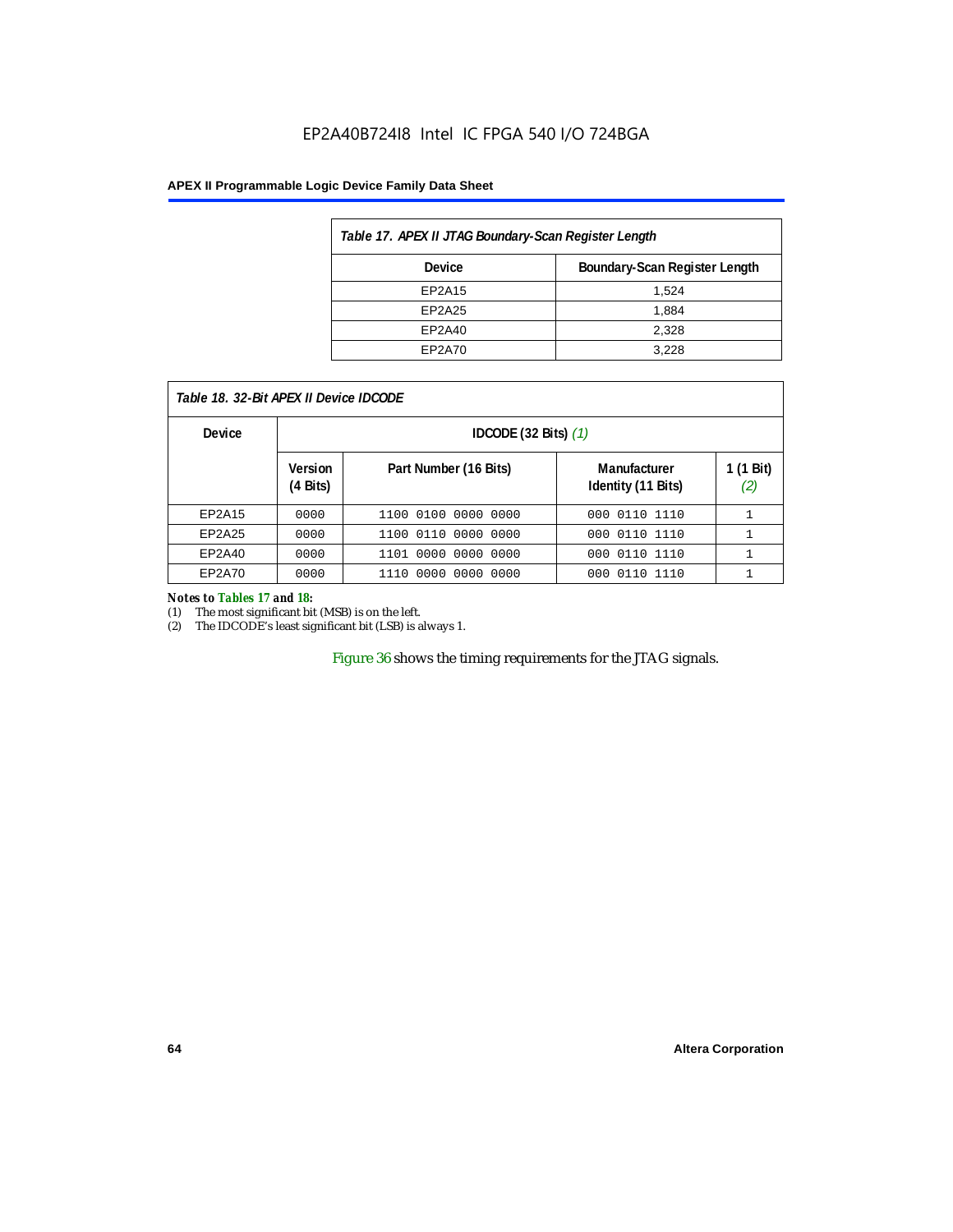

*Figure 36. APEX II JTAG Waveforms*

Table 19 shows the JTAG timing parameters and values for APEX II devices.

| Table 19. APEX II JTAG Timing Parameters & Values |                                                |     |     |      |  |  |
|---------------------------------------------------|------------------------------------------------|-----|-----|------|--|--|
| Symbol                                            | Parameter                                      | Min | Max | Unit |  |  |
| t <sub>JCP</sub>                                  | <b>TCK clock period</b>                        | 100 |     | ns   |  |  |
| $t_{\sf JCH}$                                     | TCK clock high time                            | 50  |     | ns   |  |  |
| tjcl                                              | TCK clock low time                             | 50  |     | ns   |  |  |
| t <sub>JPSU</sub>                                 | JTAG port setup time                           | 20  |     | ns   |  |  |
| t <sub>JPH</sub>                                  | JTAG port hold time                            | 45  |     | ns   |  |  |
| <sup>t</sup> JPCO                                 | JTAG port clock to output                      |     | 25  | ns   |  |  |
| t <sub>JPZX</sub>                                 | JTAG port high impedance to valid output       |     | 25  | ns   |  |  |
| t <sub>JPXZ</sub>                                 | JTAG port valid output to high impedance       |     | 25  | ns   |  |  |
| tjssu                                             | Capture register setup time                    | 20  |     | ns   |  |  |
| t <sub>JSH</sub>                                  | Capture register hold time                     | 45  |     | ns   |  |  |
| t <sub>JSCO</sub>                                 | Update register clock to output                |     | 35  | ns   |  |  |
| t <sub>JSZX</sub>                                 | Update register high impedance to valid output |     | 35  | ns   |  |  |
| t <sub>JSXZ</sub>                                 | Update register valid output to high impedance |     | 35  | ns   |  |  |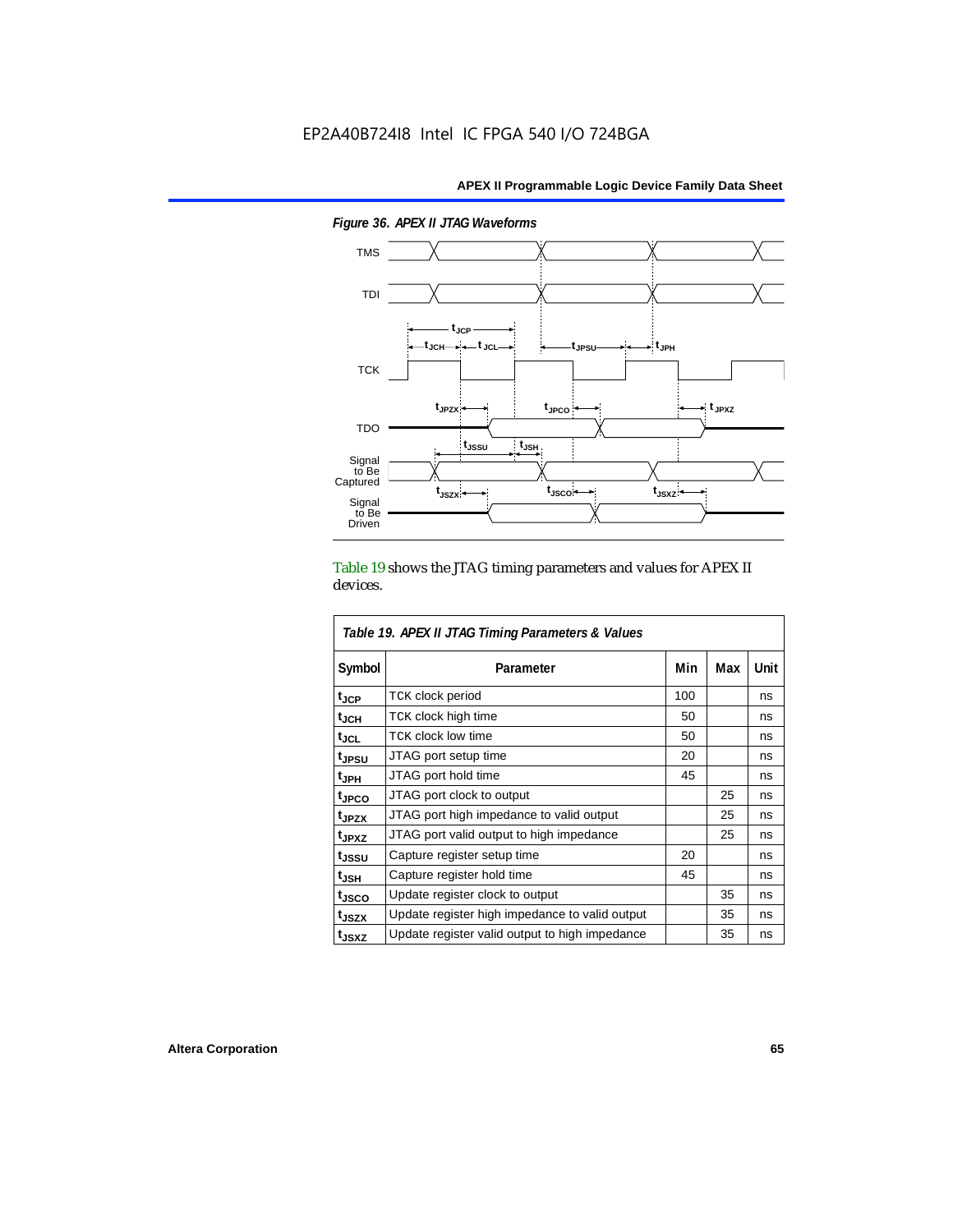|                        | For more information, see the following documents:                                                                                                                                                                                                                                                                                                                                                                                                                                                                                          |
|------------------------|---------------------------------------------------------------------------------------------------------------------------------------------------------------------------------------------------------------------------------------------------------------------------------------------------------------------------------------------------------------------------------------------------------------------------------------------------------------------------------------------------------------------------------------------|
|                        | Application Note 39 (IEEE Std. 1149.1 (JTAG) Boundary-Scan Testing in<br><b>Altera Devices</b> )<br>Jam Programming & Test Language Specification                                                                                                                                                                                                                                                                                                                                                                                           |
| <b>Generic Testing</b> | Each APEX II device is functionally tested. Complete testing of each<br>configurable static random access memory (SRAM) bit and all logic<br>functionality ensures 100% yield. AC test measurements for APEX II<br>devices are made under conditions equivalent to those shown in<br>Figure 37. Multiple test patterns can be used to configure devices during<br>all stages of the production flow. AC test criteria include:                                                                                                              |
|                        | Power supply transients can affect AC measurements.<br>Simultaneous transitions of multiple outputs should be avoided for<br>accurate measurement.<br>Threshold tests must not be performed under AC conditions.<br>Large-amplitude, fast-ground-current transients normally occur as<br>the device outputs discharge the load capacitances. When these<br>transients flow through the parasitic inductance between the device<br>ground pin and the test system ground, significant reductions in<br>observable noise immunity can result. |





# **Operating Conditions**

APEX II devices are offered in both commercial and industrial grades. However, industrial-grade devices may have limited speed-grade availability.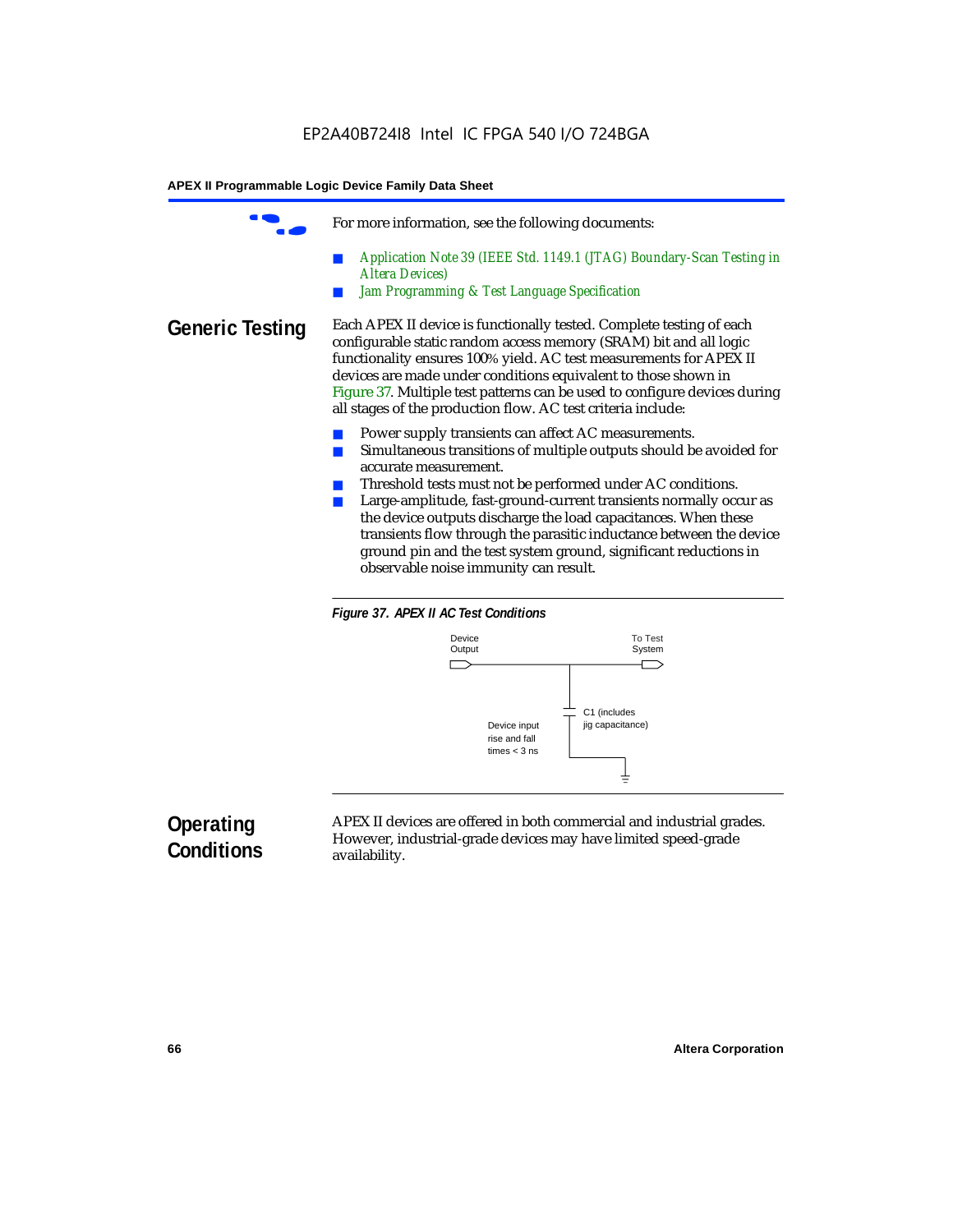Tables 20 through 41 provide information on absolute maximum ratings, recommended operating conditions, and DC operating conditions for 1.5-V APEX II devices.

| Table 20. APEX II Device Absolute Maximum Ratings<br>Notes (1), (2) |                            |                              |                |                |              |  |
|---------------------------------------------------------------------|----------------------------|------------------------------|----------------|----------------|--------------|--|
| Symbol                                                              | Parameter                  | <b>Conditions</b>            | <b>Minimum</b> | <b>Maximum</b> | Unit         |  |
| <b>V<sub>CCINT</sub></b>                                            | Supply voltage             | With respect to ground $(3)$ | $-0.5$         | 2.4            | V            |  |
| V <sub>CCIO</sub>                                                   |                            |                              | $-0.5$         | 4.6            | $\vee$       |  |
| v,                                                                  | DC input voltage           |                              | $-0.5$         | 4.6            | V            |  |
| <b>POUT</b>                                                         | DC output current, per pin |                              | $-25$          | 25             | mA           |  |
| T <sub>STG</sub>                                                    | Storage temperature        | No bias                      | $-65$          | 150            | $^{\circ}$ C |  |
| $\mathsf{T}_{\mathsf{AMB}}$                                         | Ambient temperature        | Under bias                   | $-65$          | 135            | $^{\circ}$ C |  |
| $T_{\rm J}$                                                         | Junction temperature       | BGA packages under bias      |                | 135            | $^{\circ}$ C |  |

| Table 21. APEX II Device Recommended Operating Conditions |                                                        |                       |                |                   |              |  |  |
|-----------------------------------------------------------|--------------------------------------------------------|-----------------------|----------------|-------------------|--------------|--|--|
| Symbol                                                    | Parameter                                              | <b>Conditions</b>     | <b>Minimum</b> | Maximum           | Unit         |  |  |
| <b>V<sub>CCINT</sub></b>                                  | Supply voltage for internal logic<br>and input buffers | (4)                   | 1.425          | 1.575             | $\vee$       |  |  |
| V <sub>CCIO</sub>                                         | Supply voltage for output buffers,<br>3.3-V operation  | (4), (5)              | 3.00(3.135)    | 3.60(3.465)       | $\vee$       |  |  |
|                                                           | Supply voltage for output buffers,<br>2.5-V operation  | (4)                   | 2.375          | 2.625             | $\vee$       |  |  |
|                                                           | Supply voltage for output buffers,<br>1.8-V operation  | (4)                   | 1.71           | 1.89              | $\vee$       |  |  |
|                                                           | Supply voltage for output buffers,<br>1.5-V operation  | (4)                   | 1.4            | 1.6               | $\vee$       |  |  |
| $V_{\text{I}}$                                            | Input voltage                                          | (3), (6)              | $-0.5$         | 4.1               | $\vee$       |  |  |
| $V_{\rm O}$                                               | Output voltage                                         |                       | 0              | V <sub>CCIO</sub> | $\vee$       |  |  |
| $T_{\rm J}$                                               | Operating junction temperature                         | For commercial<br>use | $\Omega$       | 85                | $^{\circ}$ C |  |  |
|                                                           |                                                        | For industrial use    | $-40$          | 100               | $^{\circ}$ C |  |  |
| $\mathfrak{t}_{\mathsf{R}}$                               | Input rise time                                        |                       |                | 40                | ns           |  |  |
| $t_{\mathsf{F}}$                                          | Input fall time                                        |                       |                | 40                | ns           |  |  |

Г

г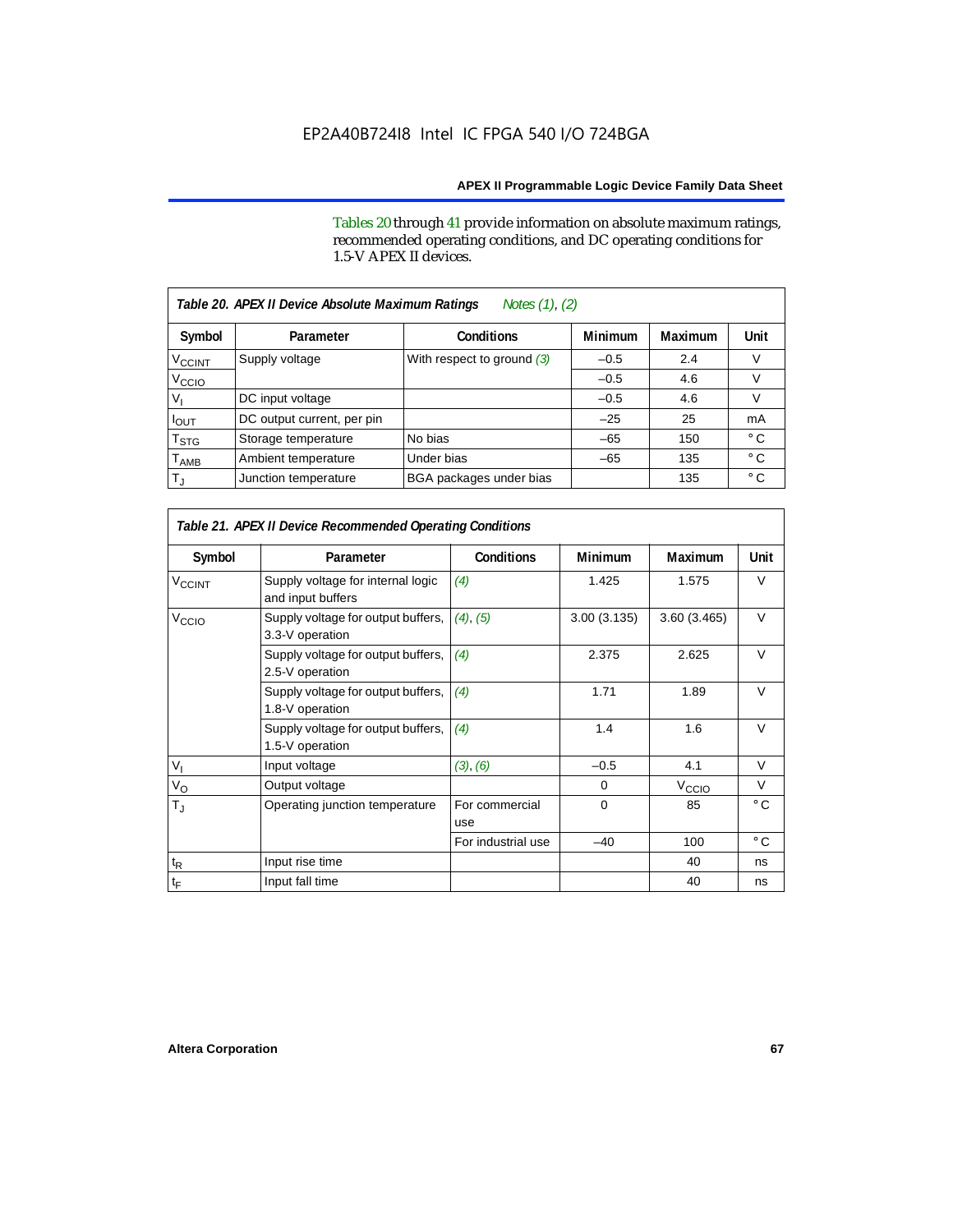# EP2A40B724I8 Intel IC FPGA 540 I/O 724BGA

# **APEX II Programmable Logic Device Family Data Sheet**

| Table 22. APEX II Device DC Operating Conditions<br>Note $(7)$ |                                                                        |                                                                        |                |                |                |             |
|----------------------------------------------------------------|------------------------------------------------------------------------|------------------------------------------------------------------------|----------------|----------------|----------------|-------------|
| Symbol                                                         | Parameter                                                              | <b>Conditions</b>                                                      | <b>Minimum</b> | <b>Typical</b> | <b>Maximum</b> | <b>Unit</b> |
| $\mathbf{l}_1$                                                 | Input pin leakage<br>current                                           | $V_1 = V_{\text{CCIO}}$ to 0 V (8)                                     | $-10$          |                | 10             | μA          |
| $I_{OZ}$                                                       | Tri-stated I/O pin<br>leakage current                                  | $V_{\Omega}$ = V <sub>CCIO</sub> to 0 V (8)                            | $-10$          |                | 10             | μA          |
| $I_{CC0}$                                                      | V <sub>CC</sub> supply current<br>(standby) (All ESBs<br>in power-down | $V_1$ = ground, no load,<br>no toggling inputs, -7<br>speed grade      |                | 10             |                | mA          |
|                                                                | mode)                                                                  | $V_1$ = ground, no load,<br>no toggling inputs, -8,<br>-9 speed grades |                | 5              |                | mA          |
| $R_{CONF}$                                                     | Value of I/O pin pull-                                                 | $V_{\text{CCIO}} = 3.0 \text{ V } (9)$                                 | 20             |                | 50             | $k\Omega$   |
|                                                                | up resistor before                                                     | $V_{\text{CCIO}} = 2.375 \text{ V } (9)$                               | 30             |                | 80             | $k\Omega$   |
|                                                                | and during<br>configuration                                            | $V_{\text{CCIO}} = 1.71 \text{ V } (9)$                                | 60             |                | 150            | $k\Omega$   |

| Table 23. LVTTL Specifications |                           |                                |                |                |              |  |
|--------------------------------|---------------------------|--------------------------------|----------------|----------------|--------------|--|
| Symbol                         | Parameter                 | <b>Conditions</b>              | <b>Minimum</b> | <b>Maximum</b> | <b>Units</b> |  |
| V <sub>CCIO</sub>              | Output supply voltage     |                                | 3.0            | 3.6            | v            |  |
| $V_{IH}$                       | High-level input voltage  |                                | 1.7            | 4.1            |              |  |
| $V_{IL}$                       | Low-level input voltage   |                                | $-0.5$         | 0.8            |              |  |
| H                              | Input pin leakage current | $V_{IN}$ = 0 V or $V_{CCIO}$   | $-5$           | 5              | μA           |  |
| $V_{OH}$                       | High-level output voltage | $I_{OH} = -4$ to $-24$ mA (10) | 2.4            |                | v            |  |
| $V_{OL}$                       | Low-level output voltage  | $I_{OL}$ = 4 to 24 mA (10)     |                | 0.45           |              |  |

| Table 24. LVCMOS Specifications |                           |                                                               |                         |                |        |  |
|---------------------------------|---------------------------|---------------------------------------------------------------|-------------------------|----------------|--------|--|
| Symbol                          | Parameter                 | <b>Conditions</b>                                             | Minimum                 | <b>Maximum</b> | Units  |  |
| V <sub>CCIO</sub>               | Output supply voltage     |                                                               | 3.0                     | 3.6            | v      |  |
| $V_{\text{IH}}$                 | High-level input voltage  |                                                               | 1.7                     | 4.1            | $\vee$ |  |
| $V_{IL}$                        | Low-level input voltage   |                                                               | $-0.5$                  | 0.7            | V      |  |
| H,                              | Input pin leakage current | $V_{IN}$ = 0 V or $V_{CCIO}$                                  | $-10$                   | 10             | μA     |  |
| $V_{OH}$                        | High-level output voltage | $V_{\text{CCIO}} = 3.0,$<br>$I_{\text{OH}} = -0.1 \text{ mA}$ | $V_{\text{CCIO}} - 0.2$ |                | v      |  |
| $V_{OL}$                        | Low-level output voltage  | $V_{\text{CCIO}} = 3.0,$<br>$I_{OL} = 0.1$ mA                 |                         | 0.2            | V      |  |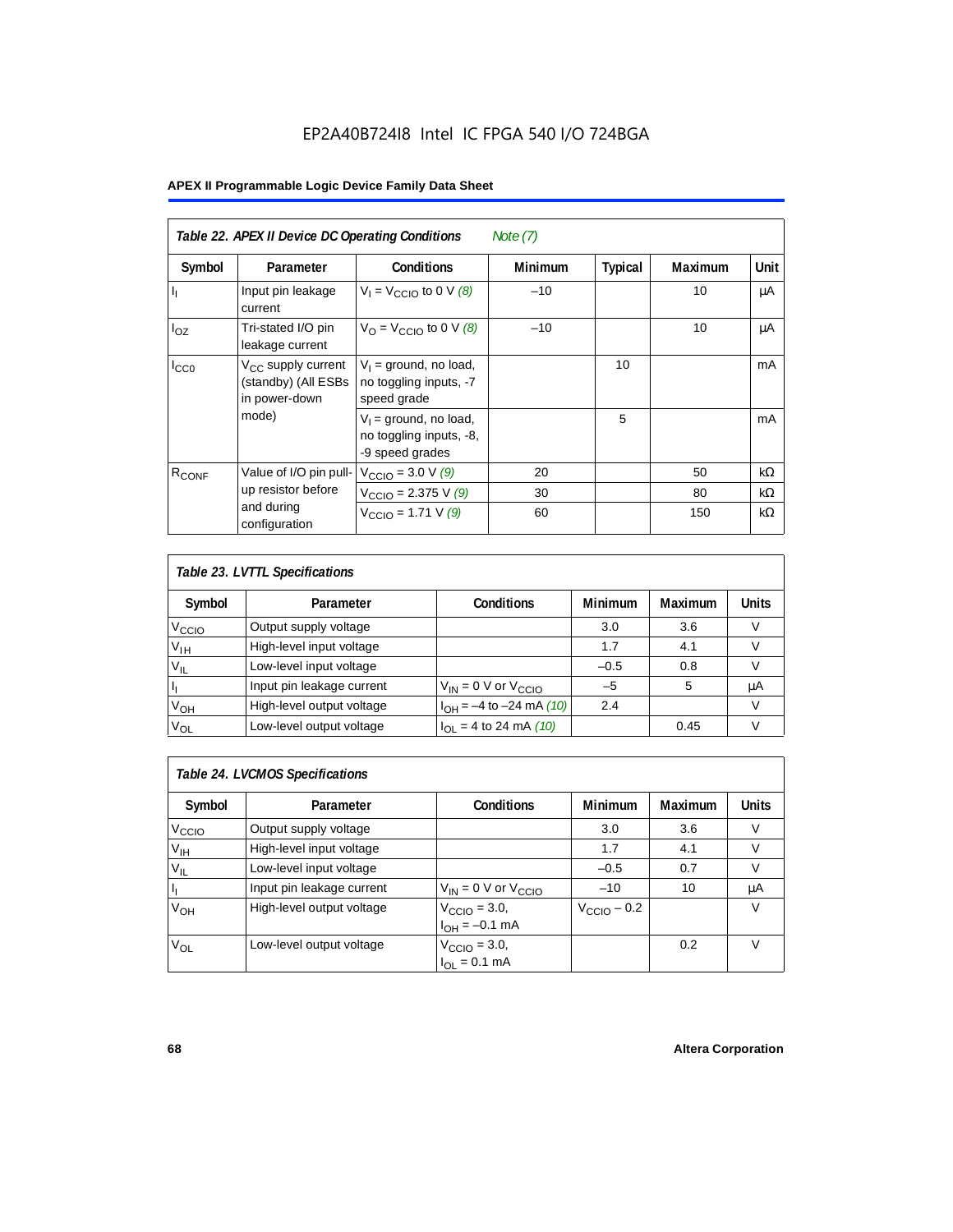| Table 25. 2.5-V I/O Specifications<br>Note (10) |                           |                              |                |                |              |  |
|-------------------------------------------------|---------------------------|------------------------------|----------------|----------------|--------------|--|
| Symbol                                          | Parameter                 | <b>Conditions</b>            | <b>Minimum</b> | <b>Maximum</b> | <b>Units</b> |  |
| V <sub>CCIO</sub>                               | Output supply voltage     |                              | 2.375          | 2.625          | $\vee$       |  |
| $V_{\text{IH}}$                                 | High-level input voltage  |                              | 1.7            | 4.1            | $\vee$       |  |
| $V_{IL}$                                        | Low-level input voltage   |                              | $-0.5$         | 0.7            | $\vee$       |  |
| Пŗ                                              | Input pin leakage current | $V_{IN} = 0$ V or $V_{CCIO}$ | $-10$          | 10             | μA           |  |
| V <sub>OH</sub>                                 | High-level output voltage | $I_{OH} = -0.1$ mA           | 2.1            |                | V            |  |
|                                                 |                           | $I_{OH} = -1$ mA             | 2.0            |                | $\vee$       |  |
|                                                 |                           | $I_{OH} = -2$ to $-16$ mA    | 1.7            |                | $\vee$       |  |
| VOL                                             | Low-level output voltage  | $I_{OL} = 0.1$ mA            |                | 0.2            | $\vee$       |  |
|                                                 |                           | $I_{OL} = 1$ mA              |                | 0.4            | $\vee$       |  |
|                                                 |                           | $I_{OL}$ = 2 to 16 mA        |                | 0.7            | V            |  |

| Table 26. 1.8-V I/O Specifications |                           |                                                 |                               |                               |              |  |
|------------------------------------|---------------------------|-------------------------------------------------|-------------------------------|-------------------------------|--------------|--|
| Symbol                             | Parameter                 | <b>Conditions</b>                               | <b>Minimum</b>                | Maximum                       | <b>Units</b> |  |
| V <sub>ccio</sub>                  | Output supply voltage     |                                                 | 1.65                          | 1.95                          | V            |  |
| $V_{IH}$                           | High-level input voltage  |                                                 | $0.65 \times V_{\text{CCIO}}$ | 4.1                           | V            |  |
| $V_{IL}$                           | Low-level input voltage   |                                                 | $-0.5$                        | $0.35 \times V_{\text{CCIO}}$ |              |  |
| H                                  | Input pin leakage current | $V_{IN} = 0$ V or $V_{CCIO}$                    | $-10$                         | 10                            | μA           |  |
| $V_{OH}$                           | High-level output voltage | $I_{OH} = -2$ to $-8$ mA (10) $V_{CCIO} - 0.45$ |                               |                               | V            |  |
| $V_{OL}$                           | Low-level output voltage  | $I_{OL}$ = 2 to 8 mA (10)                       |                               | 0.45                          | V            |  |

# *Table 27. 1.5-V I/O Specifications*

| Symbol            | Parameter                 | <b>Conditions</b>            | <b>Minimum</b>                | <b>Maximum</b>                | <b>Units</b> |
|-------------------|---------------------------|------------------------------|-------------------------------|-------------------------------|--------------|
| V <sub>CCIO</sub> | Output supply voltage     |                              | 1.4                           | 1.6                           |              |
| $V_{\text{IH}}$   | High-level input voltage  |                              | $0.65 \times V_{\text{CCIO}}$ | 4.1                           |              |
| $V_{IL}$          | Low-level input voltage   |                              | $-0.5$                        | $0.35 \times V_{\text{CCIO}}$ |              |
| П                 | Input pin leakage current | $V_{IN} = 0$ V or $V_{CCIO}$ | $-10$                         | 10                            | μA           |
| V <sub>OH</sub>   | High-level output voltage | $I_{OH} = -2$ mA (10)        | $0.75 \times V_{\text{CCIO}}$ |                               |              |
| $V_{OL}$          | Low-level output voltage  | $I_{OL} = 2 \text{ mA} (10)$ |                               | $0.25 \times V_{\text{CCIO}}$ |              |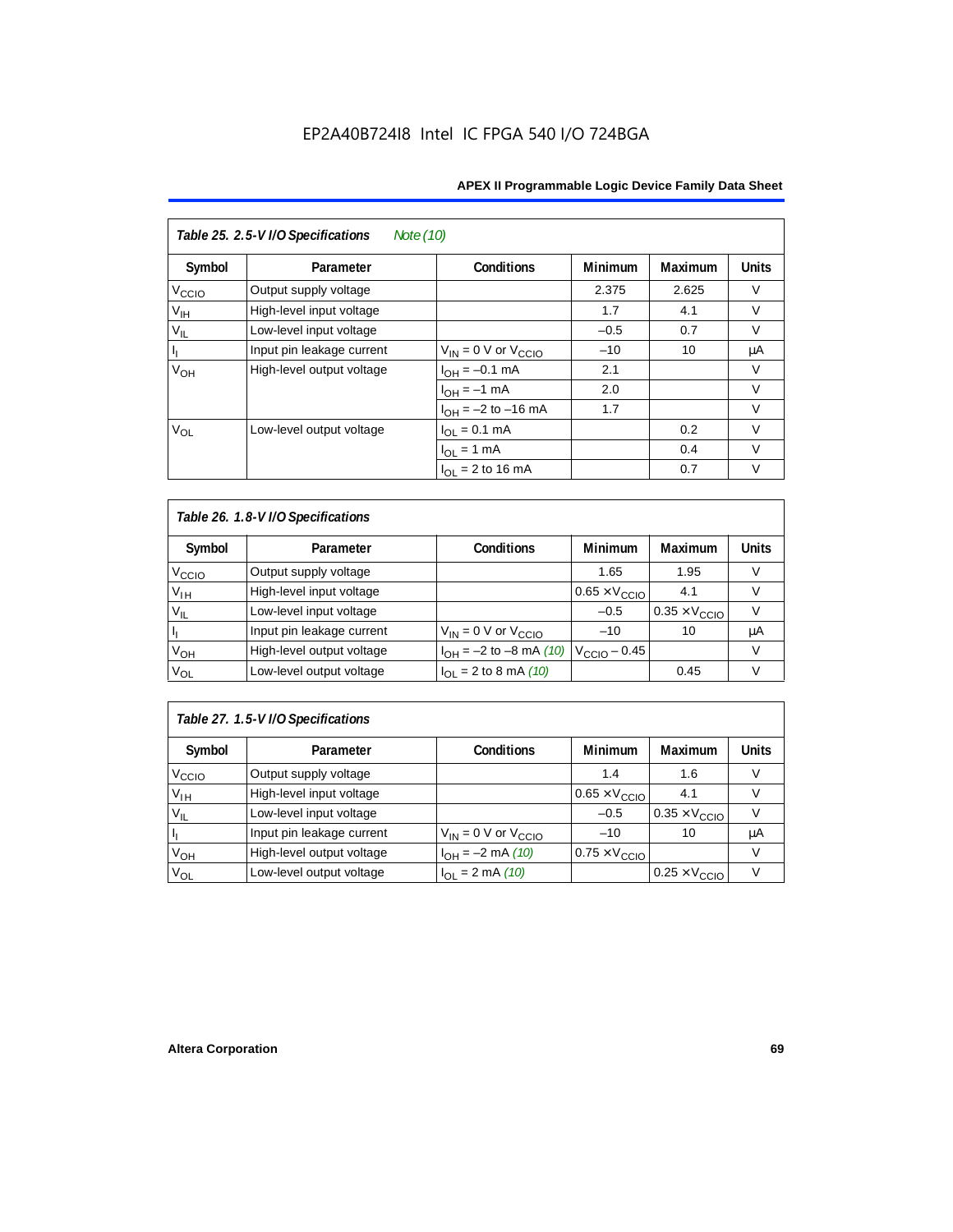# EP2A40B724I8 Intel IC FPGA 540 I/O 724BGA

# **APEX II Programmable Logic Device Family Data Sheet**

| Table 28. 3.3-V PCI Specifications |                           |                         |                                   |         |                                   |              |  |
|------------------------------------|---------------------------|-------------------------|-----------------------------------|---------|-----------------------------------|--------------|--|
| Symbol                             | Parameter                 | <b>Conditions</b>       | <b>Minimum</b>                    | Typical | Maximum                           | <b>Units</b> |  |
| V <sub>ccio</sub>                  | Output supply voltage     |                         | 3.0                               | 3.3     | 3.6                               | $\vee$       |  |
| V <sub>IH</sub>                    | High-level input voltage  |                         | $0.5 \times$<br>V <sub>CCIO</sub> |         | $V_{\text{CCIO}} +$<br>0.5        | $\vee$       |  |
| $V_{\rm II}$                       | Low-level input voltage   |                         | $-0.5$                            |         | $0.3 \times$<br>V <sub>CCIO</sub> | $\vee$       |  |
| h,                                 | Input pin leakage current | $0 < V_{IN} < V_{CCIO}$ | $-10$                             |         | 10                                | μA           |  |
| $V_{OH}$                           | High-level output voltage | $I_{OUIT} = -500 \mu A$ | $0.9 \times$<br>V <sub>CCIO</sub> |         |                                   | V            |  |
| $V_{OL}$                           | Low-level output voltage  | $I_{OUT} = 1,500 \mu A$ |                                   |         | $0.1 \times$<br>V <sub>ccio</sub> | $\vee$       |  |

| Table 29. PCI-X Specifications |                           |                                |                                   |         |                                    |              |  |
|--------------------------------|---------------------------|--------------------------------|-----------------------------------|---------|------------------------------------|--------------|--|
| Symbol                         | Parameter                 | <b>Conditions</b>              | <b>Minimum</b>                    | Typical | Maximum                            | <b>Units</b> |  |
| V <sub>CCIO</sub>              | Output supply voltage     |                                | 3.0                               |         | 3.6                                | $\vee$       |  |
| $V_{\text{IH}}$                | High-level input voltage  |                                | $0.5 \times$<br>V <sub>CCIO</sub> |         | $V_{\text{CCIO}} +$<br>0.5         | $\vee$       |  |
| $V_{IL}$                       | Low-level input voltage   |                                | $-0.5$                            |         | $0.35 \times$<br>V <sub>CCIO</sub> | $\vee$       |  |
| V <sub>IPU</sub>               | Input pull-up voltage     |                                | $0.7 \times$<br>V <sub>CCIO</sub> |         |                                    | $\vee$       |  |
| $I_{\rm IL}$                   | Input leakage current     | $0 < V_{IN} < V_{CCIO}$        | $-10$                             |         | 10                                 | μA           |  |
| $V_{OH}$                       | High-level output voltage | $I_{\text{OUT}} = -500 \mu A$  | $0.9 \times$<br>V <sub>CCIO</sub> |         |                                    | $\vee$       |  |
| $V_{OL}$                       | Low-level output voltage  | $I_{\text{OUT}} = 1,500 \mu A$ |                                   |         | $0.1 \times$<br>V <sub>CCIO</sub>  | $\vee$       |  |
| L <sub>PIN</sub>               | Pin inductance            |                                |                                   |         | 15                                 | nH           |  |

| Table 30. GTL+ I/O Specifications |                            |                       |                 |         |                 |              |
|-----------------------------------|----------------------------|-----------------------|-----------------|---------|-----------------|--------------|
| Symbol                            | Parameter                  | <b>Conditions</b>     | <b>Minimum</b>  | Typical | <b>Maximum</b>  | <b>Units</b> |
| $V_{TT}$                          | <b>Termination voltage</b> |                       | 1.35            | 1.5     | 1.65            |              |
| $V_{REF}$                         | Reference voltage          |                       | 0.88            | 1.0     | 1.12            |              |
| V <sub>IH</sub>                   | High-level input voltage   |                       | $V_{REF}$ + 0.1 |         |                 |              |
| $V_{IL}$                          | Low-level input voltage    |                       |                 |         | $V_{RFF}$ – 0.1 |              |
| $V_{OL}$                          | Low-level output voltage   | $I_{OL}$ = 36 mA (10) |                 |         | 0.65            |              |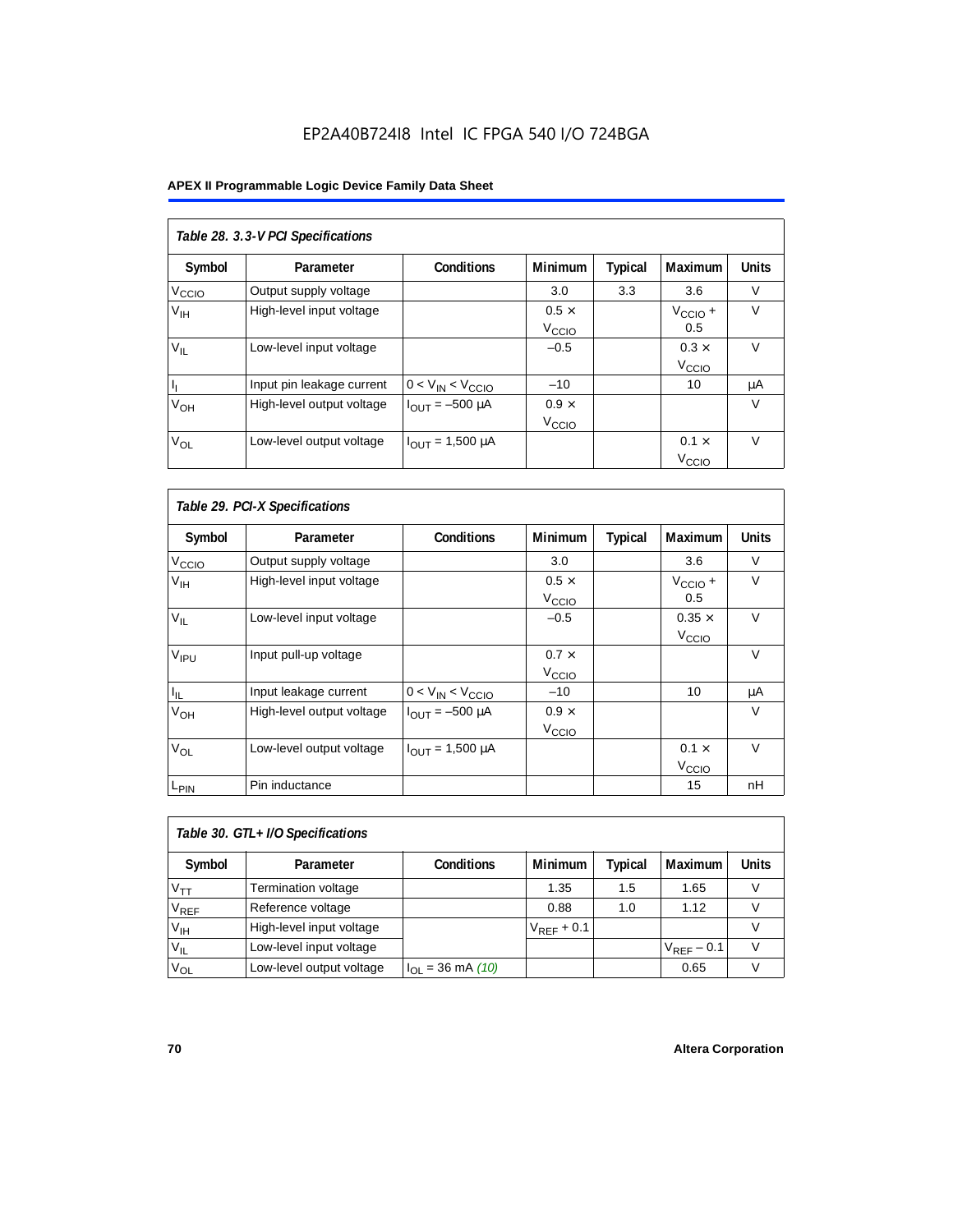# EP2A40B724I8 Intel IC FPGA 540 I/O 724BGA

#### **APEX II Programmable Logic Device Family Data Sheet**

| Table 31. SSTL-2 Class I Specifications |                           |                            |                  |                |                  |              |  |  |
|-----------------------------------------|---------------------------|----------------------------|------------------|----------------|------------------|--------------|--|--|
| Symbol                                  | Parameter                 | <b>Conditions</b>          | <b>Minimum</b>   | <b>Typical</b> | Maximum          | <b>Units</b> |  |  |
| V <sub>CCIO</sub>                       | Output supply voltage     |                            | 2.375            | 2.5            | 2.625            | $\vee$       |  |  |
| $V_{TT}$                                | Termination voltage       |                            | $V_{RFF}$ – 0.04 | $V_{REF}$      | $V_{RFF}$ + 0.04 | $\vee$       |  |  |
| <b>V<sub>REF</sub></b>                  | Reference voltage         |                            | 1.15             | 1.25           | 1.35             | V            |  |  |
| V <sub>IH</sub>                         | High-level input voltage  |                            | $V_{REF}$ + 0.18 |                | 3.0              | $\vee$       |  |  |
| $V_{IL}$                                | Low-level input voltage   |                            | $-0.3$           |                | $V_{RFF}$ – 0.18 | $\vee$       |  |  |
| V <sub>OH</sub>                         | High-level output voltage | $I_{OH} = -7.6$ mA<br>(10) | $V_{TT} + 0.57$  |                |                  | $\vee$       |  |  |
| $V_{OL}$                                | Low-level output voltage  | $I_{OL}$ = 7.6 mA (10)     |                  |                | $V_{TT}$ – 0.57  | $\vee$       |  |  |

# *Table 32. SSTL-2 Class II Specifications*

| Symbol            | Parameter                 | <b>Conditions</b>                  | <b>Minimum</b>   | Typical   | <b>Maximum</b>          | <b>Units</b> |
|-------------------|---------------------------|------------------------------------|------------------|-----------|-------------------------|--------------|
| V <sub>CCIO</sub> | Output supply voltage     |                                    | 2.3              | 2.5       | 2.7                     | V            |
| $V_{TT}$          | Termination voltage       |                                    | $V_{RFF}$ – 0.04 | $V_{REF}$ | $V_{RFF}$ + 0.04        | $\vee$       |
| $V_{REF}$         | Reference voltage         |                                    | 1.15             | 1.25      | 1.35                    | V            |
| V <sub>IH</sub>   | High-level input voltage  |                                    | $V_{REF}$ + 0.18 |           | $V_{\text{CCIO}} + 0.3$ | $\vee$       |
| $V_{IL}$          | Low-level input voltage   |                                    | $-0.3$           |           | $V_{REF} - 0.18$        | $\vee$       |
| V <sub>OH</sub>   | High-level output voltage | $I_{OH} = -15.2$ mA<br>(10)        | $V_{TT} + 0.76$  |           |                         | v            |
| V <sub>OL</sub>   | Low-level output voltage  | $I_{OL} = 15.2 \text{ mA}$<br>(10) |                  |           | $V_{TT} - 0.76$         | $\vee$       |

# *Table 33. SSTL-3 Class I Specifications*

| Symbol            | Parameter                  | <b>Conditions</b>            | <b>Minimum</b>   | Typical                     | Maximum                 | <b>Units</b> |
|-------------------|----------------------------|------------------------------|------------------|-----------------------------|-------------------------|--------------|
| V <sub>CCIO</sub> | Output supply voltage      |                              | 3.0              | 3.3                         | 3.6                     |              |
| $V_{TT}$          | <b>Termination voltage</b> |                              | $V_{REF}$ – 0.05 | $\mathsf{V}_{\mathsf{REF}}$ | $V_{RFF}$ + 0.05        | V            |
| $V_{REF}$         | Reference voltage          |                              | 1.3              | 1.5                         | 1.7                     |              |
| V <sub>IH</sub>   | High-level input voltage   |                              | $V_{RFF}$ + 0.2  |                             | $V_{\text{CCIO}} + 0.3$ |              |
| $V_{IL}$          | Low-level input voltage    |                              | $-0.3$           |                             | $V_{RFF}$ – 0.2         |              |
| $V_{OH}$          | High-level output voltage  | $I_{OH} = -8$ mA (10)        | $V_{TT} + 0.6$   |                             |                         |              |
| $V_{OL}$          | Low-level output voltage   | $I_{OL} = 8 \text{ mA} (10)$ |                  |                             | $V_{TT}$ – 0.6          |              |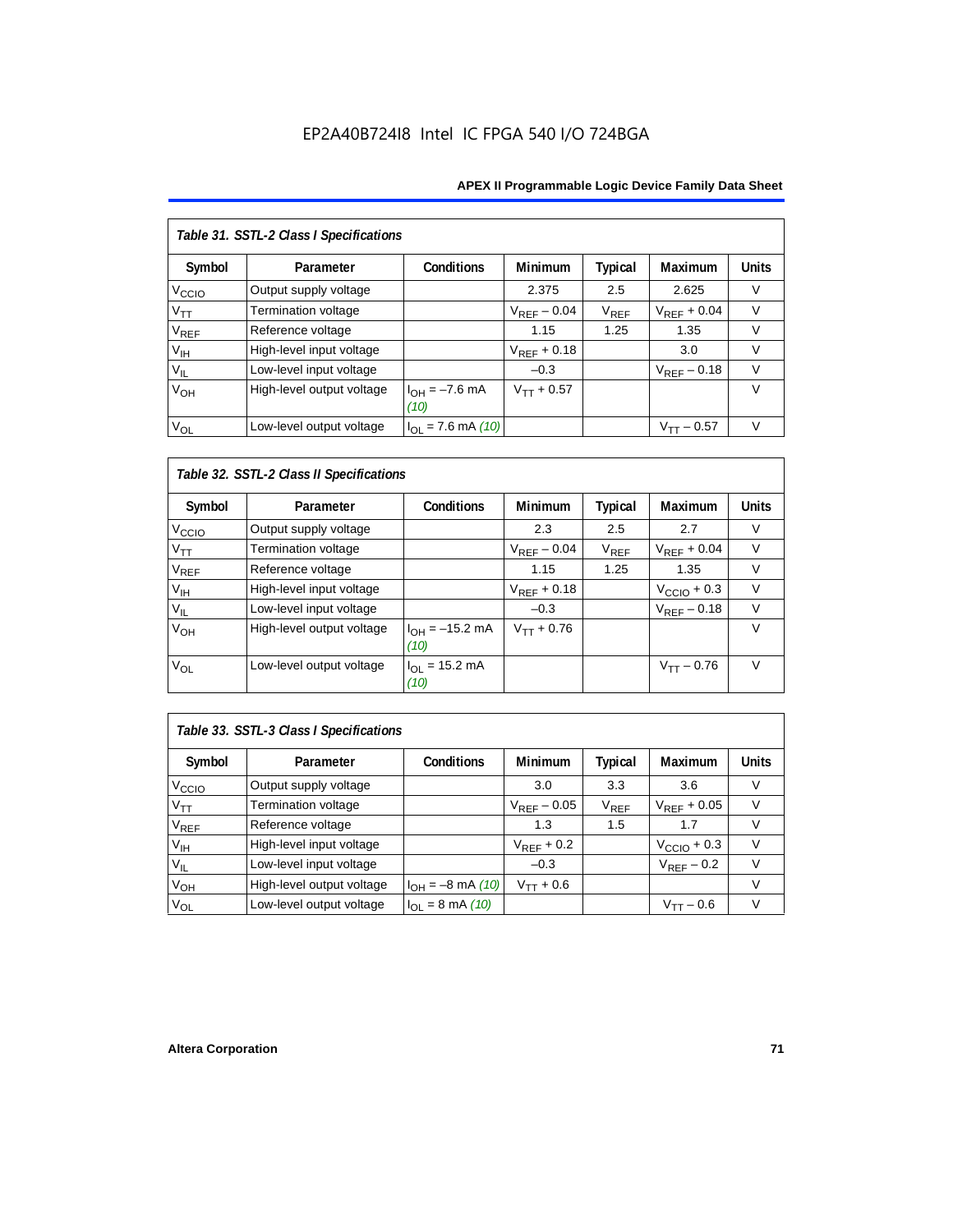#### **APEX II Programmable Logic Device Family Data Sheet**

| Table 34. SSTL-3 Class II Specifications |                           |                           |                  |           |                         |              |  |  |  |
|------------------------------------------|---------------------------|---------------------------|------------------|-----------|-------------------------|--------------|--|--|--|
| Symbol                                   | Parameter                 | <b>Conditions</b>         | <b>Minimum</b>   | Typical   | Maximum                 | <b>Units</b> |  |  |  |
| V <sub>CCIO</sub>                        | Output supply voltage     |                           | 3.0              | 3.3       | 3.6                     | V            |  |  |  |
| $V_{\mathsf{TT}}$                        | Termination voltage       |                           | $V_{REF}$ – 0.05 | $V_{REF}$ | $V_{RFF}$ + 0.05        | V            |  |  |  |
| <b>V<sub>REF</sub></b>                   | Reference voltage         |                           | 1.3              | 1.5       | 1.7                     | V            |  |  |  |
| V <sub>IH</sub>                          | High-level input voltage  |                           | $V_{RFF}$ + 0.2  |           | $V_{\text{CCIO}} + 0.3$ | $\vee$       |  |  |  |
| $V_{IL}$                                 | Low-level input voltage   |                           | $-0.3$           |           | $V_{RFF}$ – 0.2         | $\vee$       |  |  |  |
| V <sub>OH</sub>                          | High-level output voltage | $I_{OH} = -16$ mA<br>(10) | $V_{TT}$ + 0.8   |           |                         | $\vee$       |  |  |  |
| $V_{OL}$                                 | Low-level output voltage  | $I_{OL}$ = 16 mA (10)     |                  |           | $V_{TT} - 0.8$          | $\vee$       |  |  |  |

## *Table 35. 3.3-V AGP 2*× *Specifications*

| Symbol            | Parameter                        | <b>Conditions</b>       | <b>Minimum</b>                | <b>Typical</b> | <b>Maximum</b>                | <b>Units</b> |
|-------------------|----------------------------------|-------------------------|-------------------------------|----------------|-------------------------------|--------------|
| V <sub>CCIO</sub> | Output supply voltage            |                         | 3.15                          | 3.3            | 3.45                          | V            |
| $\rm V_{REF}$     | Reference voltage                |                         | $0.39 \times V_{\text{CCIO}}$ |                | $0.41 \times V_{\text{CCIO}}$ |              |
| V <sub>IH</sub>   | High-level input voltage<br>(11) |                         | $0.5 \times V_{\text{CCIO}}$  |                | $V_{\text{CCIO}} + 0.5$       | $\vee$       |
| $V_{IL}$          | Low-level input voltage (11)     |                         |                               |                | $0.3 \times V_{\text{CCIO}}$  | v            |
| V <sub>OH</sub>   | High-level output voltage        | $I_{OUT} = -20 \mu A$   | $0.9 \times V_{\text{CCIO}}$  |                | 3.6                           | V            |
| V <sub>OL</sub>   | Low-level output voltage         | $I_{OUIT}$ = 20 µA      |                               |                | $0.1 \times V_{\text{CCIO}}$  | V            |
|                   | Input pin leakage current        | $0 < V_{IN} < V_{CCIO}$ | $-10$                         |                | 10                            | μA           |

## *Table 36. 3.3-V AGP 1*× *Specifications*

| Symbol            | Parameter                        | <b>Conditions</b>       | <b>Minimum</b>               | <b>Typical</b> | Maximum                      | <b>Units</b> |
|-------------------|----------------------------------|-------------------------|------------------------------|----------------|------------------------------|--------------|
| V <sub>CCIO</sub> | Output supply voltage            |                         | 3.15                         | 3.3            | 3.45                         | V            |
| V <sub>IH</sub>   | High-level input voltage<br>(11) |                         | $0.5 \times V_{\text{CCIO}}$ |                | $VCCIO + 0.5$                | v            |
| $V_{IL}$          | Low-level input voltage (11)     |                         |                              |                | $0.3 \times V_{\text{CCIO}}$ |              |
| V <sub>OH</sub>   | High-level output voltage        | $I_{OUT} = -20 \mu A$   | $0.9 \times V_{\text{CCIO}}$ |                | 3.6                          |              |
| $V_{OL}$          | Low-level output voltage         | $I_{OUT}$ = 20 $\mu$ A  |                              |                | $0.1 \times V_{\text{CCIO}}$ |              |
|                   | Input pin leakage current        | $0 < V_{IN} < V_{CCIO}$ | $-10$                        |                | 10                           | μA           |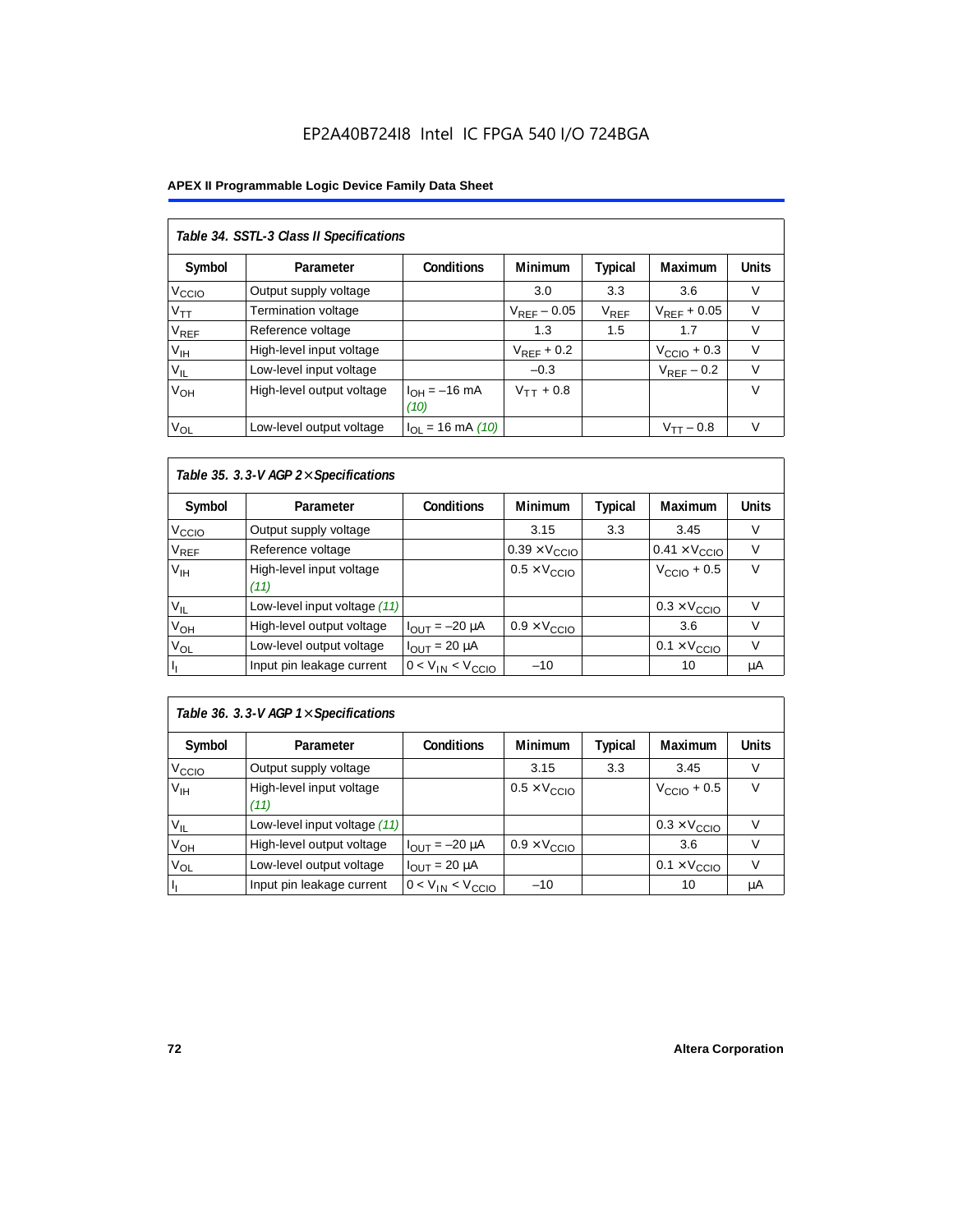| Table 37. 1.5-V HSTL Class I Specifications |                             |                       |                         |                |                        |              |  |  |  |
|---------------------------------------------|-----------------------------|-----------------------|-------------------------|----------------|------------------------|--------------|--|--|--|
| Symbol                                      | Parameter                   | Conditions            | Minimum                 | <b>Typical</b> | Maximum                | <b>Units</b> |  |  |  |
| V <sub>CCIO</sub>                           | Output supply voltage       |                       | 1.4                     | 1.5            | 1.6                    | V            |  |  |  |
| $\mathsf{V}_{\mathsf{REF}}$                 | Input reference voltage     |                       | 0.68                    | 0.75           | 0.9                    | $\vee$       |  |  |  |
| $V_{TT}$                                    | <b>Termination voltage</b>  |                       | 0.7                     | 0.75           | 0.8                    | $\vee$       |  |  |  |
| $V_{IH}$ (DC)                               | DC high-level input voltage |                       | $V_{REF}$ + 0.1         |                |                        | $\vee$       |  |  |  |
| $V_{IL}$ (DC)                               | DC low-level input voltage  |                       | $-0.3$                  |                | $V_{RFF}$ – 0.1        | $\vee$       |  |  |  |
| $V_{IH}$ (AC)                               | AC high-level input voltage |                       | $V_{RFF}$ + 0.2         |                |                        | $\vee$       |  |  |  |
| $V_{II}$ (AC)                               | AC low-level input voltage  |                       |                         |                | $V_{\text{REF}}$ – 0.2 | $\vee$       |  |  |  |
| V <sub>OH</sub>                             | High-level output voltage   | $I_{OH} = 8$ mA (10)  | $V_{\text{CCIO}} - 0.4$ |                |                        | $\vee$       |  |  |  |
| $V_{OL}$                                    | Low-level output voltage    | $I_{OL} = -8$ mA (10) |                         |                | 0.4                    | $\vee$       |  |  |  |

*Table 38. 1.5-V HSTL Class II Specifications*

| Symbol                      | Parameter                   | Conditions                | <b>Minimum</b>          | Typical | Maximum         | <b>Units</b> |
|-----------------------------|-----------------------------|---------------------------|-------------------------|---------|-----------------|--------------|
| V <sub>CCIO</sub>           | Output supply voltage       |                           | 1.4                     | 1.5     | 1.6             | V            |
| $\mathsf{V}_{\mathsf{REF}}$ | Input reference voltage     |                           | 0.68                    | 0.75    | 0.9             | V            |
| $V_{TT}$                    | Termination voltage         |                           | 0.7                     | 0.75    | 0.8             | $\vee$       |
| $V_{IH}$ (DC)               | DC high-level input voltage |                           | $V_{REF}$ + 0.1         |         |                 | V            |
| $V_{IL}$ (DC)               | DC low-level input voltage  |                           | $-0.3$                  |         | $V_{RFF}$ – 0.1 | $\vee$       |
| $V_{IH}$ (AC)               | AC high-level input voltage |                           | $V_{REF}$ + 0.2         |         |                 | V            |
| $V_{II}$ (AC)               | AC low-level input voltage  |                           |                         |         | $V_{RFF}$ – 0.2 | $\vee$       |
| $V_{OH}$                    | High-level output voltage   | $I_{OH} = 16$ mA (10)     | $V_{\text{CCIO}} - 0.4$ |         |                 | $\vee$       |
| V <sub>OL</sub>             | Low-level output voltage    | $I_{OL} = -16$ mA<br>(10) |                         |         | 0.4             | $\vee$       |

| Table 39. 1.5-V Differential HSTL Specifications |                                  |                   |                |         |                |              |  |  |  |
|--------------------------------------------------|----------------------------------|-------------------|----------------|---------|----------------|--------------|--|--|--|
| Symbol                                           | Parameter                        | <b>Conditions</b> | <b>Minimum</b> | Typical | <b>Maximum</b> | <b>Units</b> |  |  |  |
| V <sub>CCIO</sub>                                | I/O supply voltage               |                   | 1.4            | 1.5     | 1.6            |              |  |  |  |
| $V_{\text{DIF}}$ (DC)                            | DC input differential<br>voltage |                   | 0.2            |         |                | V            |  |  |  |
| $V_{CM}$ (DC)                                    | DC common mode input<br>voltage  |                   | 0.68           |         | 0.9            |              |  |  |  |
| $V_{\text{DIF}}$ (AC)                            | AC differential input<br>voltage |                   | 0.4            |         |                |              |  |  |  |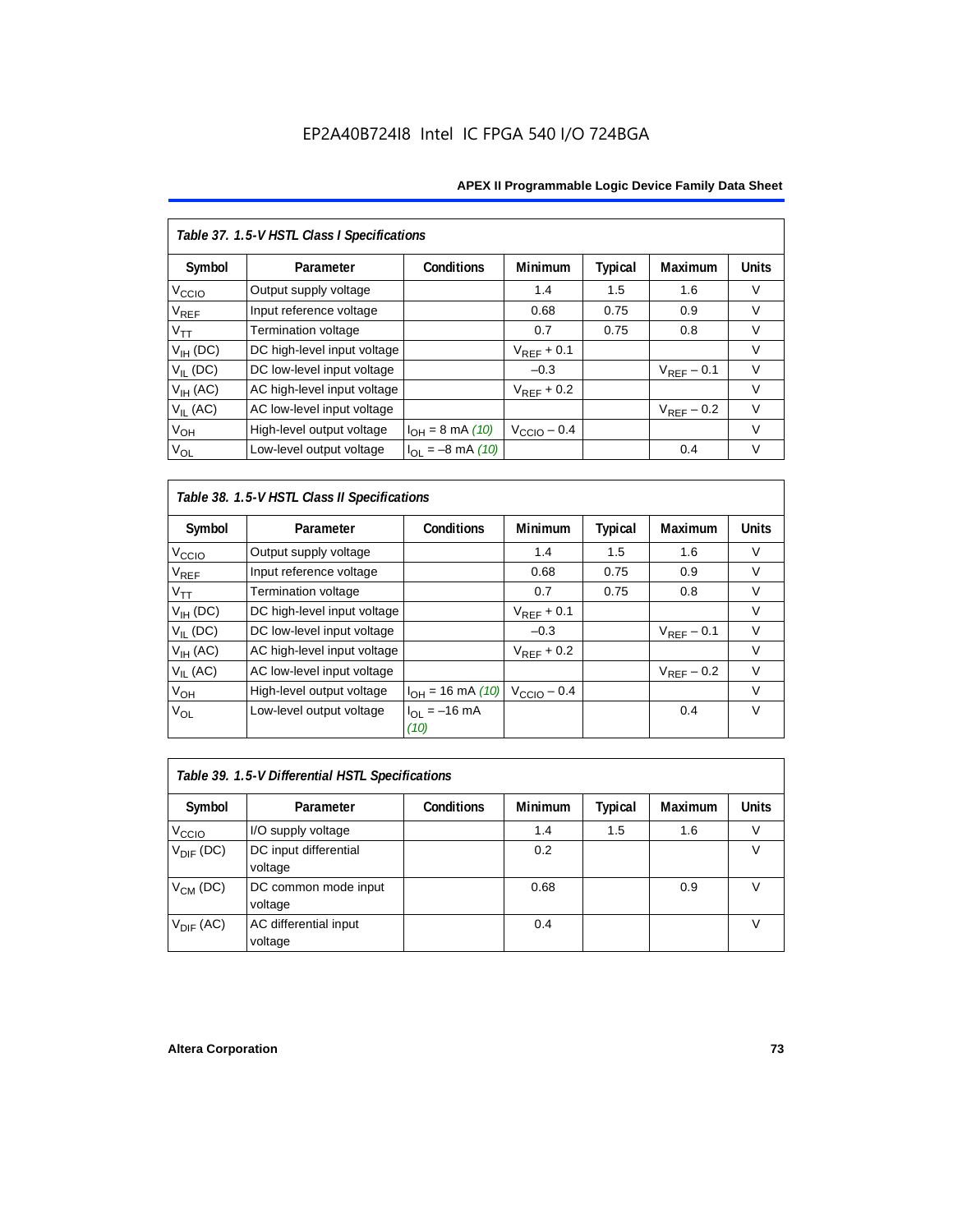#### **APEX II Programmable Logic Device Family Data Sheet**

| Table 40. CTT I/O Specifications |                                            |                          |                 |                |                 |              |  |  |
|----------------------------------|--------------------------------------------|--------------------------|-----------------|----------------|-----------------|--------------|--|--|
| Symbol                           | Parameter                                  | <b>Conditions</b>        | <b>Minimum</b>  | <b>Typical</b> | Maximum         | <b>Units</b> |  |  |
| V <sub>CCIO</sub>                | Output supply voltage                      |                          | 3.0             | 3.3            | 3.6             | V            |  |  |
| $V_{TT}/V_{REF}$                 | Termination and input<br>reference voltage |                          | 1.35            | 1.5            | 1.65            | $\vee$       |  |  |
| V <sub>IH</sub>                  | High-level input voltage                   |                          | $V_{RFF}$ + 0.2 |                |                 | V            |  |  |
| $V_{IL}$                         | Low-level input voltage                    |                          |                 |                | $V_{RFF}$ – 0.2 | V            |  |  |
|                                  | Input pin leakage current                  | $0 < V_{IN} < V_{CCIO}$  | $-10$           |                | 10              | μA           |  |  |
| $V_{OH}$                         | High-level output voltage                  | $I_{OH} = -8$ mA         | $V_{RFF}$ + 0.4 |                |                 | V            |  |  |
| $V_{OL}$                         | Low-level output voltage                   | $I_{OL} = 8 \text{ mA}$  |                 |                | $V_{REF}$ – 0.4 | V            |  |  |
| $I_{\rm O}$                      | Output leakage current                     | GND ð V <sub>OUT</sub> ð | $-10$           |                | 10              | μA           |  |  |
|                                  | (when output is high $Z$ )                 | V <sub>CCIO</sub>        |                 |                |                 |              |  |  |

|                            | Table 41, Bus Hold Parameters       |     |                         |       |              |       |        |       |              |    |
|----------------------------|-------------------------------------|-----|-------------------------|-------|--------------|-------|--------|-------|--------------|----|
| Parameter                  | <b>Conditions</b>                   |     | V <sub>CCIO</sub> Level |       |              |       |        |       | <b>Units</b> |    |
|                            |                                     |     | 1.5V                    |       | 1.8V<br>2.5V |       |        |       | 3.3V         |    |
|                            |                                     | Min | Max                     | Min   | Max          | Min   | Max    | Min   | Max          |    |
| Low sustaining<br>current  | $V_{IN}$ > $V_{II}$<br>(maximum)    |     |                         | 30    |              | 50    |        | 70    |              | μA |
| High sustaining<br>current | $V_{IN}$ < $V_{IH}$<br>(minimum)    |     |                         | $-30$ |              | $-50$ |        | $-70$ |              | μA |
| Low overdrive<br>current   | $0 V < V_{IN}$<br>V <sub>CCIO</sub> |     |                         |       | 200          |       | 300    |       | 500          | μA |
| High overdrive<br>current  | $0 V < V_{IN}$<br>V <sub>CCIO</sub> |     |                         |       | $-200$       |       | $-300$ |       | $-500$       | μA |

# *Notes to Tables 20 – 41:*<br>(1) See the *Operating Res*

- (1) See the *Operating Requirements for Altera Devices Data Sheet.*
- (2) Conditions beyond those listed in Table 20 may cause permanent damage to a device. Additionally, device operation at the absolute maximum ratings for extended periods of time may have adverse affects on the device.
- (3) Minimum DC input is –0.5 V. During transitions, the inputs may undershoot to 2 V or overshoot to 4.6 V for input currents less than 100 mA and periods shorter than 20 ns.
- (4) Maximum  $V_{CC}$  rise time is 100 ms, and  $V_{CC}$  must rise monotonically.<br>(5)  $V_{CC}$  maximum and minimum conditions for LVPECL, LVDS, Rapic
- V<sub>CCIO</sub> maximum and minimum conditions for LVPECL, LVDS, RapidIO, and PCML are shown in parentheses.
- (6) All pins, including dedicated inputs, clock, I/O, and JTAG pins, may be driven before V<sub>CCINT</sub> and V<sub>CCIO</sub> are powered.
- (7) Typical values are for  $T_A = 25^\circ$  C,  $V_{\text{CCINT}} = 1.5$  V, and  $V_{\text{CCIO}} = 1.5$  V, 1.8 V, 2.5 V, and 3.3 V.<br>(8) This value is specified for normal device operation. The value may vary during power-up.
- This value is specified for normal device operation. The value may vary during power-up.
- (9) Pin pull-up resistance values will lower if an external source drives the pin higher than  $V_{\text{CCIO}}$ .
- (10) Drive strength is programmable according to values in Table 9 on page 48.
- (11)  $V_{REF}$  specifies the center point of the switching range.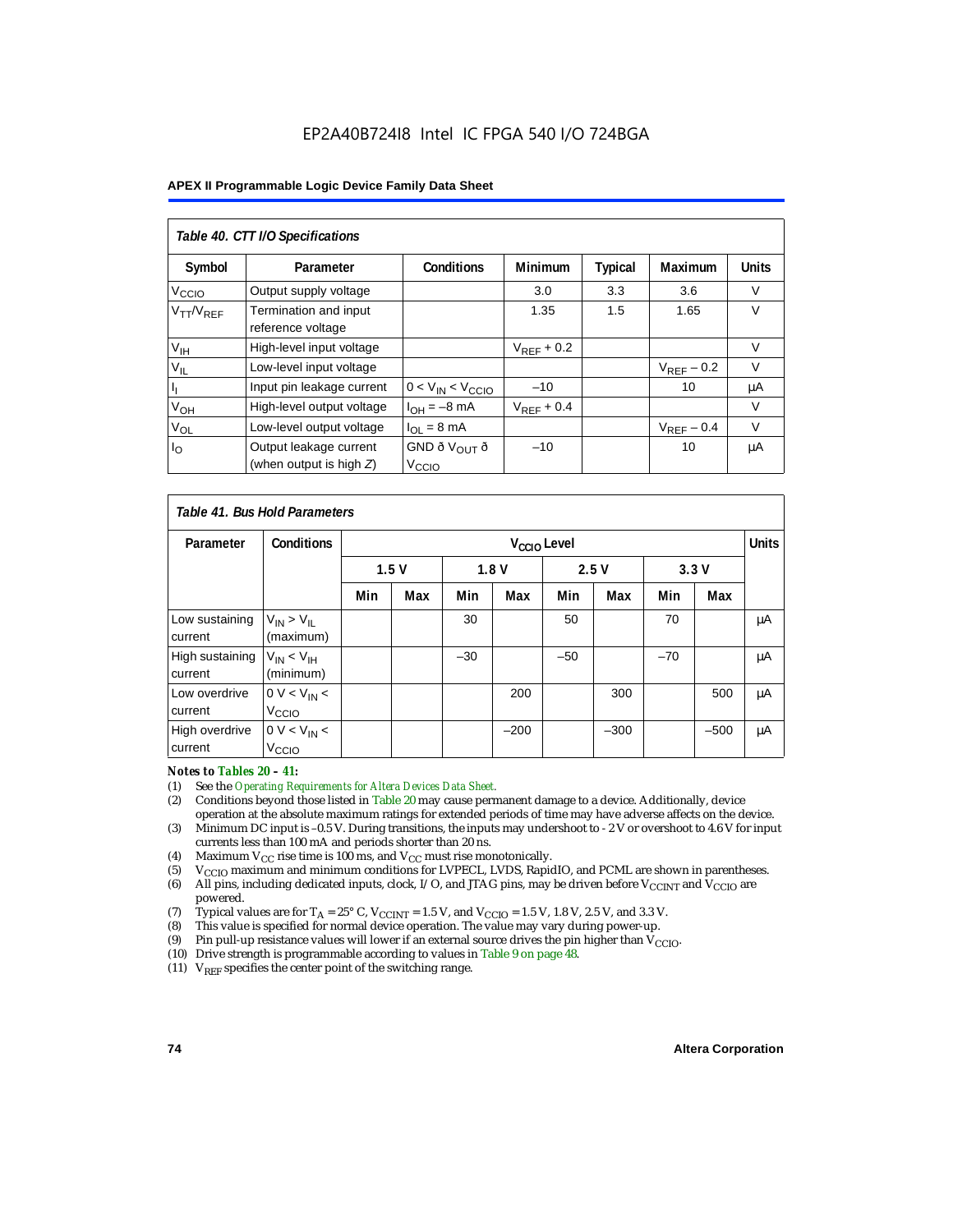Figures 38 and 39 show receiver input and transmitter output waveforms, respectively, for all differential I/O standards (LVDS, 3.3-V PCML, LVPECL, and HyperTransport technology).





#### **Differential Waveform**



#### *Figure 39. Transmitter Output Waveforms for Differential I/O Standards*

**Single-Ended Waveform**



(1)  $V_{SS}$ : steady-state differential output voltage.

Tables 42 through 45 provide information on absolute maximum ratings, recommended operating conditions, and DC operating conditions for 1.5-V APEX II devices.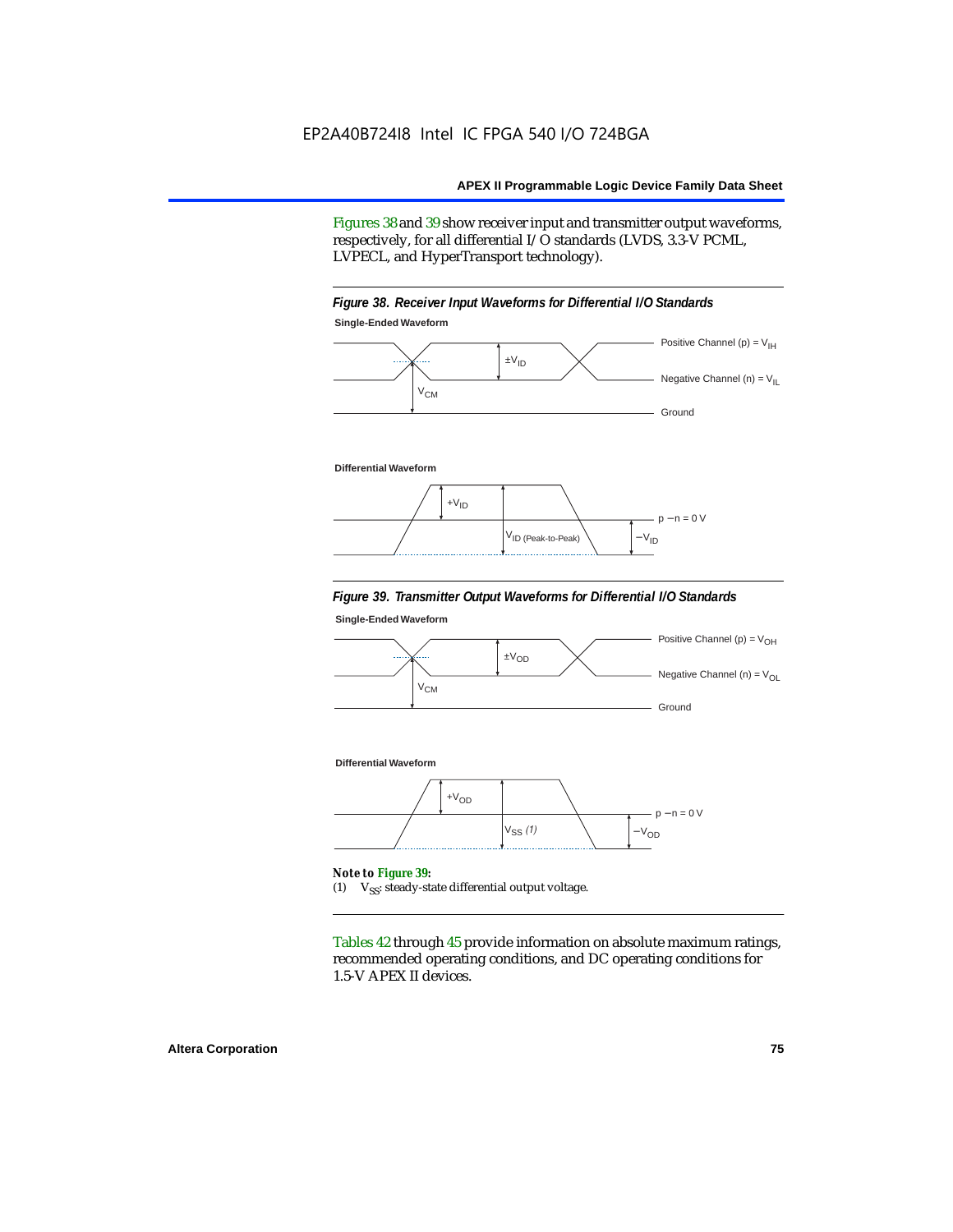|                   | Table 42. 3.3-V LVDS I/O Specifications                                  |                    |         |                |                |              |  |  |  |  |
|-------------------|--------------------------------------------------------------------------|--------------------|---------|----------------|----------------|--------------|--|--|--|--|
| Symbol            | Parameter                                                                | <b>Conditions</b>  | Minimum | <b>Typical</b> | <b>Maximum</b> | <b>Units</b> |  |  |  |  |
| V <sub>CCIO</sub> | I/O supply voltage                                                       |                    | 3.135   | 3.3            | 3.465          | V            |  |  |  |  |
| V <sub>OD</sub>   | Differential output voltage                                              | $R_1 = 100 \Omega$ | 250     |                | 850(1)         | mV           |  |  |  |  |
| $\Delta V_{OD}$   | Change in $V_{OD}$ between<br>high and low                               | $R_1 = 100 \Omega$ |         |                | 50             | mV           |  |  |  |  |
| $V_{OS}$          | Output Offset voltage                                                    | $R_1 = 100 \Omega$ | 1.125   | 1.25           | 1.375          | $\vee$       |  |  |  |  |
| $\Delta V_{OS}$   | Change in $V_{OS}$ between<br>high and low                               | $R_1 = 100 \Omega$ |         |                | 50             | mV           |  |  |  |  |
| V <sub>TH</sub>   | Differential input threshold                                             | $V_{CM}$ = 1.2 V   | $-100$  |                | 100            | mV           |  |  |  |  |
| $V_{IN}$          | Receiver input voltage<br>range                                          |                    | 0.0     |                | 2.4            | $\vee$       |  |  |  |  |
| $R_{\rm L}$       | Receiver differential input<br>resistor (external to<br>APEX II devices) |                    | 90      | 100            | 110            | Ω            |  |  |  |  |

| Table 43. 3.3-V PCML Specifications |                                         |                   |                            |                   |                            |              |  |  |  |  |
|-------------------------------------|-----------------------------------------|-------------------|----------------------------|-------------------|----------------------------|--------------|--|--|--|--|
| Symbol                              | Parameter                               | <b>Conditions</b> | Minimum                    | <b>Typical</b>    | <b>Maximum</b>             | <b>Units</b> |  |  |  |  |
| $V_{\text{CCIO}}$                   | I/O supply voltage                      |                   | 3.135                      | 3.3               | 3.465                      | V            |  |  |  |  |
| $V_{IL}$                            | Low-level input voltage                 |                   |                            |                   | $V_{\text{CCIO}}$ –<br>0.3 | $\vee$       |  |  |  |  |
| $V_{\text{IH}}$                     | High-level input voltage                |                   | $V_{\text{CCI}Q}$          |                   |                            | $\vee$       |  |  |  |  |
| $V_{OL}$                            | Low-level output voltage                |                   | $V_{\text{CCIO}}$ –<br>0.6 |                   | $V_{\text{CCIO}}$ –<br>0.3 | $\vee$       |  |  |  |  |
| V <sub>OH</sub>                     | High-level output voltage               |                   | V <sub>CCIO</sub>          |                   | $V_{\text{CCIO}}$ –<br>0.3 | $\vee$       |  |  |  |  |
| $V_T$                               | Output termination voltage              |                   |                            | V <sub>CCIO</sub> |                            | $\vee$       |  |  |  |  |
| V <sub>OD</sub>                     | Differential output voltage             |                   | 300                        | 450               | 600                        | mV           |  |  |  |  |
| $t_{\mathsf{R}}$                    | Rise time (20 to 80%)                   |                   | 85                         |                   | 325                        | ps           |  |  |  |  |
| $t_{\mathsf{F}}$                    | Fall time (20 to 80%)                   |                   | 85                         |                   | 325                        | ps           |  |  |  |  |
| $R_{\rm O}$                         | Output load                             |                   |                            | 100               |                            | Ω            |  |  |  |  |
| $R_L$                               | Receiver differential input<br>resistor |                   | 45                         | 50                | 55                         | Ω            |  |  |  |  |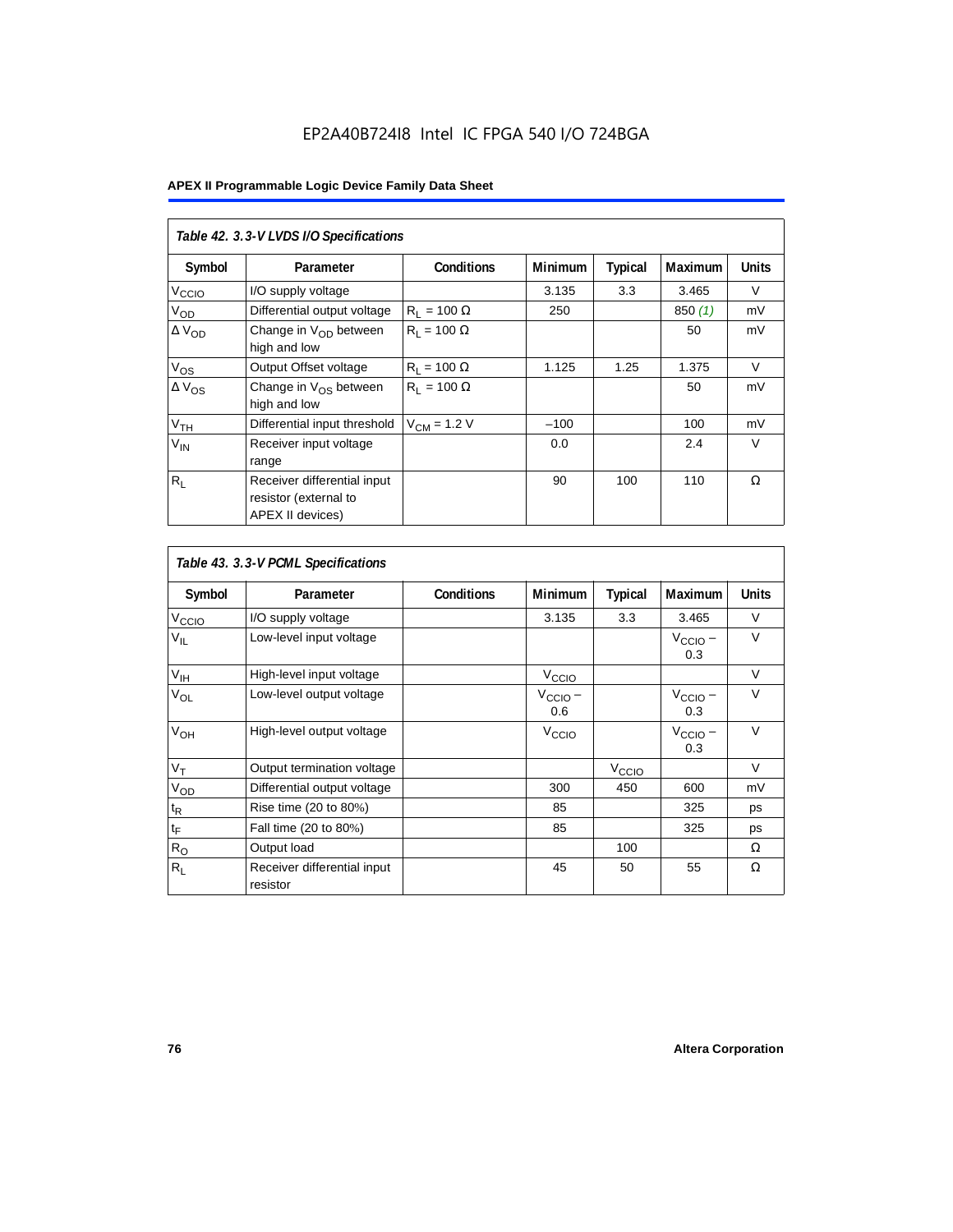#### **APEX II Programmable Logic Device Family Data Sheet**

| Table 44. LVPECL Specifications<br>Note $(2)$ |                             |                   |                |         |                   |              |  |  |  |
|-----------------------------------------------|-----------------------------|-------------------|----------------|---------|-------------------|--------------|--|--|--|
| Symbol                                        | Parameter                   | <b>Conditions</b> | <b>Minimum</b> | Typical | <b>Maximum</b>    | <b>Units</b> |  |  |  |
| V <sub>CCIO</sub>                             | I/O supply voltage          |                   | 3.135          | 3.3     | 3.465             | V            |  |  |  |
| $V_{\parallel L}$                             | Low-level input voltage     |                   | 800            |         | 2,000             | mV           |  |  |  |
| $V_{\text{IH}}$                               | High-level input voltage    |                   | 2,100          |         | V <sub>CCIO</sub> | mV           |  |  |  |
| $V_{OL}$                                      | Low-level output voltage    |                   | 1,450          |         | 1,650             | mV           |  |  |  |
| $V_{OH}$                                      | High-level output voltage   |                   | 2,275          |         | 2,420             | mV           |  |  |  |
| $V_{ID}$                                      | Differential input voltage  |                   | 100            | 600     | 2,500             | mV           |  |  |  |
| $V_{OD}$                                      | Differential output voltage |                   | 625            | 800     | 970               | mV           |  |  |  |
| $t_{\mathsf{R}}$                              | Rise time (20 to 80%)       |                   | 85             |         | 325               | ps           |  |  |  |
| $t_{\mathsf{F}}$                              | Fall time (20 to 80%)       |                   | 85             |         | 325               | ps           |  |  |  |

#### *Table 45. HyperTransport Specifications*

| Symbol             | Parameter                               | <b>Conditions</b>       | <b>Minimum</b> | <b>Typical</b> | <b>Maximum</b> | <b>Units</b> |
|--------------------|-----------------------------------------|-------------------------|----------------|----------------|----------------|--------------|
| V <sub>CCIO</sub>  | I/O supply voltage                      |                         | 2.375          | 2.5            | 2.625          |              |
| Vod                | Differential output voltage             |                         | 380            | 600            | 820            | mV           |
| V <sub>OCM</sub>   | Output common mode<br>voltage           | $R_{TT}$ = 100 $\Omega$ | 500            | 600            | 700            | mV           |
| $V_{ID}$           | Differential input voltage              |                         | 300            | 600            | 900            | mV           |
| $V_{\mathsf{ICM}}$ | Input common mode<br>voltage            |                         | 450            | 600            | 750            | mV           |
| $R_L$              | Receiver differential input<br>resistor |                         | 90             | 100            | 110            | Ω            |

*Notes to Tables 42 – 45:*

(1) Maximum  $V_{OD}$  is measured under static conditions.

(2) When APEX II devices drive LVPECL signals, the APEX II LVPECL outputs must be terminated with a resistor network.

#### Capacitance Table 46 and Figure 40 provide information on APEX II device capacitance.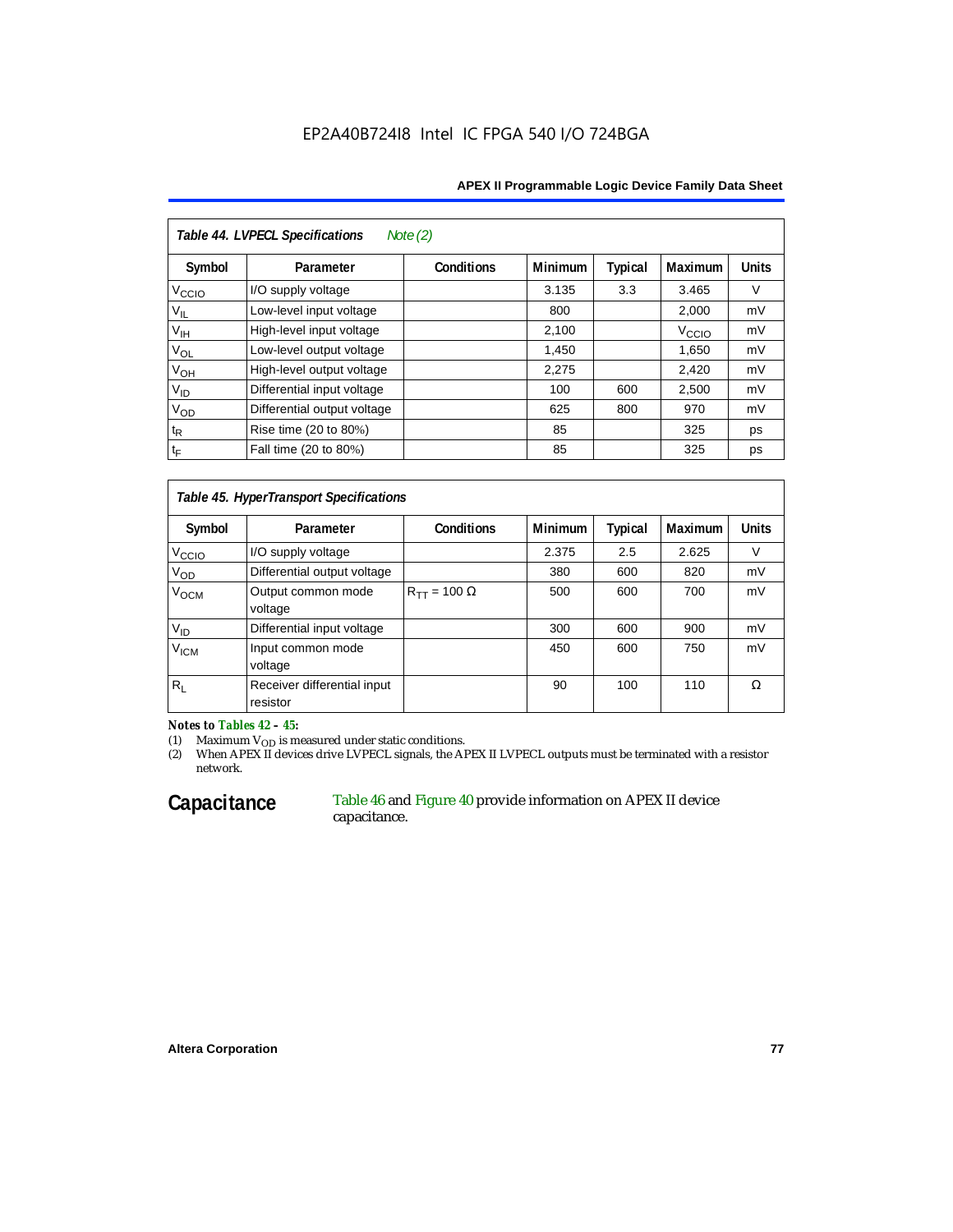#### **APEX II Programmable Logic Device Family Data Sheet**

|                    | Table 46. APEX II Device Capacitance        |                                |                |         |      |
|--------------------|---------------------------------------------|--------------------------------|----------------|---------|------|
| Symbol             | Parameter                                   | <b>Conditions</b>              | <b>Minimum</b> | Maximum | Unit |
| $C_{IN}$           | Input capacitance                           | $V_{IN} = 0 V,$<br>f = 1.0 MHz |                | (1)     | рF   |
| $C_{\text{INCLK}}$ | Input capacitance on<br>dedicated clock pin | $V_{IN} = 0 V,$<br>f = 1.0 MHz |                | 12      | рF   |
| $C_{\text{OUT}}$   | Output capacitance                          | $V_{IN} = 0 V,$<br>f = 1.0 MHz |                | (1)     | рF   |

*Note to Table 46:*

(1) See Figure 40.



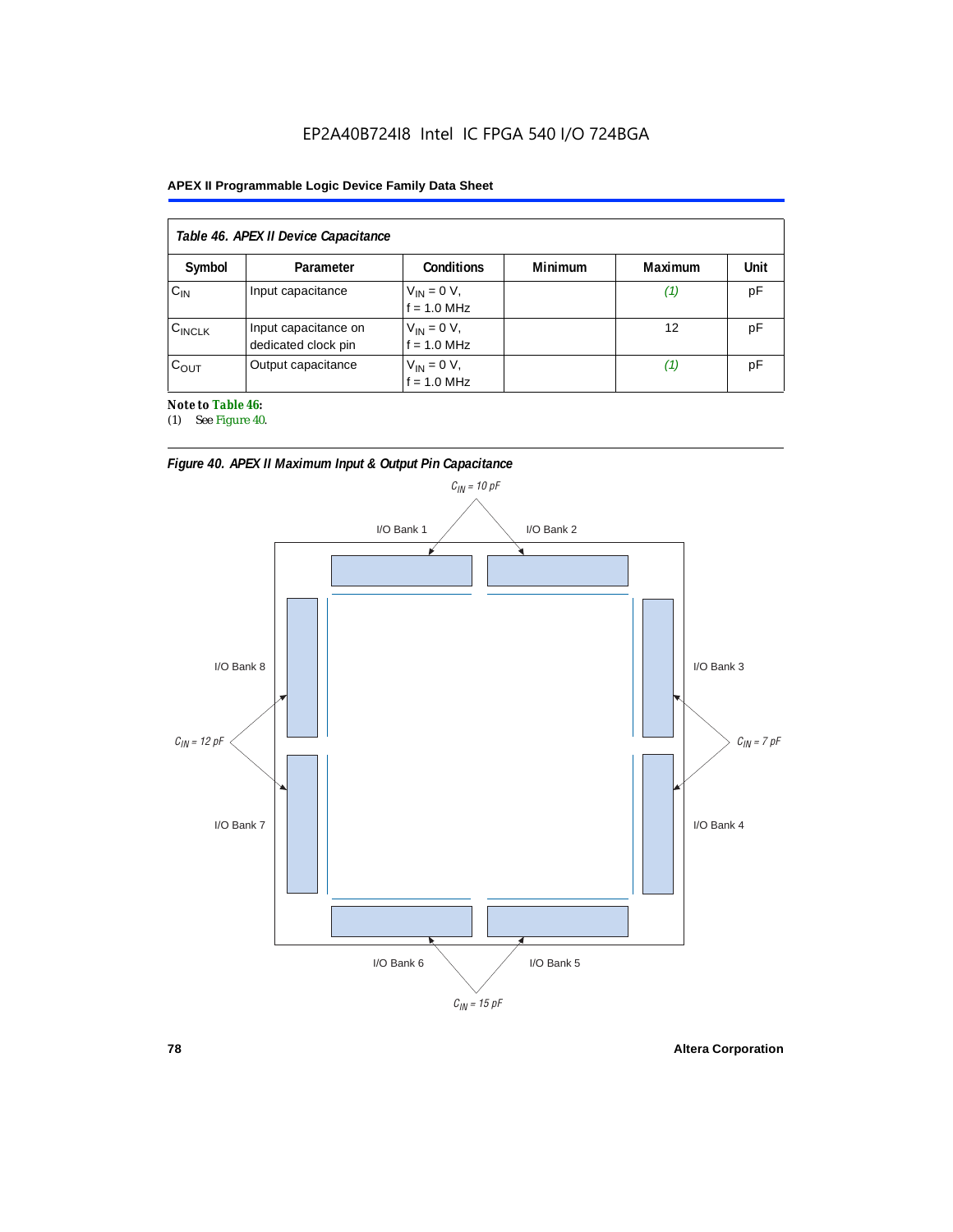| <b>Timing Model</b> | The high-performance FastTrack and MegaLAB interconnect routing         |
|---------------------|-------------------------------------------------------------------------|
|                     | structures ensure predictable performance, and accurate simulation and  |
|                     | timing analysis. In contrast, the unpredictable performance of FPGAs is |
|                     | caused by their segmented connection scheme.                            |

All specifications are always representative of worst-case supply voltage and junction temperature conditions. All output-pin-timing specifications are reported for maximum drive strength.

Figure 41 shows the  $f_{MAX}$  timing model for APEX II devices. These parameters can be used to estimate  $f_{MAX}$  for multiple levels of logic. However, the Quartus II software timing analysis provides more accurate timing information because the Quartus II software usually has more upto-date timing information than the data sheet until the timing model is final. Also, the Quartus II software can model delays caused by loading and distance effects more accurately than by using the numbers in this data sheet.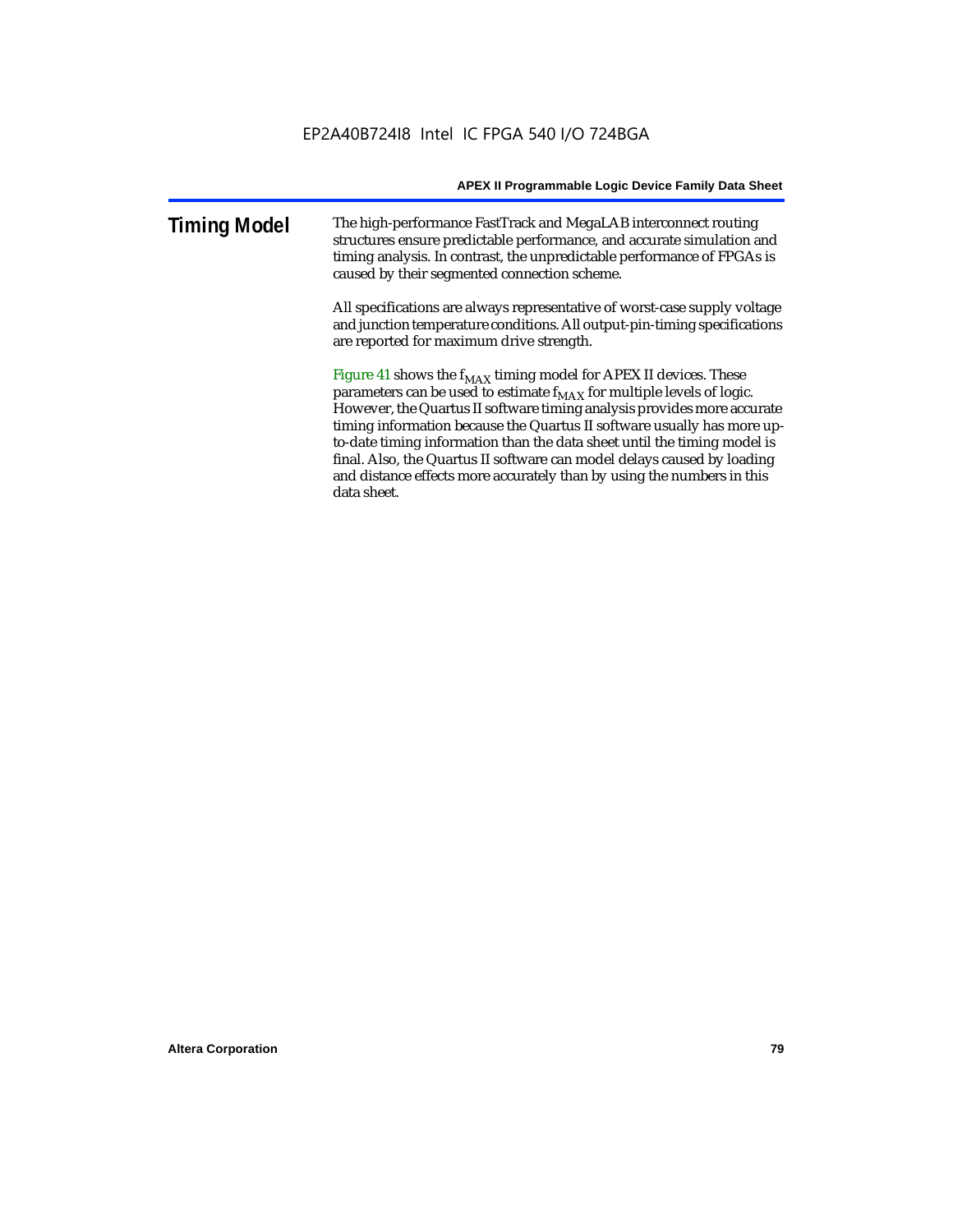

**Figure 41. f**<sub>MAX</sub> Timing Model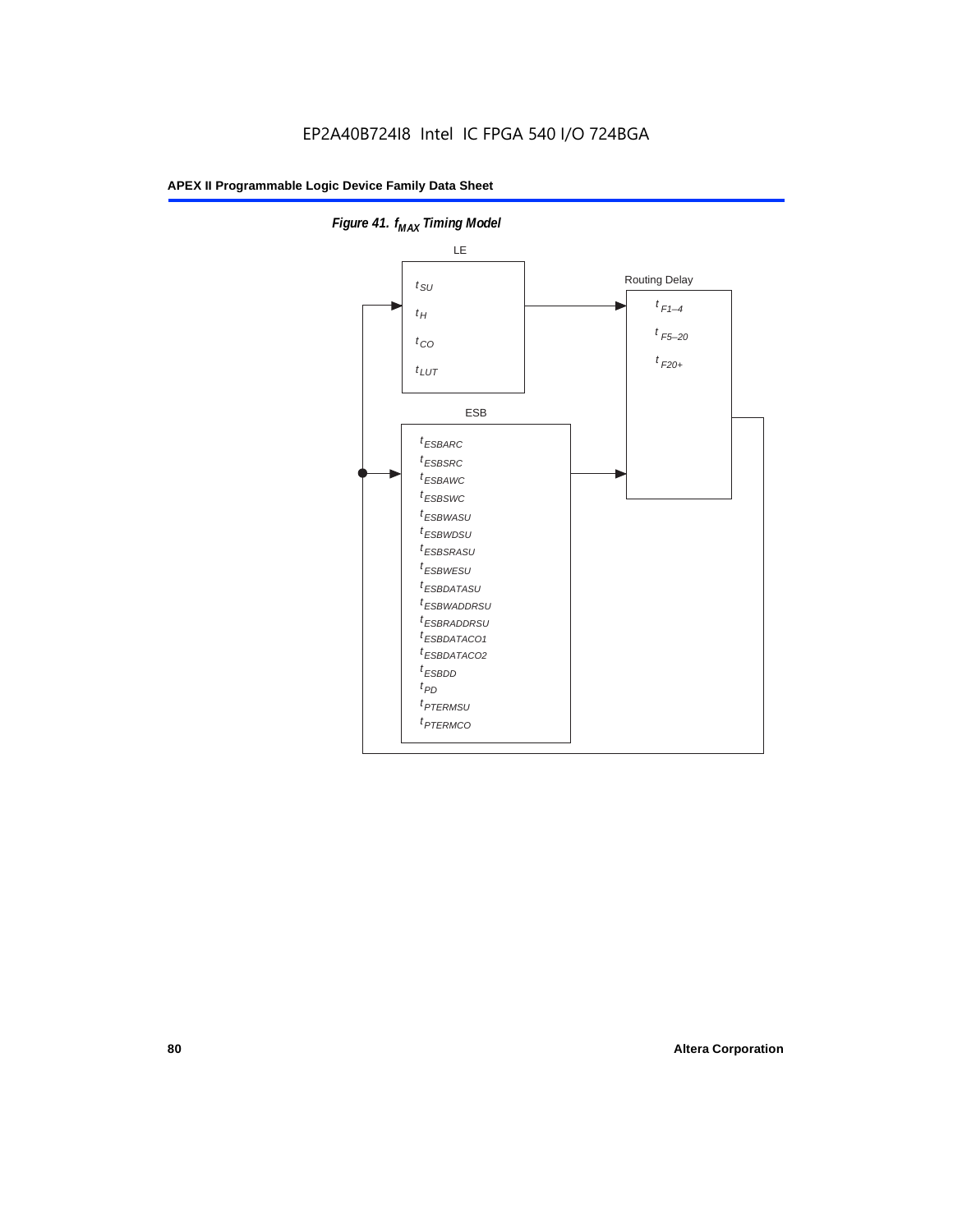Figure 42 shows the timing model for bi-directional, input, and output IOE timing.

#### *Figure 42. Synchronous External TIming Model*



#### *Notes to Figure 42:*

- (1) The output enable register is in the IOE and is controlled by the "Fast Output Enable Register = ON" option in the Quartus II software.
- (2) The output register is in the IOE and is controlled by the "Fast Output Register = ON" option in the Quartus II software.
- (3) The input register is in the IOE and is controlled by the "Fast Input Register = ON" option in the Quartus II software.

Tables 47 through 50 show APEX II LE, ESB, and routing delays and minimum pulse-width timing parameters for the  $f_{MAX}$  timing model.

|              | Table 47. APEX II f <sub>MAX</sub> LE Timing Parameters |
|--------------|---------------------------------------------------------|
| Symbol       | Parameter                                               |
| $t_{\rm SU}$ | LE register setup time before clock                     |
| $t_H$        | LE register hold time before clock                      |
| $t_{CO}$     | LE register clock-to-output delay                       |
| $t_{LUT}$    | LUT delay for data-in to data-out                       |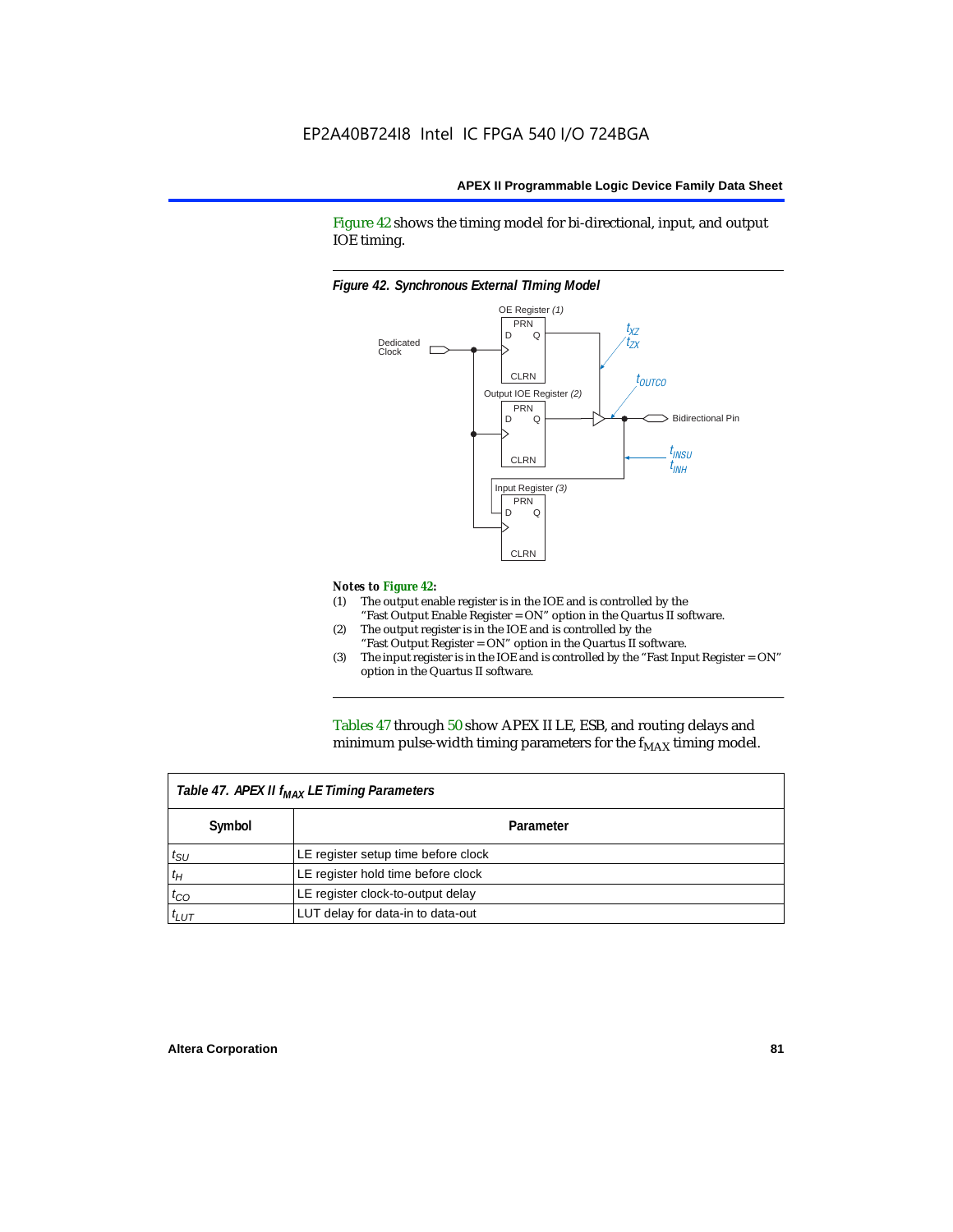#### **APEX II Programmable Logic Device Family Data Sheet**

|                         | Table 48. APEX II f <sub>MAX</sub> ESB Timing Parameters             |
|-------------------------|----------------------------------------------------------------------|
| Symbol                  | Parameter                                                            |
| <sup>t</sup> ESBARC     | ESB asynchronous read cycle time                                     |
| <sup>t</sup> ESBSRC     | ESB synchronous read cycle time                                      |
| <sup>t</sup> ESBAWC     | ESB asynchronous write cycle time                                    |
| <sup>t</sup> ESBSWC     | ESB synchronous write cycle time                                     |
| <sup>t</sup> ESBWASU    | ESB write address setup time with respect to WE                      |
| $t_{ESBWAH}$            | ESB write address hold time with respect to WE                       |
| <sup>t</sup> ESBWDSU    | ESB data setup time with respect to WE                               |
| <sup>t</sup> ESBWDH     | ESB data hold time with respect to WE                                |
| <sup>t</sup> ESBRASU    | ESB read address setup time with respect to RE                       |
| <sup>t</sup> ESBRAH     | ESB read address hold time with respect to RE                        |
| <sup>t</sup> ESBWESU    | ESB WE setup time before clock when using input register             |
| <sup>I</sup> ESBDATASU  | ESB data setup time before clock when using input register           |
| <sup>t</sup> ESBWADDRSU | ESB write address setup time before clock when using input registers |
| <sup>t</sup> ESBRADDRSU | ESB read address setup time before clock when using input registers  |
| <sup>t</sup> ESBDATACO1 | ESB clock-to-output delay when using output registers                |
| <sup>t</sup> ESBDATACO2 | ESB clock-to-output delay without output registers                   |
| <sup>t</sup> ESBDD      | ESB data-in to data-out delay for RAM mode                           |
| $t_{PD}$                | ESB macrocell input to non-registered output                         |
| <i><b>TPTERMSU</b></i>  | ESB macrocell register setup time before clock                       |
| <sup>t</sup> PTERMCO    | ESB macrocell register clock-to-output delay                         |

Figure shows the dual-port RAM timing microparameter waveform.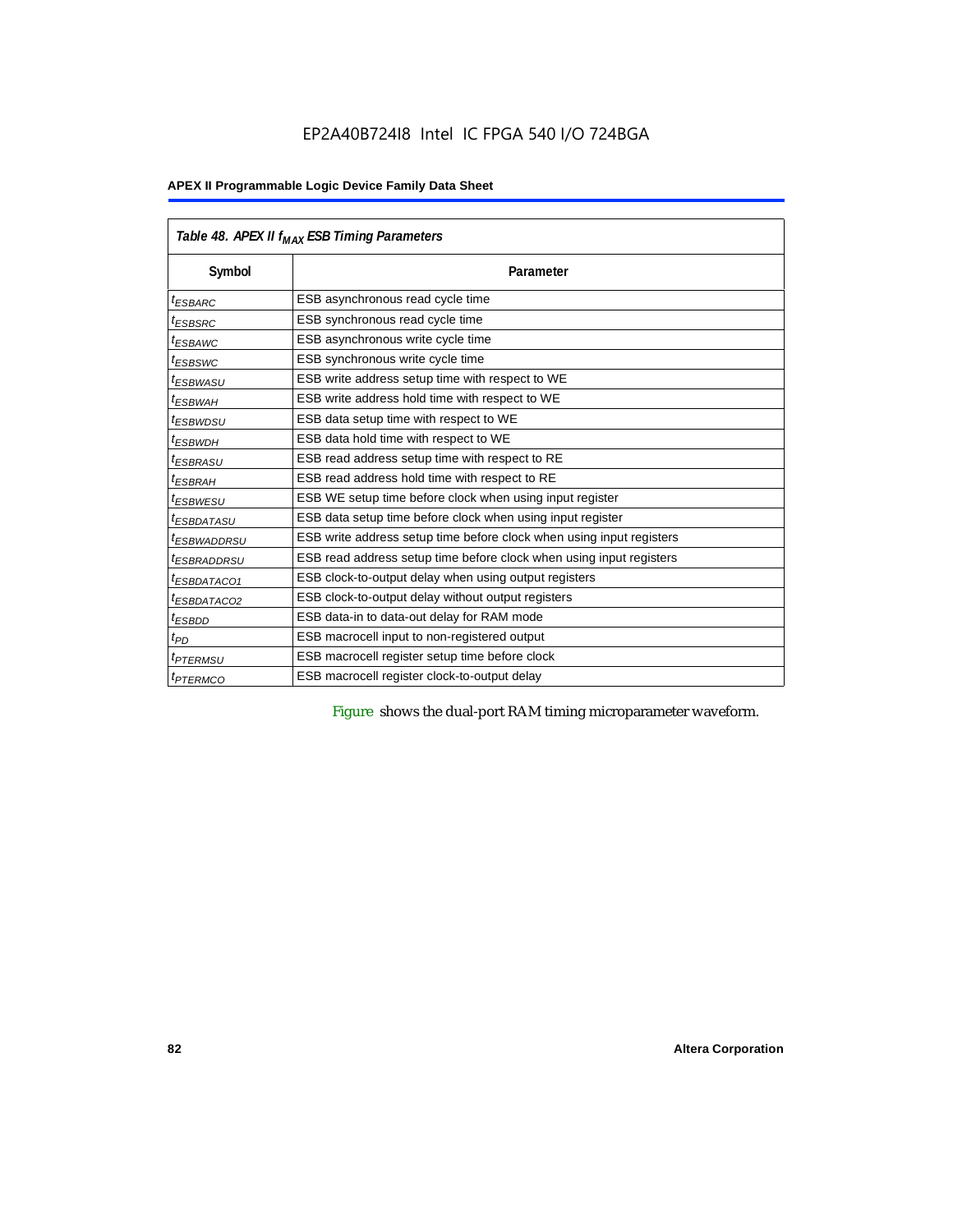

## *Figure 43. Dual-Port RAM Timing Microparameter Waveform*

|             | Table 49. APEX II f <sub>MAX</sub> Routing Delays                                                                               |
|-------------|---------------------------------------------------------------------------------------------------------------------------------|
| Symbol      | Parameter                                                                                                                       |
| $t_{F1-4}$  | Fan-out delay estimate using local interconnect; use to estimate routing delay for a signal<br>with fan-out of 1 to 4           |
| $t_{F5-20}$ | Fan-out delay estimate using MegaLab interconnect; use to estimate routing delay for a<br>signal with fan-out of 5 to 20        |
| $t_{F20+}$  | Fan-out delay estimate using FastTrack interconnect; use to estimate routing delay for a<br>signal with fan-out greater than 20 |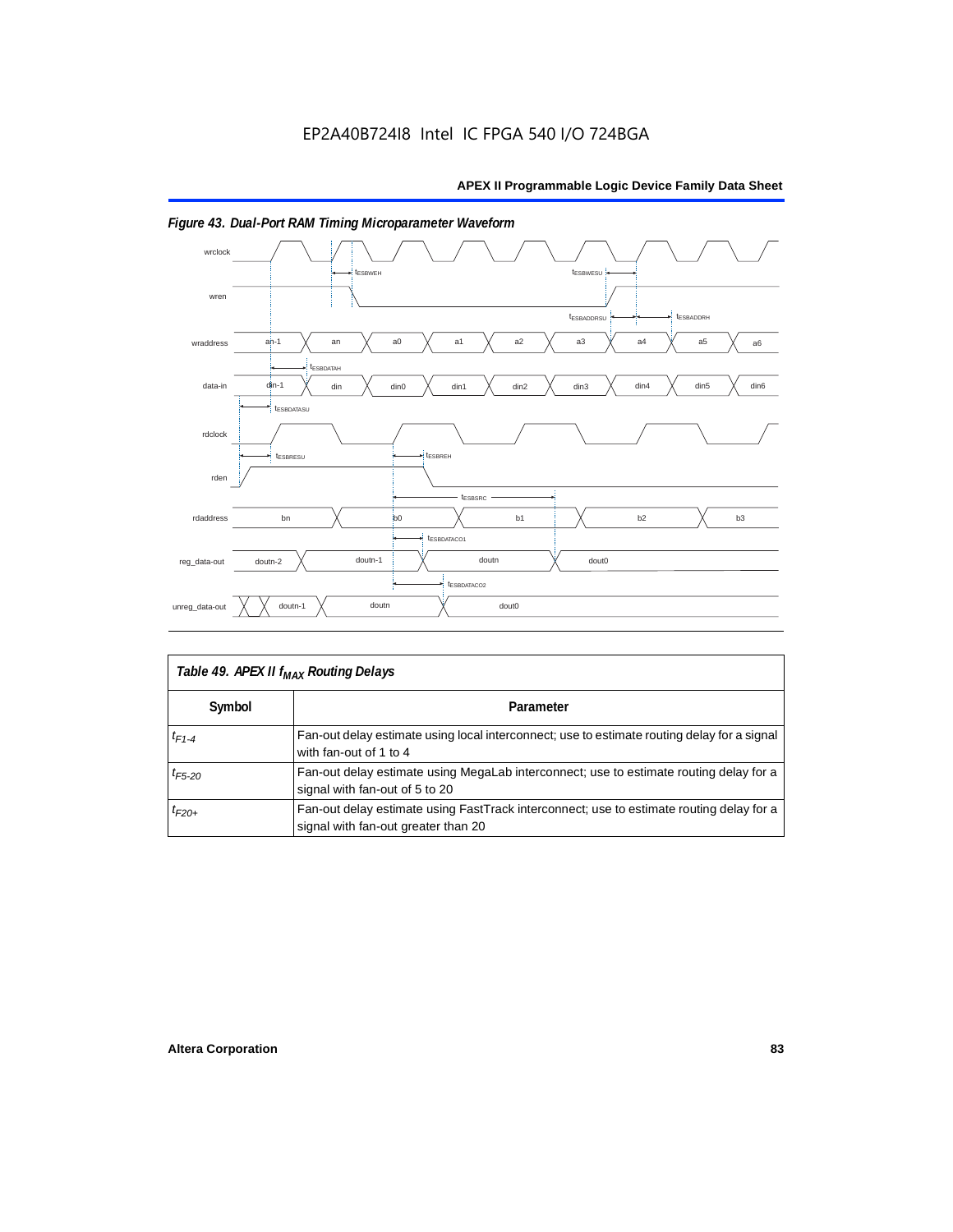#### **APEX II Programmable Logic Device Family Data Sheet**

| Table 50. APEX II Minimum Pulse Width Timing Parameters |                                        |  |  |  |  |  |
|---------------------------------------------------------|----------------------------------------|--|--|--|--|--|
| Symbol                                                  | Parameter                              |  |  |  |  |  |
| $t_{CH}$                                                | Minimum clock high time from clock pin |  |  |  |  |  |
| $t_{CL}$                                                | Minimum clock low time from clock pin  |  |  |  |  |  |
| $t_{CLRP}$                                              | LE clear pulse width                   |  |  |  |  |  |
| $t_{PREF}$                                              | LE preset pulse width                  |  |  |  |  |  |
| $t_{ESBCH}$                                             | Clock high time                        |  |  |  |  |  |
| $t_{ESBCL}$                                             | Clock low time                         |  |  |  |  |  |
| $t_{ESBWP}$                                             | Write pulse width                      |  |  |  |  |  |
| $t_{ESBRP}$                                             | Read pulse width                       |  |  |  |  |  |

|                      | Table 51. APEX II External Timing Parameters<br>Note (1)                     |                        |
|----------------------|------------------------------------------------------------------------------|------------------------|
| Symbol               | Parameter                                                                    | <b>Conditions</b>      |
| t <sub>INSU</sub>    | Setup time with global clock at IOE input register                           |                        |
| <sup>t</sup> inh     | Hold time with global clock at IOE input register                            |                        |
| toutco               | Clock-to-output delay with global clock at IOE output register $ C1 = 35$ pF |                        |
| t <sub>XZ</sub>      | Clock-to-output buffer disable delay                                         |                        |
| t <sub>zx</sub>      | Clock-to-output buffer enable delay                                          | Slow slew rate $=$ OFF |
| t <sub>INSUPLL</sub> | Setup time with PLL clock at IOE input register                              |                        |
| <sup>t</sup> INHPLL  | Hold time with PLL clock at IOE input register                               |                        |
| <b>toutcopll</b>     | Clock-to-output delay with PLL clock at IOE output register                  | $C1 = 35 pF$           |
| txzpll               | PLL clock-to-output buffer disable delay                                     |                        |
| <sup>t</sup> zxpll   | PLL clock-to-output buffer enable delay                                      | Slow slew rate $=$ OFF |

*Note to Table 51:*

(1) External timing parameters are factory tested, worst-case values specified by Altera. These timing parameters are sample-tested only.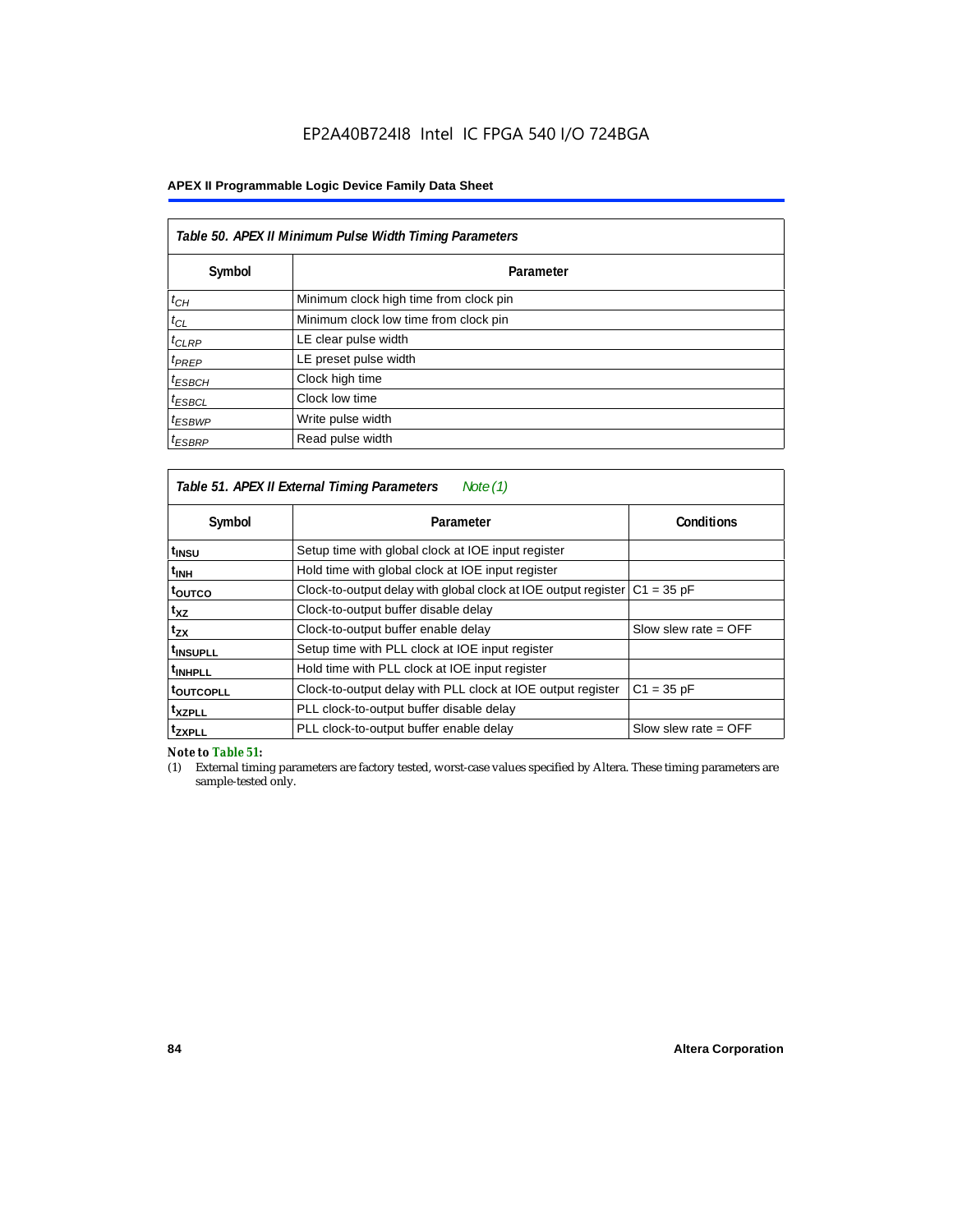Tables 52 through 67 show the APEX II device  $\rm f_{MAX}$  and functional timing parameters.

| Table 52. EP2A15 f <sub>MAX</sub> LE Timing Parameters |      |                |      |                |                |      |      |
|--------------------------------------------------------|------|----------------|------|----------------|----------------|------|------|
| Symbol                                                 |      | -7 Speed Grade |      | -8 Speed Grade | -9 Speed Grade |      | Unit |
|                                                        | Min  | Max            | Min  | Max            | Min            | Max  |      |
| $t_{\text{SU}}$                                        | 0.25 |                | 0.29 |                | 0.33           |      | ns   |
| $t_H$                                                  | 0.25 |                | 0.29 |                | 0.33           |      | ns   |
| $t_{CO}$                                               |      | 0.18           |      | 0.20           |                | 0.23 | ns   |
| $t_{LUT}$                                              |      | 0.53           |      | 0.61           |                | 0.70 | ns   |

| Table 53. EP2A15 f <sub>MAX</sub> ESB Timing Parameters |         |                |         |                |                |      |             |  |
|---------------------------------------------------------|---------|----------------|---------|----------------|----------------|------|-------------|--|
| Symbol                                                  |         | -7 Speed Grade |         | -8 Speed Grade | -9 Speed Grade |      | <b>Unit</b> |  |
|                                                         | Min     | Max            | Min     | Max            | Min            | Max  |             |  |
| <sup>t</sup> ESBARC                                     |         | 1.28           |         | 1.47           |                | 1.69 | ns          |  |
| t <sub>ESB<u>SRC</u></sub>                              |         | 2.49           |         | 2.86           |                | 3.29 | ns          |  |
| <sup>t</sup> ESBAWC                                     |         | 2.20           |         | 2.53           |                | 2.91 | ns          |  |
| <sup>t</sup> ESBSWC                                     |         | 3.02           |         | 3.47           |                | 3.99 | ns          |  |
| <i>t<sub>ESBWASU</sub></i>                              | $-0.55$ |                | $-0.64$ |                | $-0.73$        |      | ns          |  |
| <sup>t</sup> ESBWAH                                     | 0.15    |                | 0.18    |                | 0.20           |      | ns          |  |
| <sup>t</sup> ESBWDSU                                    | 0.37    |                | 0.43    |                | 0.49           |      | ns          |  |
| <sup>t</sup> ESBWDH                                     | 0.16    |                | 0.18    |                | 0.21           |      | ns          |  |
| <sup>t</sup> ESBRASU                                    | 0.84    |                | 0.96    |                | 1.11           |      | ns          |  |
| <sup>t</sup> ESBRAH                                     | 0.00    |                | 0.00    |                | 0.00           |      | ns          |  |
| <sup>t</sup> ESBWESU                                    | 0.14    |                | 0.16    |                | 0.19           |      | ns          |  |
| <sup>t</sup> ESBDATASU                                  | $-0.02$ |                | $-0.03$ |                | $-0.03$        |      | ns          |  |
| <sup>t</sup> ESBWADDRSU                                 | $-0.40$ |                | $-0.46$ |                | $-0.53$        |      | ns          |  |
| <sup>t</sup> ESBRADDRSU                                 | $-0.38$ |                | $-0.44$ |                | $-0.51$        |      | ns          |  |
| ESBDATACO1                                              |         | 1.30           |         | 1.50           |                | 1.72 | ns          |  |
| <i>ESBDATACO2</i>                                       |         | 1.84           |         | 2.12           |                | 2.44 | ns          |  |
| <sup>t</sup> ESBDD                                      |         | 2.42           |         | 2.78           |                | 3.19 | ns          |  |
| t <sub>PD</sub>                                         |         | 1.69           |         | 1.94           |                | 2.23 | ns          |  |
| <i><b><i>EPTERMSU</i></b></i>                           | 1.10    |                | 1.26    |                | 1.45           |      | ns          |  |
| <i><b>IPTERMCO</b></i>                                  |         | 0.82           |         | 0.94           |                | 1.08 | ns          |  |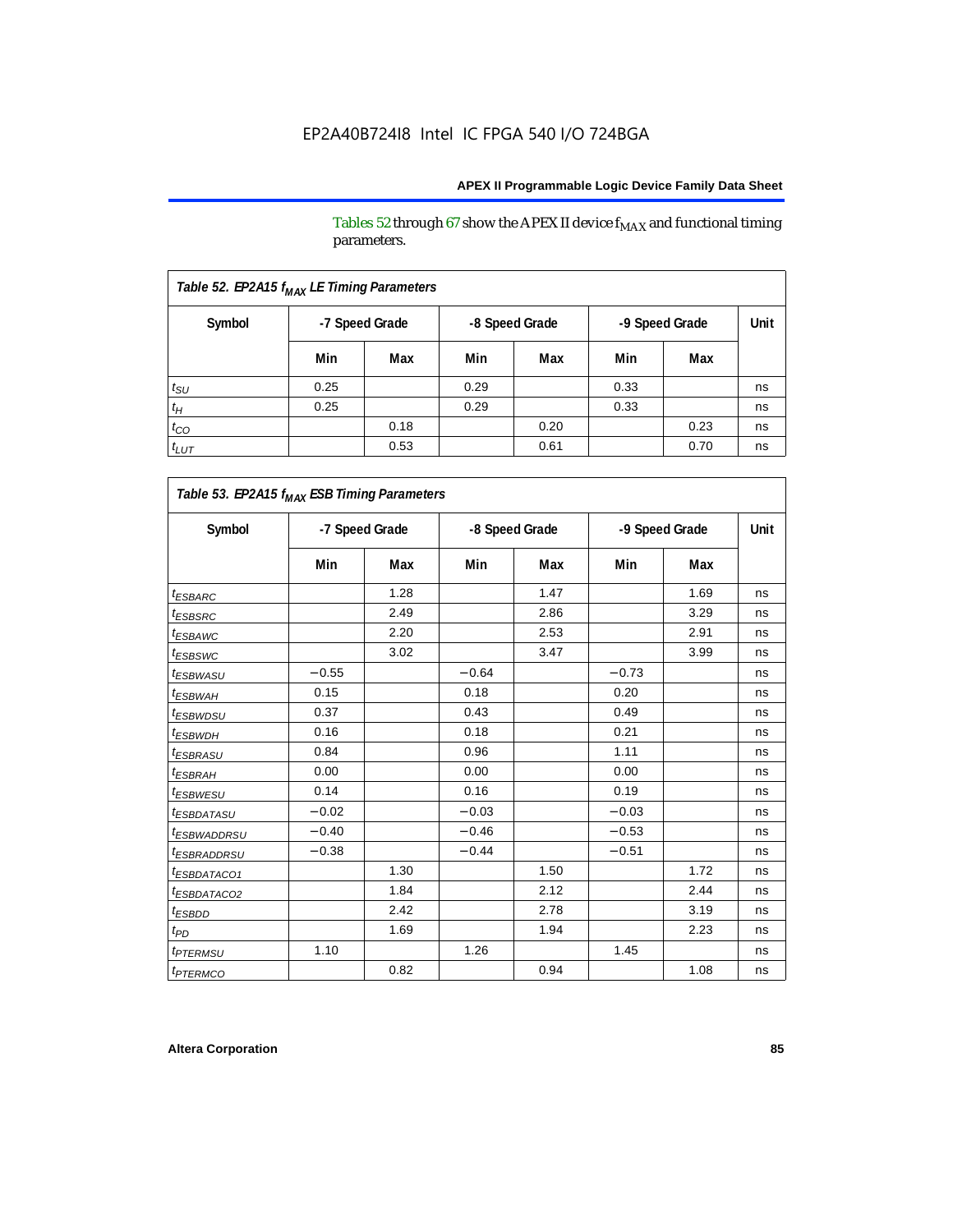| Table 54. EP2A15 f <sub>MAX</sub> Routing Delays |      |                |      |                |                |     |      |
|--------------------------------------------------|------|----------------|------|----------------|----------------|-----|------|
| Symbol                                           |      | -7 Speed Grade |      | -8 Speed Grade | -9 Speed Grade |     | Unit |
|                                                  | Min  | Max            | Min  | Max            | Min            | Max |      |
| $t_{F1-4}$                                       | 0.19 |                | 0.21 |                | 0.25           |     | ns   |
| $t_{F5-20}$                                      | 0.64 |                | 0.73 |                | 0.84           |     | ns   |
| $t_{F20+}$                                       | 1.18 |                | 1.35 |                | 1.56           |     | ns   |

| Table 55. EP2A15 Minimum Pulse Width Timing Parameters |                |     |                |     |                |     |      |
|--------------------------------------------------------|----------------|-----|----------------|-----|----------------|-----|------|
| Symbol                                                 | -7 Speed Grade |     | -8 Speed Grade |     | -9 Speed Grade |     | Unit |
|                                                        | Min            | Max | Min            | Max | Min            | Max |      |
| $t_{CH}$                                               | 1.00           |     | 1.15           |     | 1.32           |     | ns   |
| $t_{CL}$                                               | 1.00           |     | 1.15           |     | 1.32           |     | ns   |
| $t_{CLRP}$                                             | 0.13           |     | 0.15           |     | 0.17           |     | ns   |
| $t_{PREF}$                                             | 0.13           |     | 0.15           |     | 0.17           |     | ns   |
| $t_{ESBCH}$                                            | 1.00           |     | 1.15           |     | 1.32           |     | ns   |
| $t_{ESBCL}$                                            | 1.00           |     | 1.15           |     | 1.32           |     | ns   |
| <sup>t</sup> ESBWP                                     | 1.12           |     | 1.28           |     | 1.48           |     | ns   |
| $t_{ESBRP}$                                            | 0.88           |     | 1.02           |     | 1.17           |     | ns   |

| $\vert$ Table 56. EP2A25 $f_{MAX}$ LE Timing Parameters |
|---------------------------------------------------------|
|---------------------------------------------------------|

| Symbol          | -7 Speed Grade |      | -8 Speed Grade |      | -9 Speed Grade |      | Unit |
|-----------------|----------------|------|----------------|------|----------------|------|------|
|                 | Min            | Max  | Min            | Max  | Min            | Max  |      |
| $t_{\text{SU}}$ | 0.25           |      | 0.29           |      | 0.33           |      | ns   |
| $t_H$           | 0.25           |      | 0.29           |      | 0.33           |      | ns   |
| $t_{CO}$        |                | 0.18 |                | 0.20 |                | 0.23 | ns   |
| $t_{LUT}$       |                | 0.53 |                | 0.61 |                | 0.70 | ns   |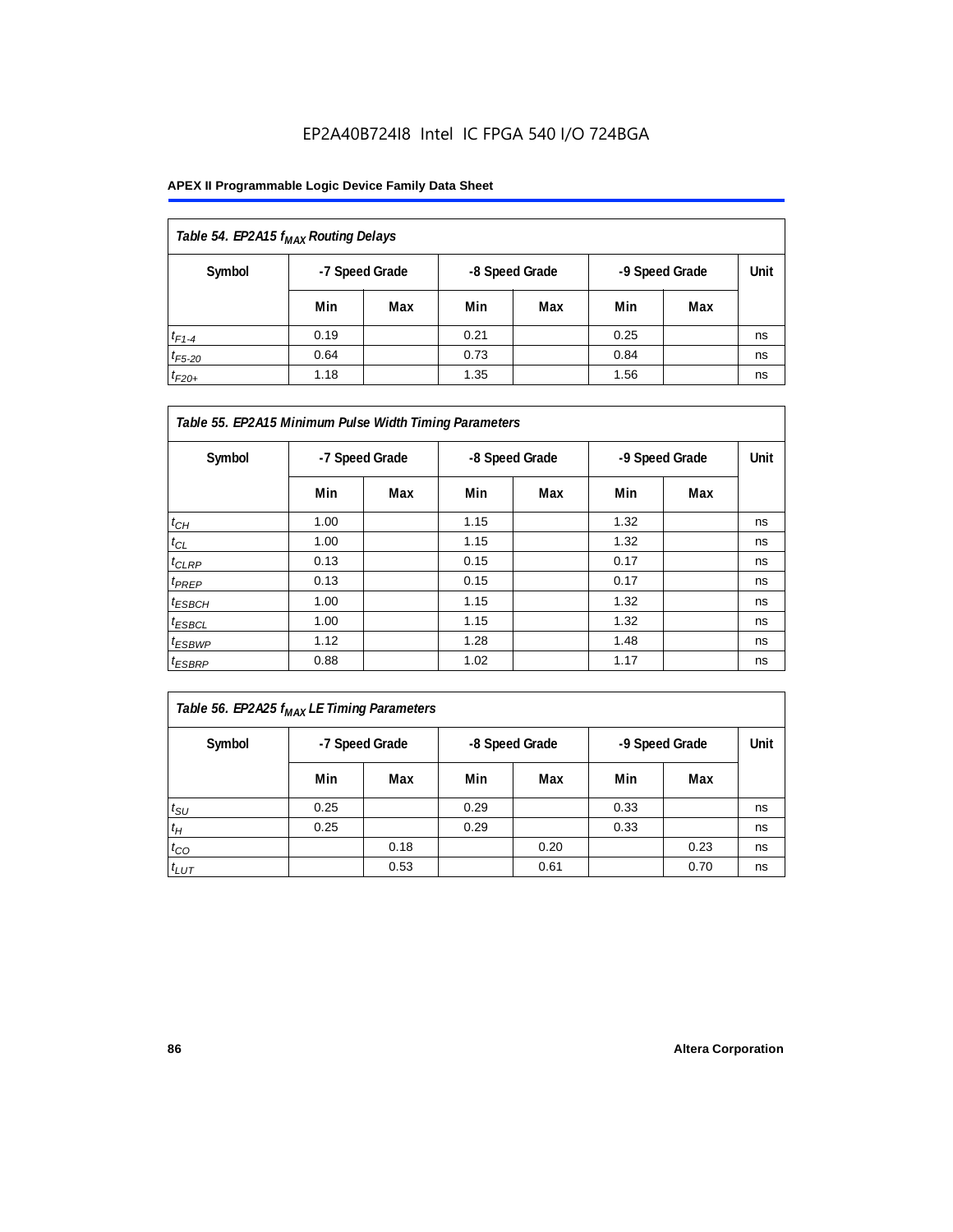| Table 57. EP2A25 f <sub>MAX</sub> ESB Timing Parameters |                |      |         |                |         |                |      |
|---------------------------------------------------------|----------------|------|---------|----------------|---------|----------------|------|
| Symbol                                                  | -7 Speed Grade |      |         | -8 Speed Grade |         | -9 Speed Grade | Unit |
|                                                         | Min            | Max  | Min     | Max            | Min     | <b>Max</b>     |      |
| <i><b>ESBARC</b></i>                                    |                | 1.28 |         | 1.47           |         | 1.69           | ns   |
| <i><b>ESBSRC</b></i>                                    |                | 2.49 |         | 2.86           |         | 3.29           | ns   |
| <i>ESBAWC</i>                                           |                | 2.20 |         | 2.53           |         | 2.91           | ns   |
| t <sub>ESBSWC</sub>                                     |                | 3.02 |         | 3.47           |         | 3.99           | ns   |
| <sup>t</sup> ESBWASU                                    | 0.07           |      | 0.07    |                | 0.09    |                | ns   |
| <sup>t</sup> ESBWAH                                     | 0.15           |      | 0.18    |                | 0.20    |                | ns   |
| <i>t<sub>ESBWDSU</sub></i>                              | 0.37           |      | 0.43    |                | 0.49    |                | ns   |
| <sup>t</sup> ESBWDH                                     | 0.16           |      | 0.18    |                | 0.21    |                | ns   |
| <i><b>ESBRASU</b></i>                                   | 0.84           |      | 0.96    |                | 1.11    |                | ns   |
| <sup>t</sup> ESBRAH                                     | 0.00           |      | 0.00    |                | 0.00    |                | ns   |
| $t_{ESBWESU}$                                           | 0.14           |      | 0.16    |                | 0.19    |                | ns   |
| <i>ESBDATASU</i>                                        | $-0.02$        |      | $-0.03$ |                | $-0.03$ |                | ns   |
| <sup>t</sup> ESBWADDRSU                                 | $-0.40$        |      | $-0.46$ |                | $-0.53$ |                | ns   |
| <sup>t</sup> ESBRADDRSU                                 | $-0.38$        |      | $-0.44$ |                | $-0.51$ |                | ns   |
| ESBDATACO1                                              |                | 1.30 |         | 1.50           |         | 1.72           | ns   |
| <sup>t</sup> ESBDATACO2                                 |                | 1.84 |         | 2.12           |         | 2.44           | ns   |
| <sup>t</sup> ESBDD                                      |                | 2.42 |         | 2.78           |         | 3.19           | ns   |
| t <sub>PD</sub>                                         |                | 1.69 |         | 1.94           |         | 2.23           | ns   |
| <i>t<sub>PTERMSU</sub></i>                              | 1.10           |      | 1.26    |                | 1.45    |                | ns   |
| <i><b>t</b>PTERMCO</i>                                  |                | 0.82 |         | 0.94           |         | 1.08           | ns   |

| Table 58. EP2A25 f <sub>MAX</sub> Routing Delays |      |                |      |                |                |      |    |  |  |
|--------------------------------------------------|------|----------------|------|----------------|----------------|------|----|--|--|
| Symbol                                           |      | -7 Speed Grade |      | -8 Speed Grade | -9 Speed Grade | Unit |    |  |  |
|                                                  | Min  | Max            | Min  | Max            | Min            | Max  |    |  |  |
| $t_{F1-4}$                                       | 0.19 |                | 0.21 |                | 0.25           |      | ns |  |  |
| $t_{F5-20}$                                      | 0.65 |                | 0.75 |                | 0.86           |      | ns |  |  |
| $t_{F20+}$                                       | 1.11 |                | 1.27 |                | 1.46           |      | ns |  |  |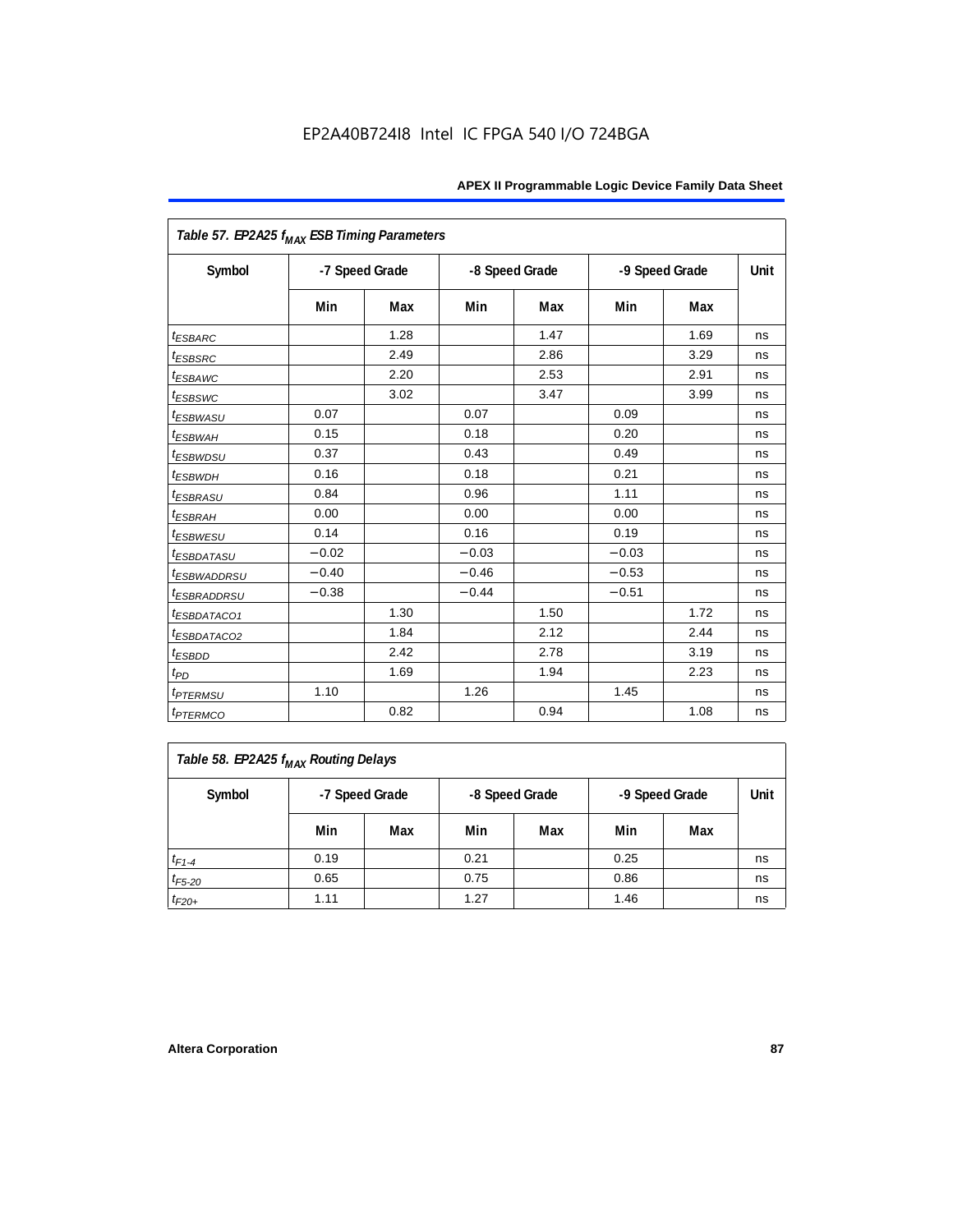| Table 59. EP2A25 Minimum Pulse Width Timing Parameters |      |                |      |                |      |                |      |  |  |  |
|--------------------------------------------------------|------|----------------|------|----------------|------|----------------|------|--|--|--|
| Symbol                                                 |      | -7 Speed Grade |      | -8 Speed Grade |      | -9 Speed Grade | Unit |  |  |  |
|                                                        | Min  | Max            | Min  | Max            | Min  | Max            |      |  |  |  |
| $t_{CH}$                                               | 1.00 |                | 1.50 |                | 2.12 |                | ns   |  |  |  |
| $t_{CL}$                                               | 1.00 |                | 1.50 |                | 2.12 |                | ns   |  |  |  |
| $t_{CLRP}$                                             | 0.13 |                | 0.15 |                | 0.17 |                | ns   |  |  |  |
| t <sub>PREP</sub>                                      | 0.13 |                | 0.15 |                | 0.17 |                | ns   |  |  |  |
| $t_{ESBCH}$                                            | 1.00 |                | 1.50 |                | 2.12 |                | ns   |  |  |  |
| <sup>t</sup> ESBCL                                     | 1.00 |                | 1.50 |                | 2.12 |                | ns   |  |  |  |
| <sup>t</sup> ESBWP                                     | 1.12 |                | 1.28 |                | 1.48 |                | ns   |  |  |  |
| <sup>t</sup> ESBRP                                     | 0.88 |                | 1.02 |                | 1.17 |                | ns   |  |  |  |

| Table 60. EP2A40 f <sub>MAX</sub> LE Timing Parameters |      |                |      |                |      |                |    |  |  |
|--------------------------------------------------------|------|----------------|------|----------------|------|----------------|----|--|--|
| Symbol                                                 |      | -7 Speed Grade |      | -8 Speed Grade |      | -9 Speed Grade |    |  |  |
|                                                        | Min  | Max            | Min  | Max            | Min  | Max            |    |  |  |
| $t_{\text{SU}}$                                        | 0.22 |                | 0.26 |                | 0.29 |                | ns |  |  |
| $t_H$                                                  | 0.22 |                | 0.26 |                | 0.29 |                | ns |  |  |
| $t_{CO}$                                               |      | 0.16           |      | 0.18           |      | 0.21           | ns |  |  |
| $t_{LUT}$                                              |      | 0.48           |      | 0.55           |      | 0.63           | ns |  |  |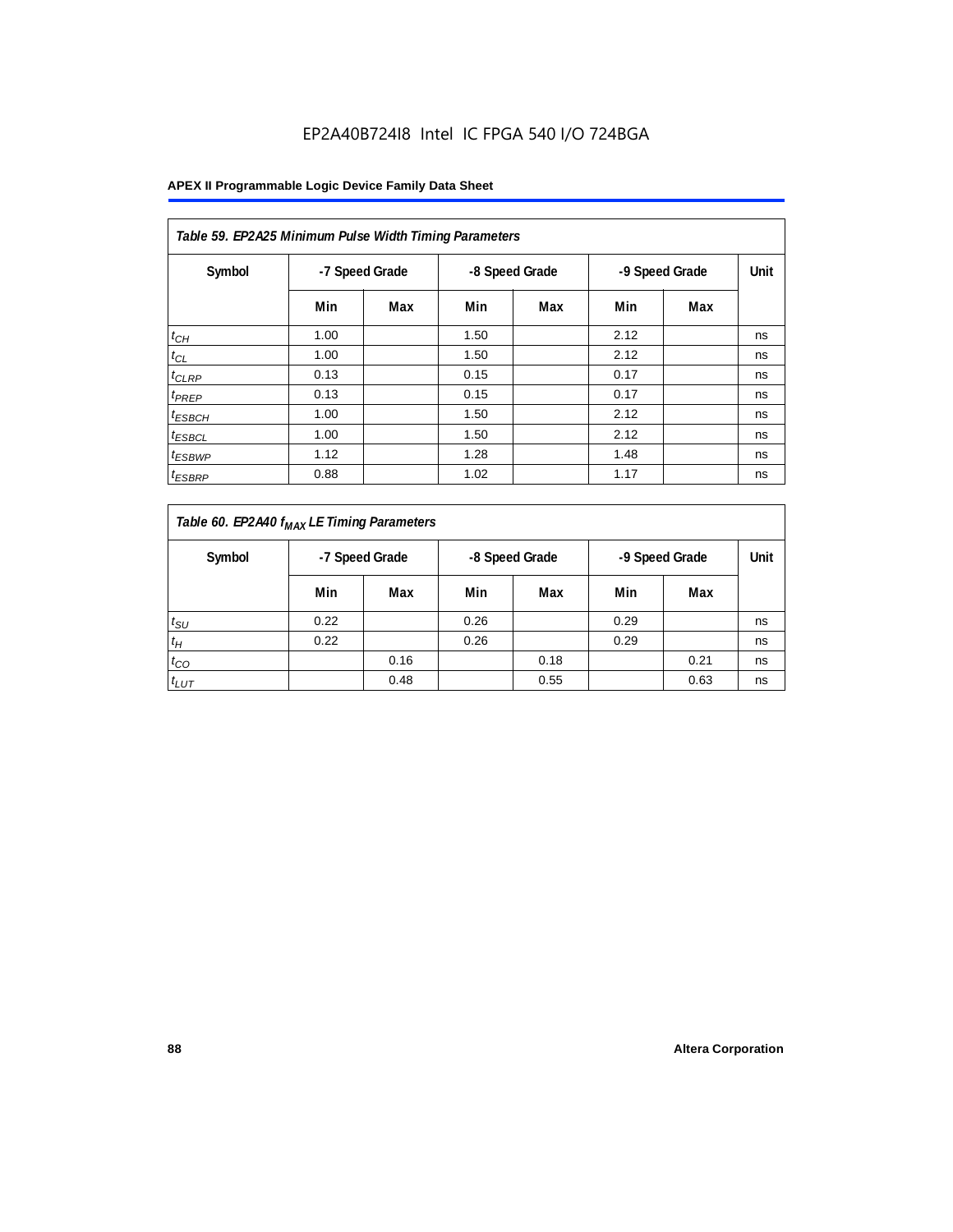| Table 61. EP2A40 f <sub>MAX</sub> ESB Timing Parameters |      |                |      |                |      |                |      |
|---------------------------------------------------------|------|----------------|------|----------------|------|----------------|------|
| Symbol                                                  |      | -7 Speed Grade |      | -8 Speed Grade |      | -9 Speed Grade | Unit |
|                                                         | Min  | Max            | Min  | Max            | Min  | Max            |      |
| <i><b>ESBARC</b></i>                                    |      | 2.28           |      | 2.62           |      | 3.01           | ns   |
| <i>t</i> <sub>ESBSRC</sub>                              |      | 2.23           |      | 2.56           |      | 2.95           | ns   |
| <sup>t</sup> ESBAWC                                     |      | 3.13           |      | 3.60           |      | 4.13           | ns   |
| t <sub>ESBSWC</sub>                                     |      | 2.76           |      | 3.18           |      | 3.65           | ns   |
| <sup>t</sup> ESBWASU                                    | 1.19 |                | 1.37 |                | 1.57 |                | ns   |
| <sup>t</sup> ESBWAH                                     | 0.00 |                | 0.00 |                | 0.00 |                | ns   |
| <i>t<sub>ESBWDSU</sub></i>                              | 1.44 |                | 1.66 |                | 1.91 |                | ns   |
| <sup>t</sup> ESBWDH                                     | 0.00 |                | 0.00 |                | 0.00 |                | ns   |
| <sup>t</sup> ESBRASU                                    | 1.88 |                | 2.17 |                | 2.49 |                | ns   |
| <sup>t</sup> ESBRAH                                     | 0.00 |                | 0.00 |                | 0.00 |                | ns   |
| <sup>t</sup> ESBWESU                                    | 1.60 |                | 1.85 |                | 2.12 |                | ns   |
| <i>ESBDATASU</i>                                        | 0.74 |                | 0.85 |                | 0.98 |                | ns   |
| <sup>t</sup> ESBWADDRSU                                 | 0.82 |                | 0.94 |                | 1.08 |                | ns   |
| <sup>t</sup> ESBRADDRSU                                 | 0.73 |                | 0.84 |                | .97  |                | ns   |
| <i>ESBDATACO1</i>                                       |      | 1.09           |      | 1.25           |      | 1.44           | ns   |
| <i>ESBDATACO2</i>                                       |      | 1.73           |      | 1.99           |      | 2.29           | ns   |
| <sup>t</sup> ESBDD                                      |      | 3.26           |      | 3.75           |      | 4.32           | ns   |
| $t_{PD}$                                                |      | 1.55           |      | 1.78           |      | 2.05           | ns   |
| <i><b><i>EPTERMSU</i></b></i>                           | 0.99 |                | 1.13 |                | 1.30 |                | ns   |
| <i><b>t</b>PTERMCO</i>                                  |      | 0.79           |      | 0.90           |      | 1.04           | ns   |

| Table 62. EP2A40 f <sub>MAX</sub> Routing Delays |      |                |      |                |                |      |    |  |  |
|--------------------------------------------------|------|----------------|------|----------------|----------------|------|----|--|--|
| Symbol                                           |      | -7 Speed Grade |      | -8 Speed Grade | -9 Speed Grade | Unit |    |  |  |
|                                                  | Min  | Max            | Min  | Max            | Min            | Max  |    |  |  |
| $t_{F1-4}$                                       | 0.17 |                | 0.19 |                | 0.22           |      | ns |  |  |
| $t_{F5-20}$                                      | 1.12 |                | 1.28 |                | 1.48           |      | ns |  |  |
| $t_{F20+}$                                       | 1.49 |                | 1.72 |                | 1.98           |      | ns |  |  |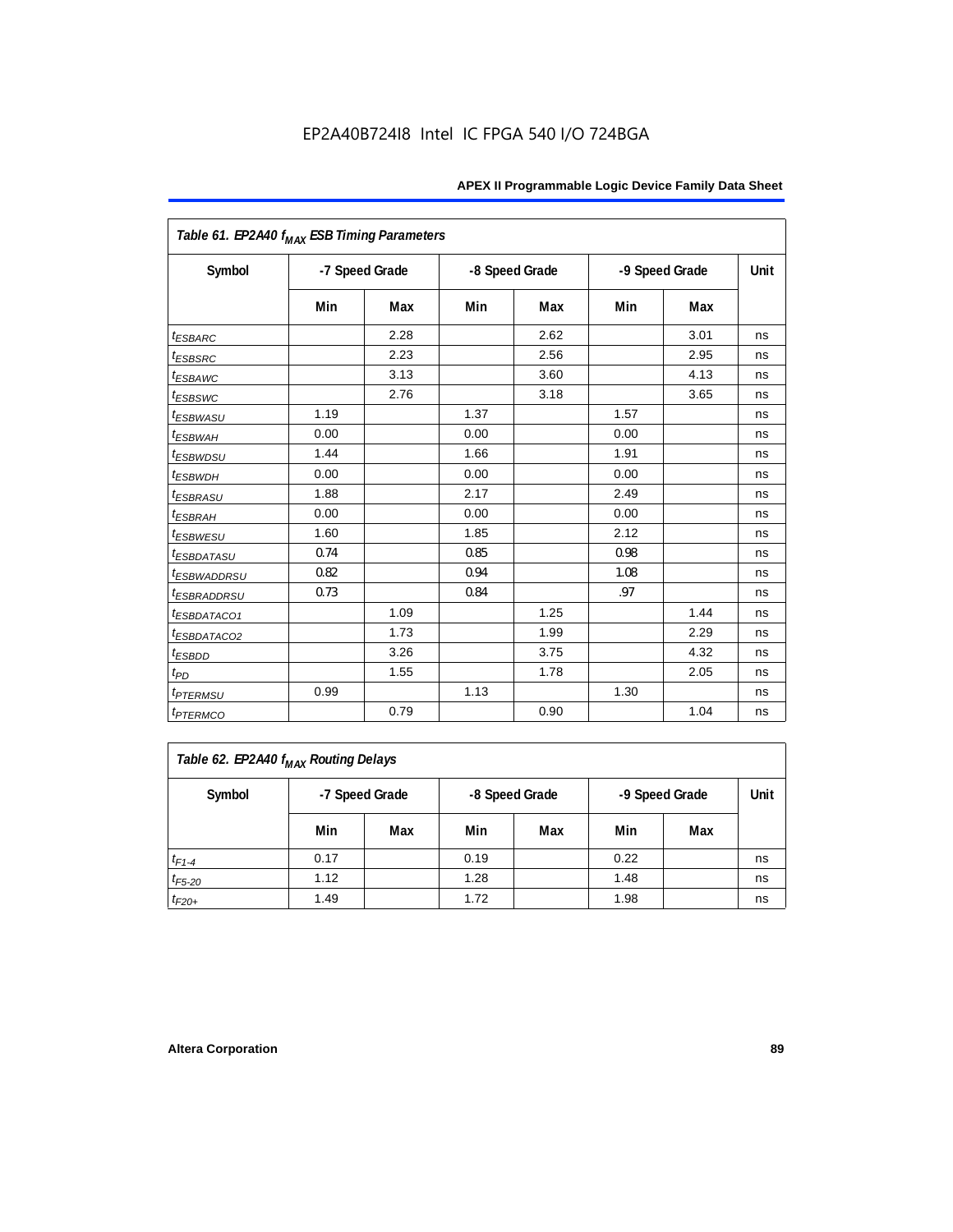| Table 63. EP2A40 Minimum Pulse Width Timing Parameters |                |     |      |                |      |                |      |  |  |  |  |
|--------------------------------------------------------|----------------|-----|------|----------------|------|----------------|------|--|--|--|--|
| Symbol                                                 | -7 Speed Grade |     |      | -8 Speed Grade |      | -9 Speed Grade | Unit |  |  |  |  |
|                                                        | Min            | Max | Min  | Max            | Min  | Max            |      |  |  |  |  |
| $t_{CH}$                                               | 0.89           |     | 1.33 |                | 1.88 |                | ns   |  |  |  |  |
| $t_{CL}$                                               | 0.89           |     | 1.33 |                | 1.88 |                | ns   |  |  |  |  |
| $t_{CLRP}$                                             | 0.12           |     | 0.14 |                | 0.16 |                | ns   |  |  |  |  |
| t <sub>PREP</sub>                                      | 0.12           |     | 0.14 |                | 0.16 |                | ns   |  |  |  |  |
| $t_{ESBCH}$                                            | 0.89           |     | 1.33 |                | 1.88 |                | ns   |  |  |  |  |
| <sup>t</sup> ESBCL                                     | 0.89           |     | 1.33 |                | 1.88 |                | ns   |  |  |  |  |
| <sup>t</sup> ESBWP                                     | 1.05           |     | 1.20 |                | 1.38 |                | ns   |  |  |  |  |
| <sup>t</sup> ESBRP                                     | 0.78           |     | 0.90 |                | 1.03 |                | ns   |  |  |  |  |

| Table 64. EP2A70 f <sub>MAX</sub> LE Timing Parameters |                                  |      |      |      |      |      |    |  |                |  |      |
|--------------------------------------------------------|----------------------------------|------|------|------|------|------|----|--|----------------|--|------|
| Symbol                                                 | -7 Speed Grade<br>-8 Speed Grade |      |      |      |      |      |    |  | -9 Speed Grade |  | Unit |
|                                                        | Min                              | Max  | Min  | Max  | Min  | Max  |    |  |                |  |      |
| $t_{\rm SU}$                                           | 0.30                             |      | 0.34 |      | 0.39 |      | ns |  |                |  |      |
| $t_H$                                                  | 0.30                             |      | 0.34 |      | 0.39 |      | ns |  |                |  |      |
| $t_{CO}$                                               |                                  | 0.22 |      | 0.25 |      | 0.29 | ns |  |                |  |      |
| $t_{LUT}$                                              |                                  | 0.66 |      | 0.76 |      | 0.87 | ns |  |                |  |      |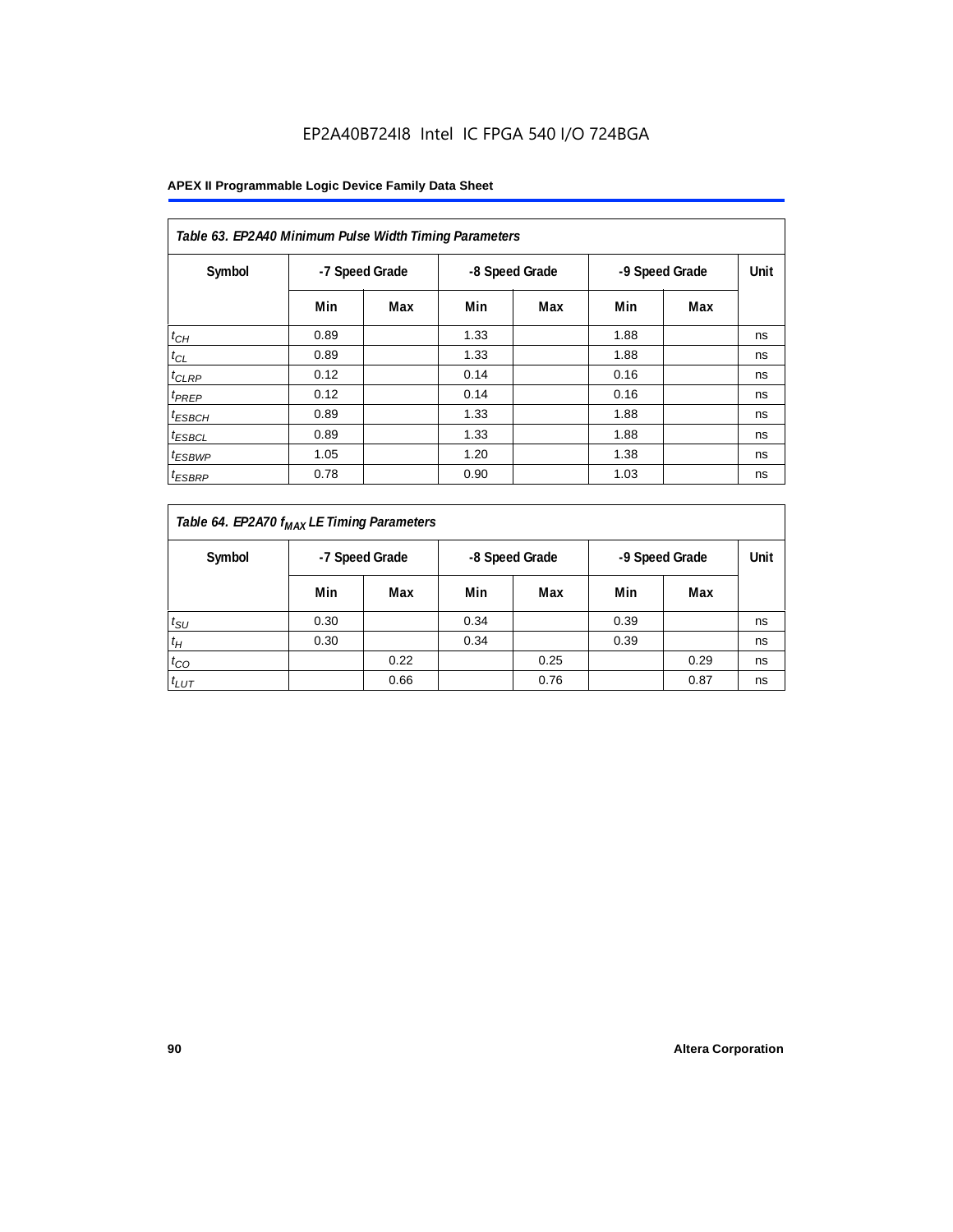| Table 65. EP2A70 f <sub>MAX</sub> ESB Timing Parameters |      |                |      |                |      |                |      |
|---------------------------------------------------------|------|----------------|------|----------------|------|----------------|------|
| Symbol                                                  |      | -7 Speed Grade |      | -8 Speed Grade |      | -9 Speed Grade | Unit |
|                                                         | Min  | Max            | Min  | Max            | Min  | Max            |      |
| <i><b>ESBARC</b></i>                                    |      | 3.12           |      | 3.58           |      | 4.12           | ns   |
| <i>t</i> <sub>ESBSRC</sub>                              |      | 3.11           |      | 3.58           |      | 4.11           | ns   |
| <sup>t</sup> ESBAWC                                     |      | 4.41           |      | 5.07           |      | 5.83           | ns   |
| t <sub>ESBSWC</sub>                                     |      | 3.82           |      | 4.39           |      | 5.05           | ns   |
| <sup>t</sup> ESBWASU                                    | 1.73 |                | 1.99 |                | 2.28 |                | ns   |
| <sup>t</sup> ESBWAH                                     | 0.00 |                | 0.00 |                | 0.00 |                | ns   |
| <i>t<sub>ESBWDSU</sub></i>                              | 1.87 |                | 2.15 |                | 2.47 |                | ns   |
| <sup>t</sup> ESBWDH                                     | 0.00 |                | 0.00 |                | 0.00 |                | ns   |
| <sup>t</sup> ESBRASU                                    | 2.76 |                | 3.17 |                | 3.65 |                | ns   |
| <sup>t</sup> ESBRAH                                     | 0.00 |                | 0.00 |                | 0.00 |                | ns   |
| <sup>t</sup> ESBWESU                                    | 1.98 |                | 2.27 |                | 2.61 |                | ns   |
| <i>ESBDATASU</i>                                        | 1.06 |                | 1.22 |                | 1.40 |                | ns   |
| <sup>t</sup> ESBWADDRSU                                 | 1.17 |                | 1.34 |                | 1.54 |                | ns   |
| <sup>t</sup> ESBRADDRSU                                 | 1.02 |                | 1.17 |                | 1.35 |                | ns   |
| <i>ESBDATACO1</i>                                       |      | 1.52           |      | 1.75           |      | 2.01           | ns   |
| <i>ESBDATACO2</i>                                       |      | 2.35           |      | 2.71           |      | 3.11           | ns   |
| <sup>t</sup> ESBDD                                      |      | 4.43           |      | 5.10           |      | 5.87           | ns   |
| $t_{PD}$                                                |      | 2.17           |      | 2.49           |      | 2.87           | ns   |
| <i>t<sub>PTERMSU</sub></i>                              | 1.40 |                | 1.62 |                | 1.86 |                | ns   |
| <i><b>t</b>PTERMCO</i>                                  |      | 1.08           |      | 1.24           |      | 1.42           | ns   |

| Table 66. EP2A70 f <sub>MAX</sub> Routing Delays |      |                |      |                |                |      |    |  |  |
|--------------------------------------------------|------|----------------|------|----------------|----------------|------|----|--|--|
| Symbol                                           |      | -7 Speed Grade |      | -8 Speed Grade | -9 Speed Grade | Unit |    |  |  |
|                                                  | Min  | Max            | Min  | Max            | Min            | Max  |    |  |  |
| $t_{F1-4}$                                       | 0.15 |                | 0.18 |                | 0.20           |      | ns |  |  |
| $t_{F5-20}$                                      | 1.21 |                | 1.39 |                | 1.60           |      | ns |  |  |
| $t_{F20+}$                                       | 1.87 |                | 2.15 |                | 2.55           |      | ns |  |  |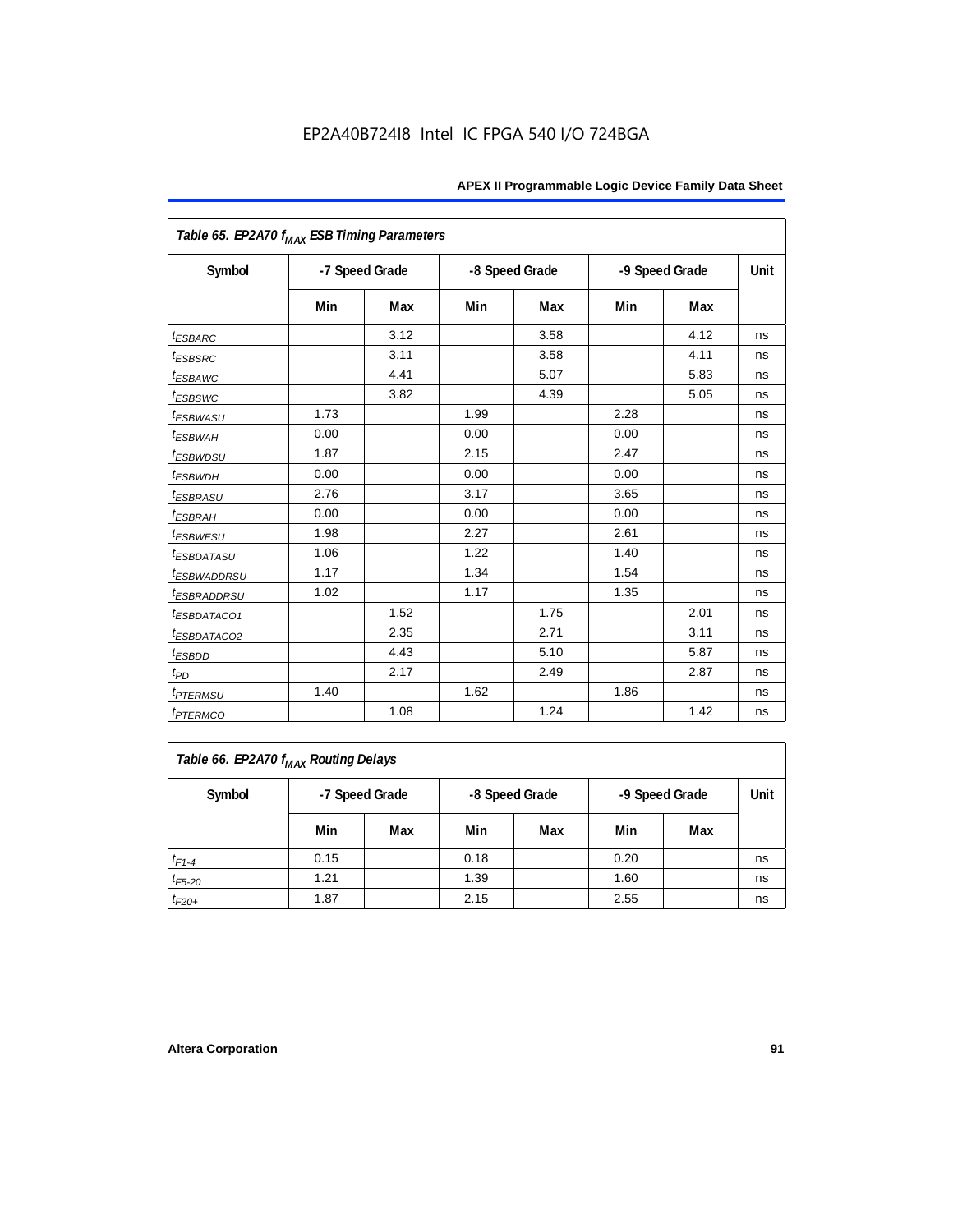#### **APEX II Programmable Logic Device Family Data Sheet**

| Table 67. EP2A70 Minimum Pulse Width Timing Parameters |                |     |      |                |      |                |    |  |  |  |
|--------------------------------------------------------|----------------|-----|------|----------------|------|----------------|----|--|--|--|
| Symbol                                                 | -7 Speed Grade |     |      | -8 Speed Grade |      | -9 Speed Grade |    |  |  |  |
|                                                        | Min            | Max | Min  | Max            | Min  | Max            |    |  |  |  |
| $t_{CH}$                                               | 1.19           |     | 1.78 |                | 2.53 |                | ns |  |  |  |
| $t_{CL}$                                               | 1.19           |     | 1.78 |                | 2.53 |                | ns |  |  |  |
| $t_{CLRP}$                                             | 0.16           |     | 0.19 |                | 0.21 |                | ns |  |  |  |
| t <sub>PREP</sub>                                      | 0.16           |     | 0.19 |                | 0.21 |                | ns |  |  |  |
| $t_{ESBCH}$                                            | 1.19           |     | 1.78 |                | 2.53 |                | ns |  |  |  |
| <sup>t</sup> ESBCL                                     | 1.19           |     | 1.78 |                | 2.53 |                | ns |  |  |  |
| <sup>t</sup> ESBWP                                     | 1.35           |     | 1.56 |                | 1.79 |                | ns |  |  |  |
| <sup>t</sup> ESBRP                                     | 1.13           |     | 1.30 |                | 1.50 |                | ns |  |  |  |

Tables 68 through 77 show the IOE external timing parameter values for APEX II devices.

| Table 68. EP2A15 External Timing Parameters for Row I/O Pins |                |      |      |                |      |                |    |
|--------------------------------------------------------------|----------------|------|------|----------------|------|----------------|----|
| Symbol                                                       | -7 Speed Grade |      |      | -8 Speed Grade |      | -9 Speed Grade |    |
|                                                              | Min            | Max  | Min  | Max            | Min  | Max            |    |
| t <sub>INSU</sub>                                            | 2.06           |      | 2.25 |                | 2.46 |                | ns |
| <sup>t</sup> inh                                             | 0.00           |      | 0.00 |                | 0.00 |                | ns |
| <sup>t</sup> outco                                           | 2.00           | 4.05 | 2.00 | 4.45           | 2.00 | 4.90           | ns |
| $t_{XZ}$                                                     |                | 4.98 |      | 5.59           |      | 6.26           | ns |
| $t_{ZX}$                                                     |                | 4.98 |      | 5.59           |      | 6.26           | ns |
| <sup>t</sup> INSUPLL                                         | 1.15           |      | 1.28 |                | 1.42 |                | ns |
| <sup>t</sup> INHPLL                                          | 0.00           |      | 0.00 |                | 0.00 |                | ns |
| <sup>t</sup> OUTCOPLL                                        | 0.50           | 2.60 | 0.50 | 2.87           | 0.50 | 3.16           | ns |
| <sup>t</sup> XZPLL                                           |                | 3.53 |      | 4.00           |      | 4.52           | ns |
| <sup>t</sup> zxpll                                           |                | 3.53 |      | 4.00           |      | 4.52           | ns |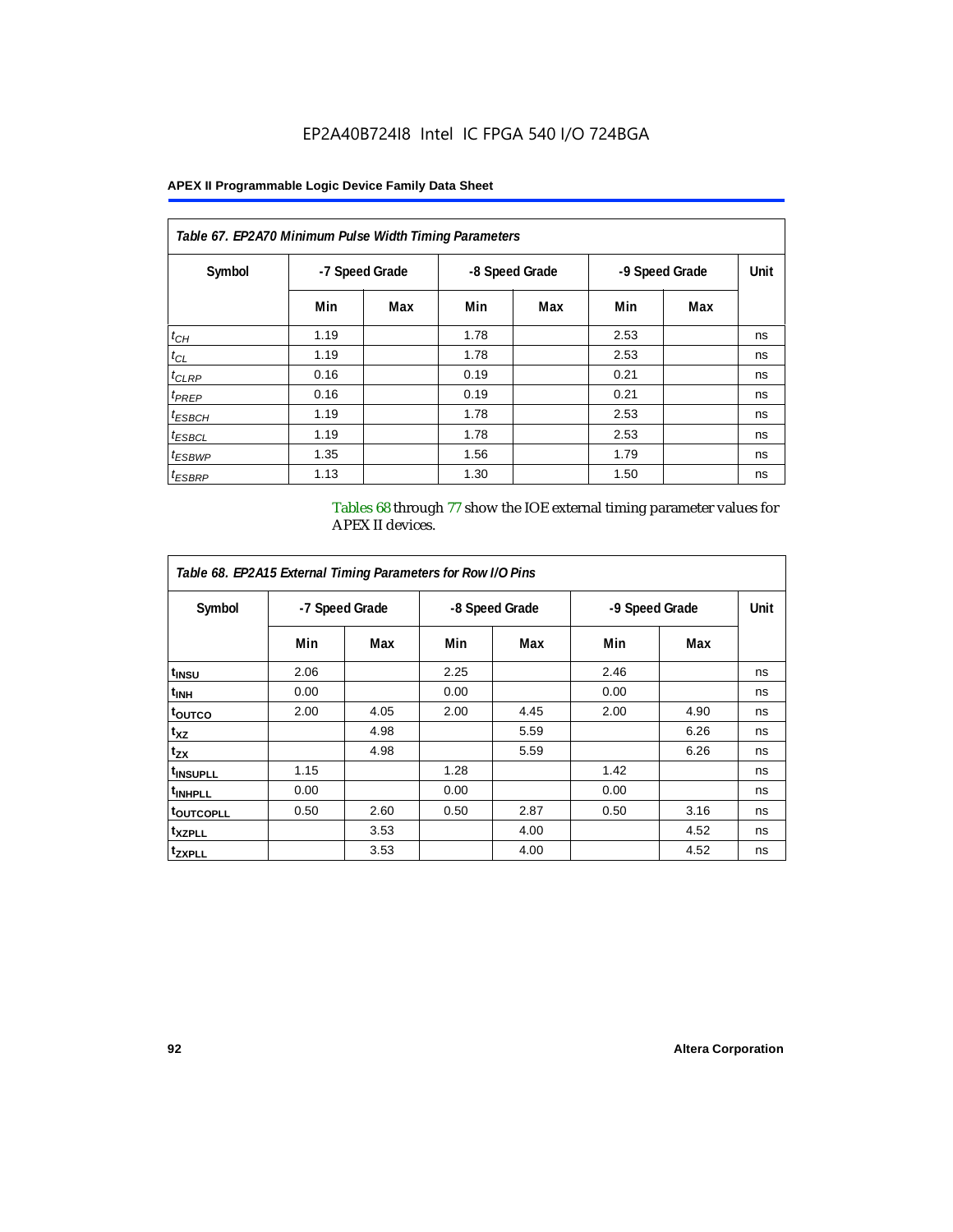| Table 69. EP2A15 External Timing Parameters for Column I/O Pins |                |      |      |                |      |                |    |
|-----------------------------------------------------------------|----------------|------|------|----------------|------|----------------|----|
| Symbol                                                          | -7 Speed Grade |      |      | -8 Speed Grade |      | -9 Speed Grade |    |
|                                                                 | Min            | Max  | Min  | Max            | Min  | Max            |    |
| t <sub>INSU</sub>                                               | 2.16           |      | 2.34 |                | 2.53 |                | ns |
| t <sub>INH</sub>                                                | 0.00           |      | 0.00 |                | 0.00 |                | ns |
| toutco                                                          | 2.00           | 4.36 | 2.00 | 4.75           | 2.00 | 5.18           | ns |
| t <sub>XZ</sub>                                                 |                | 5.57 |      | 6.24           |      | 6.97           | ns |
| $t_{ZX}$                                                        |                | 5.57 |      | 6.24           |      | 6.97           | ns |
| t <sub>INSUPLL</sub>                                            | 1.24           |      | 1.37 |                | 1.52 |                | ns |
| <sup>t</sup> INHPLL                                             | 0.00           |      | 0.00 |                | 0.00 |                | ns |
| <b>toutcopll</b>                                                | 0.50           | 2.90 | 0.50 | 3.16           | 0.50 | 3.45           | ns |
| <sup>t</sup> xzpll                                              |                | 4.12 |      | 4.65           |      | 5.23           | ns |
| tzxpll                                                          |                | 4.12 |      | 4.65           |      | 5.23           | ns |

| Table 70. EP2A25 External Timing Parameters for Row I/O Pins |                |      |      |                                  |      |      |      |
|--------------------------------------------------------------|----------------|------|------|----------------------------------|------|------|------|
| Symbol                                                       | -7 Speed Grade |      |      | -9 Speed Grade<br>-8 Speed Grade |      |      | Unit |
|                                                              | Min            | Max  | Min  | Max                              | Min  | Max  |      |
| t <sub>INSU</sub>                                            | 1.92           |      | 2.08 |                                  | 2.26 |      | ns   |
| <sup>t</sup> INH                                             | 0.00           |      | 0.00 |                                  | 0.00 |      | ns   |
| toutco                                                       | 2.00           | 4.29 | 2.00 | 4.62                             | 2.00 | 4.98 | ns   |
| $t_{XZ}$                                                     |                | 5.24 |      | 5.73                             |      | 6.26 | ns   |
| t <sub>zx</sub>                                              |                | 5.24 |      | 5.73                             |      | 6.26 | ns   |
| <sup>t</sup> INSUPLL                                         | 1.17           |      | 1.27 |                                  | 1.40 |      | ns   |
| <sup>t</sup> INHPLL                                          | 0.00           |      | 0.00 |                                  | 0.00 |      | ns   |
| <b>toutcopll</b>                                             | 0.50           | 2.61 | 0.50 | 2.83                             | 0.50 | 3.07 | ns   |
| <sup>t</sup> xzpll                                           |                | 3.55 |      | 3.93                             |      | 4.35 | ns   |
| tzxpll                                                       |                | 3.55 |      | 3.93                             |      | 4.35 | ns   |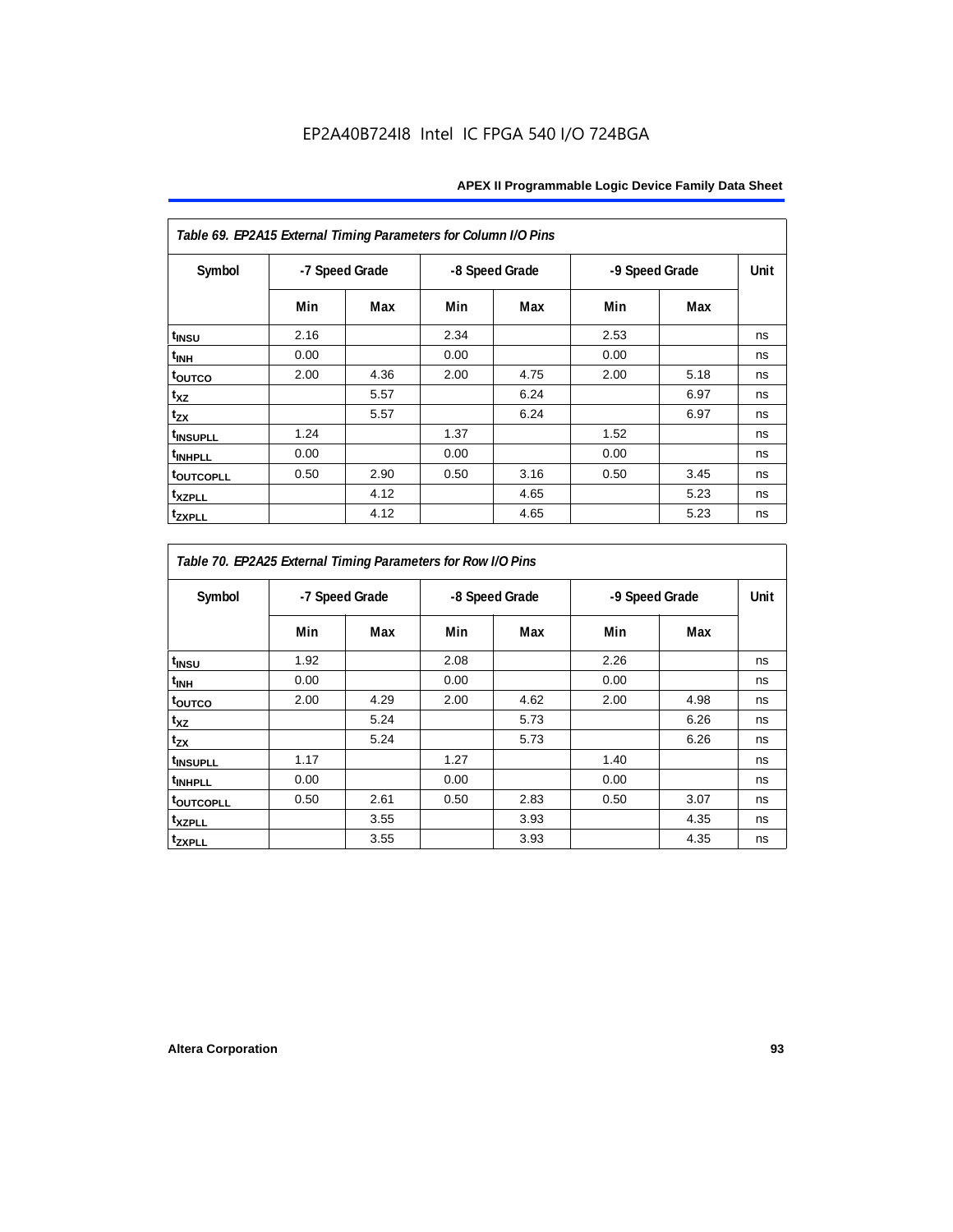| Table 71. EP2A25 External Timing Parameters for Column I/O Pins |                |      |      |                |      |                |    |
|-----------------------------------------------------------------|----------------|------|------|----------------|------|----------------|----|
| Symbol                                                          | -7 Speed Grade |      |      | -8 Speed Grade |      | -9 Speed Grade |    |
|                                                                 | Min            | Max  | Min  | Max            | Min  | Max            |    |
| t <sub>INSU</sub>                                               | 2.27           |      | 2.45 |                | 2.64 |                | ns |
| t <sub>INH</sub>                                                | 0.00           |      | 0.00 |                | 0.00 |                | ns |
| toutco                                                          | 2.00           | 4.57 | 2.00 | 4.89           | 2.00 | 5.24           | ns |
| t <sub>XZ</sub>                                                 |                | 5.87 |      | 6.42           |      | 7.01           | ns |
| $t_{ZX}$                                                        |                | 5.87 |      | 6.42           |      | 7.01           | ns |
| <sup>t</sup> INSUPLL                                            | 1.23           |      | 1.35 |                | 1.47 |                | ns |
| t <sub>INHPLL</sub>                                             | 0.00           |      | 0.00 |                | 0.00 |                | ns |
| <b>toutcopll</b>                                                | 0.50           | 2.89 | 0.50 | 3.10           | 0.50 | 3.33           | ns |
| t <sub>XZPLL</sub>                                              |                | 4.18 |      | 4.62           |      | 5.09           | ns |
| <sup>t</sup> zxpll                                              |                | 4.18 |      | 4.62           |      | 5.09           | ns |

| Table 72. EP2A40 External Timing Parameters for Row I/O Pins |                |      |      |                |                |      |      |
|--------------------------------------------------------------|----------------|------|------|----------------|----------------|------|------|
| Symbol                                                       | -7 Speed Grade |      |      | -8 Speed Grade | -9 Speed Grade |      | Unit |
|                                                              | Min            | Max  | Min  | Max            | Min            | Max  |      |
| t <sub>INSU</sub>                                            | 1.57           |      | 1.72 |                | 1.88           |      | ns   |
| $t_{\mathsf{INH}}$                                           | 0.00           |      | 0.00 |                | 0.00           |      | ns   |
| toutco                                                       | 2.00           | 4.90 | 2.00 | 5.24           | 2.00           | 5.61 | ns   |
| $t_{XZ}$                                                     |                | 6.47 |      | 6.98           |                | 7.53 | ns   |
| tzx                                                          |                | 6.47 |      | 6.98           |                | 7.53 | ns   |
| t <sub>INSUPLL</sub>                                         | 1.15           |      | 1.26 |                | 1.38           |      | ns   |
| t <sub>INHPLL</sub>                                          | 0.00           |      | 0.00 |                | 0.00           |      | ns   |
| toutcopLL                                                    | 0.50           | 2.60 | 0.50 | 2.82           | 0.50           | 3.06 | ns   |
| t <sub>XZPLL</sub>                                           |                | 4.17 |      | 4.56           |                | 4.97 | ns   |
| tzxpLL                                                       |                | 4.17 |      | 4.56           |                | 4.97 | ns   |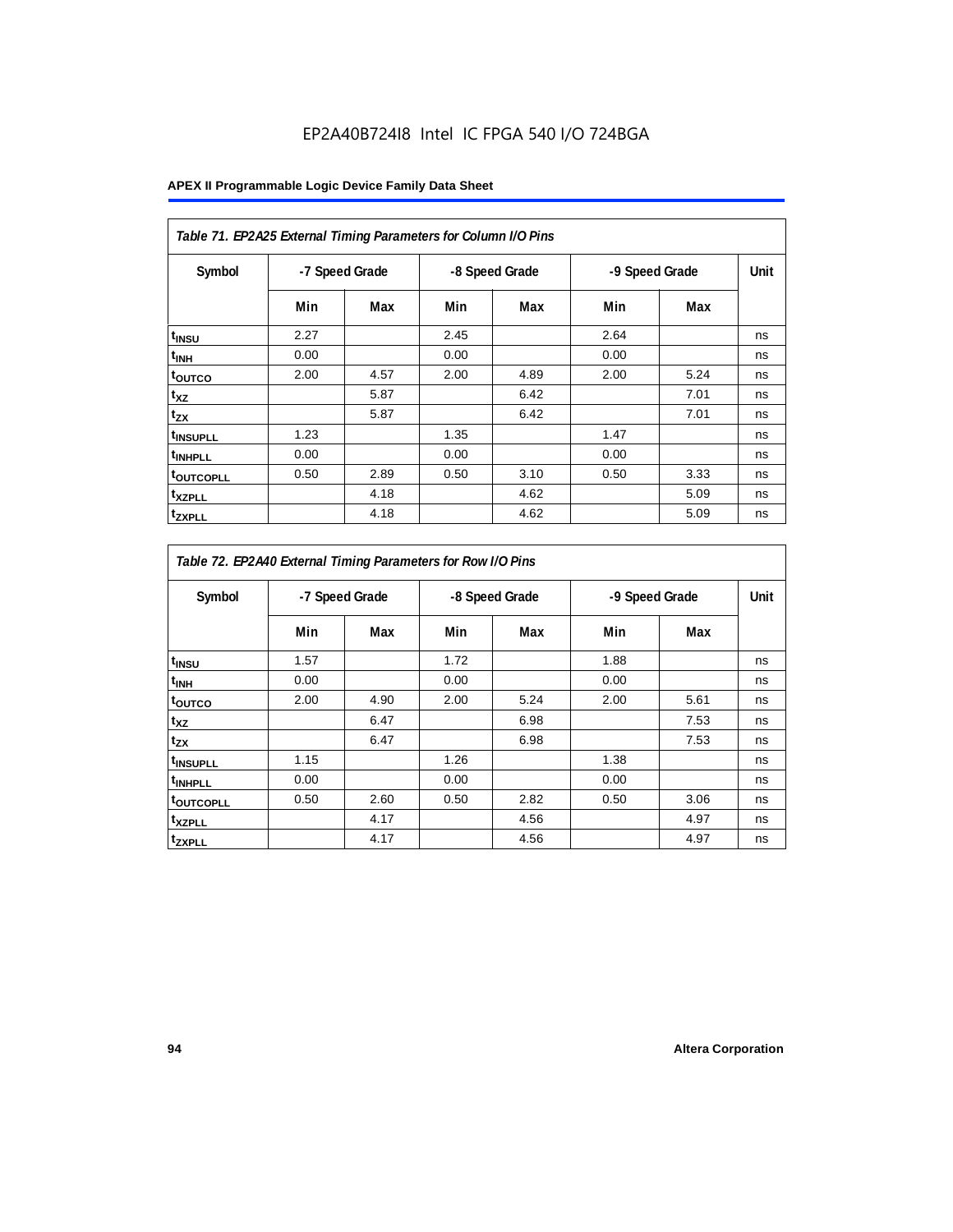| Table 73. EP2A40 External Timing Parameters for Column I/O Pins |                |      |      |                |      |                |      |
|-----------------------------------------------------------------|----------------|------|------|----------------|------|----------------|------|
| Symbol                                                          | -7 Speed Grade |      |      | -8 Speed Grade |      | -9 Speed Grade | Unit |
|                                                                 | Min            | Max  | Min  | Max            | Min  | Max            |      |
| t <sub>INSU</sub>                                               | 2.00           |      | 2.16 |                | 2.33 |                | ns   |
| t <sub>INH</sub>                                                | 0.00           |      | 0.00 |                | 0.00 |                | ns   |
| toutco                                                          | 2.00           | 4.96 | 2.00 | 5.29           | 2.00 | 5.64           | ns   |
| t <sub>XZ</sub>                                                 |                | 7.04 |      | 7.59           |      | 8.19           | ns   |
| $t_{ZX}$                                                        |                | 7.04 |      | 7.59           |      | 8.19           | ns   |
| t <sub>INSUPLL</sub>                                            | 1.20           |      | 1.31 |                | 1.43 |                | ns   |
| <sup>t</sup> INHPLL                                             | 0.00           |      | 0.00 |                | 0.00 |                | ns   |
| <b>toutcopll</b>                                                | 0.50           | 2.66 | 0.50 | 2.87           | 0.50 | 3.09           | ns   |
| <sup>t</sup> xzpll                                              |                | 4.74 |      | 5.17           |      | 5.64           | ns   |
| <b>tzxpll</b>                                                   |                | 4.74 |      | 5.17           |      | 5.64           | ns   |

| Table 74. EP2A70 External Timing Parameters for Row I/O Pins |                |      |      |                |      |                |    |
|--------------------------------------------------------------|----------------|------|------|----------------|------|----------------|----|
| Symbol                                                       | -7 Speed Grade |      |      | -8 Speed Grade |      | -9 Speed Grade |    |
|                                                              | Min            | Max  | Min  | Max            | Min  | Max            |    |
| t <sub>INSU</sub>                                            | 2.48           |      | 2.68 |                | 2.90 |                | ns |
| <sup>t</sup> INH                                             | 0.00           |      | 0.00 |                | 0.00 |                | ns |
| toutco                                                       | 2.00           | 4.76 | 2.00 | 5.12           | 2.00 | 5.51           | ns |
| $t_{XZ}$                                                     |                | 5.68 |      | 6.19           |      | 6.76           | ns |
| t <sub>zx</sub>                                              |                | 5.68 |      | 6.19           |      | 6.76           | ns |
| <sup>t</sup> INSUPLL                                         | 1.19           |      | 1.30 |                | 1.43 |                | ns |
| <sup>t</sup> INHPLL                                          | 0.00           |      | 0.00 |                | 0.00 |                | ns |
| t <sub>outcopll</sub>                                        | 0.50           | 2.52 | 0.50 | 2.74           | 0.50 | 2.98           | ns |
| <sup>t</sup> xzpll                                           |                | 3.44 |      | 3.82           |      | 4.23           | ns |
| tzxpll                                                       |                | 3.44 |      | 3.82           |      | 4.23           | ns |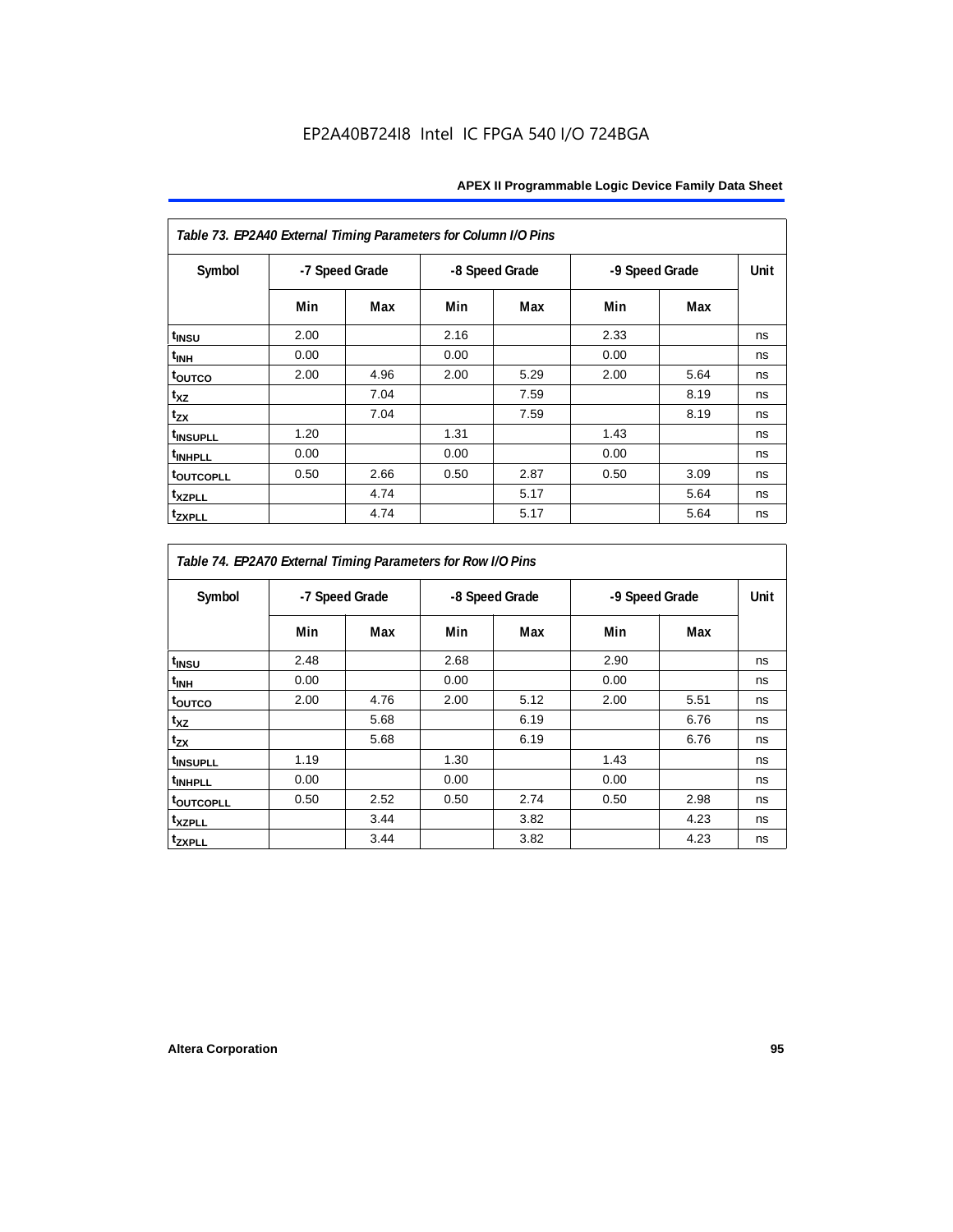| Table 75. EP2A70 External Timing Parameters for Column I/O Pins |                |      |      |                |      |                |    |
|-----------------------------------------------------------------|----------------|------|------|----------------|------|----------------|----|
| Symbol                                                          | -7 Speed Grade |      |      | -8 Speed Grade |      | -9 Speed Grade |    |
|                                                                 | Min            | Max  | Min  | Max            | Min  | Max            |    |
| t <sub>INSU</sub>                                               | 2.79           |      | 2.99 |                | 3.22 |                | ns |
| <sup>t</sup> INH                                                | 0.00           |      | 0.00 |                | 0.00 |                | ns |
| toutco                                                          | 2.00           | 4.91 | 2.00 | 5.24           | 2.00 | 5.60           | ns |
| t <sub>XZ</sub>                                                 |                | 6.16 |      | 6.71           |      | 7.32           | ns |
| $t_{ZX}$                                                        |                | 6.16 |      | 6.71           |      | 7.32           | ns |
| <sup>t</sup> INSUPLL                                            | 1.19           |      | 1.30 |                | 1.43 |                | ns |
| <sup>t</sup> INHPLL                                             | 0.00           |      | 0.00 |                | 0.00 |                | ns |
| <b>toutcopll</b>                                                | 0.50           | 2.67 | 0.50 | 2.86           | 0.50 | 3.08           | ns |
| <sup>t</sup> xzpll                                              |                | 3.92 |      | 4.34           |      | 4.79           | ns |
| <sup>t</sup> zxpll                                              |                | 3.92 |      | 4.34           |      | 4.79           | ns |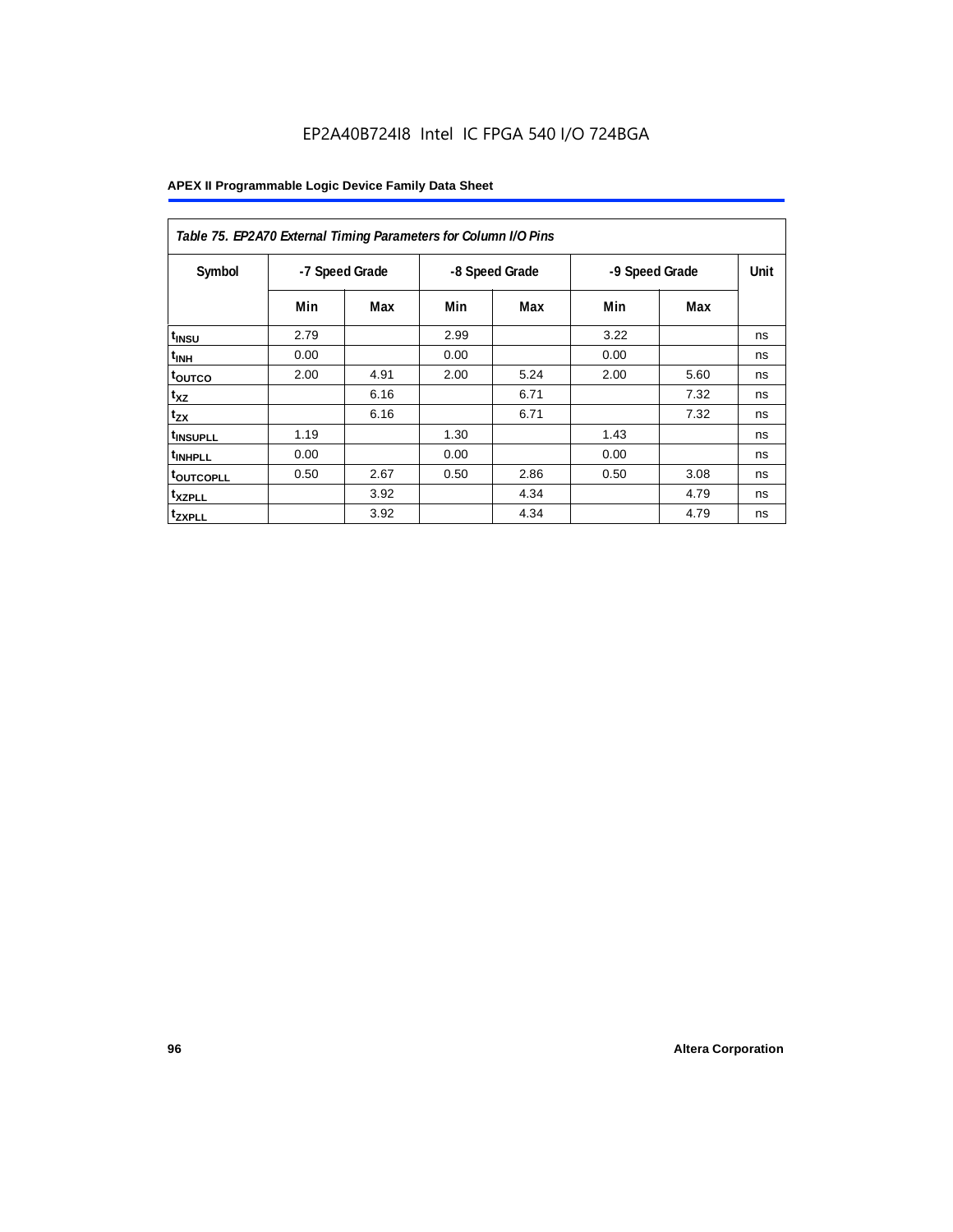| Table 76. APEX II Selectable I/O Standards Input Adder Delays |                |         |     |                |     |                |    |
|---------------------------------------------------------------|----------------|---------|-----|----------------|-----|----------------|----|
| Symbol                                                        | -7 Speed Grade |         |     | -8 Speed Grade |     | -9 Speed Grade |    |
|                                                               | Min            | Max     | Min | Max            | Min | Max            |    |
| <b>LVCMOS</b>                                                 |                | 0.00    |     | 0.00           |     | 0.00           | ns |
| LVTTL                                                         |                | 0.00    |     | 0.00           |     | 0.00           | ns |
| 1.5V                                                          |                | 0.10    |     | 0.11           |     | 0.12           | ns |
| 1.8V                                                          |                | 0.00    |     | 0.00           |     | 0.00           | ns |
| 2.5V                                                          |                | 0.00    |     | 0.00           |     | 0.00           | ns |
| 3.3-V PCI                                                     |                | 0.00    |     | 0.00           |     | 0.00           | ns |
| 3.3-V PCI-X                                                   |                | 0.00    |     | 0.00           |     | 0.00           | ns |
| GTL+                                                          |                | $-0.20$ |     | $-0.22$        |     | $-0.24$        | ns |
| SSTL-3 Class I                                                |                | $-0.17$ |     | $-0.19$        |     | $-0.20$        | ns |
| SSTL-3 Class II                                               |                | $-0.17$ |     | $-0.19$        |     | $-0.20$        | ns |
| SSTL-2 Class I                                                |                | $-0.24$ |     | $-0.26$        |     | $-0.29$        | ns |
| SSTL-2 Class II                                               |                | $-0.24$ |     | $-0.26$        |     | $-0.29$        | ns |
| <b>HSTL Class I</b>                                           |                | $-0.03$ |     | $-0.03$        |     | $-0.03$        | ns |
| <b>HSTL Class II</b>                                          |                | $-0.03$ |     | $-0.03$        |     | $-0.03$        | ns |
| <b>LVDS</b>                                                   |                | $-0.23$ |     | $-0.26$        |     | $-0.28$        | ns |
| LVPECL                                                        |                | $-0.23$ |     | $-0.26$        |     | $-0.28$        | ns |
| <b>PCML</b>                                                   |                | $-0.23$ |     | $-0.26$        |     | $-0.28$        | ns |
| <b>CTT</b>                                                    |                | 0.00    |     | 0.00           |     | 0.00           | ns |
| 3.3-V AGP $1\times$                                           |                | 0.00    |     | 0.00           |     | 0.00           | ns |
| 3.3-V AGP 2×                                                  |                | 0.00    |     | 0.00           |     | 0.00           | ns |
| HyperTransport                                                |                | $-0.23$ |     | $-0.26$        |     | $-0.28$        | ns |
| <b>Differential</b><br><b>HSTL</b>                            |                | $-0.23$ |     | $-0.26$        |     | $-0.28$        | ns |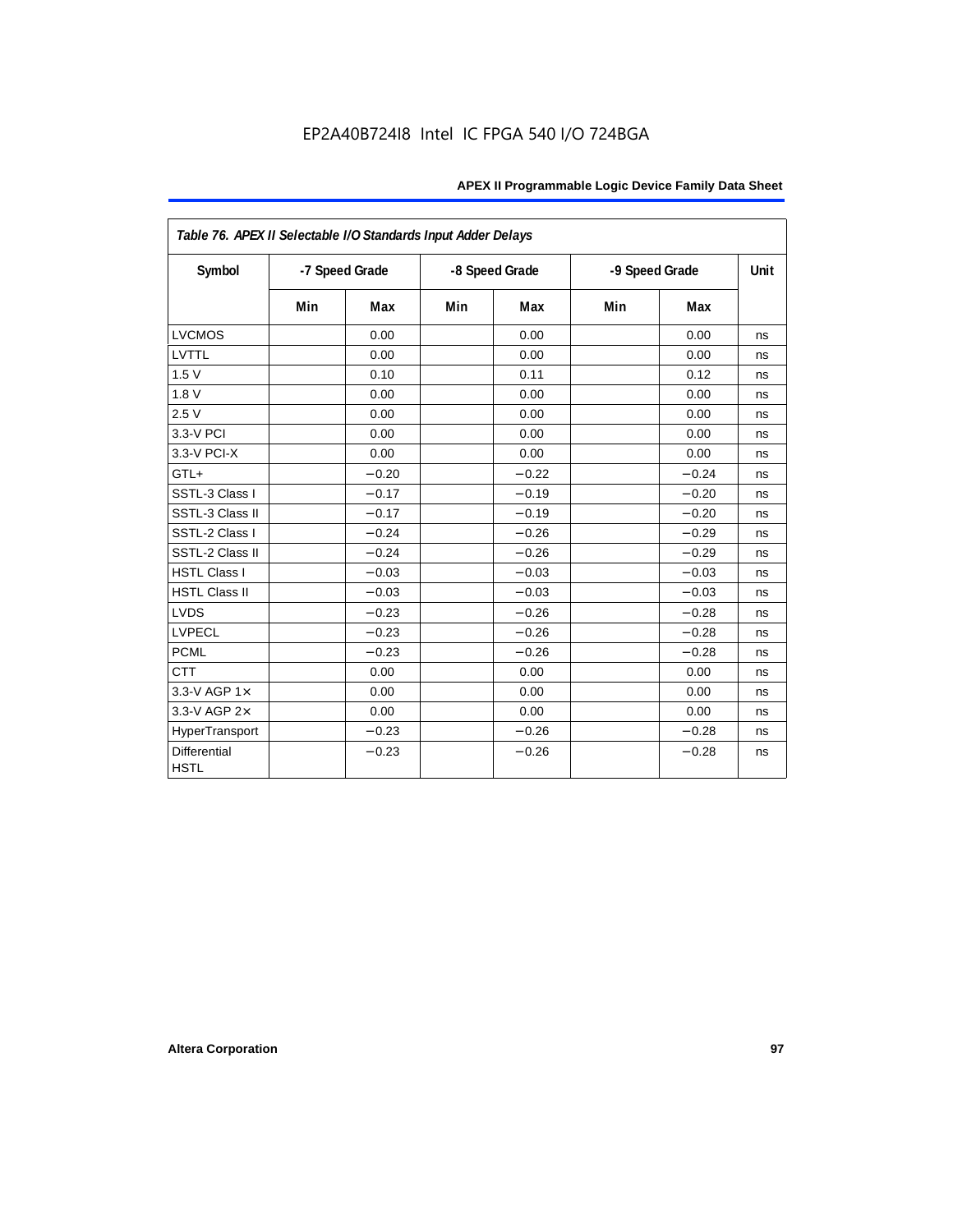#### **APEX II Programmable Logic Device Family Data Sheet**

| Table 77. APEX II Selectable I/O Standards Output Adder Delays |     |                |     |                |     |                |      |
|----------------------------------------------------------------|-----|----------------|-----|----------------|-----|----------------|------|
| Symbol                                                         |     | -7 Speed Grade |     | -8 Speed Grade |     | -9 Speed Grade | Unit |
|                                                                | Min | Max            | Min | Max            | Min | Max            |      |
| <b>LVCMOS</b>                                                  |     | 0.00           |     | 0.00           |     | 0.00           | ns   |
| LVTTL                                                          |     | 0.00           |     | 0.00           |     | 0.00           | ns   |
| 1.5V                                                           |     | 3.32           |     | 3.82           |     | 4.20           | ns   |
| 1.8V                                                           |     | 2.65           |     | 3.05           |     | 3.36           | ns   |
| 2.5V                                                           |     | 1.20           |     | 1.38           |     | 1.52           | ns   |
| 3.3-V PCI                                                      |     | $-0.68$        |     | $-0.78$        |     | $-0.85$        | ns   |
| 3.3-V PCI-X                                                    |     | $-0.68$        |     | $-0.78$        |     | $\!-0.85\!$    | ns   |
| GTL+                                                           |     | $-0.45$        |     | $-0.52$        |     | $-0.57$        | ns   |
| SSTL-3 Class I                                                 |     | $-0.52$        |     | $-0.60$        |     | $-0.66$        | ns   |
| SSTL-3 Class II                                                |     | $-0.52$        |     | $-0.60$        |     | $-0.66$        | ns   |
| SSTL-2 Class I                                                 |     | $-0.68$        |     | $-0.78$        |     | $-0.86$        | ns   |
| SSTL-2 Class II                                                |     | $-0.81$        |     | $-0.93$        |     | $-1.02$        | ns   |
| <b>HSTL Class I</b>                                            |     | $-0.08$        |     | $-0.09$        |     | $-0.10$        | ns   |
| <b>HSTL Class II</b>                                           |     | $-0.23$        |     | $-0.27$        |     | $-0.30$        | ns   |
| <b>LVDS</b>                                                    |     | $-1.41$        |     | $-1.62$        |     | $-1.79$        | ns   |
| <b>LVPECL</b>                                                  |     | $-1.38$        |     | $-1.58$        |     | $-1.74$        | ns   |
| <b>PCML</b>                                                    |     | $-1.30$        |     | $-1.50$        |     | $-1.65$        | ns   |
| <b>CTT</b>                                                     |     | 0.00           |     | 0.00           |     | 0.00           | ns   |
| 3.3-V AGP 1×                                                   |     | 0.00           |     | 0.00           |     | 0.00           | ns   |
| 3.3-V AGP 2×                                                   |     | 0.00           |     | 0.00           |     | 0.00           | ns   |
| HyperTransport                                                 |     | $-1.22$        |     | $-1.41$        |     | $-1.55$        | ns   |
| Differential<br><b>HSTL</b>                                    |     | $-1.41$        |     | $-1.62$        |     | $-1.79$        | ns   |

#### **Power Consumption** Detailed power consumption information for APEX II devices will be released via a future interactive power estimator on the Altera web site.

**Device Pin-Outs**

See the Altera web site (**http://www.altera.com**) or the *Altera Digital Library* for pin-out information.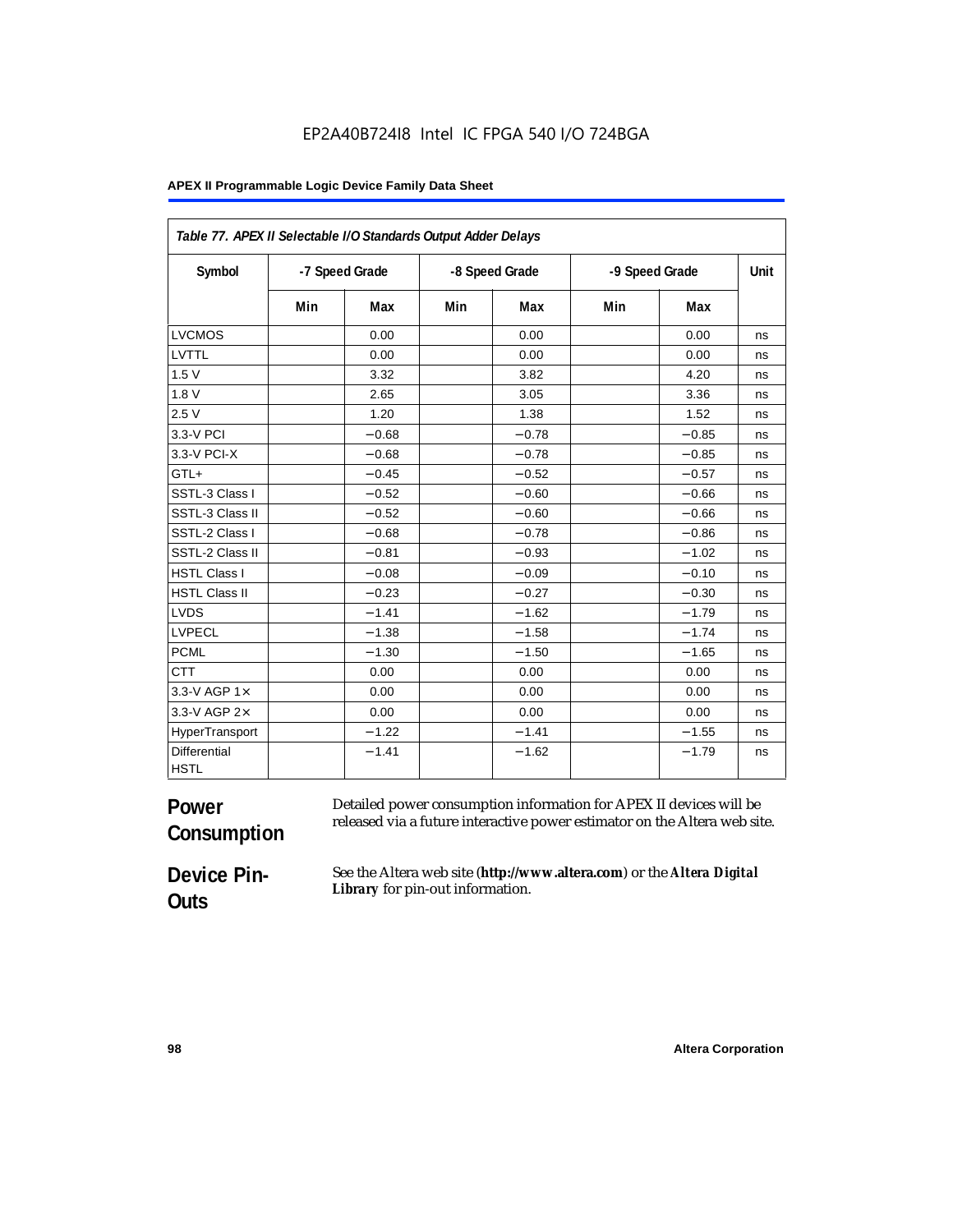**Revision History** The information contained in the *APEX II Programmable Logic Device Family Data Sheet* version 3.0 supersedes information published in previous versions. The following changes were made to the *APEX II Programmable Logic Device Family Data Sheet* version 3.0:

- Changed the value from 624 to 400 Mbps throughout the document.
- Deleted the pin count (612) for the EP2A25 device in the 1,020-pin FineLine BGA package (see Table 3).
- Added Table 13.
- Changed the maximum value of 3.6 to 2.4 in Table 20.
- Updated Tables 60 through 67 and Tables 72 through 75.<br>■ Updated Figures 25, 28, and 30
- Updated Figures 25, 28, and 30.
- Added *Note (1)* to Figure 13.
- Added Figure 43.



101 Innovation Drive San Jose, CA 95134 (408) 544-7000 http://www.altera.com Applications Hotline: (800) 800-EPLD Customer Marketing: (408) 544-7104 Literature Services: lit\_req@altera.com

Copyright © 2002 Altera Corporation. All rights reserved. Altera, The Programmable Solutions Company, the stylized Altera logo, specific device designations, and all other words and logos that are identified as trademarks and/or service marks are, unless noted otherwise, the trademarks and service marks of Altera Corporation in the U.S. and other countries. All other product or service names are the property of their respective holders. Altera products are protected under numerous U.S. and foreign patents and pending

applications, maskwork rights, and copyrights. Altera warrants performance of its semiconductor products to current specifications in accordance with Altera's standard warranty, but reserves the right to make changes to any products and services at any time without notice. Altera assumes no responsibility or liability arising out of the application or use of any information, product, or service described herein except as expressly agreed to in writing by Altera Corporation. Altera customers are advised to obtain the latest version of device specifications before relying on any published information and before placing orders for products or services.



**99 Altera Corporation**